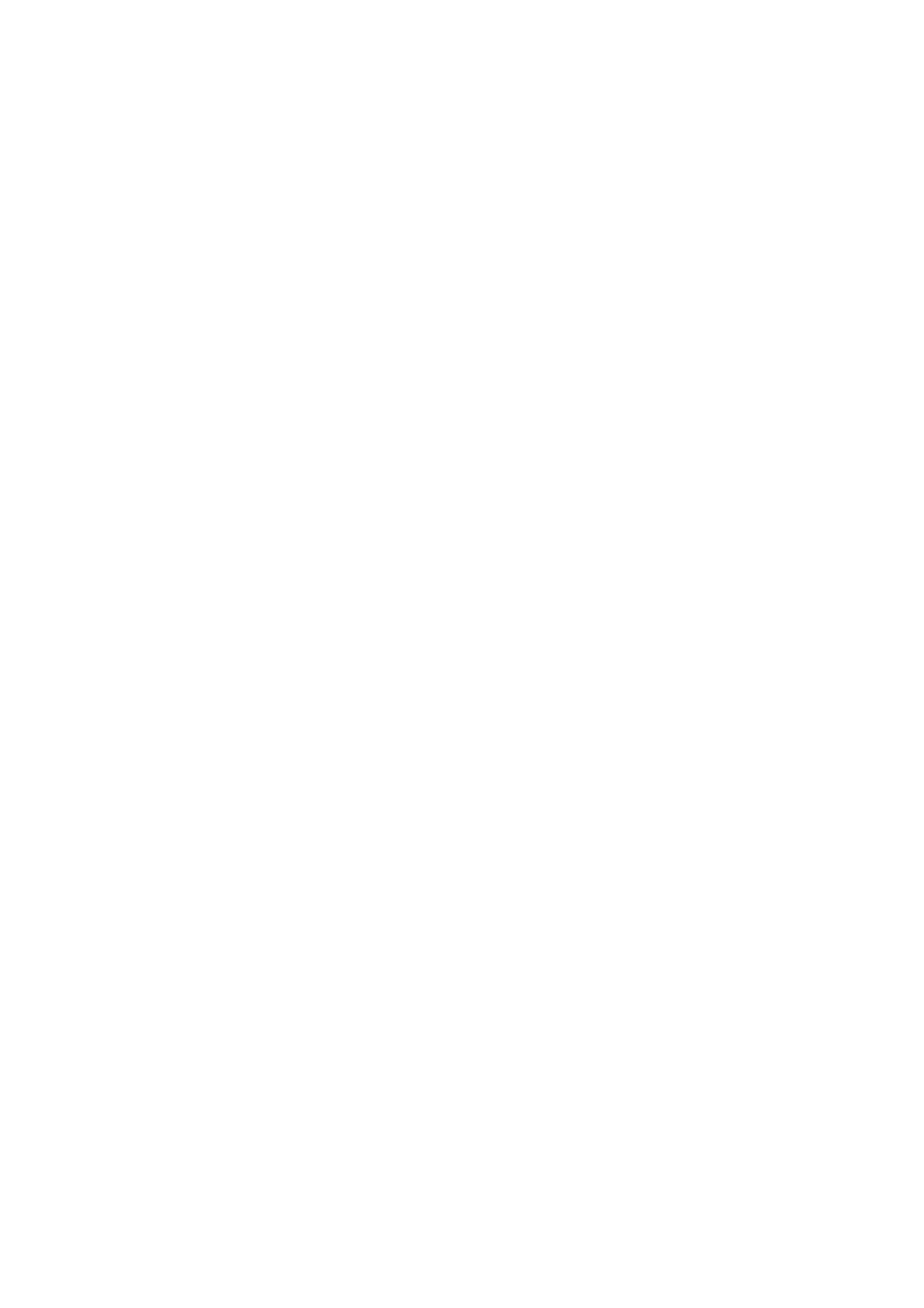# **TABLE OF CONTENTS**

|                                                                                |         | Council of Europe Convention on Action against Trafficking in Human Beings 5             |  |
|--------------------------------------------------------------------------------|---------|------------------------------------------------------------------------------------------|--|
|                                                                                |         |                                                                                          |  |
|                                                                                |         |                                                                                          |  |
|                                                                                |         |                                                                                          |  |
|                                                                                |         | Chapter III – Measures to protect and promote the rights of victims, guaranteeing gender |  |
|                                                                                |         |                                                                                          |  |
|                                                                                |         |                                                                                          |  |
| Chapter VI - International co-operation and co-operation with civil society 19 |         |                                                                                          |  |
|                                                                                |         |                                                                                          |  |
|                                                                                |         |                                                                                          |  |
|                                                                                |         |                                                                                          |  |
|                                                                                |         |                                                                                          |  |
|                                                                                |         | Explanatory Report on the Council of Europe Convention on Action against Trafficking in  |  |
| I.                                                                             |         |                                                                                          |  |
|                                                                                | a.      |                                                                                          |  |
|                                                                                | $b_{-}$ |                                                                                          |  |
|                                                                                | C.      | The Council of Europe Convention on action against trafficking in human beings31         |  |
| ΙΙ.                                                                            |         |                                                                                          |  |
|                                                                                |         |                                                                                          |  |
|                                                                                | Title   |                                                                                          |  |
|                                                                                |         |                                                                                          |  |
|                                                                                |         | Chapter I - Purposes, scope, non-discrimination principle and definitions34              |  |
|                                                                                |         |                                                                                          |  |
|                                                                                |         |                                                                                          |  |
|                                                                                |         |                                                                                          |  |
|                                                                                |         |                                                                                          |  |
|                                                                                |         |                                                                                          |  |
|                                                                                |         |                                                                                          |  |
|                                                                                |         |                                                                                          |  |
|                                                                                |         |                                                                                          |  |
|                                                                                |         | Chapter III – Measures to protect and promote the rights of victims, guaranteeing gender |  |
|                                                                                |         |                                                                                          |  |
|                                                                                |         |                                                                                          |  |
|                                                                                |         |                                                                                          |  |
|                                                                                |         |                                                                                          |  |
|                                                                                |         |                                                                                          |  |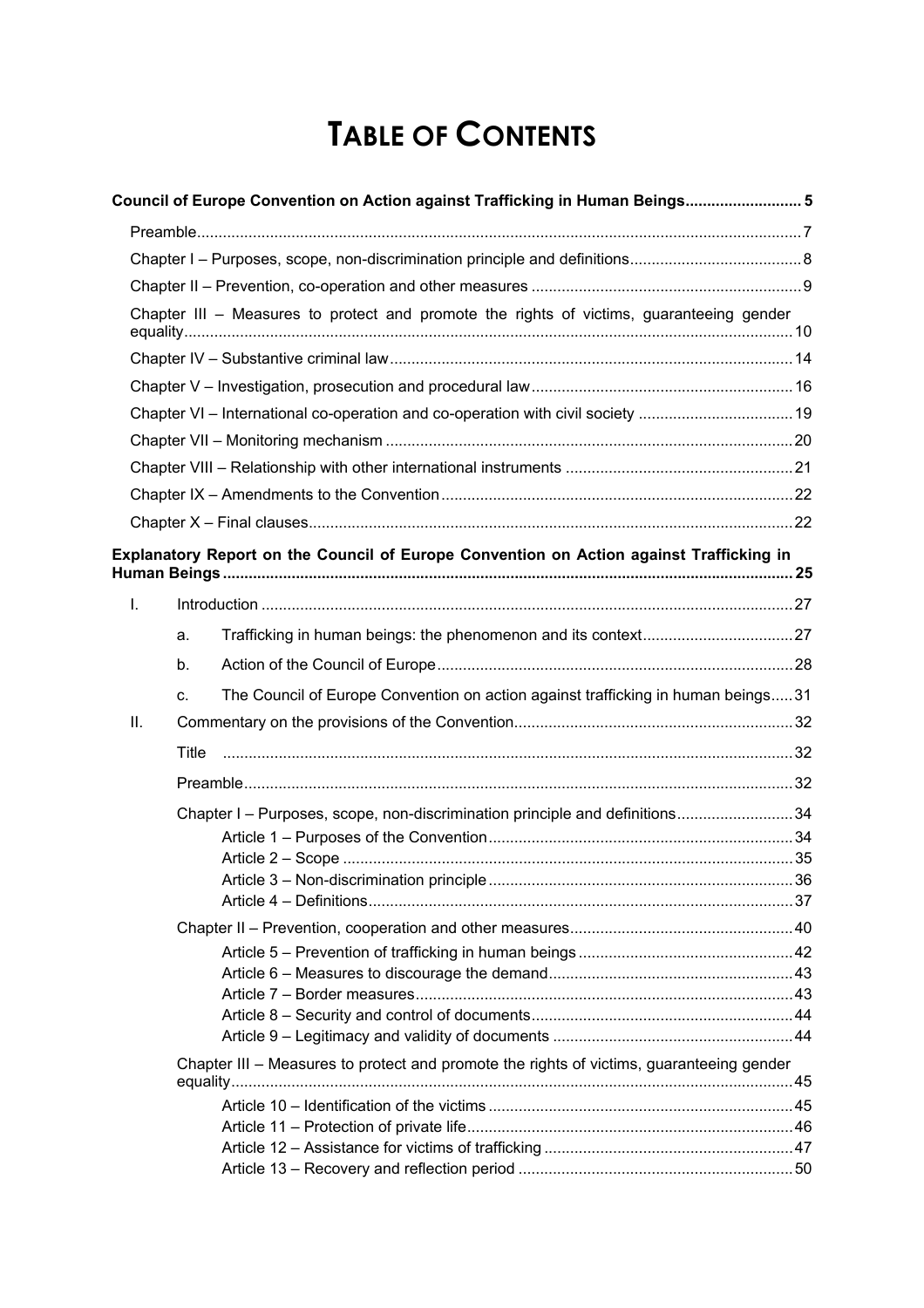| Article 20 – Criminalisation of conducts relating to travel or identity documents59                                                                            |  |
|----------------------------------------------------------------------------------------------------------------------------------------------------------------|--|
|                                                                                                                                                                |  |
|                                                                                                                                                                |  |
|                                                                                                                                                                |  |
|                                                                                                                                                                |  |
|                                                                                                                                                                |  |
|                                                                                                                                                                |  |
|                                                                                                                                                                |  |
|                                                                                                                                                                |  |
| Article 28 - Protection of victims, witnesses and collaborators with the judicial                                                                              |  |
|                                                                                                                                                                |  |
|                                                                                                                                                                |  |
|                                                                                                                                                                |  |
|                                                                                                                                                                |  |
|                                                                                                                                                                |  |
| Article 32 - General principles and measures for international cooperation 74                                                                                  |  |
|                                                                                                                                                                |  |
|                                                                                                                                                                |  |
|                                                                                                                                                                |  |
|                                                                                                                                                                |  |
| Article 36 - The Group of Experts against trafficking in human beings (GRETA)76                                                                                |  |
|                                                                                                                                                                |  |
|                                                                                                                                                                |  |
|                                                                                                                                                                |  |
| Article 39 - Relationship with the Protocol to Prevent, Suppress and Punish<br>Trafficking in Persons, Especially Women and Children, supplementing the United |  |
|                                                                                                                                                                |  |
|                                                                                                                                                                |  |
|                                                                                                                                                                |  |
|                                                                                                                                                                |  |
|                                                                                                                                                                |  |
|                                                                                                                                                                |  |
|                                                                                                                                                                |  |
|                                                                                                                                                                |  |
|                                                                                                                                                                |  |
|                                                                                                                                                                |  |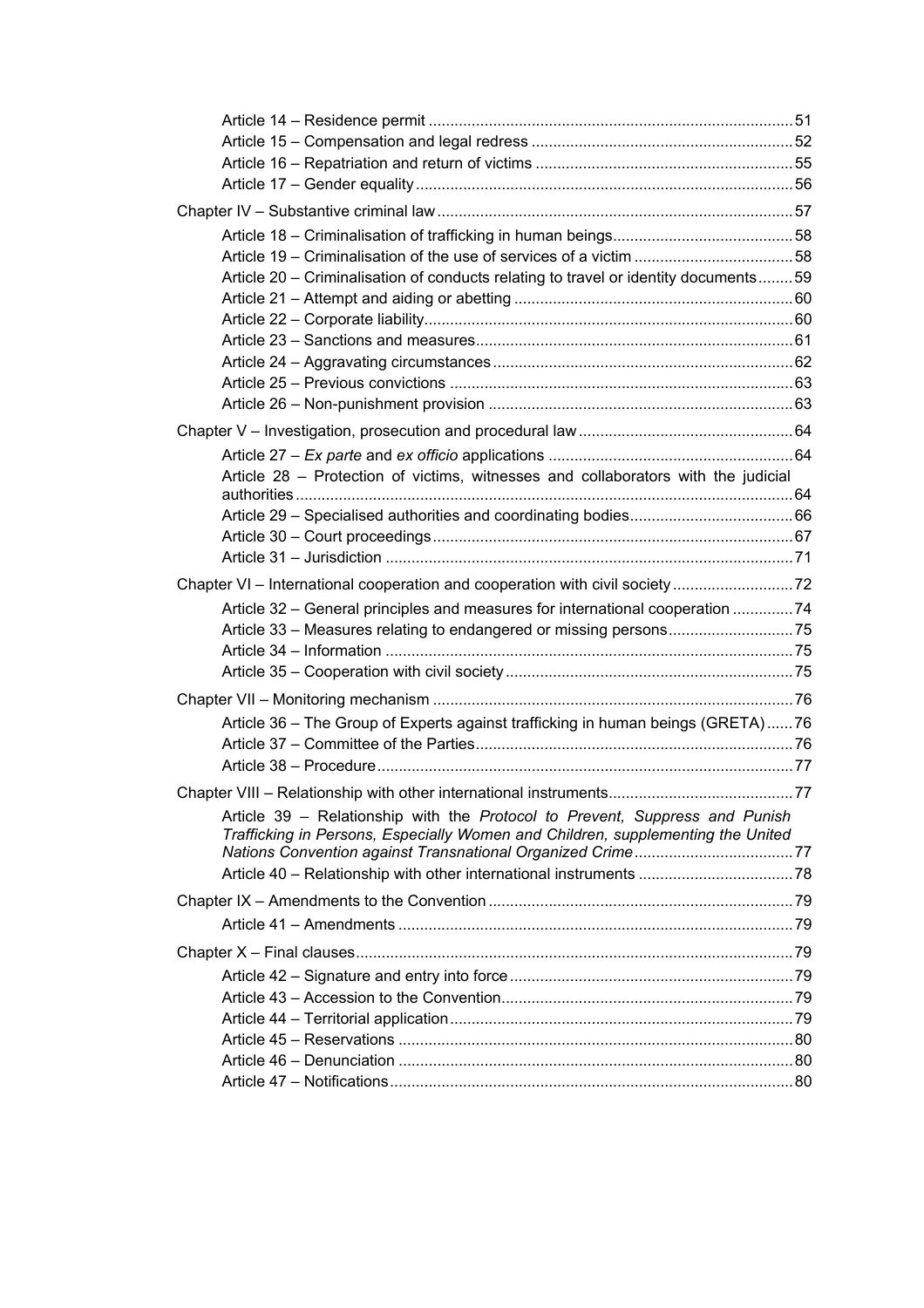Council of Europe Convention on Action against Trafficking in Human Beings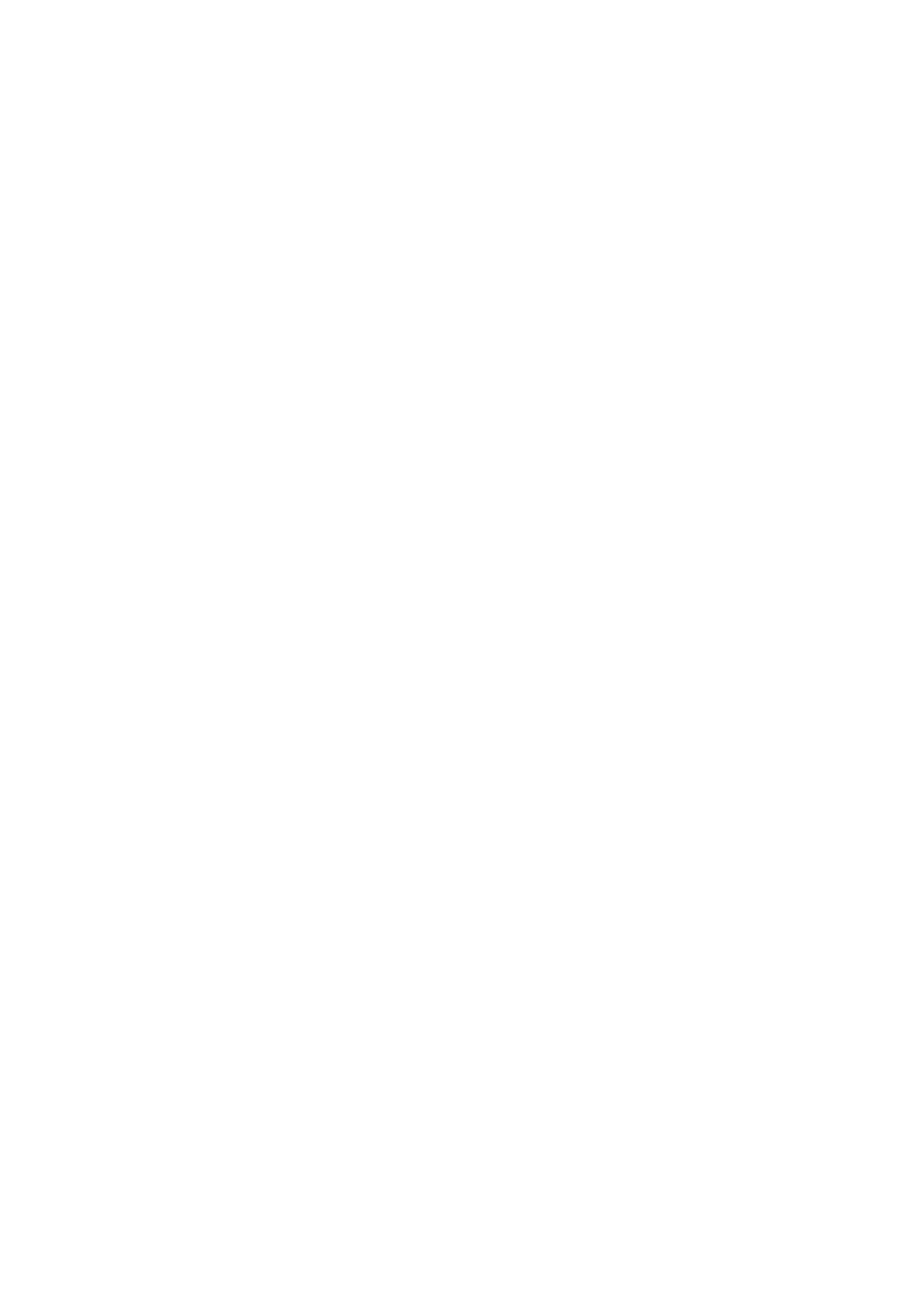# **Preamble**

The member States of the Council of Europe and the other Signatories hereto,

 Considering that the aim of the Council of Europe is to achieve a greater unity between its members;

 Considering that trafficking in human beings constitutes a violation of human rights and an offence to the dignity and the integrity of the human being;

Considering that trafficking in human beings may result in slavery for victims;

 Considering that respect for victims' rights, protection of victims and action to combat trafficking in human beings must be the paramount objectives;

 Considering that all actions or initiatives against trafficking in human beings must be nondiscriminatory, take gender equality into account as well as a child-rights approach;

 Recalling the declarations by the Ministers for Foreign Affairs of the Member States at the 112th (14-15 May 2003) and the 114th (12-13 May 2004) Sessions of the Committee of Ministers calling for reinforced action by the Council of Europe on trafficking in human beings;

 Bearing in mind the Convention for the Protection of Human Rights and Fundamental Freedoms (1950) and its protocols;

 Bearing in mind the following recommendations of the Committee of Ministers to member states of the Council of Europe: Recommendation No. R (91) 11 on sexual exploitation, pornography and prostitution of, and trafficking in, children and young adults; Recommendation No. R (97) 13 concerning intimidation of witnesses and the rights of the defence; Recommendation No. R (2000) 11 on action against trafficking in human beings for the purpose of sexual exploitation and Recommendation Rec (2001) 16 on the protection of children against sexual exploitation; Recommendation Rec (2002) 5 on the protection of women against violence;

 Bearing in mind the following recommendations of the Parliamentary Assembly of the Council of Europe: Recommendation 1325 (1997) on traffic in women and forced prostitution in Council of Europe member states; Recommendation 1450 (2000) on violence against women in Europe; Recommendation 1545 (2002) on a campaign against trafficking in women; Recommendation 1610 (2003) on migration connected with trafficking in women and prostitution; Recommendation 1611 (2003) on trafficking in organs in Europe; Recommendation 1663 (2004) Domestic slavery: servitude, au pairs and mail-order brides;

 Bearing in mind the European Union Council Framework Decision of 19 July 2002 on combating trafficking in human beings, the European Union Council Framework Decision of 15 March 2001 on the standing of victims in criminal proceedings and the European Union Council Directive of 29 April 2004 on the residence permit issued to third-country nationals who are victims of trafficking in human beings or who have been the subject of an action to facilitate illegal immigration, who cooperate with the competent authorities;

 Taking due account of the United Nations Convention against Transnational Organized Crime and the Protocol thereto to Prevent, Suppress and Punish Trafficking in Persons, Especially Women and Children with a view to improving the protection which they afford and developing the standards established by them;

 Taking due account of the other international legal instruments relevant in the field of action against trafficking in human beings;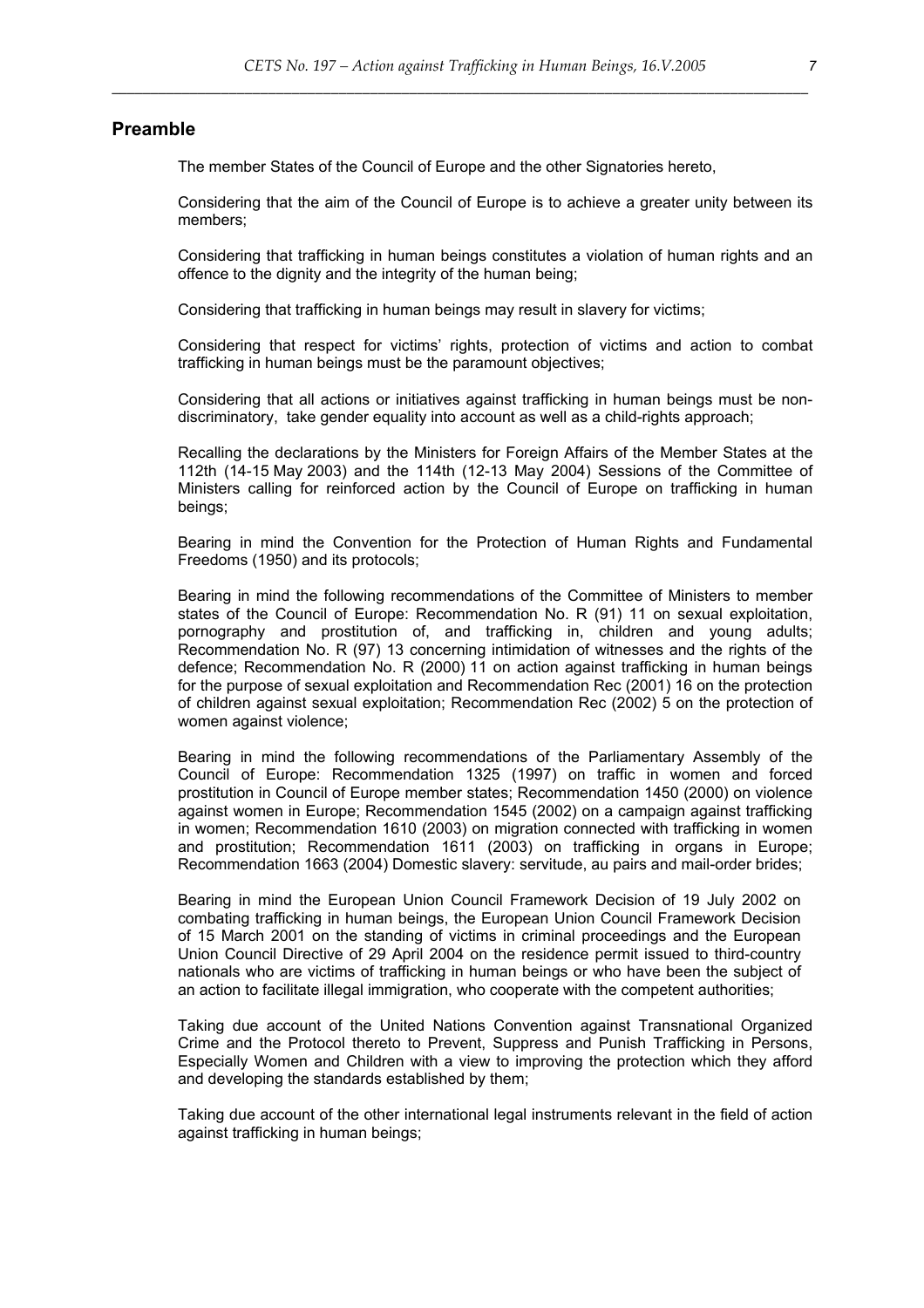Taking into account the need to prepare a comprehensive international legal instrument focusing on the human rights of victims of trafficking and setting up a specific monitoring mechanism,

Have agreed as follows:

# **Chapter I – Purposes, scope, non-discrimination principle and definitions**

# Article 1 – Purposes of the Convention

- 1 The purposes of this Convention are:
	- a to prevent and combat trafficking in human beings, while guaranteeing gender equality;
	- b to protect the human rights of the victims of trafficking, design a comprehensive framework for the protection and assistance of victims and witnesses, while guaranteeing gender equality, as well as to ensure effective investigation and prosecution;
	- c to promote international cooperation on action against trafficking in human beings.
- 2 In order to ensure effective implementation of its provisions by the Parties, this Convention sets up a specific monitoring mechanism.

# Article 2 – Scope

 This Convention shall apply to all forms of trafficking in human beings, whether national or transnational, whether or not connected with organised crime.

## Article 3 – Non-discrimination principle

 The implementation of the provisions of this Convention by Parties, in particular the enjoyment of measures to protect and promote the rights of victims, shall be secured without discrimination on any ground such as sex, race, colour, language, religion, political or other opinion, national or social origin, association with a national minority, property, birth or other status.

## Article 4 – Definitions

For the purposes of this Convention:

- a "Trafficking in human beings" shall mean the recruitment, transportation, transfer, harbouring or receipt of persons, by means of the threat or use of force or other forms of coercion, of abduction, of fraud, of deception, of the abuse of power or of a position of vulnerability or of the giving or receiving of payments or benefits to achieve the consent of a person having control over another person, for the purpose of exploitation. Exploitation shall include, at a minimum, the exploitation of the prostitution of others or other forms of sexual exploitation, forced labour or services, slavery or practices similar to slavery, servitude or the removal of organs;
- b The consent of a victim of "trafficking in human beings" to the intended exploitation set forth in subparagraph (a) of this article shall be irrelevant where any of the means set forth in subparagraph (a) have been used;
- c The recruitment, transportation, transfer, harbouring or receipt of a child for the purpose of exploitation shall be considered "trafficking in human beings" even if this does not involve any of the means set forth in subparagraph (a) of this article;
- d "Child" shall mean any person under eighteen years of age;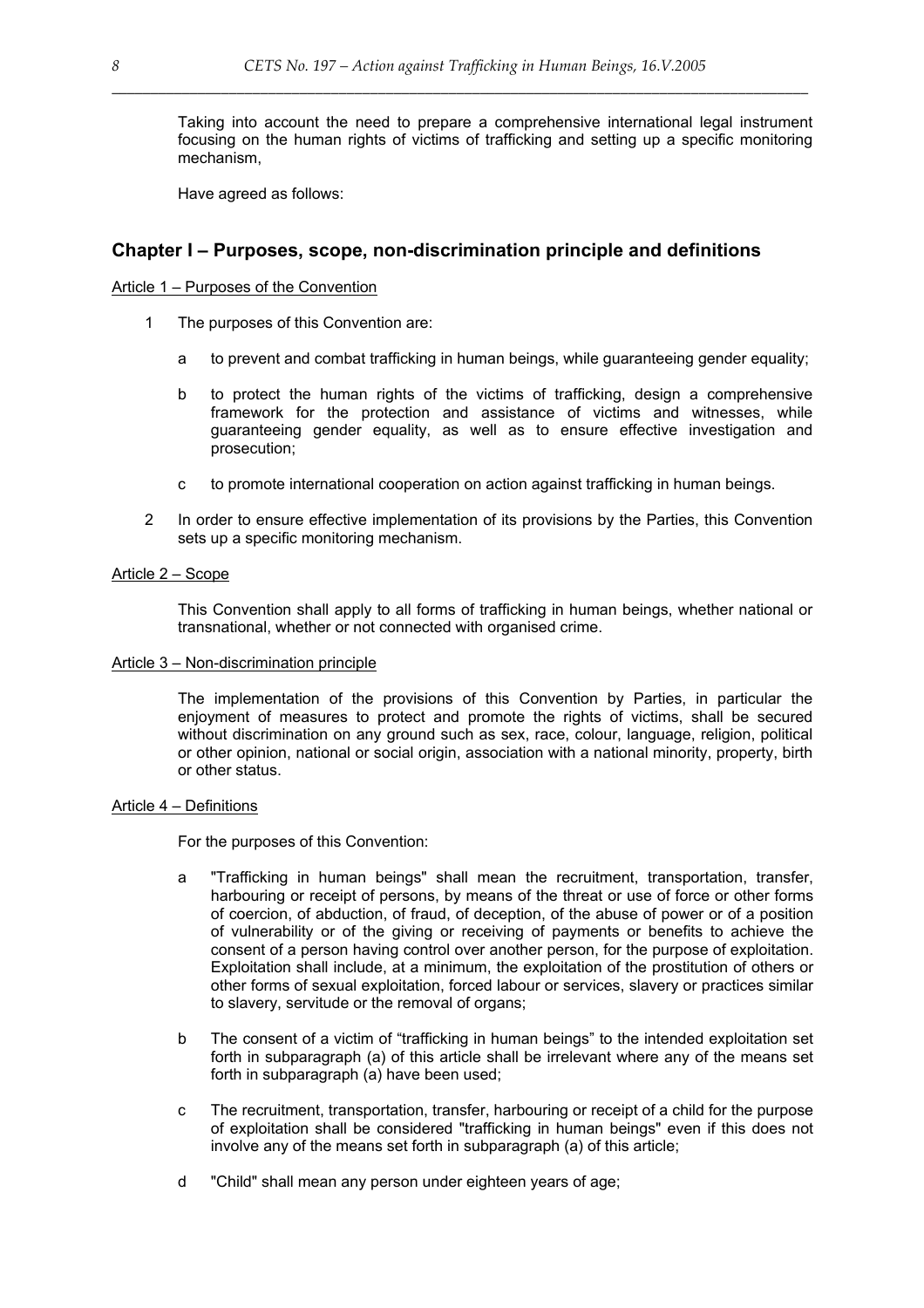e "Victim" shall mean any natural person who is subject to trafficking in human beings as defined in this article.

# **Chapter II – Prevention, co-operation and other measures**

#### Article 5 – Prevention of trafficking in human beings

- 1 Each Party shall take measures to establish or strengthen national co-ordination between the various bodies responsible for preventing and combating trafficking in human beings.
- 2 Each Party shall establish and/or strengthen effective policies and programmes to prevent trafficking in human beings, by such means as: research, information, awareness raising and education campaigns, social and economic initiatives and training programmes, in particular for persons vulnerable to trafficking and for professionals concerned with trafficking in human beings.
- 3 Each Party shall promote a Human Rights-based approach and shall use gender mainstreaming and a child-sensitive approach in the development, implementation and assessment of all the policies and programmes referred to in paragraph 2.
- 4 Each Party shall take appropriate measures, as may be necessary, to enable migration to take place legally, in particular through dissemination of accurate information by relevant offices, on the conditions enabling the legal entry in and stay on its territory.
- 5 Each Party shall take specific measures to reduce children's vulnerability to trafficking, notably by creating a protective environment for them.
- 6 Measures established in accordance with this article shall involve, where appropriate, nongovernmental organisations, other relevant organisations and other elements of civil society committed to the prevention of trafficking in human beings and victim protection or assistance.

## Article 6 – Measures to discourage the demand

 To discourage the demand that fosters all forms of exploitation of persons, especially women and children, that leads to trafficking, each Party shall adopt or strengthen legislative, administrative, educational, social, cultural or other measures including:

- a research on best practices, methods and strategies;
- b raising awareness of the responsibility and important role of media and civil society in identifying the demand as one of the root causes of trafficking in human beings;
- c target information campaigns involving, as appropriate, inter alia, public authorities and policy makers;
- d preventive measures, including educational programmes for boys and girls during their schooling, which stress the unacceptable nature of discrimination based on sex, and its disastrous consequences, the importance of gender equality and the dignity and integrity of every human being.

## Article 7 – Border measures

 1 Without prejudice to international commitments in relation to the free movement of persons, Parties shall strengthen, to the extent possible, such border controls as may be necessary to prevent and detect trafficking in human beings.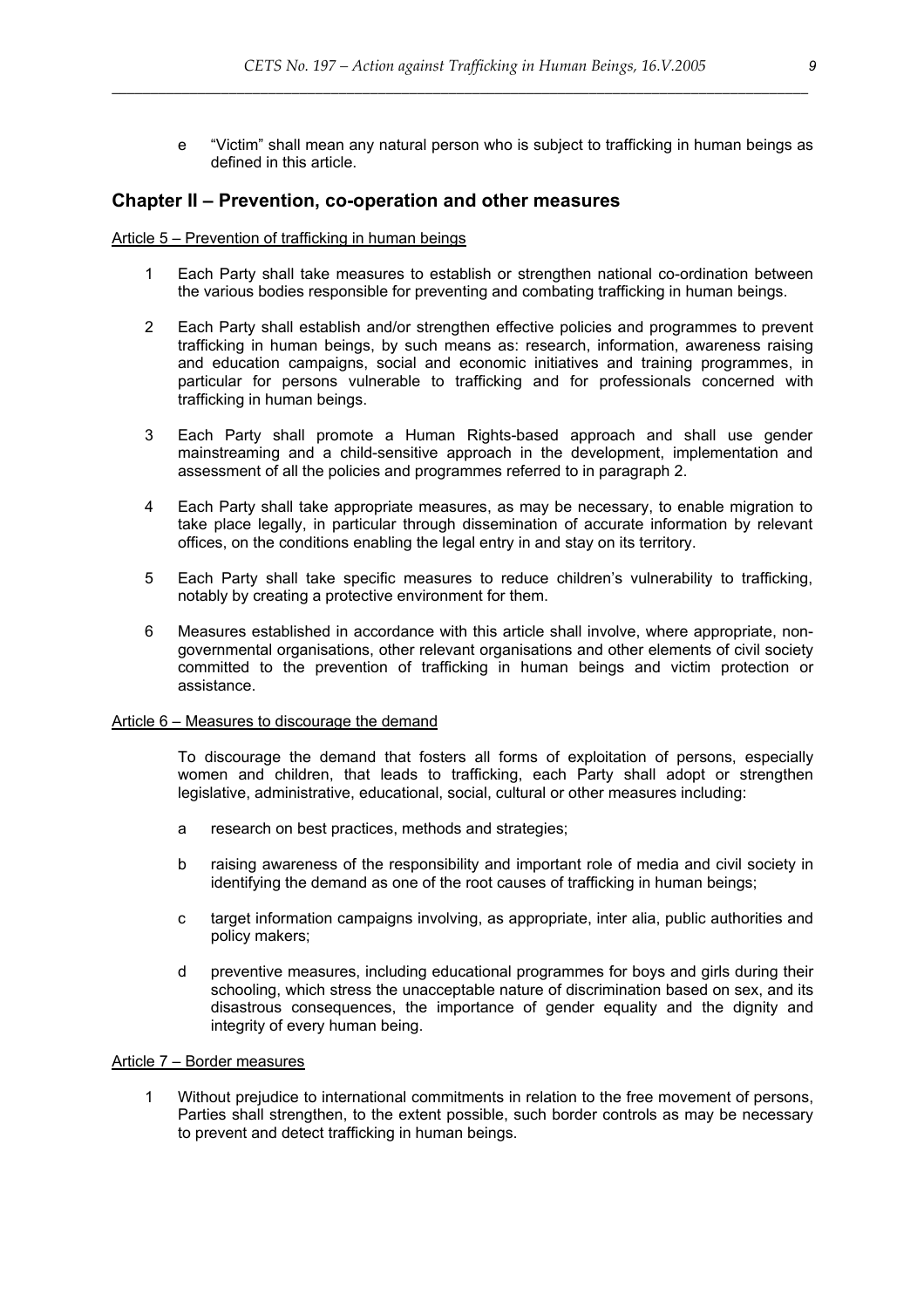- 2 Each Party shall adopt legislative or other appropriate measures to prevent, to the extent possible, means of transport operated by commercial carriers from being used in the commission of offences established in accordance with this Convention.
- 3 Where appropriate, and without prejudice to applicable international conventions, such measures shall include establishing the obligation of commercial carriers, including any transportation company or the owner or operator of any means of transport, to ascertain that all passengers are in possession of the travel documents required for entry into the receiving State.
- 4 Each Party shall take the necessary measures, in accordance with its internal law, to provide for sanctions in cases of violation of the obligation set forth in paragraph 3 of this article.
- 5 Each Party shall adopt such legislative or other measures as may be necessary to permit, in accordance with its internal law, the denial of entry or revocation of visas of persons implicated in the commission of offences established in accordance with this Convention.
- 6 Parties shall strengthen co-operation among border control agencies by, *inter alia*, establishing and maintaining direct channels of communication.

#### Article 8 – Security and control of documents

Each Party shall adopt such measures as may be necessary:

- a To ensure that travel or identity documents issued by it are of such quality that they cannot easily be misused and cannot readily be falsified or unlawfully altered, replicated or issued; and
- b To ensure the integrity and security of travel or identity documents issued by or on behalf of the Party and to prevent their unlawful creation and issuance.

#### Article 9 – Legitimacy and validity of documents

 At the request of another Party, a Party shall, in accordance with its internal law, verify within a reasonable time the legitimacy and validity of travel or identity documents issued or purported to have been issued in its name and suspected of being used for trafficking in human beings.

# **Chapter III – Measures to protect and promote the rights of victims, guaranteeing gender equality**

#### Article 10 - Identification of the victims

- 1 Each Party shall provide its competent authorities with persons who are trained and qualified in preventing and combating trafficking in human beings, in identifying and helping victims, including children, and shall ensure that the different authorities collaborate with each other as well as with relevant support organisations, so that victims can be identified in a procedure duly taking into account the special situation of women and child victims and, in appropriate cases, issued with residence permits under the conditions provided for in Article 14 of the present Convention.
- 2 Each Party shall adopt such legislative or other measures as may be necessary to identify victims as appropriate in collaboration with other Parties and relevant support organisations. Each Party shall ensure that, if the competent authorities have reasonable grounds to believe that a person has been victim of trafficking in human beings, that person shall not be removed from its territory until the identification process as victim of an offence provided for in Article 18 of this Convention has been completed by the competent authorities and shall likewise ensure that that person receives the assistance provided for in Article 12, paragraphs 1 and 2.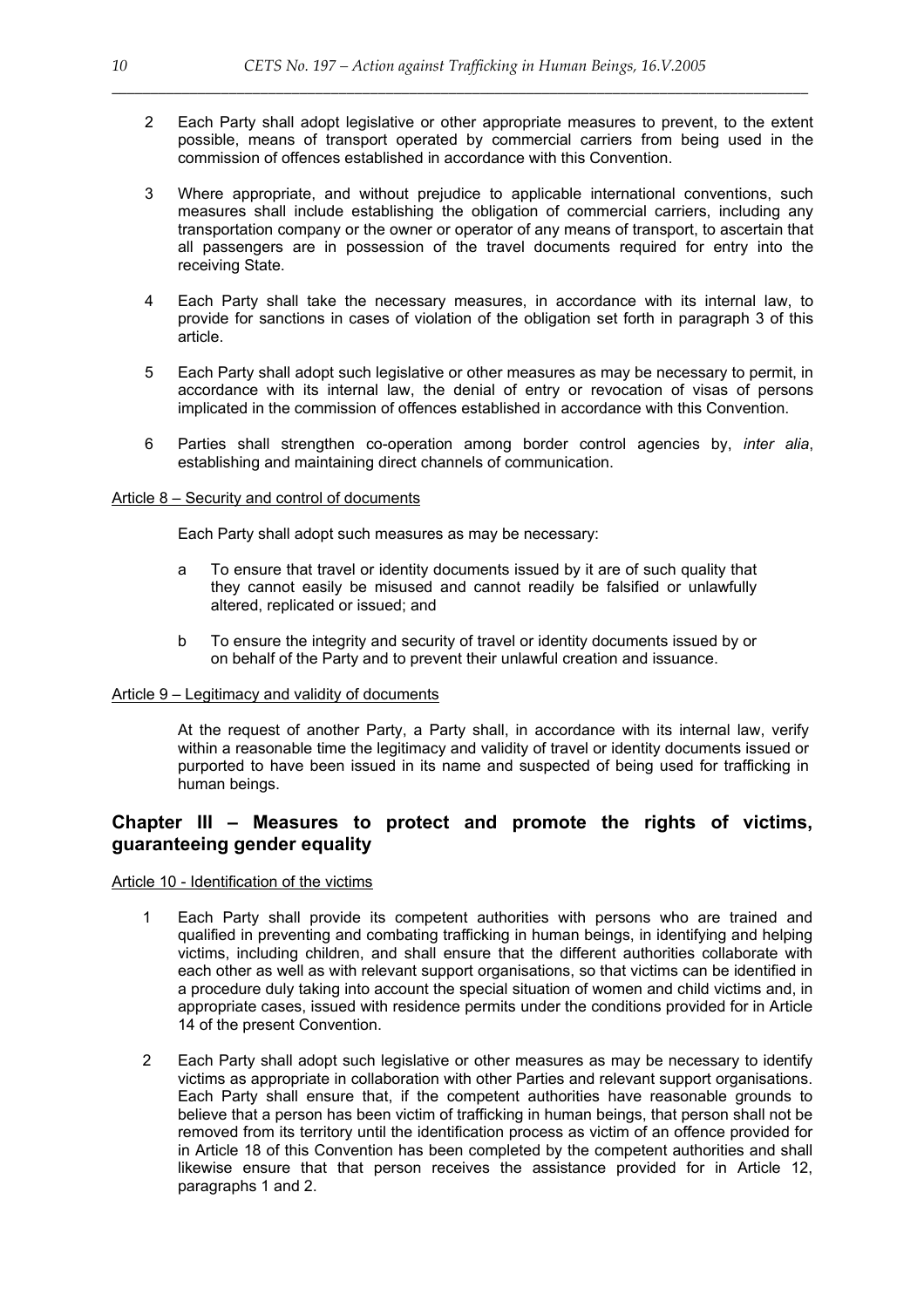- 3. When the age of the victim is uncertain and there are reasons to believe that the victim is a child, he or she shall be presumed to be a child and shall be accorded special protection measures pending verification of his/her age.
- 4. As soon as an unaccompanied child is identified as a victim, each Party shall:
	- a provide for representation of the child by a legal guardian, organisation or authority which shall act in the best interests of that child:
	- b take the necessary steps to establish his/her identity and nationality;
	- c make every effort to locate his/her family when this is in the best interests of the child.

## Article 11 – Protection of private life

- 1 Each Party shall protect the private life and identity of victims. Personal data regarding them shall be stored and used in conformity with the conditions provided for by the Convention for the Protection of Individuals with regard to Automatic Processing of Personal Data (ETS No. 108).
- 2 Each Party shall adopt measures to ensure, in particular, that the identity, or details allowing the identification, of a child victim of trafficking are not made publicly known, through the media or by any other means, except, in exceptional circumstances, in order to facilitate the tracing of family members or otherwise secure the well-being and protection of the child.
- 3 Each Party shall consider adopting, in accordance with Article 10 of the Convention for the Protection of Human Rights and Fundamental Freedoms as interpreted by the European Court of Human Rights, measures aimed at encouraging the media to protect the private life and identity of victims through self-regulation or through regulatory or co-regulatory measures.

## Article 12 – Assistance to victims

- 1. Each Party shall adopt such legislative or other measures as may be necessary to assist victims in their physical, psychological and social recovery. Such assistance shall include at least:
	- a standards of living capable of ensuring their subsistence, through such measures as: appropriate and secure accommodation, psychological and material assistance;
	- b access to emergency medical treatment;
	- c translation and interpretation services, when appropriate;
	- d counselling and information, in particular as regards their legal rights and the services available to them, in a language that they can understand;
	- e assistance to enable their rights and interests to be presented and considered at appropriate stages of criminal proceedings against offenders;
	- f access to education for children.
	- 2 Each Party shall take due account of the victim's safety and protection needs.
	- 3 In addition, each Party shall provide necessary medical or other assistance to victims lawfully resident within its territory who do not have adequate resources and need such help.
	- 4 Each Party shall adopt the rules under which victims lawfully resident within its territory shall be authorised to have access to the labour market, to vocational training and education.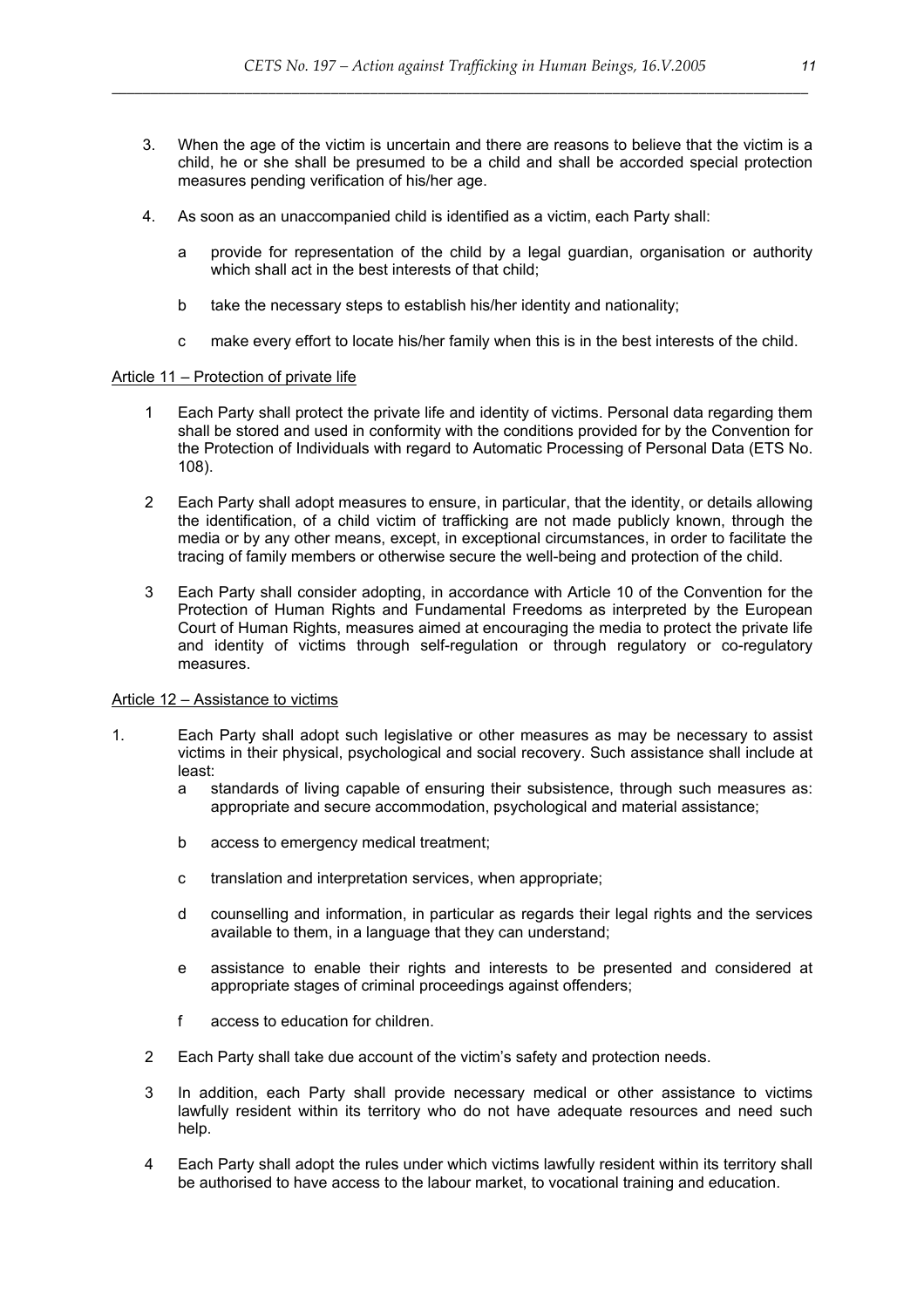- 5 Each Party shall take measures, where appropriate and under the conditions provided for by its internal law, to co-operate with non-governmental organisations, other relevant organisations or other elements of civil society engaged in assistance to victims.
- 6 Each Party shall adopt such legislative or other measures as may be necessary to ensure that assistance to a victim is not made conditional on his or her willingness to act as a witness.
- 7 For the implementation of the provisions set out in this article, each Party shall ensure that services are provided on a consensual and informed basis, taking due account of the special needs of persons in a vulnerable position and the rights of children in terms of accommodation, education and appropriate health care.

## Article 13 – Recovery and reflection period

- 1 Each Party shall provide in its internal law a recovery and reflection period of at least 30 days, when there are reasonable grounds to believe that the person concerned is a victim. Such a period shall be sufficient for the person concerned to recover and escape the influence of traffickers and/or to take an informed decision on cooperating with the competent authorities. During this period it shall not be possible to enforce any expulsion order against him or her. This provision is without prejudice to the activities carried out by the competent authorities in all phases of the relevant national proceedings, and in particular when investigating and prosecuting the offences concerned. During this period, the Parties shall authorise the persons concerned to stay in their territory.
- 2 During this period, the persons referred to in paragraph 1 of this Article shall be entitled to the measures contained in Article 12, paragraphs 1 and 2.
- 3 The Parties are not bound to observe this period if grounds of public order prevent it or if it is found that victim status is being claimed improperly.

## Article 14 – Residence permit

- 1 Each Party shall issue a renewable residence permit to victims, in one or other of the two following situations or in both:
	- a the competent authority considers that their stay is necessary owing to their personal situation;
	- b the competent authority considers that their stay is necessary for the purpose of their co-operation with the competent authorities in investigation or criminal proceedings.
- 2 The residence permit for child victims, when legally necessary, shall be issued in accordance with the best interests of the child and, where appropriate, renewed under the same conditions.
- 3 The non-renewal or withdrawal of a residence permit is subject to the conditions provided for by the internal law of the Party.
- 4 If a victim submits an application for another kind of residence permit, the Party concerned shall take into account that he or she holds, or has held, a residence permit in conformity with paragraph 1.
- 5 Having regard to the obligations of Parties to which Article 40 of this Convention refers, each Party shall ensure that granting of a permit according to this provision shall be without prejudice to the right to seek and enjoy asylum.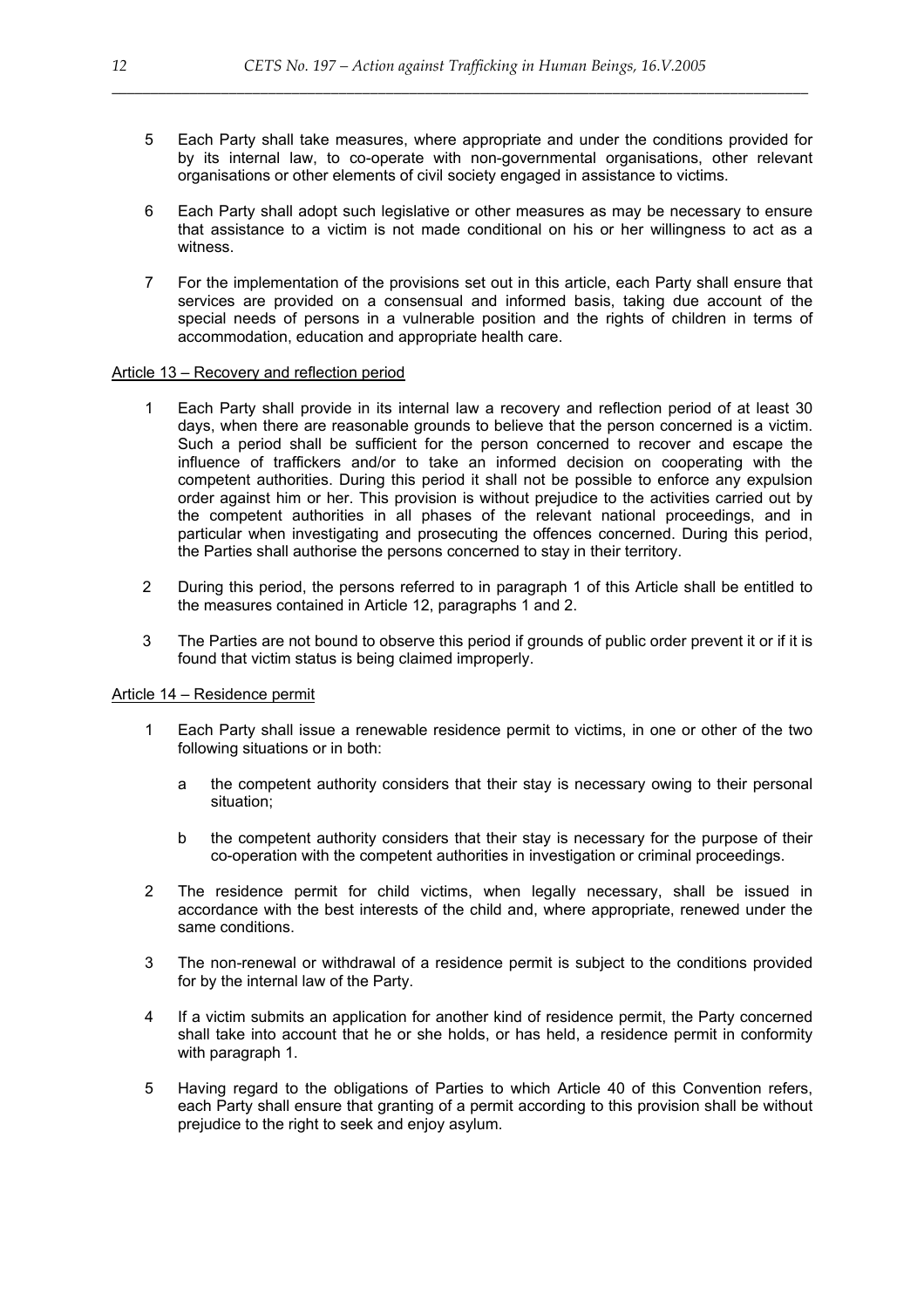#### Article 15 – Compensation and legal redress

- 1 Each Party shall ensure that victims have access, as from their first contact with the competent authorities, to information on relevant judicial and administrative proceedings in a language which they can understand.
- 2 Each Party shall provide, in its internal law, for the right to legal assistance and to free legal aid for victims under the conditions provided by its internal law.
- 3 Each Party shall provide, in its internal law, for the right of victims to compensation from the perpetrators.
- 4 Each Party shall adopt such legislative or other measures as may be necessary to guarantee compensation for victims in accordance with the conditions under its internal law, for instance through the establishment of a fund for victim compensation or measures or programmes aimed at social assistance and social integration of victims, which could be funded by the assets resulting from the application of measures provided in Article 23.

#### Article 16 – Repatriation and return of victims

- 1 The Party of which a victim is a national or in which that person had the right of permanent residence at the time of entry into the territory of the receiving Party shall, with due regard for his or her rights, safety and dignity, facilitate and accept, his or her return without undue or unreasonable delay.
- 2 When a Party returns a victim to another State, such return shall be with due regard for the rights, safety and dignity of that person and for the status of any legal proceedings related to the fact that the person is a victim, and shall preferably be voluntary.
- 3 At the request of a receiving Party, a requested Party shall verify whether a person is its national or had the right of permanent residence in its territory at the time of entry into the territory of the receiving Party.
- 4 In order to facilitate the return of a victim who is without proper documentation, the Party of which that person is a national or in which he or she had the right of permanent residence at the time of entry into the territory of the receiving Party shall agree to issue, at the request of the receiving Party, such travel documents or other authorisation as may be necessary to enable the person to travel to and re-enter its territory.
- 5 Each Party shall adopt such legislative or other measures as may be necessary to establish repatriation programmes, involving relevant national or international institutions and non governmental organisations. These programmes aim at avoiding re-victimisation. Each Party should make its best effort to favour the reintegration of victims into the society of the State of return, including reintegration into the education system and the labour market, in particular through the acquisition and improvement of their professional skills. With regard to children, these programmes should include enjoyment of the right to education and measures to secure adequate care or receipt by the family or appropriate care structures.
- 6 Each Party shall adopt such legislative or other measures as may be necessary to make available to victims, where appropriate in co-operation with any other Party concerned, contact information of structures that can assist them in the country where they are returned or repatriated, such as law enforcement offices, non-governmental organisations, legal professions able to provide counselling and social welfare agencies.
- 7 Child victims shall not be returned to a State, if there is indication, following a risk and security assessment, that such return would not be in the best interests of the child.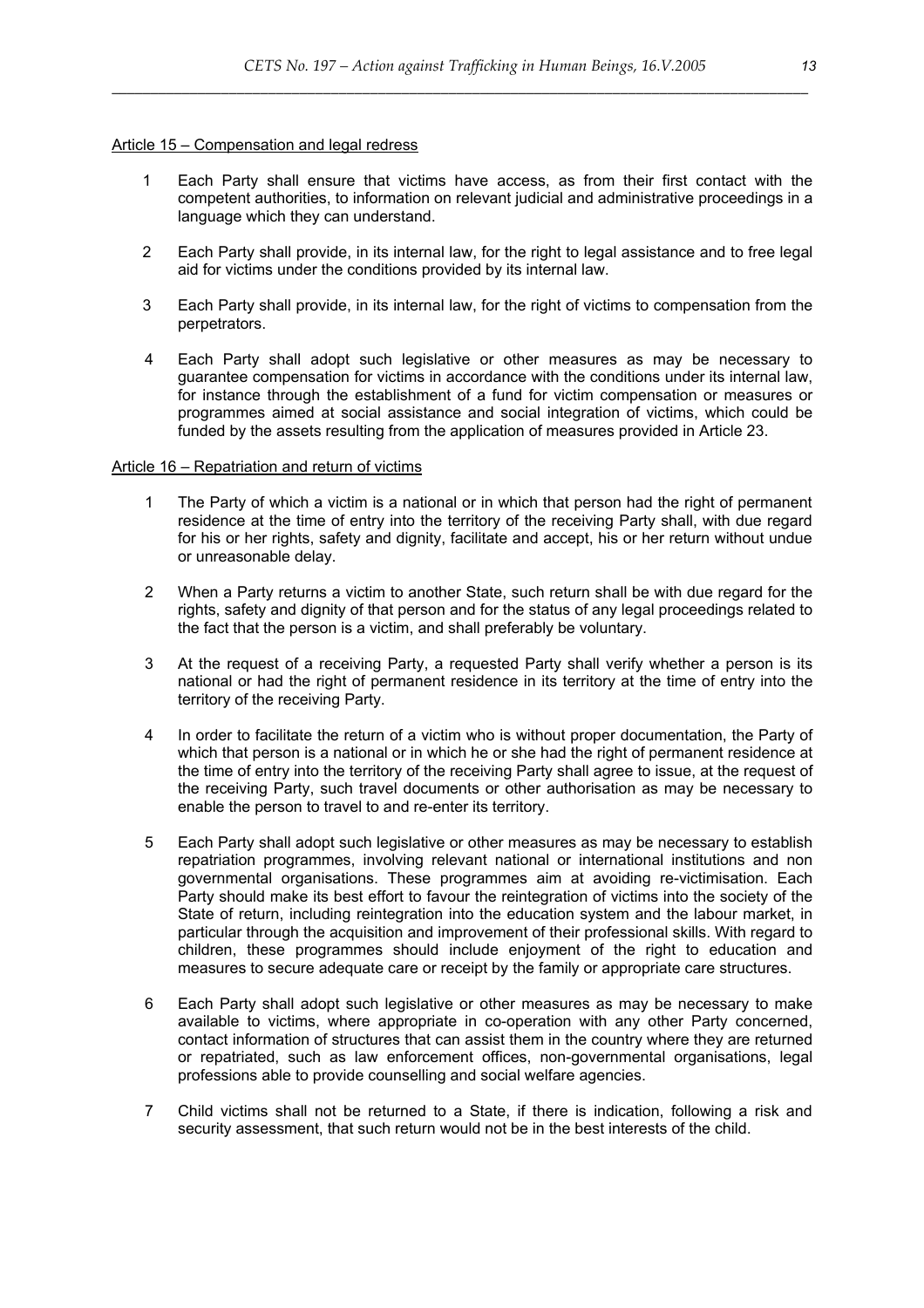# Article 17 – Gender equality

 Each Party shall, in applying measures referred to in this chapter, aim to promote gender equality and use gender mainstreaming in the development, implementation and assessment of the measures.

# **Chapter IV – Substantive criminal law**

## Article 18 – Criminalisation of trafficking in human beings

 Each Party shall adopt such legislative and other measures as may be necessary to establish as criminal offences the conduct contained in article 4 of this Convention, when committed intentionally.

#### Article 19 – Criminalisation of the use of services of a victim

 Each Party shall consider adopting such legislative and other measures as may be necessary to establish as criminal offences under its internal law, the use of services which are the object of exploitation as referred to in Article 4 paragraph a of this Convention, with the knowledge that the person is a victim of trafficking in human beings.

#### Article 20 - Criminalisation of acts relating to travel or identity documents

 Each Party shall adopt such legislative and other measures as may be necessary to establish as criminal offences the following conducts, when committed intentionally and for the purpose of enabling the trafficking in human beings:

- a forging a travel or identity document;
- b procuring or providing such a document;
- c retaining, removing, concealing, damaging or destroying a travel or identity document of another person.

## Article 21 – Attempt and aiding or abetting

- 1 Each Party shall adopt such legislative and other measures as may be necessary to establish as criminal offences when committed intentionally, aiding or abetting the commission of any of the offences established in accordance with Articles 18 and 20 of the present Convention.
- 2 Each Party shall adopt such legislative and other measures as may be necessary to establish as criminal offences when committed intentionally, an attempt to commit the offences established in accordance with Articles 18 and 20, paragraph a, of this **Convention**

#### Article 22 – Corporate liability

- 1 Each Party shall adopt such legislative and other measures as may be necessary to ensure that a legal person can be held liable for a criminal offence established in accordance with this Convention, committed for its benefit by any natural person, acting either individually or as part of an organ of the legal person, who has a leading position within the legal person, based on:
	- a a power of representation of the legal person;
	- b an authority to take decisions on behalf of the legal person;
	- c an authority to exercise control within the legal person.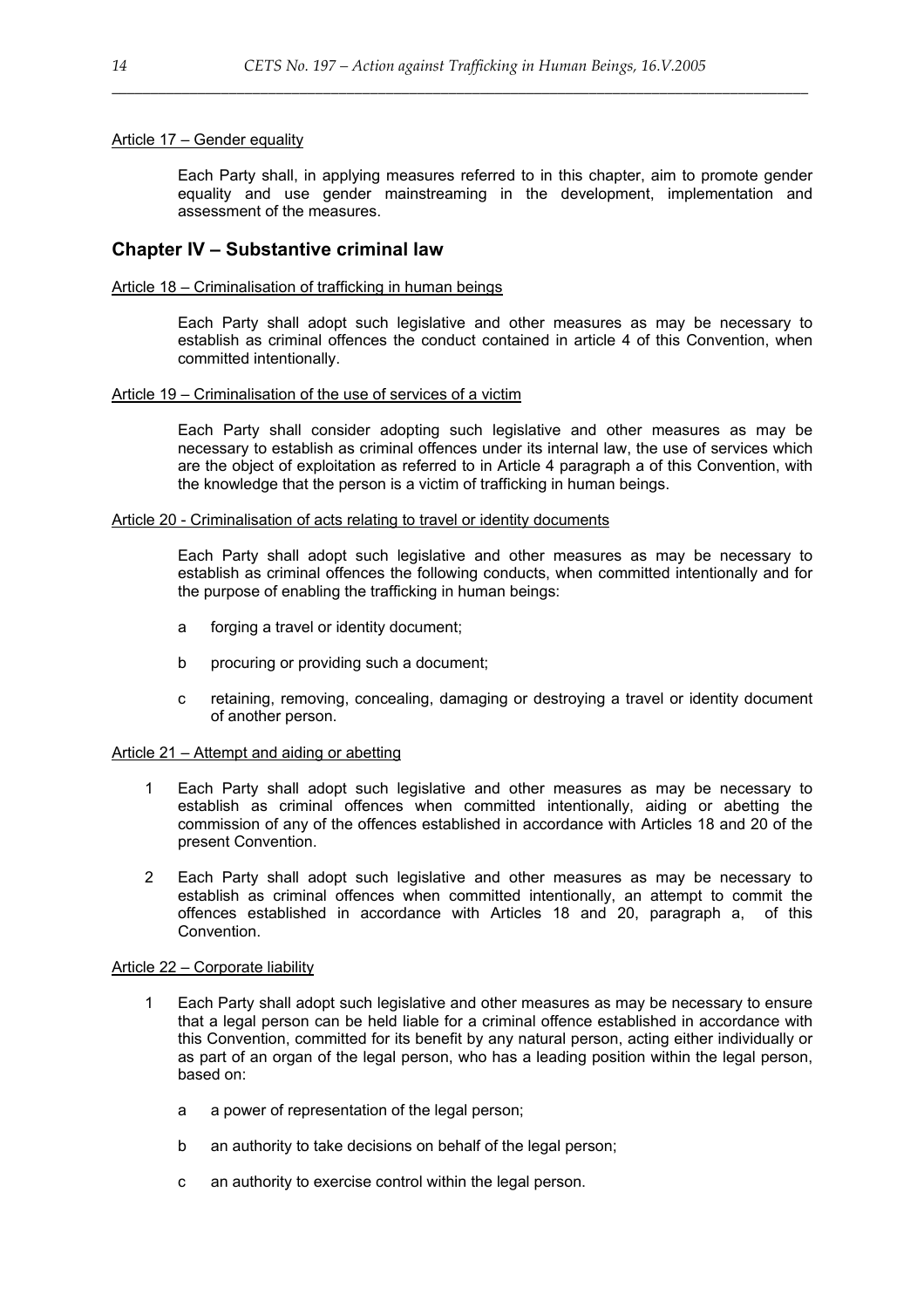- 2 Apart from the cases already provided for in paragraph 1, each Party shall take the measures necessary to ensure that a legal person can be held liable where the lack of supervision or control by a natural person referred to in paragraph 1 has made possible the commission of a criminal offence established in accordance with this Convention for the benefit of that legal person by a natural person acting under its authority.
- 3 Subject to the legal principles of the Party, the liability of a legal person may be criminal, civil or administrative.
- 4 Such liability shall be without prejudice to the criminal liability of the natural persons who have committed the offence.

#### Article 23 – Sanctions and measures

- 1 Each Party shall adopt such legislative and other measures as may be necessary to ensure that the criminal offences established in accordance with Articles 18 to 21 are punishable by effective, proportionate and dissuasive sanctions. These sanctions shall include, for criminal offences established in accordance with Article 18 when committed by natural persons, penalties involving deprivation of liberty which can give rise to extradition.
- 2 Each Party shall ensure that legal persons held liable in accordance with Article 22 shall be subject to effective, proportionate and dissuasive criminal or non-criminal sanctions or measures, including monetary sanctions.
- 3 Each Party shall adopt such legislative and other measures as may be necessary to enable it to confiscate or otherwise deprive the instrumentalities and proceeds of criminal offences established in accordance with Articles 18 and 20, paragraph a, of this Convention, or property the value of which corresponds to such proceeds.
- 4 Each Party shall adopt such legislative or other measures as may be necessary to enable the temporary or permanent closure of any establishment which was used to carry out trafficking in human beings, without prejudice to the rights of *bona fide* third parties or to deny the perpetrator, temporary or permanently, the exercise of the activity in the course of which this offence was committed.

#### Article 24 – Aggravating circumstances

 Each Party shall ensure that the following circumstances are regarded as aggravating circumstances in the determination of the penalty for offences established in accordance with Article 18 of this Convention:

- a the offence deliberately or by gross negligence endangered the life of the victim;
- b the offence was committed against a child;
- c the offence was committed by a public official in the performance of her/his duties;
- d the offence was committed within the framework of a criminal organisation.

#### Article 25 - Previous convictions

 Each Party shall adopt such legislative and other measures providing for the possibility to take into account final sentences passed by another Party in relation to offences established in accordance with this Convention when determining the penalty.

Article 26 – Non-punishment provision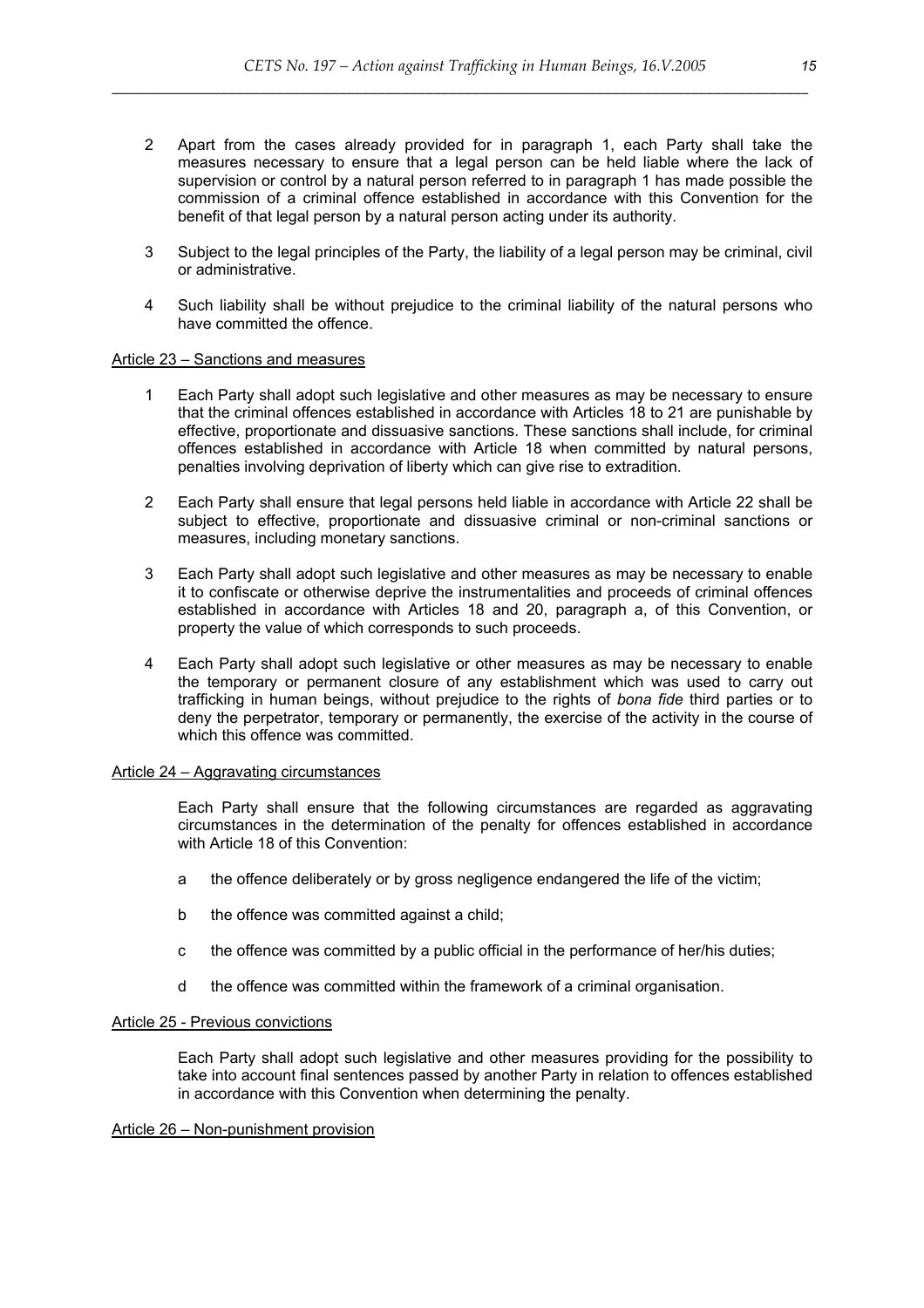Each Party shall, in accordance with the basic principles of its legal system, provide for the possibility of not imposing penalties on victims for their involvement in unlawful activities, to the extent that they have been compelled to do so.

# **Chapter V – Investigation, prosecution and procedural law**

## Article 27 - Ex parte and ex officio applications

- 1 Each Party shall ensure that investigations into or prosecution of offences established in accordance with this Convention shall not be dependent upon the report or accusation made by a victim, at least when the offence was committed in whole or in part on its territory.
- 2 Each Party shall ensure that victims of an offence in the territory of a Party other than the one where they reside may make a complaint before the competent authorities of their State of residence. The competent authority to which the complaint is made, insofar as it does not itself have competence in this respect, shall transmit it without delay to the competent authority of the Party in the territory in which the offence was committed. The complaint shall be dealt with in accordance with the internal law of the Party in which the offence was committed.
- 3 Each Party shall ensure, by means of legislative or other measures, in accordance with the conditions provided for by its internal law, to any group, foundation, association or nongovernmental organisations which aims at fighting trafficking in human beings or protection of human rights, the possibility to assist and/or support the victim with his or her consent during criminal proceedings concerning the offence established in accordance with Article 18 of this Convention.

#### Article 28 – Protection of victims, witnesses and collaborators with the judicial authorities

- 1 Each Party shall adopt such legislative or other measures as may be necessary to provide effective and appropriate protection from potential retaliation or intimidation in particular during and after investigation and prosecution of perpetrators, for:
	- a Victims;
	- b As appropriate, those who report the criminal offences established in accordance with Article 18 of this Convention or otherwise co-operate with the investigating or prosecuting authorities;
	- c witnesses who give testimony concerning criminal offences established in accordance with Article 18 of this Convention:
	- d when necessary, members of the family of persons referred to in subparagraphs a and c.
- 2 Each Party shall adopt such legislative or other measures as may be necessary to ensure and to offer various kinds of protection. This may include physical protection, relocation, identity change and assistance in obtaining jobs.
- 3 A child victim shall be afforded special protection measures taking into account the best interests of the child.
- 4 Each Party shall adopt such legislative or other measures as may be necessary to provide, when necessary, appropriate protection from potential retaliation or intimidation in particular during and after investigation and prosecution of perpetrators, for members of groups, foundations, associations or non-governmental organisations which carry out the activities set out in Article 27, paragraph 3.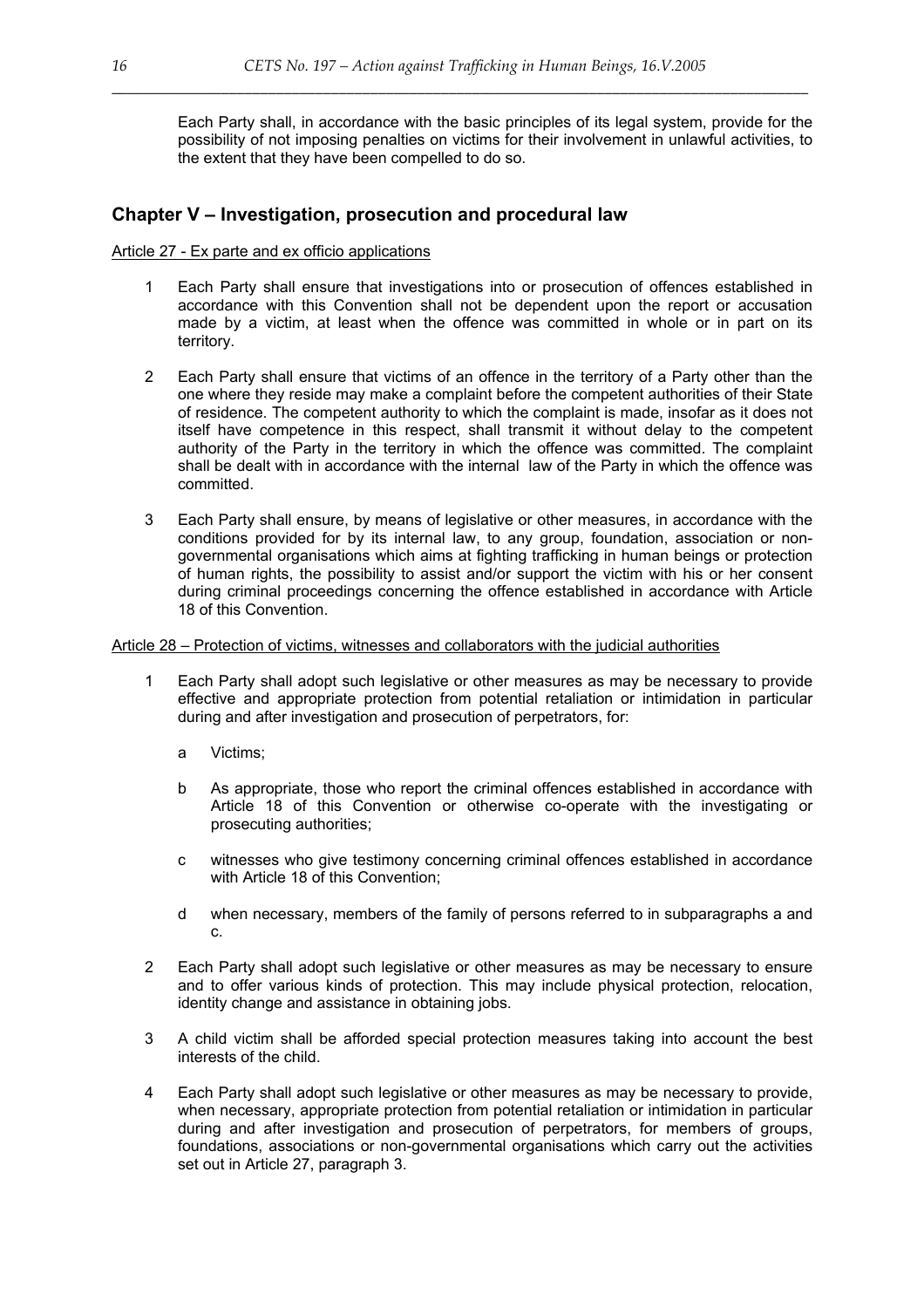5 Each Party shall consider entering into agreements or arrangements with other States for the implementation of this article.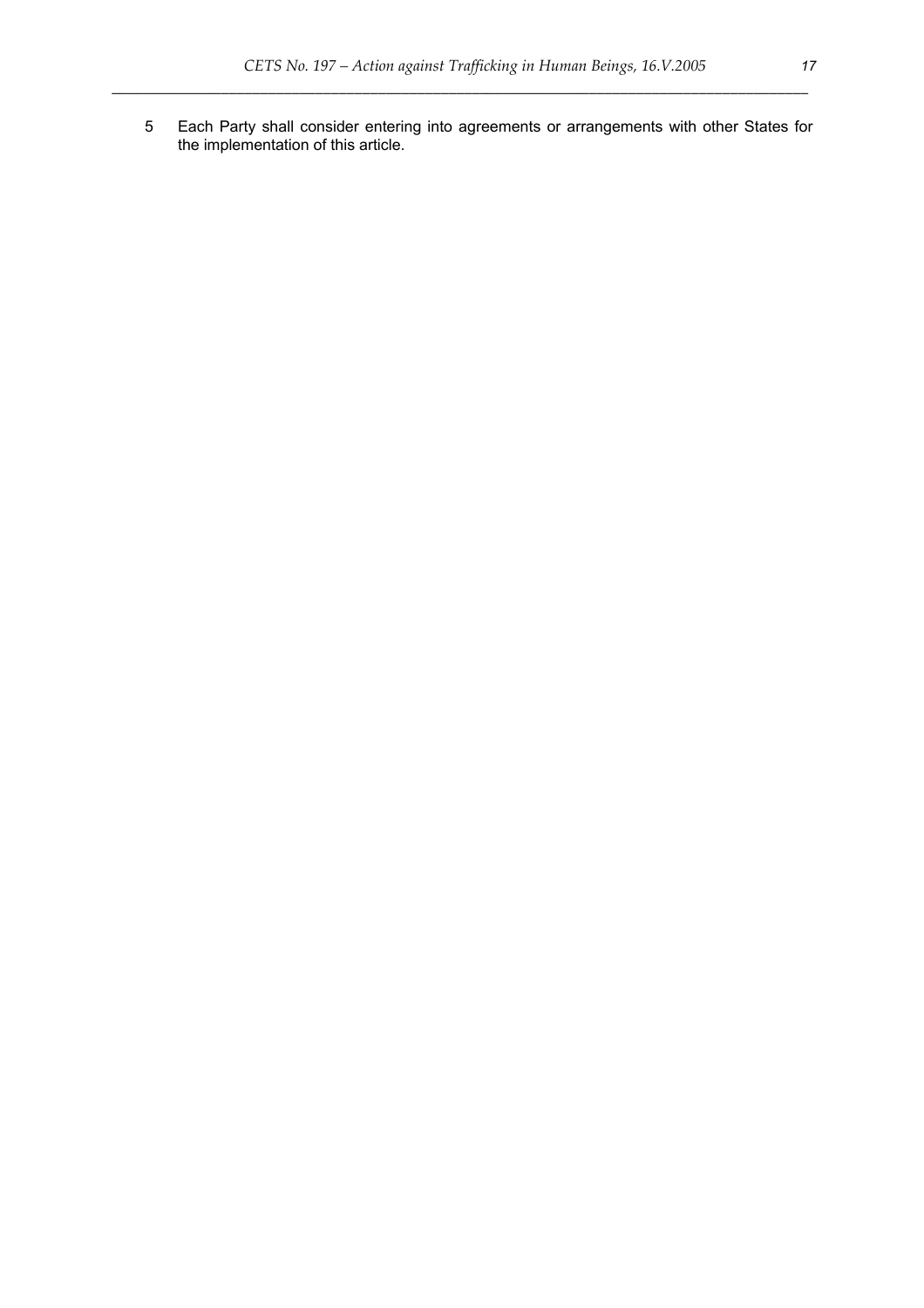#### Article 29 – Specialised authorities and co-ordinating bodies

- 1 Each Party shall adopt such measures as may be necessary to ensure that persons or entities are specialised in the fight against trafficking and the protection of victims. Such persons or entities shall have the necessary independence in accordance with the fundamental principles of the legal system of the Party, in order for them to be able to carry out their functions effectively and free from any undue pressure. Such persons or the staffs of such entities shall have adequate training and financial resources for their tasks.
- 2 Each Party shall adopt such measures as may be necessary to ensure co-ordination of the policies and actions of their governments' departments and other public agencies against trafficking in human beings, where appropriate, through setting up co-ordinating bodies.
- 3 Each Party shall provide or strengthen training for relevant officials in the prevention of and fight against trafficking in human beings, including Human Rights training. The training may be agency-specific and shall, as appropriate, focus on: methods used in preventing such trafficking, prosecuting the traffickers and protecting the rights of the victims, including protecting the victims from the traffickers.
- 4 Each Party shall consider appointing National Rapporteurs or other mechanisms for monitoring the anti-trafficking activities of State institutions and the implementation of national legislation requirements.

# Article 30 – Court proceedings

 In accordance with the Convention for the Protection of Human Rights and Fundamental Freedoms, in particular Article 6, each Party shall adopt such legislative or other measures as may be necessary to ensure in the course of judicial proceedings:

- a the protection of victims' private life and, where appropriate, identity;
- b victims' safety and protection from intimidation,

 in accordance with the conditions under its internal law and, in the case of child victims, by taking special care of children's needs and ensuring their right to special protection measures.

#### Article 31 – Jurisdiction

- 1 Each Party shall adopt such legislative and other measures as may be necessary to establish jurisdiction over any offence established in accordance with this Convention, when the offence is committed:
	- a in its territory; or
	- b on board a ship flying the flag of that Party; or
	- c on board an aircraft registered under the laws of that Party; or
	- d by one of its nationals or by a stateless person who has his or her habitual residence in its territory, if the offence is punishable under criminal law where it was committed or if the offence is committed outside the territorial jurisdiction of any State;
	- e against one of its nationals.
- 2 Each Party may, at the time of signature or when depositing its instrument of ratification, acceptance, approval or accession, by a declaration addressed to the Secretary General of the Council of Europe, declare that it reserves the right not to apply or to apply only in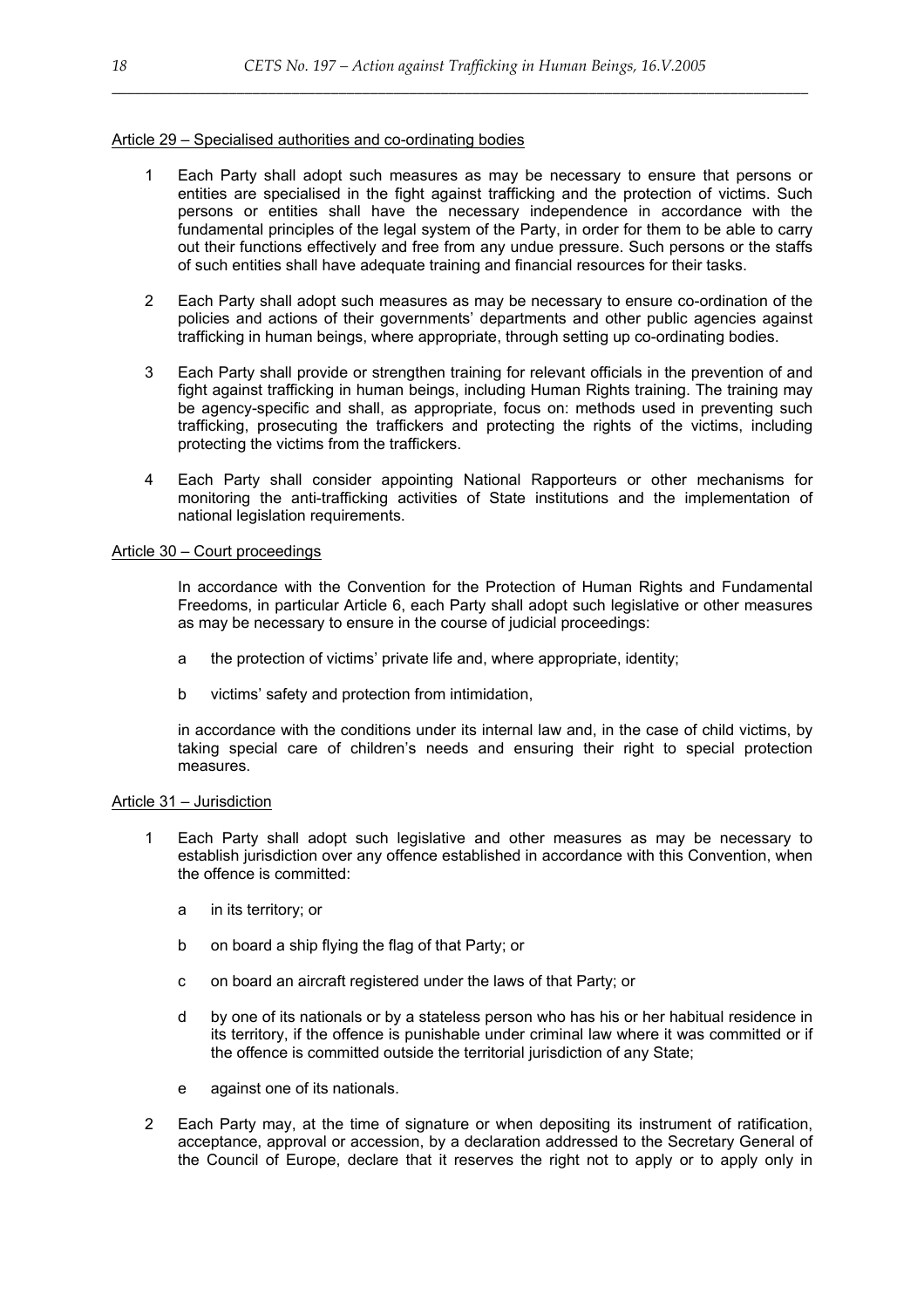specific cases or conditions the jurisdiction rules laid down in paragraphs 1 (d) and (e) of this article or any part thereof.

- 3 Each Party shall adopt such measures as may be necessary to establish jurisdiction over the offences referred to in this Convention, in cases where an alleged offender is present in its territory and it does not extradite him/her to another Party, solely on the basis of his/her nationality, after a request for extradition.
- 4 When more than one Party claims jurisdiction over an alleged offence established in accordance with this Convention, the Parties involved shall, where appropriate, consult with a view to determining the most appropriate jurisdiction for prosecution.
- 5 Without prejudice to the general norms of international law, this Convention does not exclude any criminal jurisdiction exercised by a Party in accordance with internal law.

# **Chapter VI – International co-operation and co-operation with civil society**

## Article 32 – General principles and measures for international co-operation

 The Parties shall co-operate with each other, in accordance with the provisions of this Convention, and through application of relevant applicable international and regional instruments, arrangements agreed on the basis of uniform or reciprocal legislation and internal laws, to the widest extent possible, for the purpose of:

- preventing and combating trafficking in human beings;
- protecting and providing assistance to victims;
- investigations or proceedings concerning criminal offences established in accordance with this Convention.

## Article 33 - Measures relating to endangered or missing persons

- 1 When a Party, on the basis of the information at its disposal has reasonable grounds to believe that the life, the freedom or the physical integrity of a person referred to in Article 28, paragraph 1, is in immediate danger on the territory of another Party, the Party that has the information shall, in such a case of emergency, transmit it without delay to the latter so as to take the appropriate protection measures.
- 2 The Parties to this Convention may consider reinforcing their co-operation in the search for missing people, in particular for missing children, if the information available leads them to believe that she/he is a victim of trafficking in human beings. To this end, the Parties may conclude bilateral or multilateral treaties with each other.

# Article 34 – Information

- 1 The requested Party shall promptly inform the requesting Party of the final result of the action taken under this chapter. The requested Party shall also promptly inform the requesting Party of any circumstances which render impossible the carrying out of the action sought or are likely to delay it significantly.
- 2 A Party may, within the limits of its internal law, without prior request, forward to another Party information obtained within the framework of its own investigations when it considers that the disclosure of such information might assist the receiving Party in initiating or carrying out investigations or proceedings concerning criminal offences established in accordance with this Convention or might lead to a request for co-operation by that Party under this chapter.
- 3 Prior to providing such information, the providing Party may request that it be kept confidential or used subject to conditions. If the receiving Party cannot comply with such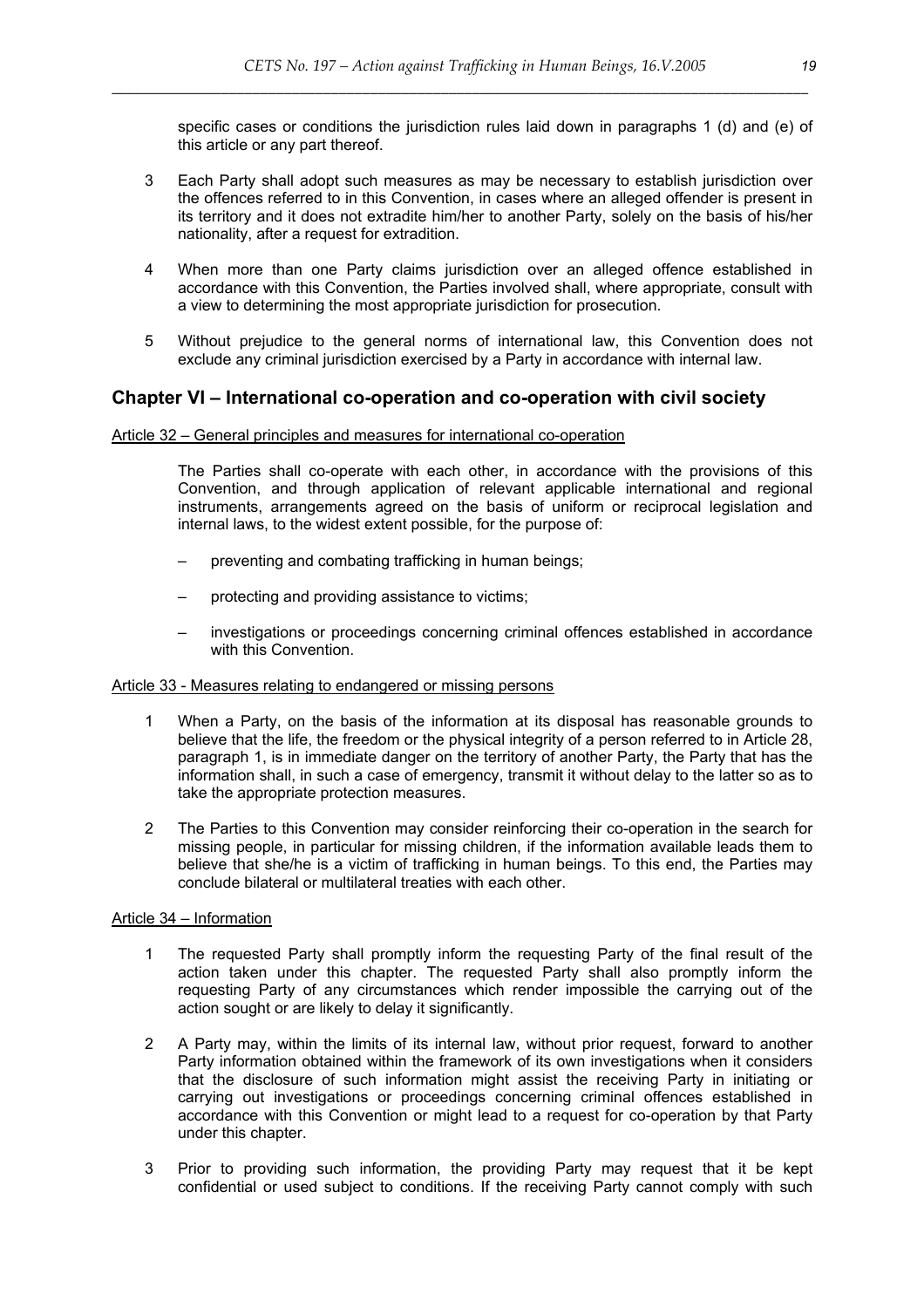request, it shall notify the providing Party, which shall then determine whether the information should nevertheless be provided. If the receiving Party accepts the information subject to the conditions, it shall be bound by them.

 4 All information requested concerning Articles 13, 14 and 16, necessary to provide the rights conferred by these Articles, shall be transmitted at the request of the Party concerned without delay with due respect to Article 11 of the present Convention.

## Article 35 – Co-operation with civil society

 Each Party shall encourage state authorities and public officials, to co-operate with nongovernmental organisations, other relevant organisations and members of civil society, in establishing strategic partnerships with the aim of achieving the purpose of this Convention.

# **Chapter VII – Monitoring mechanism**

Article 36 – Group of experts on action against trafficking in human beings

- 1 The Group of experts on action against trafficking in human beings (hereinafter referred to as "GRETA"), shall monitor the implementation of this Convention by the Parties.
- 2 GRETA shall be composed of a minimum of 10 members and a maximum of 15 members, taking into account a gender and geographical balance, as well as a multidisciplinary expertise. They shall be elected by the Committee of the Parties for a term of office of 4 years, renewable once, chosen from amongst nationals of the States Parties to this Convention.
- 3 The election of the members of GRETA shall be based on the following principles:
	- a they shall be chosen from among persons of high moral character, known for their recognised competence in the fields of Human Rights, assistance and protection of victims and of action against trafficking in human beings or having professional experience in the areas covered by this Convention;
	- b they shall sit in their individual capacity and shall be independent and impartial in the exercise of their functions and shall be available to carry out their duties in an effective manner;
	- c no two members of GRETA may be nationals of the same State;
	- d they should represent the main legal systems.
- 4 The election procedure of the members of GRETA shall be determined by the Committee of Ministers, after consulting with and obtaining the unanimous consent of the Parties to the Convention, within a period of one year following the entry into force of this Convention. GRETA shall adopt its own rules of procedure.

## Article 37 – Committee of the Parties

- 1 The Committee of the Parties shall be composed of the representatives on the Committee of Ministers of the Council of Europe of the member States Parties to the Convention and representatives of the Parties to the Convention, which are not members of the Council of Europe.
- 2 The Committee of the Parties shall be convened by the Secretary General of the Council of Europe. Its first meeting shall be held within a period of one year following the entry into force of this Convention in order to elect the members of GRETA. It shall subsequently meet whenever one-third of the Parties, the President of GRETA or the Secretary General so requests.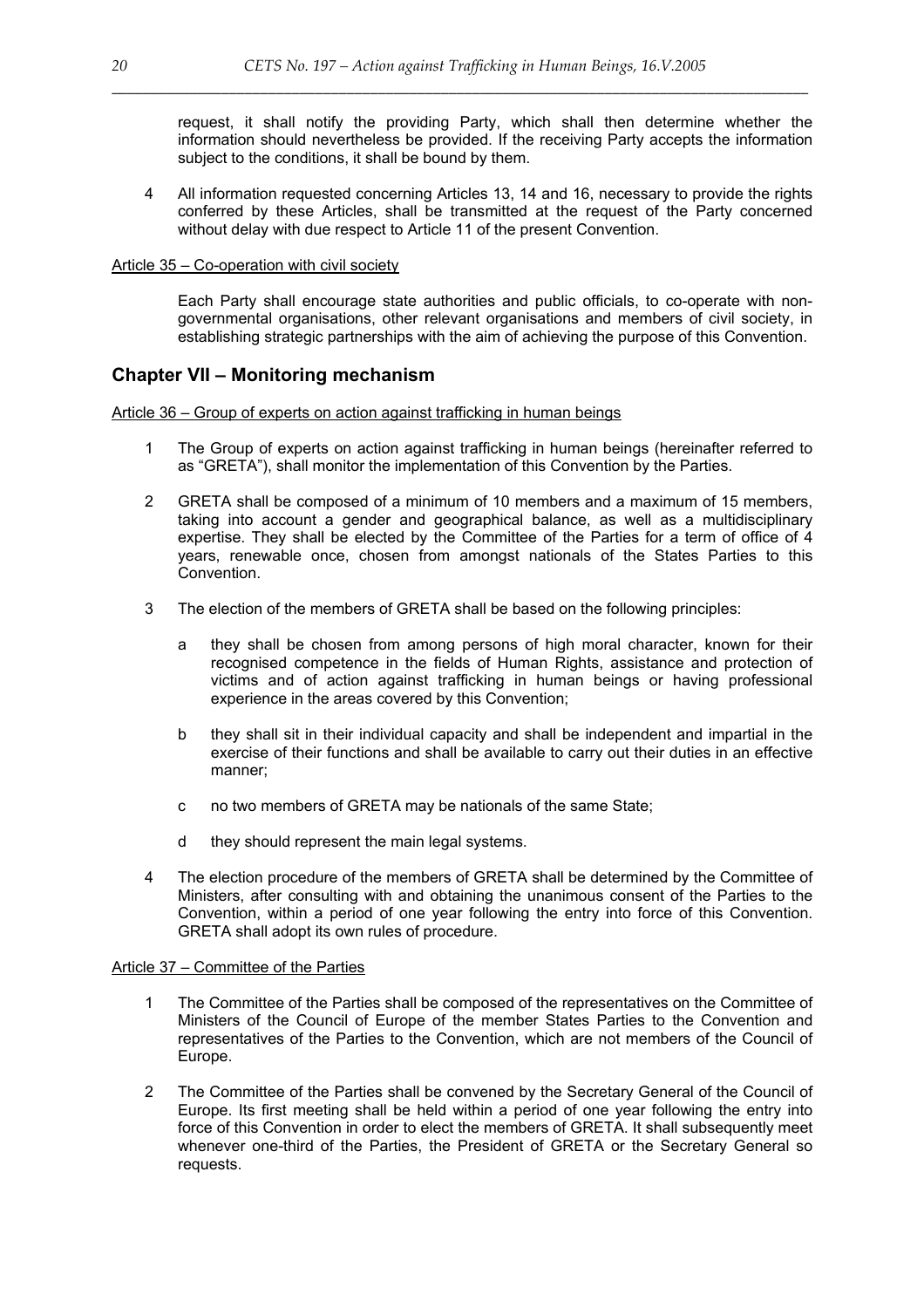3 The Committee of the Parties shall adopt its own rules of procedure.

## Article 38 – Procedure

- 1 The evaluation procedure shall concern the Parties to the Convention and be divided in rounds, the length of which is determined by GRETA. At the beginning of each round GRETA shall select the specific provisions on which the evaluation procedure shall be based.
- 2 GRETA shall define the most appropriate means to carry out this evaluation. GRETA may in particular adopt a questionnaire for each evaluation round, which may serve as a basis for the evaluation of the implementation by the Parties of the present Convention. Such a questionnaire shall be addressed to all Parties. Parties shall respond to this questionnaire, as well as to any other request of information from GRETA.
- 3 GRETA may request information from civil society.
- 4 GRETA may subsidiarily organise, in co-operation with the national authorities and the "contact person" appointed by the latter, and, if necessary, with the assistance of independent national experts, country visits. During these visits, GRETA may be assisted by specialists in specific fields.
- 5 GRETA shall prepare a draft report containing its analysis concerning the implementation of the provisions on which the evaluation is based, as well as its suggestions and proposals concerning the way in which the Party concerned may deal with the problems which have been identified. The draft report shall be transmitted for comments to the Party which undergoes the evaluation. Its comments are taken into account by GRETA when establishing its report.
- 6 On this basis, GRETA shall adopt its report and conclusions concerning the measures taken by the Party concerned to implement the provisions of the present Convention. This report and conclusions shall be sent to the Party concerned and to the Committee of the Parties. The report and conclusions of GRETA shall be made public as from their adoption, together with eventual comments by the Party concerned.
- 7 Without prejudice to the procedure of paragraphs 1 to 6 of this article, the Committee of the Parties may adopt, on the basis of the report and conclusions of GRETA, recommendations addressed to this Party (a) concerning the measures to be taken to implement the conclusions of GRETA, if necessary setting a date for submitting information on their implementation, and (b) aiming at promoting co-operation with that Party for the proper implementation of the present Convention.

# **Chapter VIII – Relationship with other international instruments**

Article 39 –Relationship with the Protocol to prevent, suppress and punish trafficking in persons, especially women and children, supplementing the United Nations Convention against transnational organised crime

 This Convention shall not affect the rights and obligations derived from the provisions of the Protocol to prevent, suppress and punish trafficking in persons, especially women and children, supplementing the United Nations Convention against transnational organised crime, and is intended to enhance the protection afforded by it and develop the standards contained therein.

## Article 40 – Relationship with other international instruments

 1 This Convention shall not affect the rights and obligations derived from other international instruments to which Parties to the present Convention are Parties or shall become Parties and which contain provisions on matters governed by this Convention and which ensure greater protection and assistance for victims of trafficking.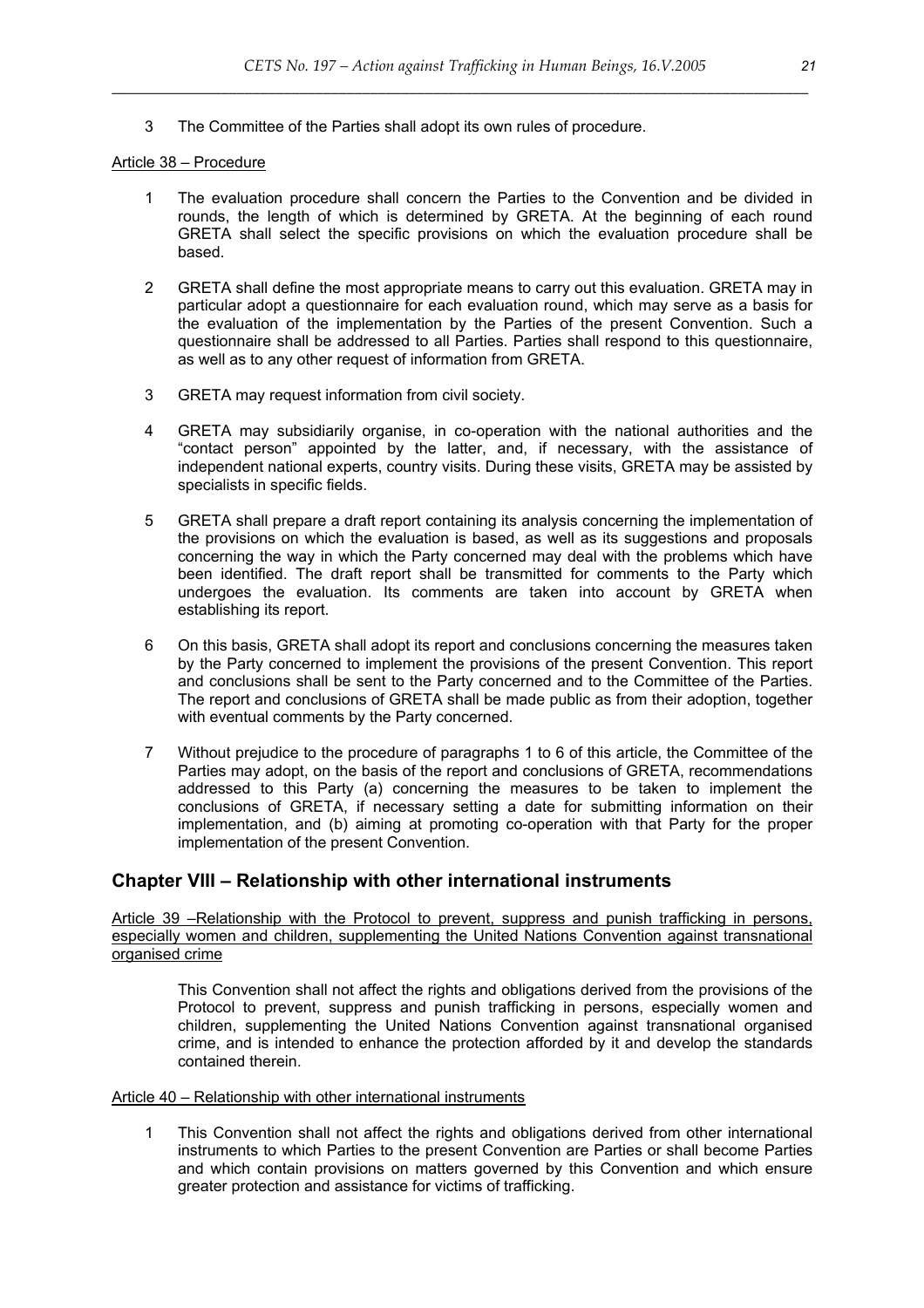- 2 The Parties to the Convention may conclude bilateral or multilateral agreements with one another on the matters dealt with in this Convention, for purposes of supplementing or strengthening its provisions or facilitating the application of the principles embodied in it.
- 3 Without prejudice to the object and purpose of the present Convention and without prejudice to its full application with other Parties, Parties which are members of the European Union shall, in their mutual relations, apply Community and European Union rules in so far as there are Community or European Union rules governing the particular subject concerned and applicable to the specific case.
- 4 Nothing in this Convention shall affect the rights, obligations and responsibilities of States and individuals under international law, including international humanitarian law and international human rights law and, in particular, where applicable, the 1951 Convention and the 1967 Protocol relating to the Status of Refugees and the principle of *non-refoulement* as contained therein.

# **Chapter IX – Amendments to the Convention**

# Article 41 – Amendments

- 1 Any proposal for an amendment to this Convention presented by a Party shall be communicated to the Secretary General of the Council of Europe and forwarded by him or her to the member States of the Council of Europe, any signatory, any State Party, the European Community, to any State invited to sign this Convention in accordance with the provisions of Article 42 and to any State invited to accede to this Convention in accordance with the provisions of Article 43.
- 2 Any amendment proposed by a Party shall be communicated to GRETA, which shall submit to the Committee of Ministers its opinion on that proposed amendment.
- 3 The Committee of Ministers shall consider the proposed amendment and the opinion submitted by GRETA and, following consultation of the Parties to this Convention and after obtaining their unanimous consent, may adopt the amendment.
- 4 The text of any amendment adopted by the Committee of Ministers in accordance with paragraph 3 of this article shall be forwarded to the Parties for acceptance.
- 5 Any amendment adopted in accordance with paragraph 3 of this article shall enter into force on the first day of the month following the expiration of a period of one month after the date on which all Parties have informed the Secretary General that they have accepted it.

# **Chapter X – Final clauses**

## Article 42 – Signature and entry into force

- 1 This Convention shall be open for signature by the member States of the Council of Europe, the non member States which have participated in its elaboration and the European Community.
- 2 This Convention is subject to ratification, acceptance or approval. Instruments of ratification, acceptance or approval shall be deposited with the Secretary General of the Council of Europe.
- 3 This Convention shall enter into force on the first day of the month following the expiration of a period of three months after the date on which 10 Signatories, including at least 8 member States of the Council of Europe, have expressed their consent to be bound by the Convention in accordance with the provisions of the preceding paragraph.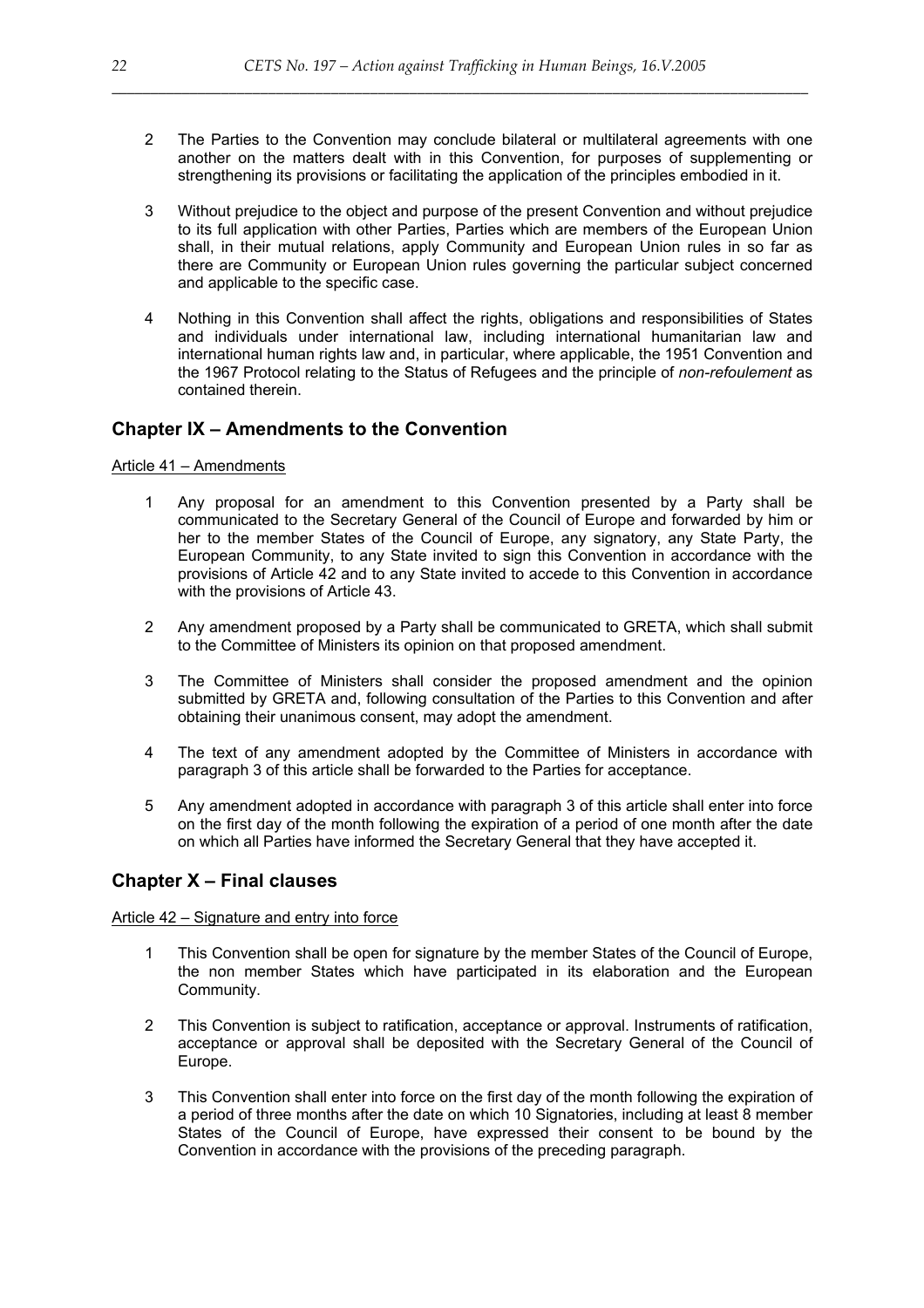4 In respect of any State mentioned in paragraph 1 or the European Community, which subsequently expresses its consent to be bound by it, the Convention shall enter into force on the first day of the month following the expiration of a period of three months after the date of the deposit of its instrument of ratification, acceptance or approval.

# Article 43 – Accession to the Convention

- 1 After the entry into force of this Convention, the Committee of Ministers of the Council of Europe may, after consultation of the Parties to this Convention and obtaining their unanimous consent, invite any non-member State of the Council of Europe, which has not participated in the elaboration of the Convention, to accede to this Convention by a decision taken by the majority provided for in Article 20 *d*. of the Statute of the Council of Europe, and by unanimous vote of the representatives of the Contracting States entitled to sit on the Committee of Ministers.
- 2 In respect of any acceding State, the Convention shall enter into force on the first day of the month following the expiration of a period of three months after the date of deposit of the instrument of accession with the Secretary General of the Council of Europe.

# Article 44 – Territorial application

- 1 Any State or the European Community may, at the time of signature or when depositing its instrument of ratification, acceptance, approval or accession, specify the territory or territories to which this Convention shall apply.
- 2 Any Party may, at any later date, by a declaration addressed to the Secretary General of the Council of Europe, extend the application of this Convention to any other territory specified in the declaration and for whose international relations it is responsible or on whose behalf it is authorised to give undertakings. In respect of such territory, the Convention shall enter into force on the first day of the month following the expiration of a period of three months after the date of receipt of such declaration by the Secretary General.
- 3 Any declaration made under the two preceding paragraphs may, in respect of any territory specified in such declaration, be withdrawn by a notification addressed to the Secretary General of the Council of Europe. The withdrawal shall become effective on the first day of the month following the expiration of a period of three months after the date of receipt of such notification by the Secretary General.

## Article 45 – Reservations

 No reservation may be made in respect of any provision of this Convention, with the exception of the reservation of Article 31, paragraph 2.

## Article 46 – Denunciation

- 1 Any Party may, at any time, denounce this Convention by means of a notification addressed to the Secretary General of the Council of Europe.
- 2 Such denunciation shall become effective on the first day of the month following the expiration of a period of three months after the date of receipt of the notification by the Secretary General.

## Article 47 – Notification

 The Secretary General of the Council of Europe shall notify the member States of the Council of Europe, any State signatory, any State Party, the European Community, to any State invited to sign this Convention in accordance with the provisions of Article 42 and to any State invited to accede to this Convention in accordance with the provisions of Article 43 of: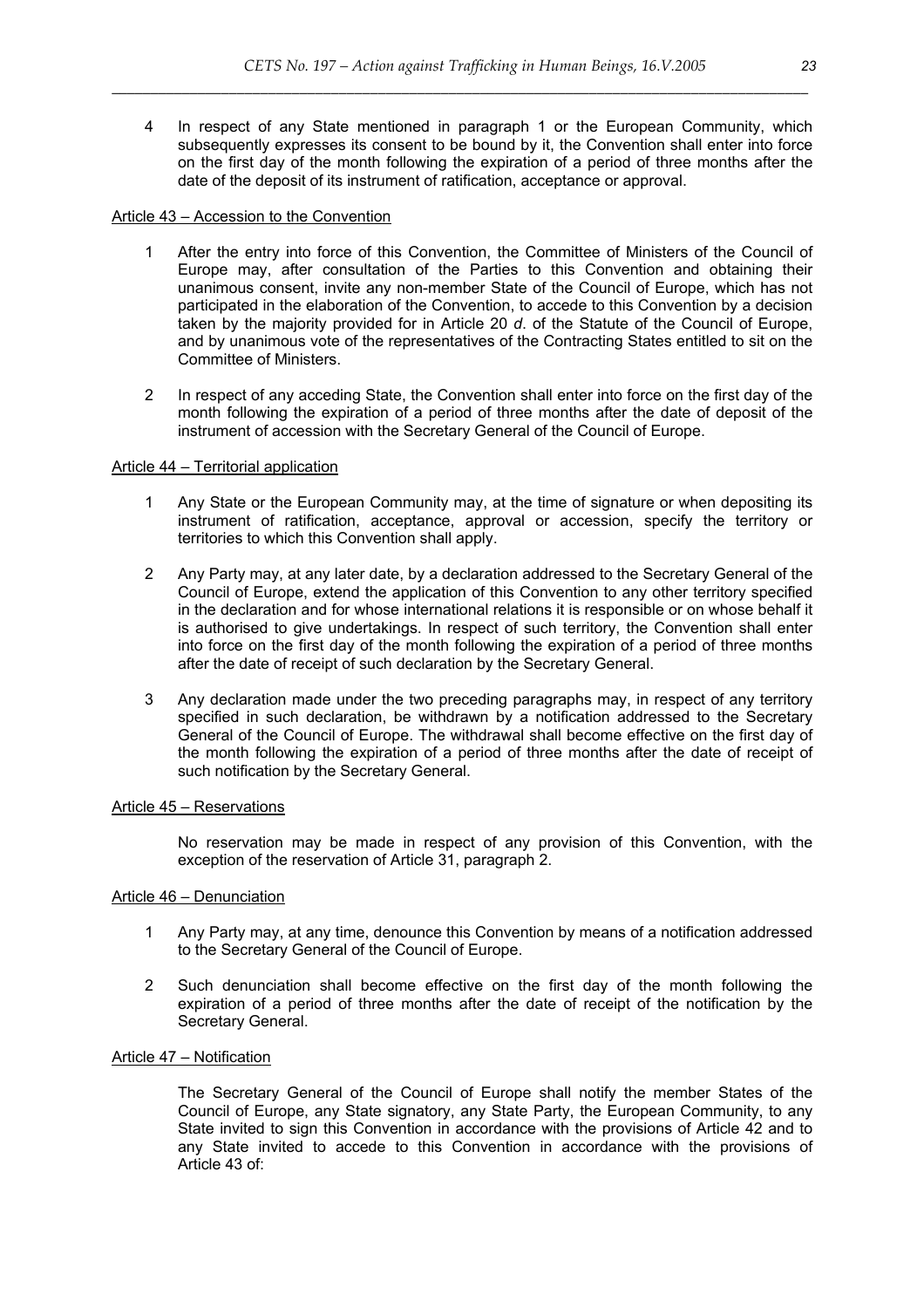- a any signature;
- b the deposit of any instrument of ratification, acceptance, approval or accession;
- c any date of entry into force of this Convention in accordance with Articles 42 and 43;
- d any amendment adopted in accordance with Article 41 and the date on which such an amendment enters into force;
- e any denunciation made in pursuance of the provisions of Article 46;
- f any other act, notification or communication relating to this Convention
- g any reservation made under Article 45.

 In witness whereof the undersigned, being duly authorised thereto, have signed this Convention.

Done at Warsaw, this 16<sup>th</sup> day of May 2005, in English and in French, both texts being equally authentic, in a single copy which shall be deposited in the archives of the Council of Europe. The Secretary General of the Council of Europe shall transmit certified copies to each member State of the Council of Europe, to the non-member States which have participated in the elaboration of this Convention, to the European Community and to any State invited to accede to this Convention.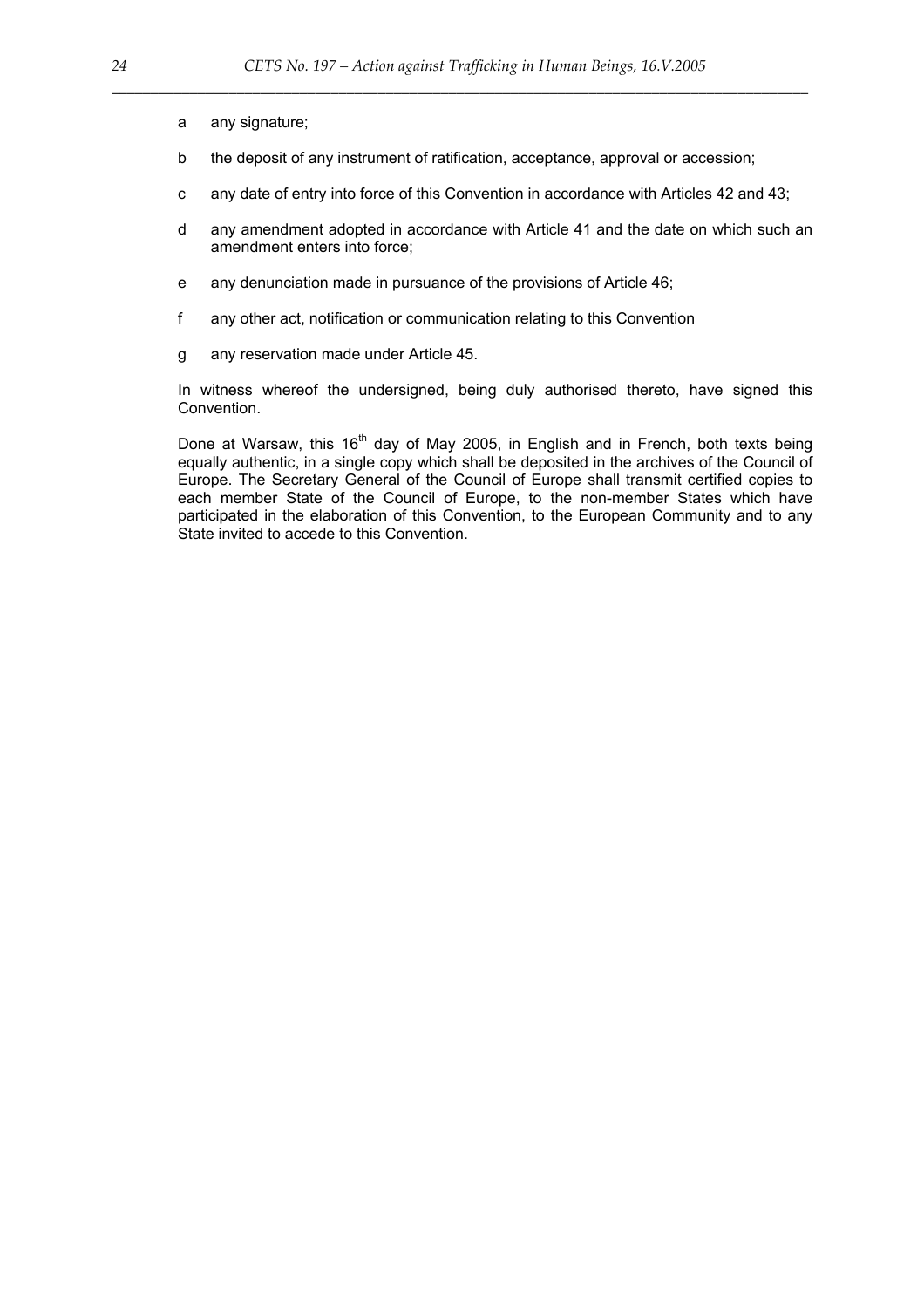Explanatory Report on the Council of Europe Convention on Action against Trafficking in Human Beings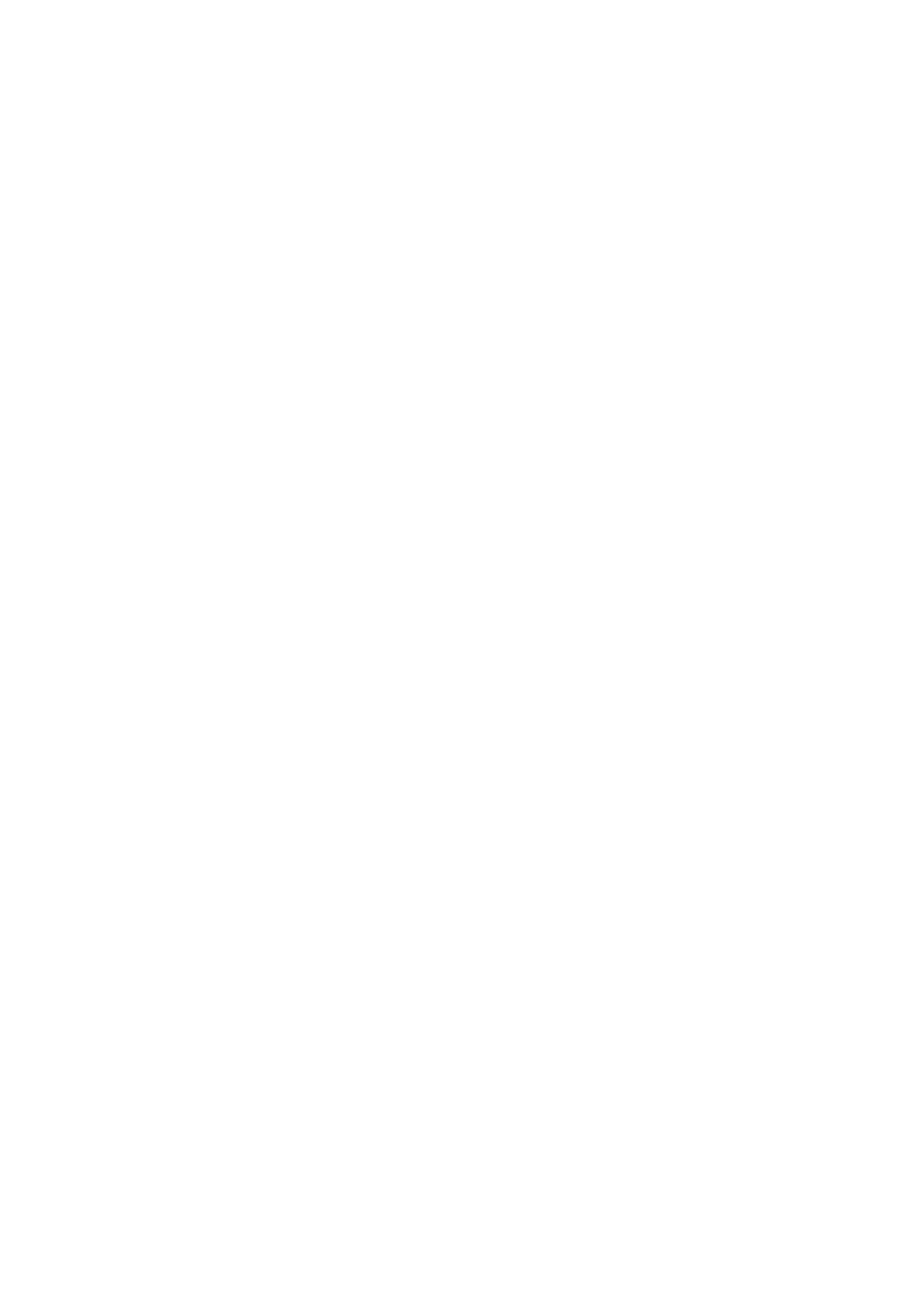# **I. Introduction**

# **a. Trafficking in human beings: the phenomenon and its context**

1. Trafficking in human beings is a major problem in Europe today. Annually, thousands of people, largely women and children, fall victim to trafficking for sexual exploitation or other purposes, whether in their own countries or abroad. All indicators point to an increase in victim numbers. Action to combat trafficking in human beings is receiving world-wide attention because the trafficking threatens the human rights and the fundamental values of democratic societies.

2. Action to combat this persistent assault on humanity is one of a number of fronts on which the Council of Europe is battling on behalf of human rights and human dignity.

3. Trafficking in human beings, with the entrapment of its victims, is the modern form of the old worldwide slave trade. It treats human beings as a commodity to be bought and sold, and to be put to forced labour, usually in the sex industry but also, for example, in the agricultural sector, declared or undeclared sweatshops, for a pittance or nothing at all. Most identified victims of trafficking are women but men also are sometimes victims of trafficking in human beings. Furthermore, many of the victims are young, sometimes children. All are desperate to make a meagre living, only to have their lives ruined by exploitation and rapacity.

4. To be effective, a strategy for combating trafficking in human beings must adopt a multidisciplinary approach incorporating prevention, protection of human rights of victims and prosecution of traffickers, while at the same time seeking to harmonise relevant national laws and ensure that these laws are applied uniformly and effectively.

5. A worldwide phenomenon, trafficking in human beings can be national or transnational. Often linked to organised crime, for which it now represents one of the most lucrative activities, trafficking has to be fought in Europe just as vigorously as drug and money laundering. Indeed, according to certain estimations, trafficking in human beings is the third largest illicit money making venture in the world after trafficking of weapons and drugs.

6. In this context the *Protocol to Prevent, Suppress and Punish Trafficking in Persons, Especially Women and Children*, *supplementing the United Nations Convention against Transnational Organized Crime* (hereafter "the Palermo Protocol") laid the foundations for international action on trafficking. The Council of Europe Convention, while taking the Palermo Protocol as a starting point and taking into account other international legal instruments, whether universal or regional, relevant to combating trafficking in human beings, seeks to strengthen the protection afforded by those instruments and to raise the standards which they lay down.

7. The Palermo Protocol contains the first agreed, internationally binding definition (taken over into the Council of Europe convention) of the term "Trafficking in persons" (see, below, the comments on Article 4 of the Convention). It is important to stress at this point that trafficking in human beings is to be distinguished from smuggling of migrants. The latter is the subject of a separate protocol to the *United Nations Convention against Transnational Organized Crime* (*Protocol Against the Smuggling of Migrants by Land, Sea and Air, Supplementing the United Nations Convention Against Transnational Crime).* While the aim of smuggling of migrants is the unlawful cross-border transport in order to obtain, directly or indirectly, a financial or other material benefit, the purpose of trafficking in human beings is exploitation. Furthermore, trafficking in human beings does not necessarily involve a transnational element; it can exist at national level.

8. There are other international instruments that have a contribution to make in combating trafficking in human beings and protecting its victims. Among United Nations instruments the following can be mentioned:

- the Forced Labour Convention (No. 29) of 28 June 1930:
- the Convention for the Suppression of the Traffic in Persons and of the Exploitation of the Prostitution of Others of 2 December 1949;
- the Convention relating to the Status of Refugees of 28 July 1951 and its Protocol relating to the Status of Refugees;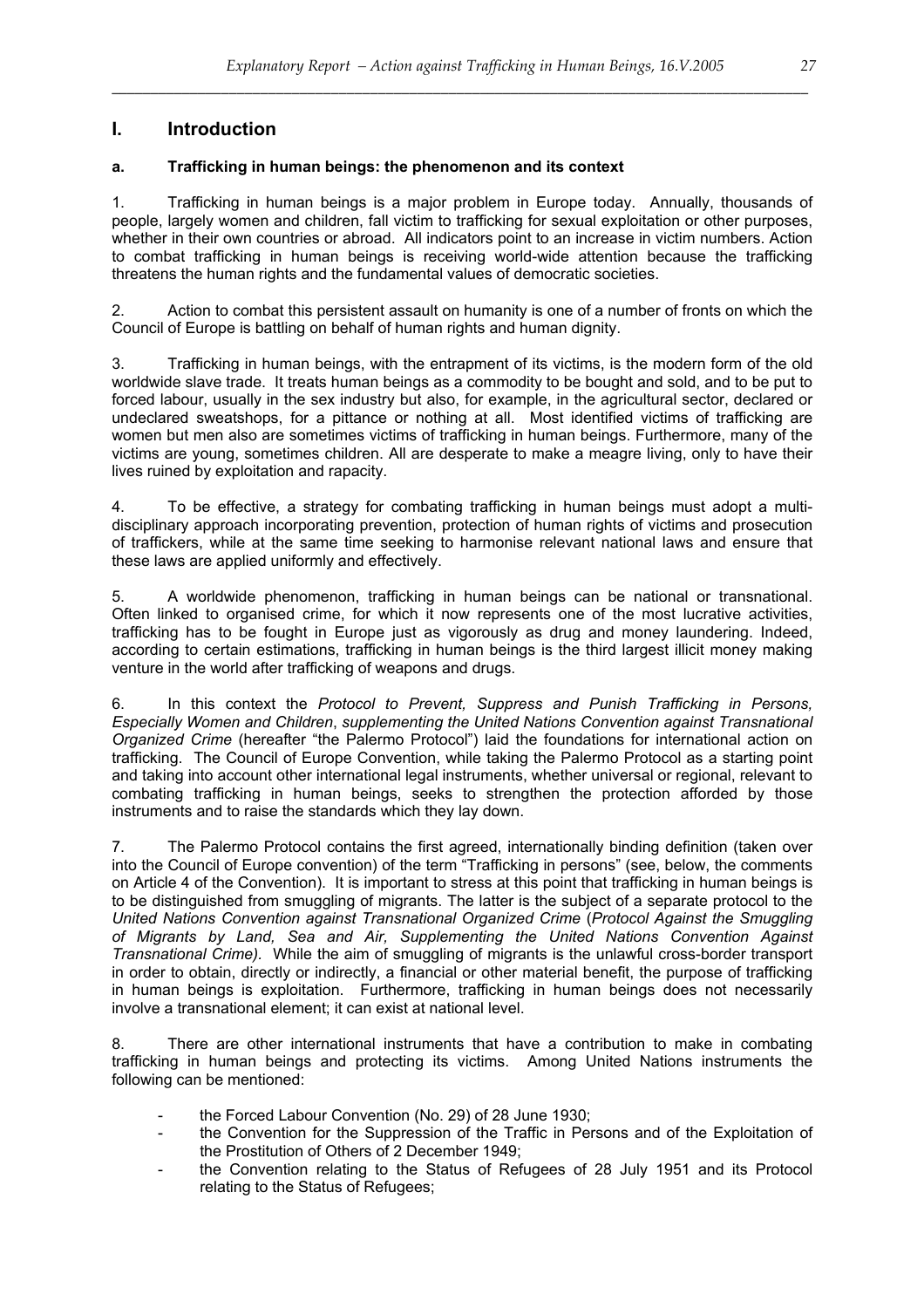- the Convention on the Elimination of All Forms of Discrimination against Women of 18 December 1979;
- the Convention on the Rights of the Child of 20 November 1989;
- the International Labour Organisation Convention concerning the Prohibition and Immediate Action for the Elimination of the Worst Forms of Child Labour of 17 June 1999;
- the Optional Protocol to the Convention on the Rights of the Child on the sale of children, child prostitution and child pornography of 25 May 2000.

9. Experience has shown that putting legal instruments in place at regional level valuably reinforces action at world level. In the European context, the *Council Framework Decision of 19 July 2002 on combating trafficking in human beings* and the *Council Directive 2004/81/EC of 29 April 2004 on the residence permit issued to third-country nationals who are victims of trafficking in human beings or who have been the subject of an action to facilitate illegal immigration, who cooperate with the competent authorities* regulate some of the questions concerning trafficking in human beings. The *Council Framework Decision of 15 March 2001 on the standing of victims in criminal proceedings*  would also be relevant in the field of trafficking in human beings.

# **b. Action of the Council of Europe**

10. Given that one of the primary concerns of the Council of Europe is the safeguarding and protection of human rights and human dignity, and that trafficking in human beings directly undermines the values on which the Council of Europe is based, it is logical that finding solutions to this problem is a top priority for the Organisation. It is all the more relevant as the Council of Europe has, among its 46 member states, countries of origin, transit and destination of trafficking victims.

11. Since the late 1980s the Council of Europe has therefore been a natural focus for work on combating trafficking in human beings<sup>1</sup>. Trafficking impinges on a number of questions with which the Council of Europe is concerned, such as sexual exploitation of women and children, protection of women against violence, organised crime and migration. The Council of Europe has taken various initiatives in this field and in related fields: among other things it has produced legal instruments, devised strategies, conducted research, engaged in legal and technical cooperation and carried out monitoring.

# *The Committee of Ministers of the Council of Europe*

12. In 1991 the Council of Europe Committee of Ministers adopted *Recommendation No. R(91)11 on sexual exploitation, pornography and prostitution of, and trafficking in, children and young adults*, which was the first international instrument dealing comprehensively with these matters. In 1999 a committee of experts on protecting children against sexual exploitation was set up, in particular to revise Recommendation No. R(91)11.

13. Through the Group of Experts on traffic in women (1992-93), which reported to the Steering Committee for Equality between Women and Men (CDEG), the Council identified the most urgent areas for action from which a consultant drew up a general action plan on trafficking in women<sup>2</sup>. The plan suggested areas for reflection and investigation in order to draw up recommendations to the member states on legislative, judicial and punishment aspects of trafficking, on aiding, supporting and rehabilitating its victims and on programmes of prevention and training.

14. Trafficking aroused the collective concern of Council of Europe Heads of State and Government at the October 1997 Strasbourg Summit: the final declaration explicitly treats all forms of exploitation of women as a threat to citizens' security and democracy in Europe.

15. There have been various activities since the Summit. The first type of activity was concerned both with raising awareness and action. Seminars to heighten the awareness of governments and

l 1 1991 Strasbourg seminar organised by the Steering Committee for Equality between Women and Men (CDEG) on *Action* 

*against traffic in women, considered as a violation of human rights and human dignity .*<br><sup>2</sup> Plan of action against traffic in women (doc. EG (96) 2) by Ms Michèle HIRSCH (Belgium).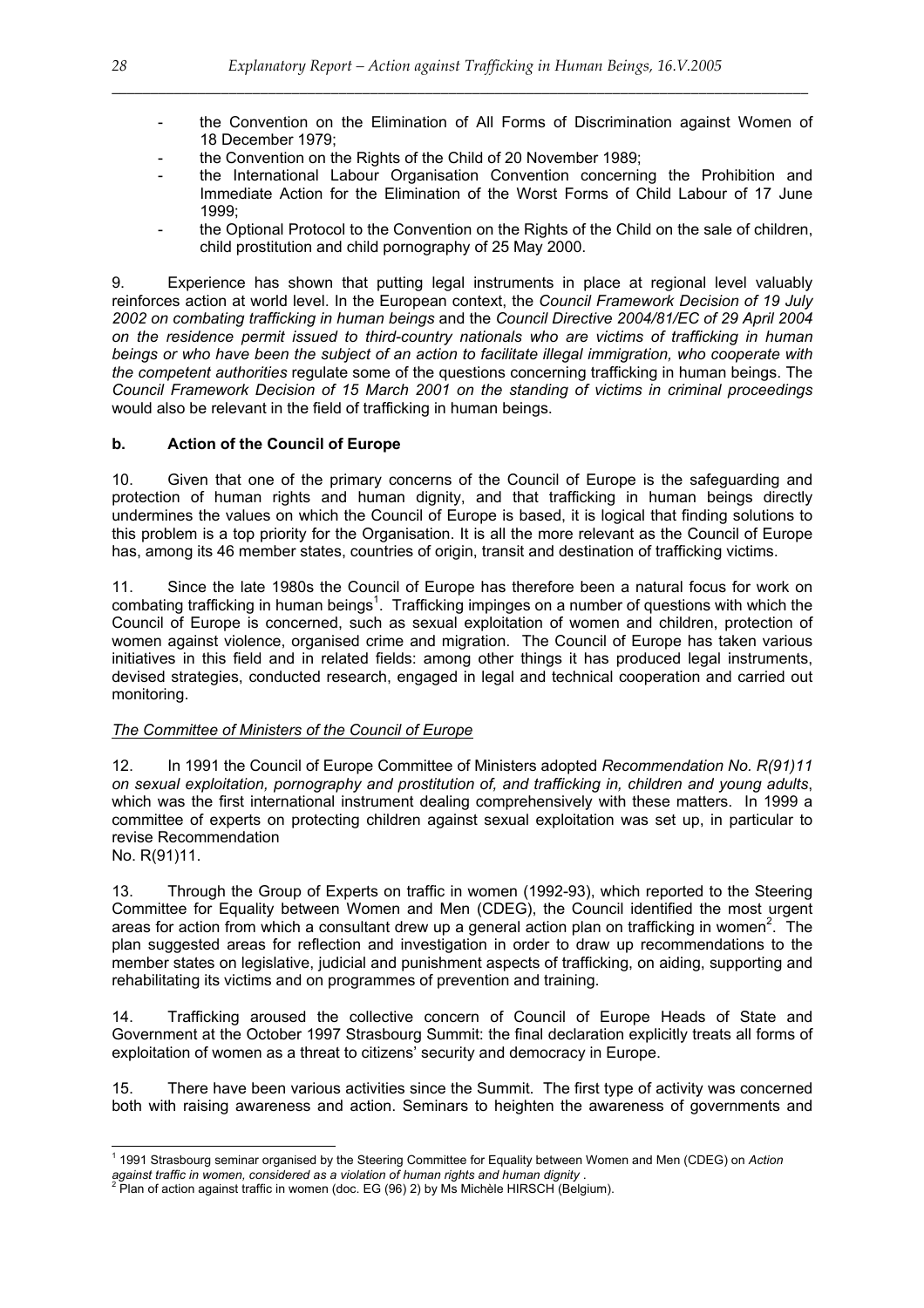civil society to this new form of slavery<sup>3</sup> were organised in order to alert the different players (police, judges, social workers, embassy staff, teachers etc) to their role vis-à-vis trafficking victims and the dangers facing certain individuals.

*\_\_\_\_\_\_\_\_\_\_\_\_\_\_\_\_\_\_\_\_\_\_\_\_\_\_\_\_\_\_\_\_\_\_\_\_\_\_\_\_\_\_\_\_\_\_\_\_\_\_\_\_\_\_\_\_\_\_\_\_\_\_\_\_\_\_\_\_\_\_\_\_\_\_\_\_\_\_\_\_\_\_\_\_\_\_\_\_\_* 

16. In addition, member states were encouraged to draw up national action plans against trafficking. To that end, the Council prepared the above mentioned model action plan against trafficking in women in 1996 and since then has encouraged the preparation of both national and regional action plans, in particular in South-East Europe<sup>4</sup> and the South Caucasus<sup>5</sup>.

17. Studies and research have also been carried out to apprehend the problem of trafficking from its many different angles. In particular the Steering Committee for equality between women and men (CDEG) prepared a study on *the impact of the use of new information technologies on trafficking in human beings for the purpose of sexual exploitation.<sup>6</sup>*

18. Furthermore, targeted seminars and meetings of experts have taken place in several member states, both providing them with the necessary technical assistance for drawing up or revising legislation in this area and helping them to take other requisite measures for combating this scourge.

19. One more recent initiative was the LARA Project supporting the reform of criminal legislation in South-East Europe as a means of preventing and combating trafficking in human beings, launched in July 2002 and completed in November 2003. This Council of Europe Project, implemented within the framework of the Stability Pact Task Force on Trafficking in Human Beings, enabled the countries concerned to adapt and review their domestic legislation in this field. As a result of this Project, nearly all those countries adopted national global action plans against trafficking in human beings, covering prevention, prosecution of traffickers and protection of the victims.

20. The awareness-raising activities led to setting up a legal framework for combating the trafficking in human beings. Two Council of Europe legal instruments were produced which specifically dealt with trafficking in human beings for sexual exploitation, most of whose victims are women and children:

- *Recommendation No. R(2000)11 of the Committee of Ministers to member states on action against trafficking in human beings for the purpose of sexual exploitation;*
- *Recommendation Rec(2001)16 of the Committee of Ministers to member states on the protection of children against sexual exploitation.*

21. These put forward a pan-European strategy taking in definitions, general measures, a methodological and action framework, prevention, victim assistance and protection, criminal measures, judicial cooperation and arrangements for international cooperation and coordination.

22. Finally it should be underlined that during the 5th European Ministerial Conference on Equality between Women and Men (Skopje, 22-23 January 2003) devoted to the theme: "Democratisation, conflict prevention and peace building: the perspectives and the roles of women", the European Equality Ministers agreed that the activities undertaken by the Council of Europe to protect and promote the human rights of women should be focused, among other things, on the objective to prevent and combat violence against women and trafficking in human beings

23. Trafficking in human beings may be engaged in by organised criminal groups – which frequently use corruption to circumvent the law, and money laundering to conceal their profits – but it

l  $3$  For example, an International seminar on action against trafficking in human beings for the purpose of sexual exploitation: the role of NGOs (Strasbourg, June 1998) and a Workshop on good and bad practices with regard to media portrayal of women, with reference to trafficking in human beings for sexual exploitation (Strasbourg, September 1998).

Within the framework of the Stability Pact for South-Eastern Europe, the Council of Europe organised an International seminar on "Coordinated action against trafficking in human beings in South-Eastern Europe: towards a regional action plan". At the invitation of the Greek authorities, the seminar took place in Athens from 29 June to 1 July 2000. It was organised in partnership with the United Nations High Commissioner for Human Rights, OSCE/ODIHR and the International Organisation for Migration (IOM), and with the support of Japan. 5

A seminar on "Coordinated action against trafficking in human beings in the South Caucasus: towards a regional action plan" was held in Tbilisi on 6 and 7 November 2002.<br><sup>6</sup> EG-S-NT (2002) 9 Fin.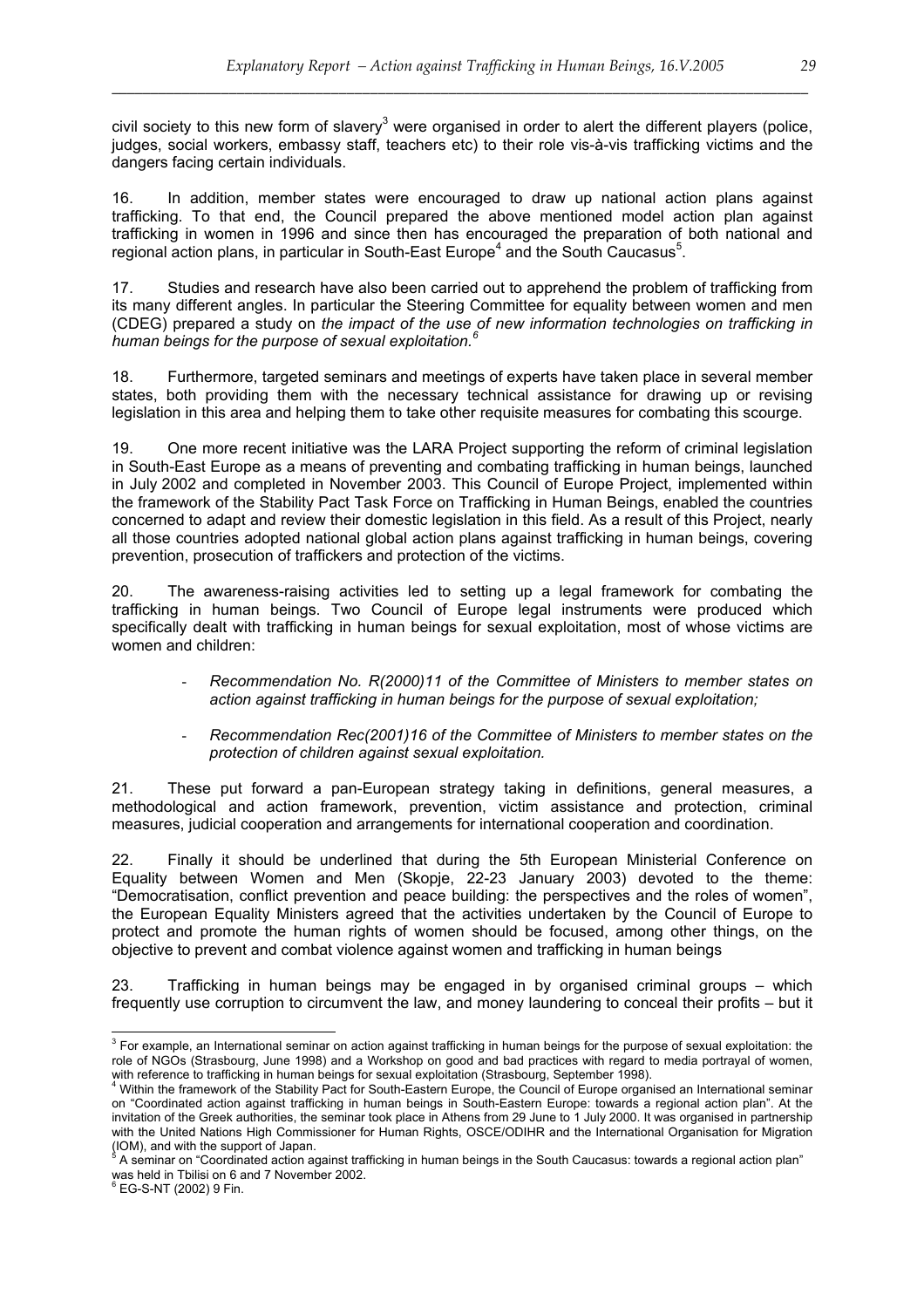can occur in other contexts. Consequently other Council of Europe legal instruments are also relevant to trafficking, in particular those concerned with protecting human rights, children's rights, social rights, victims' rights and personal data, those designed to combat corruption, money laundering and cybercrime, and the treaties on international cooperation in criminal matters. Thus, the following Council of Europe conventions could play a part in combating trafficking in human beings and protecting the victims of it:

- the Convention for the Protection of Human Rights and Fundamental Freedoms of 4 November 1950 [ETS No 5];
- the European Convention on Extradition of 13 December 1957 [ETS No 24] and the protocols to it;
- the European Convention on Mutual Assistance in Criminal Matters of 20 April 1959 [ETS No 30] and the protocols to it;
- the European Social Charter of 18 October 1961[ETS No 35] and the Revised European Social Charter of 3 May 1996 [ETS No 163];
- the European Convention on the Compensation of Victims of Violent Crimes of 24 November 1983 [ETS No 116];
- the Convention on Laundering, Search, Seizure and Confiscation of the Proceeds from Crime of 8 November 1990 [ETS No 141];
- the European Convention on the Exercise of Children's Rights of 25 January 1996 [ETS No 160];
- the Criminal Law Convention on Corruption of 27 January 1999 [ETS No 173] and the Civil Law Convention on Corruption of 4 November 1999 [ETS No 174];
- the Convention on Cybercrime of 23 November 2001 [ETS No 185].

# *The Parliamentary Assembly of the Council of Europe*

24. In *Recommendation 1545 (2002) on a campaign against trafficking in women* the Council of Europe Parliamentary Assembly recommended that the Committee of Ministers, among other things, draw up a European convention on trafficking in women that would be open to non-member states and based on the definition of trafficking in Committee of Ministers *Recommendation No. R(2000)11 on action against trafficking in human beings for the purpose of sexual exploitation*.

25. The Assembly returned to the question in 2003, with *Recommendation 1610 (2003) on migration connected with trafficking in women and prostitution*. This recommended that the Committee of Ministers:

"i. begin as soon as possible the drafting of the Council of Europe convention on trafficking in human beings, which will bring added value to other international instruments with its clear human rights and victim protection focus and the inclusion of a gender perspective;

ii. ensure that the Council of Europe convention on trafficking in human beings includes provisions aiming at:

- *a.* introducing the offence of trafficking in the criminal law of Council of Europe member states;
- *b.* harmonising the penalties applicable to trafficking;
- *c.* ensuring the effective establishment of jurisdiction over traffickers or alleged traffickers, particularly by facilitating extradition and the application of the principle *aut dedere aut judicare* in all cases concerning trafficking."

26. In *Recommendation 1611 (2003) on trafficking in organs in Europe*, the Parliamentary Assembly suggested developing, in cooperation with relevant organisations, a European strategy for combating organ trafficking and also suggested that drafting the future Council of Europe Convention on action against trafficking in human beings include a protocol to it on trafficking in organs and tissues of human origin.

27. *Parliamentary Assembly Recommendation 1663 (2004) on domestic slavery: servitude, au pairs and mail-order brides* recommended adopting the necessary measures to combat domestic slavery in all its forms. Furthermore, the Parliamentary Assembly considered that the Council of Europe must have zero tolerance for slavery, and that the Council of Europe as an international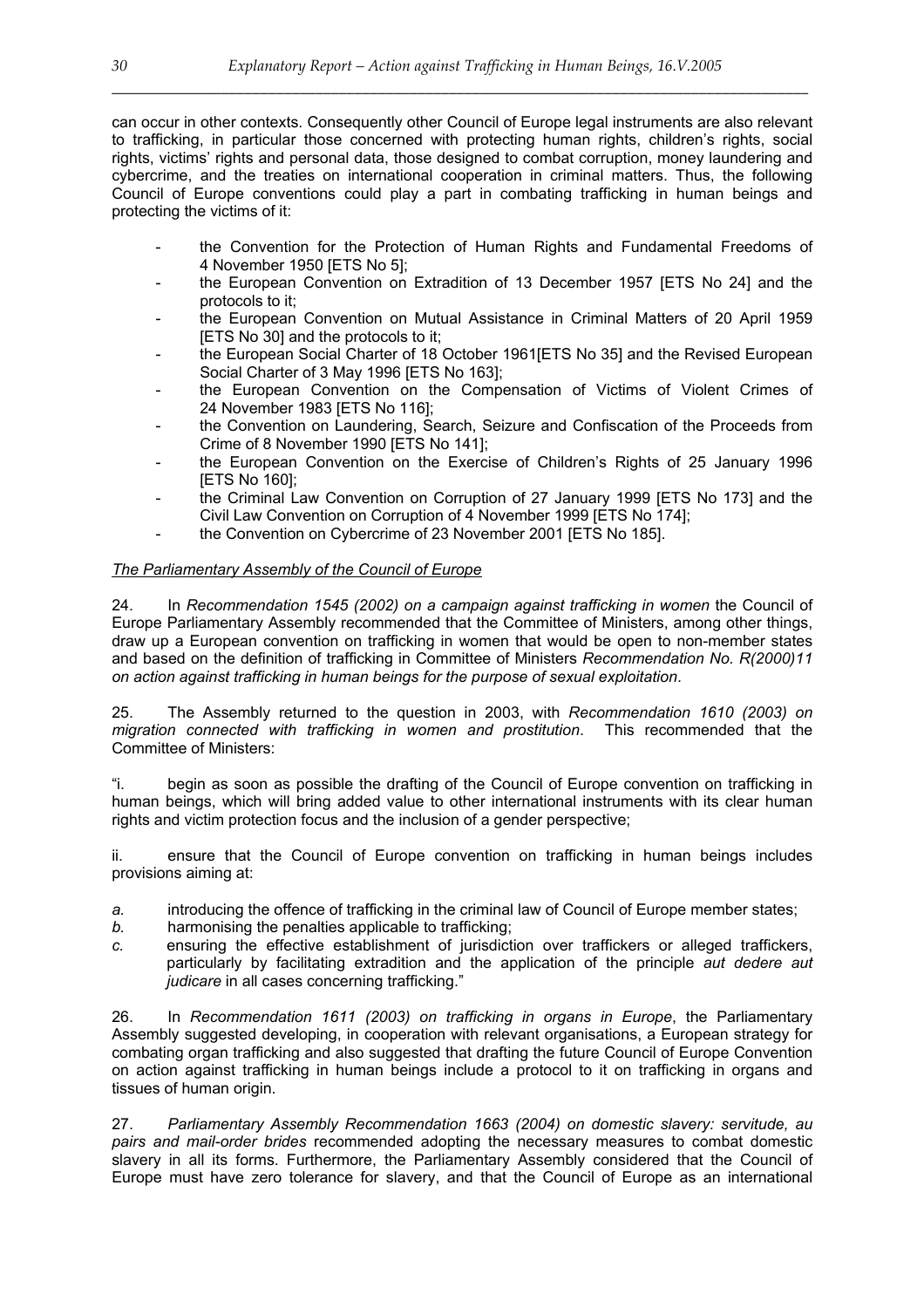organisation defending human rights must fight against all forms of slavery and trafficking in human beings. The Assembly underlined that the Council of Europe and its member states must promote and protect the human rights of the victim and ensure that the perpetrators of such crimes are brought to justice so that slavery can finally be eliminated from Europe. Finally the Parliamentary Assembly expressed its support to the drafting of the *Council of Europe Convention on action against trafficking in human beings.*

# **c. The Council of Europe Convention on action against trafficking in human beings**

28. At the same time as these different activities, and to follow up Committee of Ministers Recommendation No. R (2000) 11, the Steering Committee for Equality between Women and Men (CDEG) took the initiative to give new impetus to the Council of Europe's work in this area and prepared a study on the feasibility of drawing up a Convention on action against trafficking in human beings.

29. The Council of Europe considered that it was necessary to draft a legally binding instrument which goes beyond recommendations or specific actions. The European public perception of the phenomenon of trafficking and the measures which need to be adopted to combat it efficiently have evolved, thus rendering necessary the elaboration of a legally binding instrument, geared towards the protection of victim's rights and the respect of human rights, and aiming at a proper balance between matters concerning human rights and prosecution.

30. Even though there are already other international instruments in this field, the Convention benefits from the more limited and uniform context of the Council of Europe, contains more precise provisions and may go beyond minimum standards agreed upon in other international instruments. The evolution of international law proves that regional instruments are very often necessary to complement global efforts. European instruments in the field of the protection of children's rights<sup>7</sup>, money laundering or trafficking in drugs<sup>8</sup> have proved to have a very positive impact on the implementation of global initiatives. The drafting of a Council of Europe Convention does not aim at competing with other instruments adopted at a global or regional level but at improving the protection afforded by them and developing the standards contained therein, in particular in relation to the protection of the human rights of the victims of trafficking.

31. At a tripartite meeting in Geneva, on 14 February 2003, high-level representatives of the Council of Europe, the Organisation for Security and Cooperation in Europe (OSCE) and the United Nations stated their support for a Council of Europe convention on trafficking in human beings to improve the protection of victims and to develop pan-European action on what was an extremely serious form of criminal activity, they also backed the idea of promoting national legislation to combat trafficking.

32. The need for the Council of Europe to reinforce its action was underlined by the Foreign Affairs Ministers at the 112th (14-15 May 2003), 113th (5-6 November 2003) and 114th (12-13 May 2004) Sessions of the Committee of Ministers. Therefore, the Council of Europe launched the drafting of a Convention on action against trafficking in human beings. The convention will be geared towards the protection of victims' rights and the respect for human rights, and aim at a proper balance between matters concerning human rights and prosecution.

33. The proposal to prepare a Council of Europe Convention on action against trafficking in human beings was approved by the Committee of Ministers, at the 838th meeting of the Ministers' Deputies on 30 April 2003, when adopting the specific terms of reference setting up the Ad Hoc Committee on Action against Trafficking in Human Beings (CAHTEH). This multidisciplinary committee had the task of preparing a convention focusing on the protection of the human rights of the victims of trafficking and, balanced with this concern, the prosecution of traffickers.

 7 European Convention on the exercise of children's rights of 25 January 1996 [ETS No. 160] (in relation to the 1989 UN Convention on the rights of the child).

<sup>8</sup> Convention on Laundering, Search, Seizure and Confiscation of Proceeds of Crime of 1990 [ETS No.141] (in relation to the UN Convention against Illicit Traffic in Narcotic Drugs and Psychotropic substances of 1988);

Council of Europe Agreement of 1995 on illicit traffic by sea, implementing Article 17 of the United Nations Convention against illicit traffic in narcotic drugs and psychotropic substances of 1995 [ETS No. 156].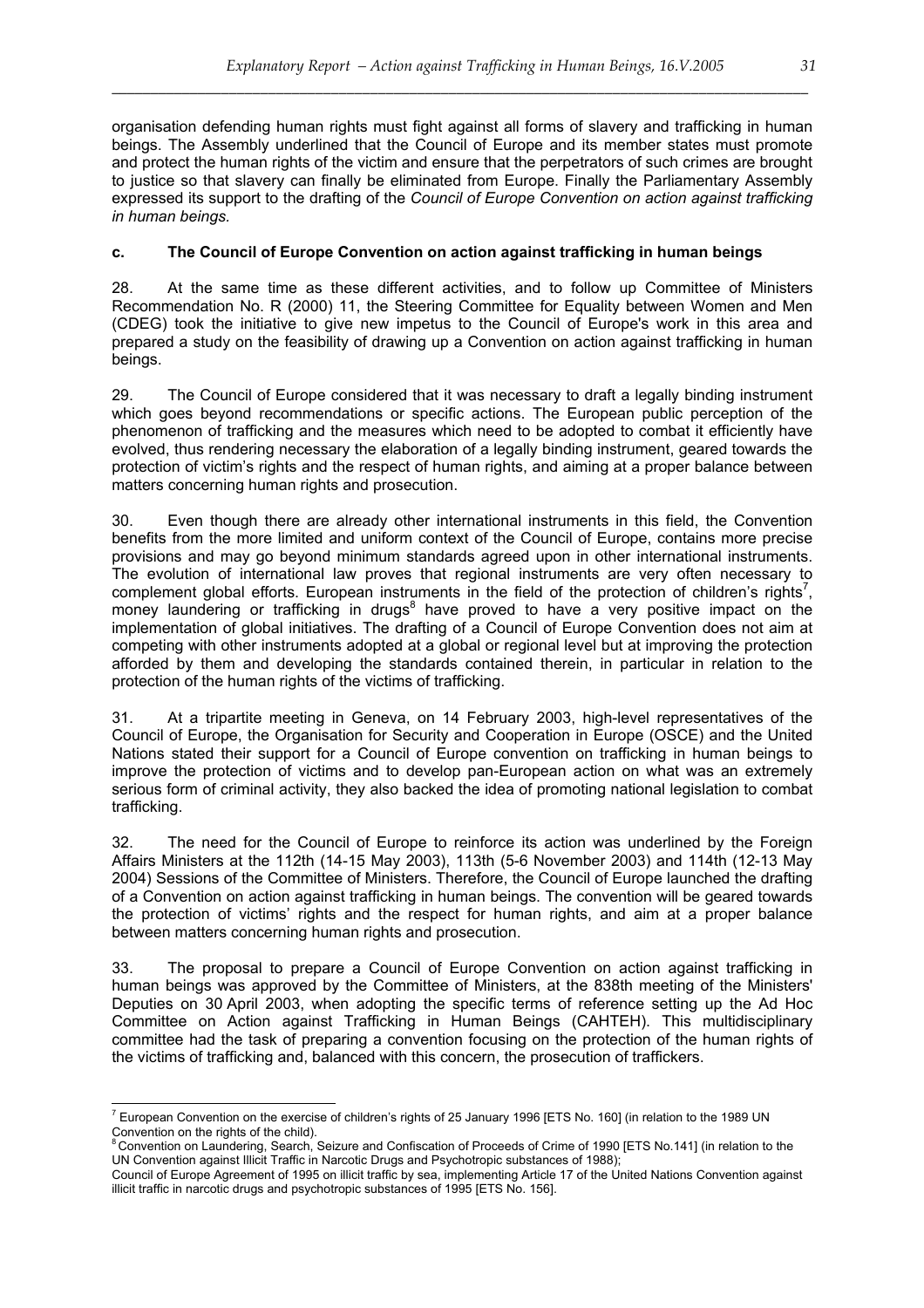34. In September 2003, the Council of Europe started negotiations on the Convention on action against trafficking in human beings. The CAHTEH held eight meetings, in September and December 2003; February, May, June/July, September/October and December 2004 and February 2005 to finalise the text.

*\_\_\_\_\_\_\_\_\_\_\_\_\_\_\_\_\_\_\_\_\_\_\_\_\_\_\_\_\_\_\_\_\_\_\_\_\_\_\_\_\_\_\_\_\_\_\_\_\_\_\_\_\_\_\_\_\_\_\_\_\_\_\_\_\_\_\_\_\_\_\_\_\_\_\_\_\_\_\_\_\_\_\_\_\_\_\_\_\_* 

35. The text of the draft Convention was approved by the CAHTEH during its meeting in December 2004 and transmitted to the Committee of Ministers for submission to the Parliamentary Assembly for opinion. In January 2005 the Parliamentary Assembly gave its opinion on the draft convention (Opinion No. 253 (2005), 26 January 2005) and the CAHTEH considered that opinion at its 8th and final meeting in February 2005.

36. The added value provided by the Council of Europe Convention lies firstly in the affirmation that trafficking in human beings is a violation of human rights and violates human dignity and integrity, and that greater protection is therefore needed for all of its victims. Secondly, the Convention's scope takes in all forms of trafficking (national, transnational, linked or not to organised crime, and for purposes of exploitation) in particular with a view to victim protection measures and international cooperation. Thirdly the Convention sets up monitoring machinery to ensure that Parties implement its provisions effectively. Lastly, the Convention mainstreams gender equality in its provisions.

37. The Convention contains a Preamble and ten chapters. Chapter I deals with its purposes and scope, the principle of non-discrimination and definitions; Chapter II deals with prevention, cooperation and other measures; Chapter III deals with measures to protect and promote the rights of victims, guaranteeing gender equality; Chapter IV deals with substantive criminal law; Chapter V deals with investigation, prosecution and procedural law; Chapter VI deals with international cooperation and cooperation with the civil society; Chapter VII sets out the monitoring mechanism; lastly Chapters VIII, IX and X deal with the relationship between the Convention and other international instruments, amendments to the Convention and final clauses.

# **II. Commentary on the provisions of the Convention**

# **Title**

38. The title contains the new official name of all new Council of Europe treaties. Following a decision by the Secretary General, the official name of any new treaty would be "Council of Europe Convention [or agreement] on…". Therefore, this new title is adopted for the Convention.

39. Furthermore, the Convention includes in its title the term "action" in order to underline that the Convention provides not only legislative measures but also other initiatives to be taken to combat trafficking in human beings. Action against trafficking in human beings should be understood to include prevention and assistance to victims as well as criminal law measures designed to combat trafficking.

# **Preamble**

40. The Preamble reaffirms the commitment of the signatories to human rights and fundamental freedoms. Furthermore, it underlines that the accession to the Convention is opened to other signatories other than the member states of the Council of Europe.

41. The Convention is based on recognition, already stated in the Preamble at paragraph 5 of *Recommendation No. R(2000)11 of the Committee of Ministers to member states on action against trafficking in human beings for the purpose of sexual exploitation*, that trafficking in human beings constitutes a violation of human rights and an offence to the dignity and integrity of the human being. The recognition of trafficking as a violation of human rights would have consequences for some legal systems which had introduced special protection measures in cases of infringement of fundamental rights.

42. The recognition of trafficking in human beings as a violation of human rights appears directly or indirectly in an important number of international legal instruments and international declarations. *Recommendation Rec(2002)5 of the Committee of Ministers to member states on the protection of women against violence,* which defines violence against women as including trafficking and states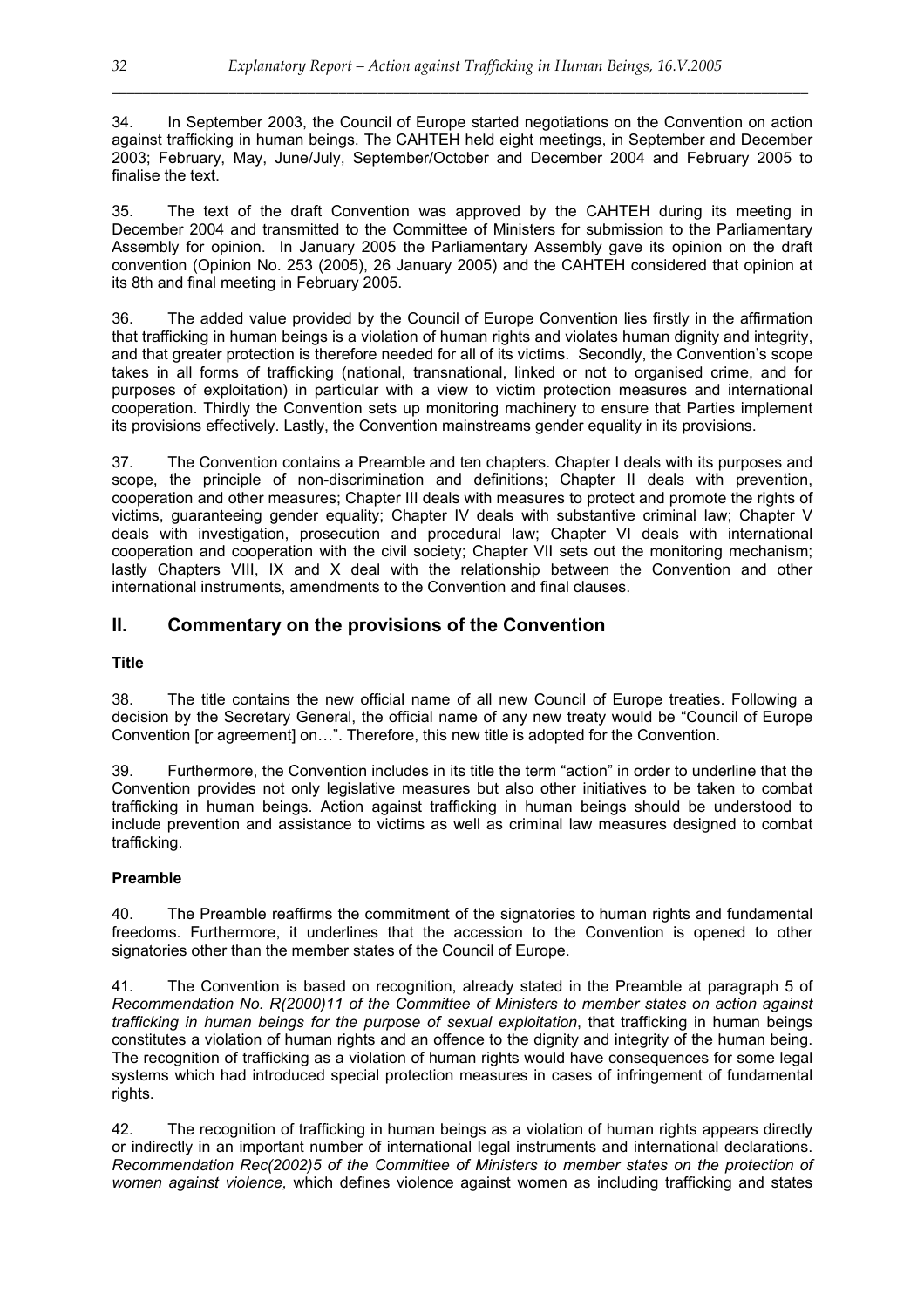that violence against women both violates and impairs or nullifies the enjoyment of their human rights and fundamental freedoms. The *Inter-American Convention on the Prevention, Punishment and Eradication of Violence against Women* affirms, in the Preamble, that violence against women constitutes a violation of their human rights and fundamental freedoms. The definition of violence against women in Article 2 of this Convention includes trafficking as a form of violence against women. The European Union, in its *Council Framework Decision on Combating Trafficking in Human Beings* of 19 July 2002 states that "trafficking in human beings comprises serious violations of fundamental human rights and human dignity…"(at para 3). Treaty monitoring bodies of the United Nations, including the Human Rights Committee and the Committee on the Elimination of Discrimination against Women, have also identified trafficking in human beings as a violation of human rights<sup>9</sup>.

43. Furthermore, the Rome Statute of the International Criminal Court in its Article 7 states that: "For the purpose of this Statute, "crime against humanity" means any of the following acts when committed as part of a widespread or systematic attack directed against any civilian population, with knowledge of the attack: […] (c) Enslavement; […] which "means the exercise of any or all of the powers attaching to the right of ownership over a person and includes the exercise of such power in the course of trafficking in persons, in particular women and children".

44. The horizontal application of the Convention for the Protection of Human Rights and Fundamental Freedoms (hereinafter ECHR) has been the subject of debate over many years. However, the case law of the European Court of Human Rights contains clear indications in favour of the applicability of the ECHR to relations between private individuals in the sense that the Court has recognised the liability of contracting States for acts committed by individuals or group of individuals when these States failed to take appropriate measures of protection. The first judgment in this sense was case X and Y v. The Netherlands<sup>10</sup>, where the Court held that there was an obligation on the state to adopt criminal-law provisions to secure the effective protection of individuals. Culpable state failure to act on this could therefore give rise to violation of the ECHR. In the case *Young, James and Webster* v. *The United Kingdom11* , the Court stated that "Under Article 1 (art. 1) of the Convention, each Contracting State " shall secure to everyone within [its] jurisdiction the rights and freedoms defined in ... [the] Convention"; hence, if a violation of one of those rights and freedoms is the result of non-observance of that obligation in the enactment of domestic legislation, the responsibility of the State for that violation is engaged. Although the proximate cause of the events giving rise to this case was the 1975 agreement between British Rail and the railway unions, it was the domestic law in force at the relevant time that made lawful the treatment of which the applicants complained. The responsibility of the respondent State for any resultant breach of the Convention is thus engaged on this basis  $[...]$ " Since then<sup>12</sup> the liability of Contracting states for acts committed by individuals or group of individuals in violation of the ECHR has been recognised.

45. Trafficking in human beings has become one of the Europe's major scourges. This phenomenon affecting men, women and children has reached such an unprecedented level that we can refer to it as a new form of slavery. The ECHR prohibits slavery and forced labour in its Article 4: "1. No one shall be held in slavery or servitude; 2. No one shall be required to perform forced or compulsory labour […]". The definition of "trafficking in human beings" contained in Article 4 of the present Convention refers specifically to "slavery" (see comments on Article 4 below).

46. The main added value of the present Convention in relation to other international instruments is its Human Rights perspective and its focus on victim protection. Therefore, paragraph 5 of the Preamble states that the respect for the rights and protection of victims and the fight against trafficking in human beings must be the paramount objectives.

l

<sup>9</sup> *See, inter alia*, UN Docs: CCPR/CO/79/LVA, dated 06/11/2003 and A/53/38/rev.1, respectively*. See also*, The Permanent Council of the OSCE's *Decision No 557: Action Plan to Combat Trafficking in Human Beings,* 24 July 2003 and the *Budapest Declaration on Public Health and Trafficking in Human Beings* of 19-21 March 2003. See also, the second paragraph of the Preamble to the SAARC Convention on Preventing and Combating Trafficking in Women and Children for Prostitution.<br><sup>10</sup> Eur. Court HR, X and Y v. The Netherlands judgement of 26 March 1985, Series A no. 91, paragraph 23<br><sup>11</sup>

paragraph 49.

<sup>12</sup> See, *inter alia*, the following judgments: *Eur. Court HR, A v. The United Kingdom judgement of 23 September 1998*, Reports of Judgments and Decisions 1998-VI, paragraph 22; *Eur. Court HR, Z and others v. The United Kingdom judgement of 10 May 2001,* Reports of Judgments and Decisions 2001-V, paragraph 73; *Eur. Court HR, M.C. v. Bulgaria judgement of 4 December 2003*; application no. 39272/98.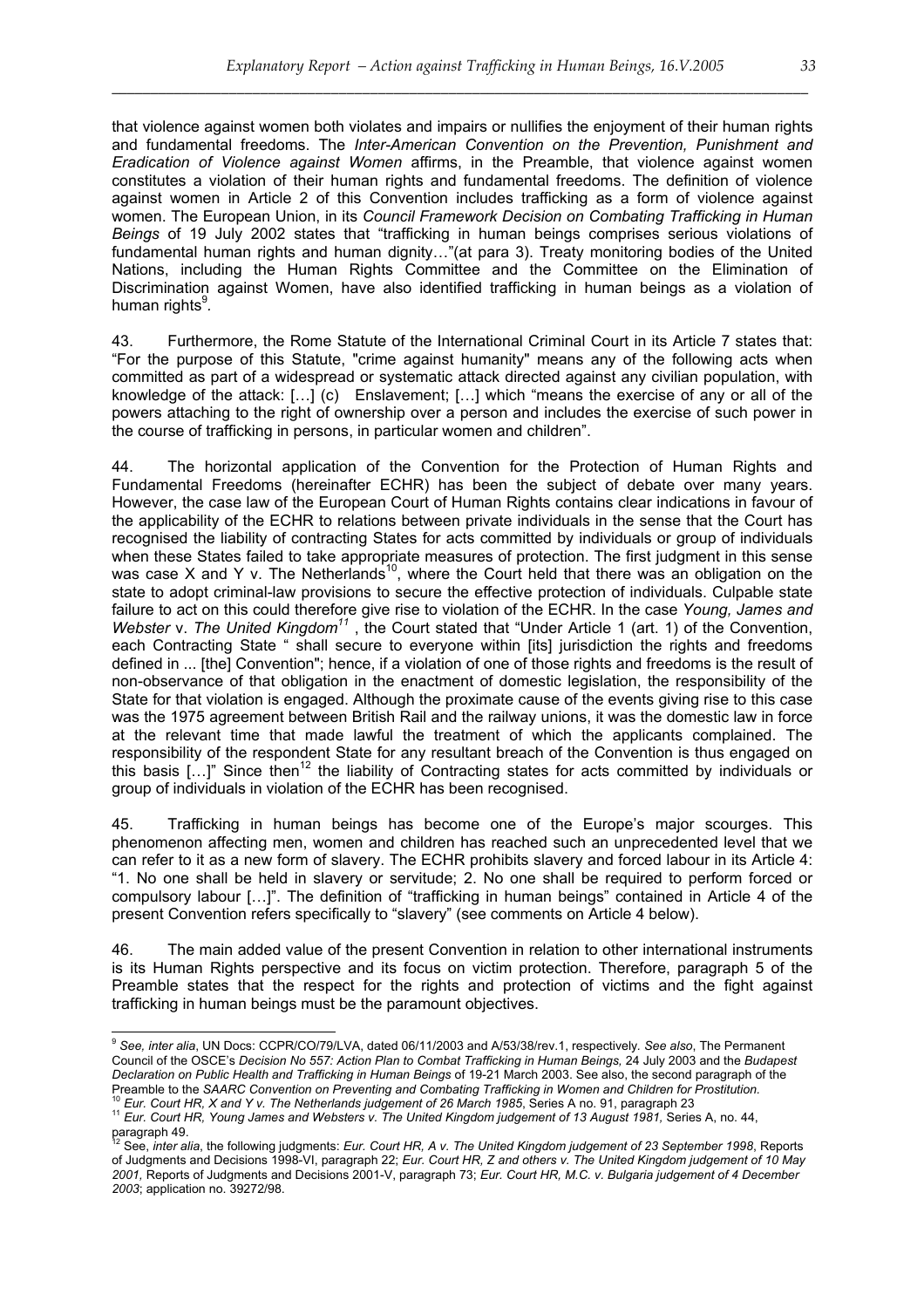47. In relation to the non-discrimination principle, it should be recalled that Recommendation 1545 (2002) of the Parliamentary Assembly of the Council of Europe on a *campaign against trafficking in women*, which calls for the inclusion of a non-discrimination clause in the future Convention based on the one contained in Parliamentary Assembly Opinion 216 (2000) on Protocol No. 12 to the ECHR. (See comments on Article 3 below).

48. The Preamble of the Convention also refers to the declarations of the Foreign Affairs Ministers of the member states of the Council of Europe at the 112th, 113th and 114th Sessions of the Committee of Ministers as mentioned above.

49. The Preamble contains an enumeration of the most important international legal instruments which directly deal with trafficking in human beings in the framework of the Council of Europe, the European Union and United Nations. In particular it should be underlined that, as mentioned above, the Council of Europe through its Committee of Ministers and its Parliamentary Assembly prepared an important number of instruments to examine and combat trafficking in human beings from different perspectives. The important place that this Convention attributes to the *Protocol to prevent, suppress and punish trafficking in persons, especially women and children, supplementing the United Nations Convention against transnational organized crime* is reflected in the adoption of the definition on « trafficking in human beings » agreed upon in this Protocol. As a complement to and development of this United Nations Protocol, which emphasises the crime prevention aspect of trafficking, the Council of Europe Convention clearly defines trafficking as being first and foremost an issue of violation of human rights and emphasises the victims' protection aspect of trafficking. The aim is to improve the protection afforded by it and to develop the standards contained therein.

50. During the negotiation process of this Convention other international legal instruments relevant in this field have also been taken into account as mentioned above.

51. In conclusion it could be said that the added value of this new Council of Europe instrument in relation to the other existing international legal instruments is:

- recognition of trafficking in human beings as a violation of human rights;
- a special focus on assistance to victims and on protection of their human rights;
- comprehensive scope of application:
- all forms of trafficking: national/transnational linked/non-linked with organised crime;
- all trafficked persons: the Convention applies to all persons who are victims of trafficking whether they are women, children or men;
- setting up a comprehensive legal framework for the protection of victims and witnesses with specific and binding measures to be adopted;
- setting up an efficient and independent monitoring mechanism: Experience has proved that, in areas where such independent monitoring systems exist (e.g. torture and minorities), they have high credibility with the states parties, and the cooperative nature of such mechanisms is fully understood and recognised;
- a Council of Europe Convention benefits from the more limited and uniform context of the Council of Europe, contains more precise provisions and go beyond the minimum standards agreed upon in other international instruments.

# **Chapter I – Purposes, scope, non-discrimination principle and definitions**

# Article 1 – Purposes of the Convention

- 52. Article 1 deals with the purposes of the Convention. Paragraph 1 states these to be:
- a. to prevent and combat trafficking in human beings, guaranteeing gender equality;

b. to protect the human rights of the victims of trafficking, design a comprehensive framework for the protection and assistance of victims and witnesses, guaranteeing gender equality, and ensure effective investigation and prosecution;

c. to promote international cooperation on action against trafficking in human beings.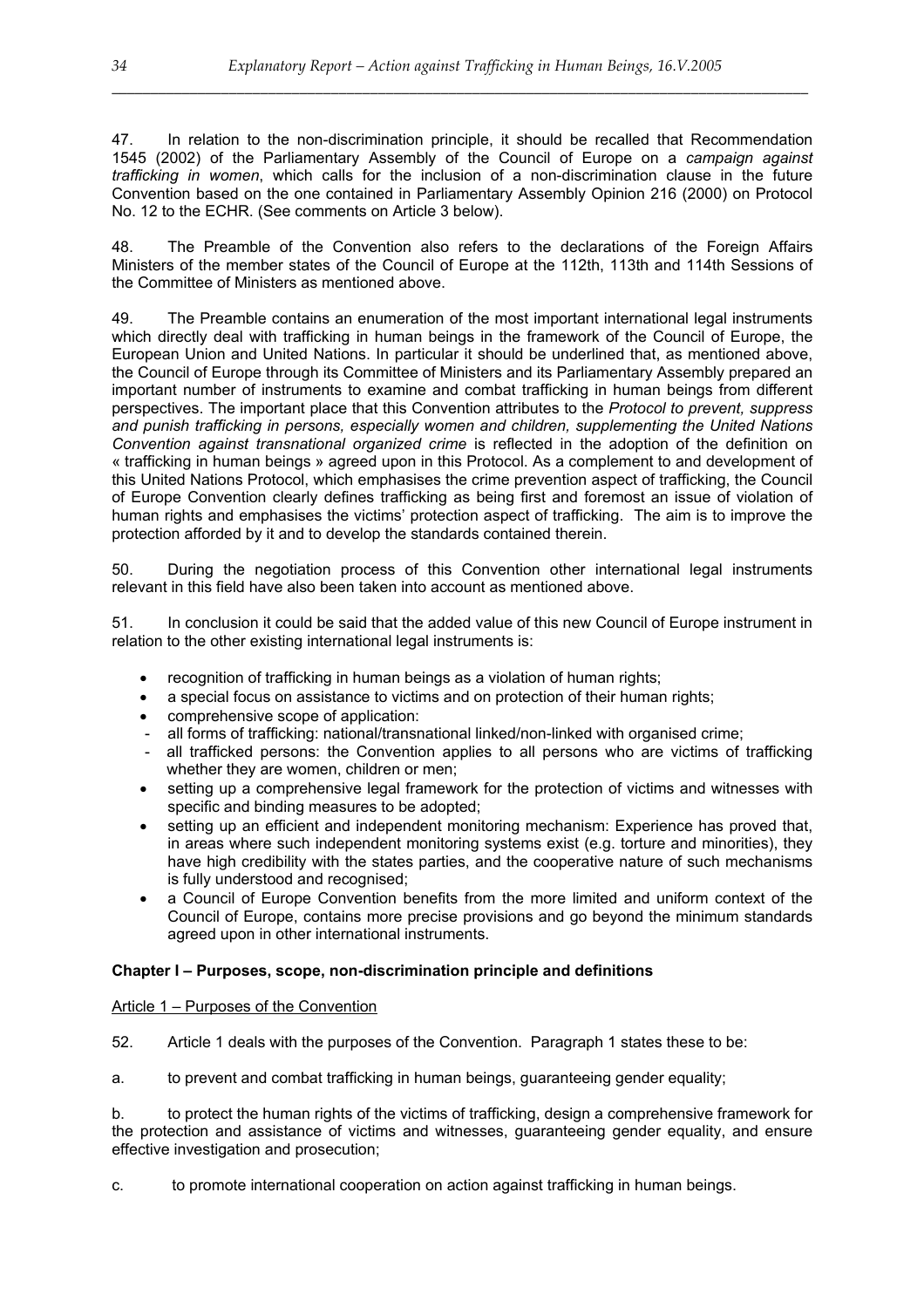53. Paragraph 1(a) states the need for measures both to prevent and combat trafficking in human beings. At the same time it is important to bear in mind the specific needs of the victims, whether women, children or men. While applying to women, children and men, the Convention recognises that specific measures to prevent and combat trafficking in human beings also require guaranteeing gender equality and a child-rights approach to children.

54. Gender equality means an equal visibility, empowerment and participation of both sexes in all spheres of public and private life. Gender equality is the opposite of gender inequality, not of gender difference. It means accepting and valuing equally the complementarity of women and men and the diverse roles they play in society. Equality between women and men means not only nondiscrimination on grounds of gender but also positive measures to achieve equality between women and men. Equality must be promoted by supporting specific policies for women, who are more likely to be exposed to practices which qualify as torture or inhuman or degrading treatment (physical violence, rape, genital and sexual mutilation, trafficking for the purpose of sexual exploitation). These violations of women's human rights are still common and have dramatically increased in some areas of Europe. It should be noted that *Recommendation Rec(2002)5 of the Committee of Ministers to member states on the protection of women against violence* considers trafficking in human beings as a form of violence against women. The Declaration of the Committee of Ministers on Equality of Women and Men (16 November 1988) was a landmark. It affirms that the principle of equality of the sexes is an integral part of human rights, and that sex-related discrimination is an impediment to the exercise of fundamental freedoms.

55. Here it should be noted that gender equality is not reducible to the non-discrimination principle (as laid down in Article 3) and that the CAHTEH's terms of reference asked it to take gender equality into account. A further point is that gender equality is integral to human rights and that discrimination on sex grounds is an interference with exercise of fundamental freedoms.

56. Paragraph 1(b) reflects the multidisciplinarity necessary to combat trafficking in human beings effectively. Not only is multidisciplinarity basic to the Convention, it must also be basic to any national action on trafficking in human beings.

57. Two of the main aims of this Convention, as set out in Article 1, are the protection of the rights of trafficked persons and the prosecution of those responsible for trafficking. The drafters recognised that the two are related to each other.

58. Paragraph 1(c) deals with international cooperation: only by joining forces will countries overcome trafficking; on their own, they stand very little chance of success. International cooperation as referred to by the Convention is not confined to criminal matters (a field in which the Council of Europe has already adopted a number of authoritative documents – see the comments on Chapter VI) but also takes in preventing trafficking and assisting and protecting victims, and is intended to make these things central concerns of the countries which victims are trafficked from, through and into.

59. Article 1(2) states that, in order to ensure effective implementation of its provisions by the Parties, the Convention sets up a special monitoring mechanism, the "Group of Experts on Action against Trafficking in Human Beings" (GRETA). This is a crucial element of the Convention's added value: the GRETA is a means of ensuring Parties' compliance with the Convention and is a guarantee of the Convention's long-term effectiveness (see comments on Chapter VII).

# Article 2 – Scope

60. This sets the Convention's scope. Firstly it lays down that the Convention applies to all forms of trafficking in human beings. The Convention thus applies whoever the victim of the trafficking, man, woman or child.

61. Secondly the drafters wanted the Convention to make clear that it applied to both national and transnational trafficking, whether or not related to organised crime. That is, the Convention is wider in scope than the Palermo Protocol and, as stated in Article 39, is intended to enhance the protection which the Palermo Protocol affords. Article 1(2) of the Palermo Protocol states that the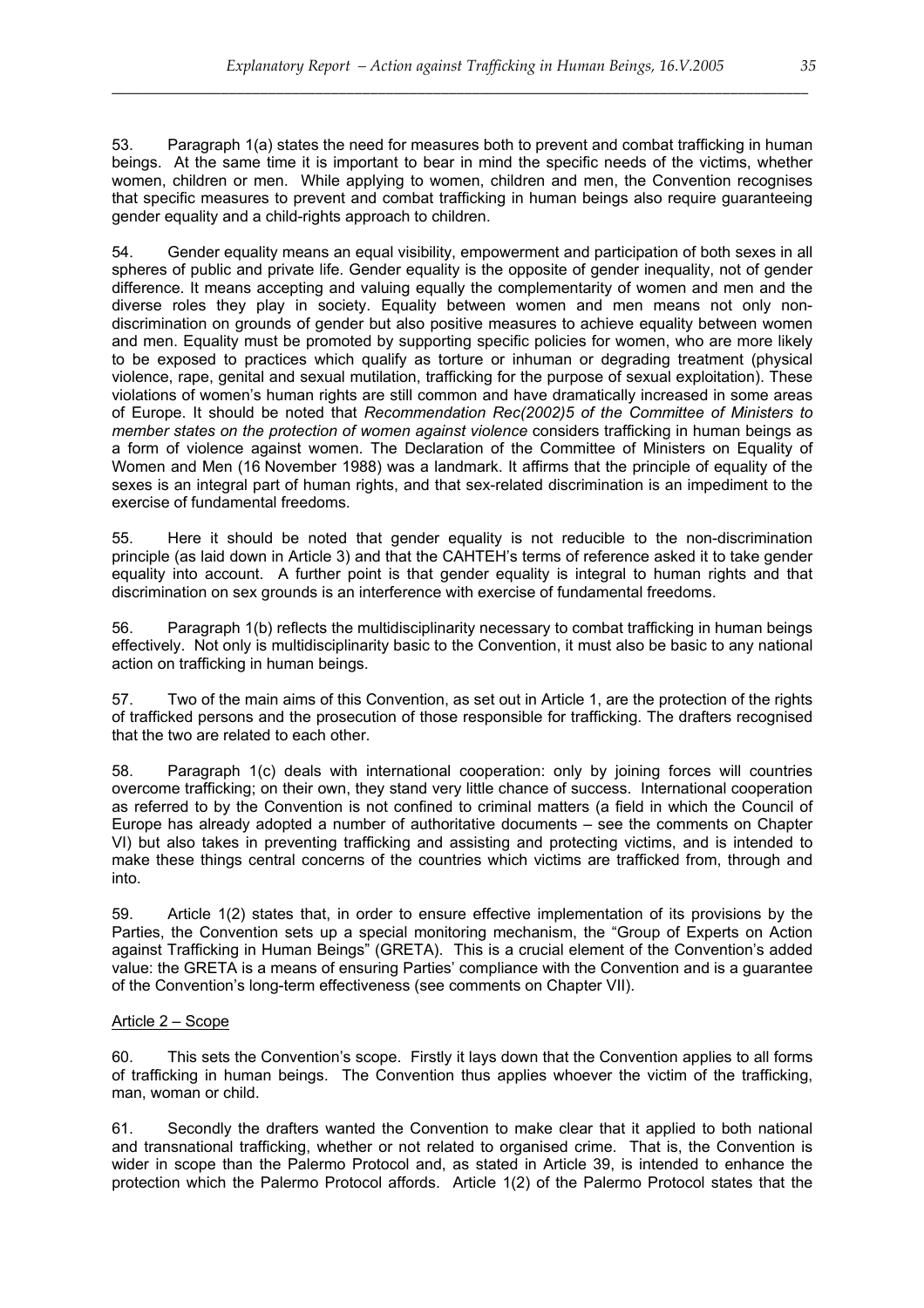provisions of the *United Nations Convention against Transnational Organized Crime* apply *mutatis mutandis* to the protocol unless the protocol otherwise provides, and Article 3(1) of the United Nations convention states that it applies to certain offences of a transnational nature<sup>13</sup> and involves an organised criminal group<sup>14</sup>. Under Article 2 of the Convention, therefore, Chapters II to VI apply even if trafficking is at the purely national level and does not involve any organised criminal group.

*\_\_\_\_\_\_\_\_\_\_\_\_\_\_\_\_\_\_\_\_\_\_\_\_\_\_\_\_\_\_\_\_\_\_\_\_\_\_\_\_\_\_\_\_\_\_\_\_\_\_\_\_\_\_\_\_\_\_\_\_\_\_\_\_\_\_\_\_\_\_\_\_\_\_\_\_\_\_\_\_\_\_\_\_\_\_\_\_\_* 

62. Lastly, in the case of transnational trafficking, the Convention applies both to victims who legally entered or are legally present in the territory of the receiving Party and those who entered or are present illegally. In some cases trafficking victims are taken illegally into the country, but in other cases they enter a country legally as tourists, future spouses, artists, domestic staff, au pair girls or asylum seekers, depending on the law of the particular country. The Convention applies to both types of situations. Nevertheless, certain specific provisions (Articles 13 and 14) apply only to victims illegally present.

# Article 3 – Non-discrimination principle

63. This prohibits discrimination in Parties' implementation of the Convention and in particular in enjoyment of measures to protect and promote victims' rights, which are set out in Chapter III. The meaning of discrimination in Article 3 is identical to that given to it under Article 14 of the *Convention on the Protection of Human Rights and Fundamental Freedoms* (hereafter the ECHR).

64. The concept of discrimination has been interpreted consistently by the European Court of Human Rights in its case-law concerning Article 14 ECHR. In particular this case-law has made clear that not every distinction or difference of treatment amounts to discrimination. As the Court has stated, for example in the *Abdulaziz, Cabales and Balkandali v. the United Kingdom* judgment, "a difference of treatment is discriminatory if it 'has no objective and reasonable justification', that is, if it does not pursue a 'legitimate aim' or if there is not a 'reasonable relationship of proportionality between the means employed and the aim sought to be realised' " (judgment of 28 May 1985, Series A, No.94, paragraph 72).

65. Since not every distinction or difference of treatment amounts to discrimination and because of the general character of the non-discrimination principle, it was not considered necessary or appropriate to include a restriction clause in the present convention. For example, the law of most if not all Council of Europe member states provides for certain distinctions based on nationality concerning certain rights or entitlements to benefits. The situations where such distinctions are perfectly acceptable are sufficiently safeguarded by the very meaning of the term "discrimination" as described in the above paragraph, since distinctions for which an objective and reasonable justification exists do not constitute discrimination. In addition, under the case-law of the European Court of Human Rights national authorities are allowed some discretion in assessing whether and to what extent differences in otherwise similar situations justify different treatment in law. The scope of the discretion will vary according to the circumstances, the subject-matter and its background (see, for example, the judgment of 28 November 1984 in *Rasmussen v. Denmark*, Series A, No.87, paragraph 40).

66. The list of non-discrimination grounds in Article 3 is identical to that in Article 14 ECHR and the list contained in Protocol No.12 to the ECHR. This solution was considered preferable to others, such as expressly including certain additional non-discrimination grounds (e.g. state of health, physical or mental disability, sexual orientation and age). The reason for this was not unawareness that such grounds may be of particular importance in trafficking victims' predicament, but that such an

l <sup>13</sup> Article 3(2) of the United Nations Convention against Transnational Organized Crime states that "an offence is transnational if:

a) It is committed in more than one State;

b) It is committed in one State but a substantial part of its preparation, planning, direction or control takes place in another State;

c) It is committed in one State but involves an organized criminal group that engages in criminal activities in more than one State; or<br>
d) It is committed in one State but has substantial effects in another State."

<sup>&</sup>lt;sup>14</sup> Article 2(a) of the United Nations Convention against Transnational Organized Crime states: "'Organized criminal group' shall mean a structured group of three or more persons, existing for a period of time and acting in concert with the aim of committing one or more serious crimes or offences established in accordance with this Convention, in order to obtain, directly or indirectly, a financial or other material benefit".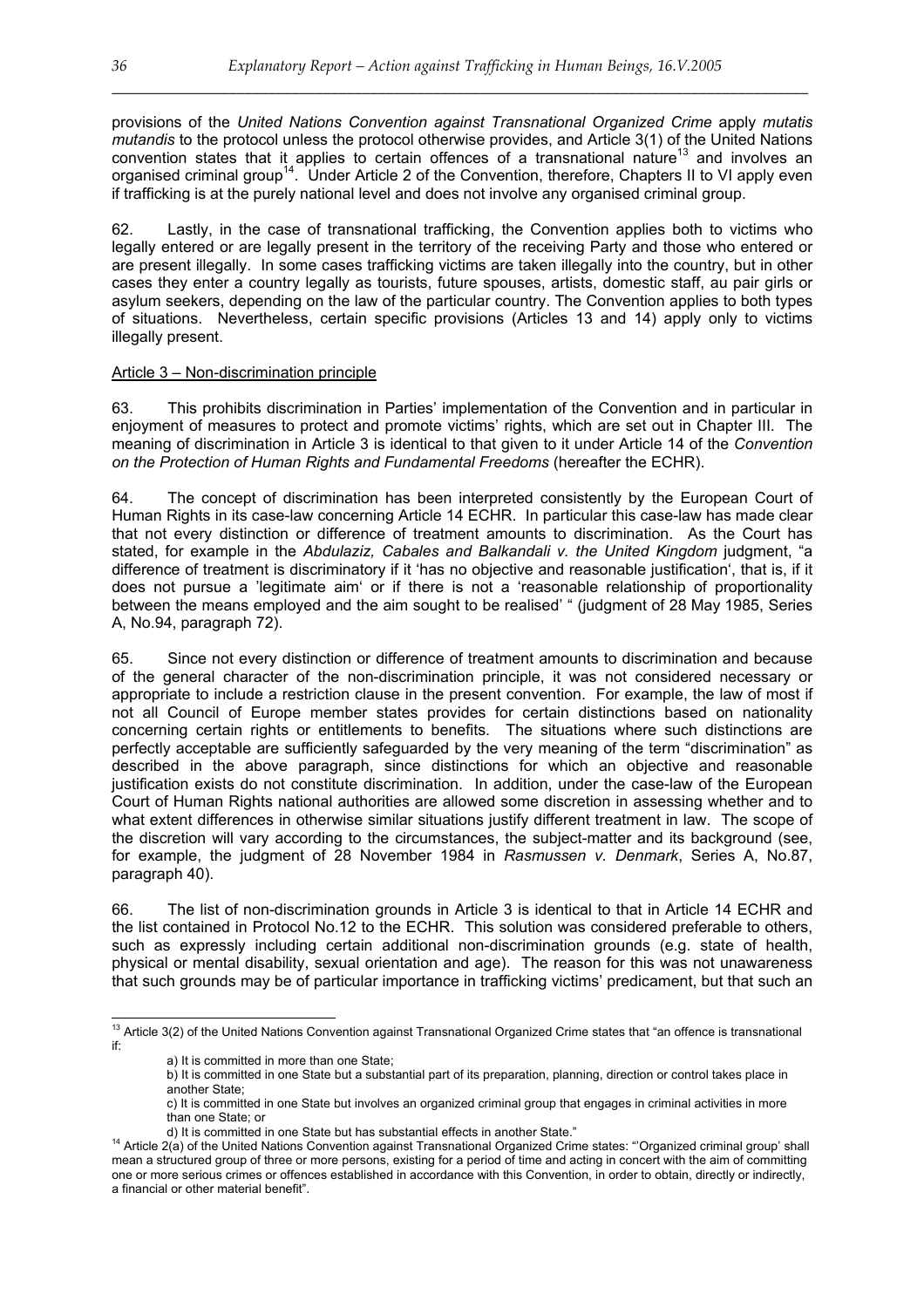inclusion is legally unnecessary because the list of non-discrimination grounds is not exhaustive and inclusion of any specific additional ground might give rise to unwarranted *a contrario* interpretations as regards discrimination based on grounds not so included. It is worth pointing out that the European Court of Human Rights has applied Article 14 to discrimination grounds not explicitly mentioned in that provision (see, for example, as concerns the ground of sexual orientation, the judgment of 21 December 1999 in *Salgueiro da Silva Mouta v. Portugal*).

67. Article 3 refers to "implementation of the provision of this Convention by Parties". These words seek to specify the extent of the prohibition on discrimination. In particular, Article 3 prohibits a victim's being discriminated against in the enjoyment of measures – as provided for in Chapter III of the Convention – to protect and promote their rights.

68. It should be noted that the Convention mainly places positive obligations on Parties. For example, Article 12 requires Parties to provide certain assistance to victims of trafficking, such as standards of living capable of ensuring their subsistence, through such measures as appropriate and secure housing, psychological and material assistance and access to emergency medical treatment. Similarly Article 14 provides the issuing of a renewable residence permit to victims. Under Article 3 such measures must be applied without discrimination – that is without any making of unjustified distinctions.

69. Thus Article 3 of the Convention might be contravened, even if there were no contravention of other provisions of the Convention, if the measures provided for in those articles were implemented differently in respect of particular categories of person (for example, depending on sex, age or nationality) and the difference in treatment could not be reasonably justified.

# Article 4 – Definitions

# Introduction concerning the Article 4 definitions

70. It was understood by the drafters that, under the Convention, Parties would not be obliged to copy *verbatim* into their domestic law the concepts in Article 4, provided that domestic law covered the concepts in a manner consistent with the principles of the Convention and offered an equivalent framework for implementing it.

## Definition of trafficking in human beings

71. The Article 4 definition of trafficking in human beings is not the first international legal definition of the phenomenon. For instance, *Recommendation No. R(2000)11 of the Committee of Ministers to member states on action against trafficking in human beings for the purpose of sexual exploitation* gives a definition of trafficking, but one whose scope, unlike the definition in the present Convention, is restricted to trafficking in human beings for the purpose of sexual exploitation.

72. To combat trafficking more effectively and help its victims, it is of fundamental importance to use a definition of trafficking in human beings on which there is international consensus. The definition of trafficking in human beings in Article 4(a) of the Convention is identical to the one in Article 3(a) of the Palermo Protocol. Article 4(b) to (d) of the Convention is identical to Article 3(b) to (d) of the Palermo Protocol. Article 3 of that protocol forms a whole which needed to be incorporated as it stood into the present convention.

73. The definition of trafficking in human beings is essential in that it crucially affects implementation of the provisions in Chapters II to VI.

74. In the definition, trafficking in human beings consists in a combination of three basic components, each to be found in a list given in the definition:

- the action of: "recruitment, transportation, transfer, harbouring or receipt of persons";
- by means of: "the threat or use of force or other forms of coercion, of abduction, of fraud, of deception, of the abuse of power or of a position of vulnerability or of the giving or receiving of payments or benefits to achieve the consent of a person having control over another person";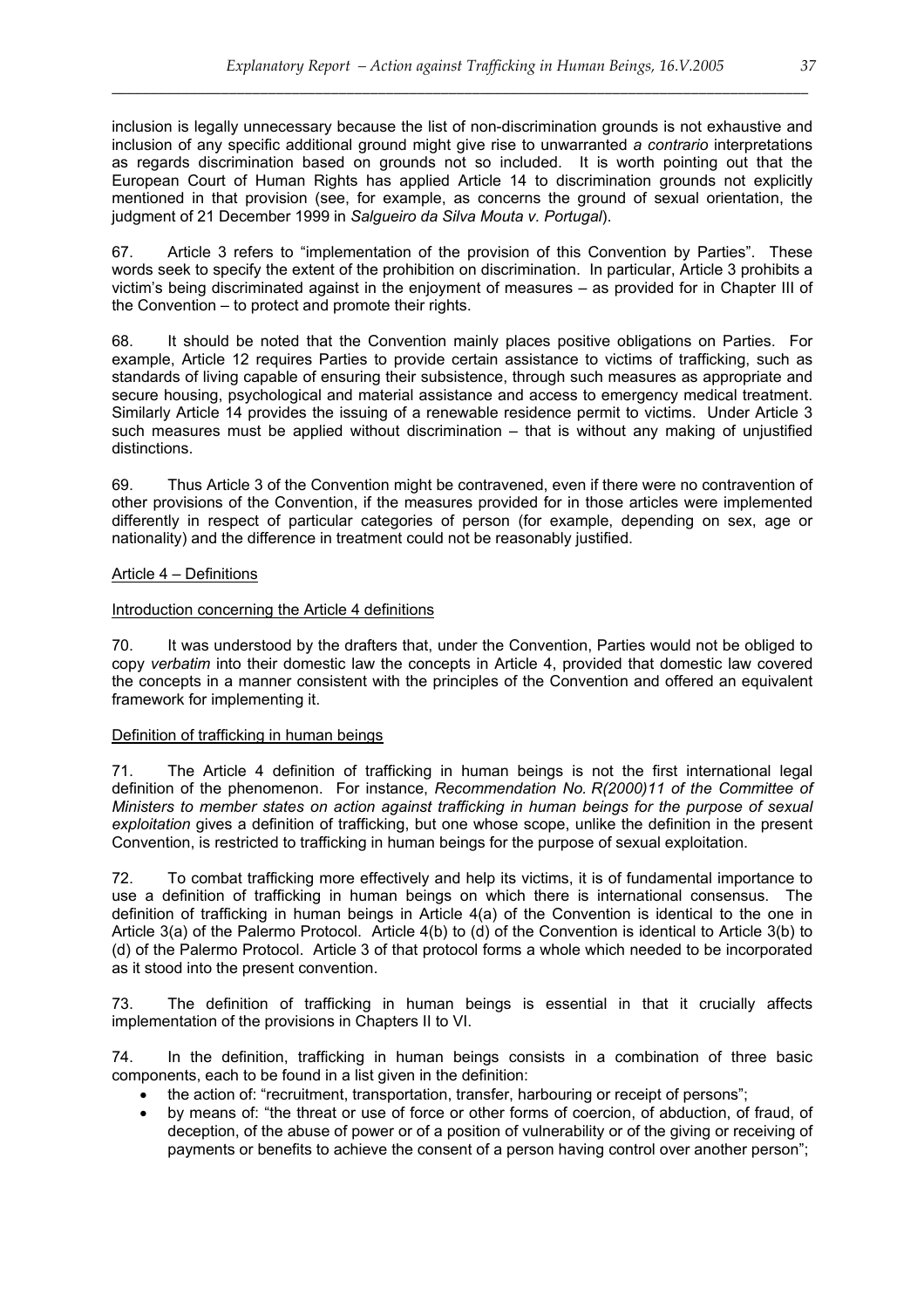• for the purpose of exploitation, which includes "at a minimum, the exploitation of the prostitution of others or other forms of sexual exploitation, forced labour or services, slavery or practices similar to slavery, servitude or the removal or organs".

75. Trafficking in human beings is a combination of these constituents and not the constituents taken in isolation. For instance, "harbouring" of persons (action) involving the "threat or use of force" (means) for "forced labour" (purpose) is conduct that is to be treated as trafficking in human beings. Similarly recruitment of persons (action) by deceit (means) for exploitation of prostitution (purpose).

76. For there to be trafficking in human beings ingredients from each of the three categories (action, means, purpose) must be present together. There is, however, an exception regarding children: under Article 4(c) recruitment, transportation, transfer, harbouring or receipt of a child for the purpose of exploitation is to be regarded as trafficking in human beings even if it does not involve any of the means listed in Article  $4(a)$ . Under Article  $4(d)$  the word "child" means any person under 18 years of age.

77. Thus trafficking means much more than mere organised movement of persons for profit. The critical additional factors that distinguish trafficking from migrant smuggling are use of one of the means listed (force, deception, abuse of a situation of vulnerability and so on) throughout or at some stage in the process, and use of that means for the purpose of exploitation.

78. The actions the Convention is concerned with are "recruitment, transportation, transfer, harbouring or receipt of persons". The definition endeavours to encompass the whole sequence of actions that leads to exploitation of the victim.

79. The drafters looked at use of new information technologies in trafficking in human beings. They decided that the Convention's definition of trafficking in human beings covered trafficking involving use of new information technologies. For instance, the definition's reference to recruitment covers recruitment by whatever means (oral, through the press or via the Internet). It was therefore felt to be unnecessary to include a further provision making the international-cooperation arrangements in the *Convention on Cybercrime* [ETS No.185] applicable to trafficking in human beings.

80. As regards "transportation", it should be noted that, under the Convention, transport need not be across a border to be a constituent of trafficking in human beings. Similarly Article 2, on the Convention's scope, states that the Convention applies equally to transnational and national trafficking. Nor does the Convention require, in cases of transnational trafficking, that the victim have entered illegally or be illegally present on national territory. Trafficking in human beings can be involved even where a border was crossed legally and presence on national territory is lawful.

81. The means are the threat or use of force or other forms of coercion, abduction, fraud, deception, abuse of power or of a position of vulnerability, and giving or receiving payments or benefits to achieve the consent of a person having control over another person.

82. Fraud and deception are frequently used by traffickers, as when victims are led to believe that an attractive job awaits them rather than the intended exploitation.

83. By abuse of a position of vulnerability is meant abuse of any situation in which the person involved has no real and acceptable alternative to submitting to the abuse. The vulnerability may be of any kind, whether physical, psychological, emotional, family-related, social or economic. The situation might, for example, involve insecurity or illegality of the victim's administrative status, economic dependence or fragile health. In short, the situation can be any state of hardship in which a human being is impelled to accept being exploited. Persons abusing such a situation flagrantly infringe human rights and violate human dignity and integrity, which no one can validly renounce.

84. A wide range of means therefore has to be contemplated: abduction of women for sexual exploitation, enticement of children for use in paedophile or prostitution rings, violence by pimps to keep prostitutes under their thumb, taking advantage of an adolescent's or adult's vulnerability, whether or not resulting from sexual assault, or abusing the economic insecurity or poverty of an adult hoping to better their own and their family's lot. However, these various cases reflect differences of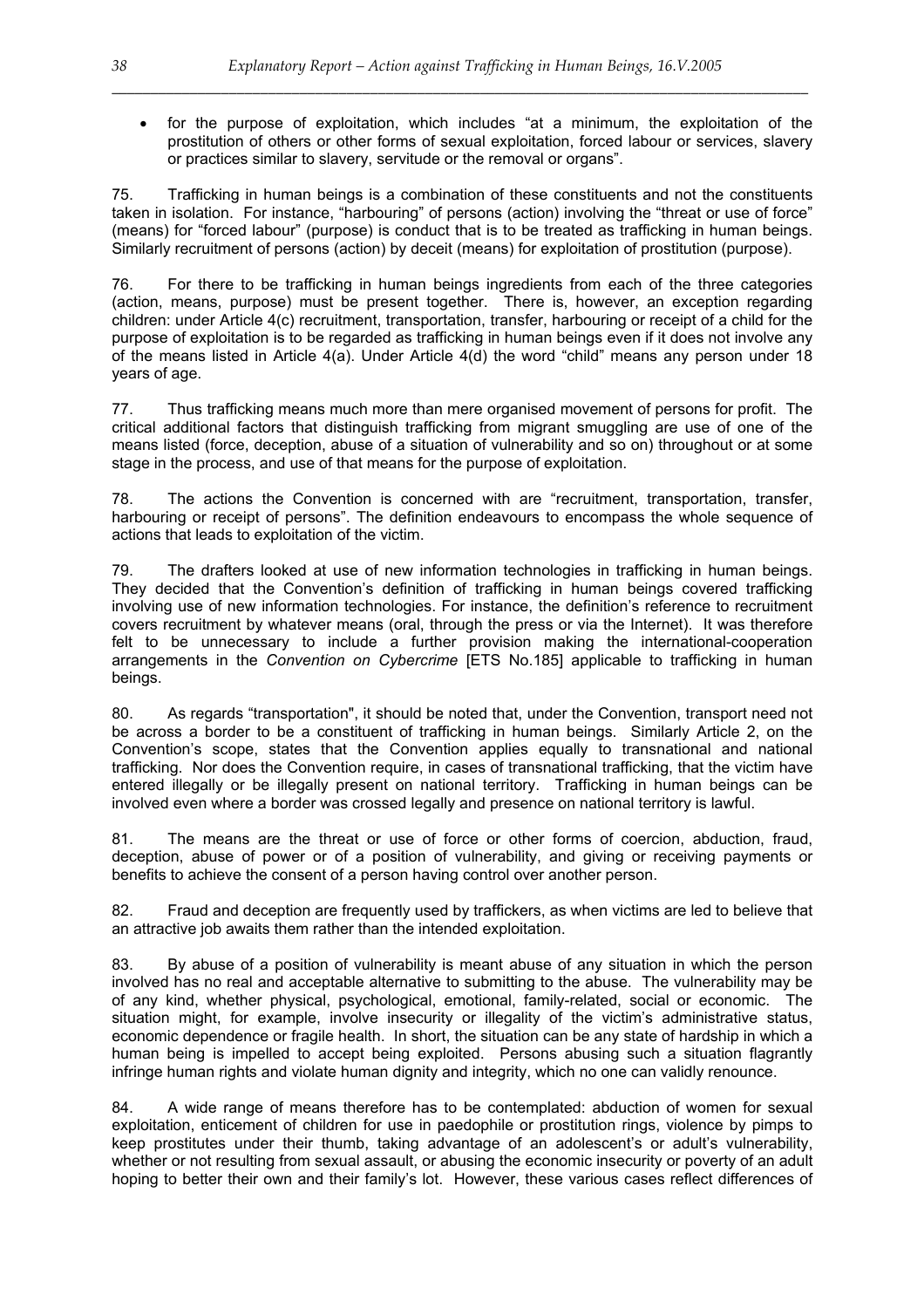degree rather than any difference in the nature of the phenomenon, which in each case can be classed as trafficking and is based on use of such methods.

*\_\_\_\_\_\_\_\_\_\_\_\_\_\_\_\_\_\_\_\_\_\_\_\_\_\_\_\_\_\_\_\_\_\_\_\_\_\_\_\_\_\_\_\_\_\_\_\_\_\_\_\_\_\_\_\_\_\_\_\_\_\_\_\_\_\_\_\_\_\_\_\_\_\_\_\_\_\_\_\_\_\_\_\_\_\_\_\_\_* 

85. The purpose must be exploitation of the individual. The Convention provides: "Exploitation shall include, at a minimum, the exploitation of the prostitution of others or other forms of sexual exploitation, forced labour or services, slavery or practices similar to slavery, servitude or the removal of organs". National legislation may therefore target other forms of exploitation but must at least cover the types of exploitation mentioned as constituents of trafficking in human beings.

86. The forms of exploitation specified in the definition cover sexual exploitation, labour exploitation and removal of organs, for criminal activity is increasingly diversifying in order to supply people for exploitation in any sector where demand emerges.

87. Under the definition, it is not necessary that someone have been exploited for there to be trafficking in human beings. It is enough that they have been subjected to one of the actions referred to in the definition and by one of the means specified "for the purpose of" exploitation. Trafficking in human beings is consequently present before the victim's actual exploitation.

88. As regards "the exploitation of the prostitution of others or other forms of sexual exploitation", it should be noted that the Convention deals with these only in the context of trafficking in human beings. The terms "exploitation of the prostitution of others" and "other forms of sexual exploitation" are not defined in the Convention, which is therefore without prejudice to how states Parties deal with prostitution in domestic law.

89. Nor does the Convention define "forced labour". Nonetheless there are several relevant international instruments, such as the *Universal Declaration of Human Rights* (Article 4), the *International Covenant on Civil and Political Rights* (Article 8), the ILO *Convention concerning Forced or Compulsory Labour* (Convention No.29), and the 1957 ILO *Convention concerning the Abolition of Forced Labour* (Convention No.105).

90. Article 4 ECHR prohibits forced labour without defining it. The authors of the ECHR took as their model the ILO Convention concerning Forced or Compulsory Labour (No.29) of 29 June 1930, which describes as forced or compulsory "all work or service which is exacted from any person under the menace of any penalty and for which the said person has not offered himself voluntarily". In the case *Van der Müssele v. Belgium* (judgment of 23 November 1983, Series A, No.70, paragraph 37) the Court held that "relative weight" was to be attached to the prior-consent criterion and it opted for an approach which took into account all the circumstances of the case. In particular it observed that, in certain circumstances, a service "could not be treated as having been voluntarily accepted beforehand". It therefore held that consent of the person concerned was not sufficient to rule out forced labour. Thus, the validity of consent has to be evaluated in the light of all the circumstances of the case.

91. Article 4(b) of the present Convention follows ECHR case-law in that it states that a humantrafficking victim's consent to a form of exploitation listed in Article 4(a) is irrelevant if any of the means referred to in sub-paragraph a. has been used.

92. With regard to the concept of "forced services", the Court likewise found, in *Van der Müssele v. Belgium*, that the words "forced labour", as used in Article 4 ECHR, were to be given a broad meaning and encompassed the concept of forced services (judgment of 23 November 1983, Series A, No.70, paragraph 33). From the standpoint of the ECHR, therefore, there is no distinction to be made between the two concepts.

93. Slavery is not defined in the Convention but many international instruments and the domestic law of many countries define or deal with slavery and practices similar to slavery (for example, the *Geneva Convention on Slavery* of 25 September 1926, as amended by the New York Protocol of 7 December 1953; the *Supplementary Convention on the Abolition of Slavery, the Slave Trade, and Institutions and Practices similar to Slavery* of 7 September 1956; the ILO *Worst Forms of Child Labour Convention* (Convention No.182)).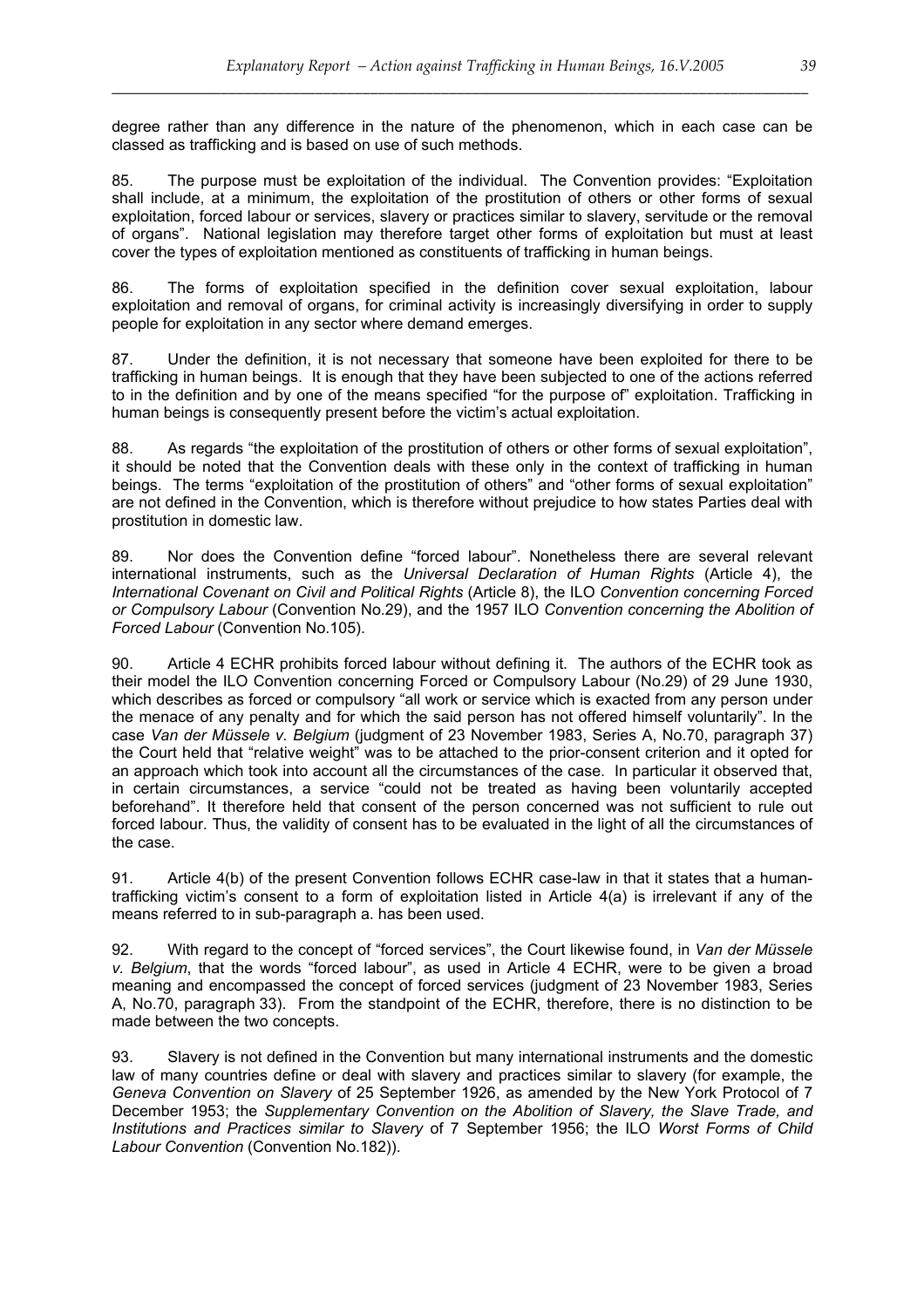94. The definition of trafficking in human beings does not refer to illegal adoption as such. Nevertheless, where an illegal adoption amounts to a practice similar to slavery as defined in Article 1(d) of the *Supplementary Convention on the Abolition of Slavery, the Slave Trade, and Institutions and Practices similar to Slavery*, it will also fall within the Convention's scope.

*\_\_\_\_\_\_\_\_\_\_\_\_\_\_\_\_\_\_\_\_\_\_\_\_\_\_\_\_\_\_\_\_\_\_\_\_\_\_\_\_\_\_\_\_\_\_\_\_\_\_\_\_\_\_\_\_\_\_\_\_\_\_\_\_\_\_\_\_\_\_\_\_\_\_\_\_\_\_\_\_\_\_\_\_\_\_\_\_\_* 

95. The ECHR bodies have defined "servitude". The European Commission of Human Rights regarded it as having to live and work on another person's property and perform certain services for them, whether paid or unpaid, together with being unable to alter one's condition (Application No.7906/77, D.R.17, p. 59; see also the Commission's report in the *Van Droogenbroeck* case of 9 July 1980, Series B, Vol. 44, p. 30, paragraphs 78 to 80). Servitude is thus to be regarded as a particular form of slavery, differing from it less in character less than in degree. Although it constitutes a state or condition, and is a "particularly serious form of denial of freedom" (*Van Droogenbroeck* case, judgment of 24 June 1982, Series A, No.50, p.32, paragraph 58), it does not have the ownership features characteristic of slavery.

96. Exploitation also includes "removal of organs". The principle that it is not permissible for the human body or its parts as such to give rise to financial gain is established Council of Europe legal *acquis*. It was laid down in Committee of Ministers Resolution (78) 29 and was confirmed, in particular, by the final declaration of the 3<sup>rd</sup> Conference of European Health Ministers (Paris, 1987) before being definitively established in Article 21 of the *Convention on Human Rights and Biomedicine* [ETS No.164]. The principle was then reaffirmed in the protocol to that convention *concerning transplantation of organs and tissues of human origin* [ETS No.186], which was opened for signature in January 2002. Article 22 of the protocol explicitly prohibits traffic in organs and tissues. It should also be recalled that the Parliamentary Assembly of the Council of Europe adopted a Report on "Trafficking in organs in Europe" (Doc. 9822, 3 June 2003, Social, Health and Family Affairs Committee, Rapporteur: Mrs Ruth-Gaby Vermot-Mangold, Switzerland, SOC) and *Recommendation 1611 (2003) on trafficking in organs in Europe*.

97. Article 4(b) states: "The consent of a victim of 'trafficking in human beings' to the intended exploitation set forth in sub-paragraph (a) of this article shall be irrelevant where any of the means set forth in sub-paragraph (a) have been used". The question of consent is not simple and it is not easy to determine where free will ends and constraint begins. In trafficking, some people do not know what is in store for them while others are perfectly aware that, for example, they will be engaging in prostitution. However, while someone may wish employment, and possibly be willing to engage in prostitution, that does not mean that they consent to be subjected to abuse of all kinds. For that reason Article 4(b) provides that there is trafficking in human beings whether or not the victim consents to be exploited.

98. Under sub-paragraphs b. and c. of Article 4 taken together, recruitment, transportation, transfer, harbouring and receipt of a child for the purpose of exploitation are regarded as trafficking in human beings. It is immaterial whether the means refers to in sub paragraph a. have been used. It is also immaterial whether or not the child consents to be exploited.

## Definition of "victim"

99. There are many references in the Convention to the victim, and the drafters felt it was essential to define the concept. In particular the measures provided for in Chapter III are intended to apply to persons who are victims within the meaning of the Convention.

100. The Convention defines "victim" as "any natural person who is subjected to trafficking in human beings as defined in this Article". As explained above, a victim is anyone subjected to a combination of elements (action – means – purpose) specified in Article  $4(a)$  of the Convention. Under Article 4(c), however, when that person is a child, he or she is to be regarded as a victim even if none of the means specified in Article 4(a) has been used.

#### **Chapter II – Prevention, cooperation and other measures**

101. Chapter II contains various provisions that come under the heading of prevention in the wide sense of the term. Some provisions are particularly concerned with prevention measures in the strict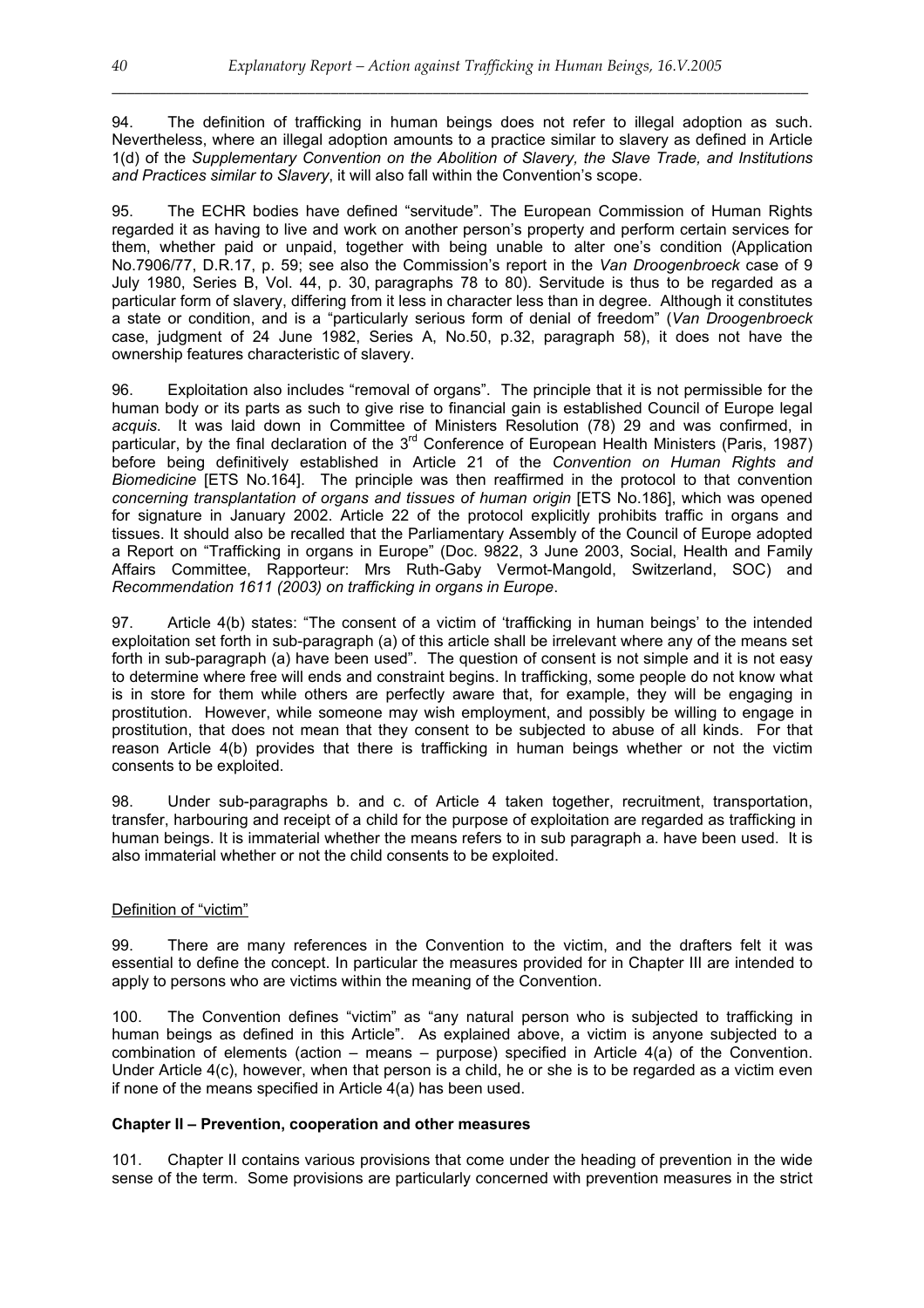sense (Articles 5 and 6) while others deal with specific measures relating to controls, security and cooperation (Articles 7, 8 and 9) for preventing and combating traffic in human beings

*\_\_\_\_\_\_\_\_\_\_\_\_\_\_\_\_\_\_\_\_\_\_\_\_\_\_\_\_\_\_\_\_\_\_\_\_\_\_\_\_\_\_\_\_\_\_\_\_\_\_\_\_\_\_\_\_\_\_\_\_\_\_\_\_\_\_\_\_\_\_\_\_\_\_\_\_\_\_\_\_\_\_\_\_\_\_\_\_\_*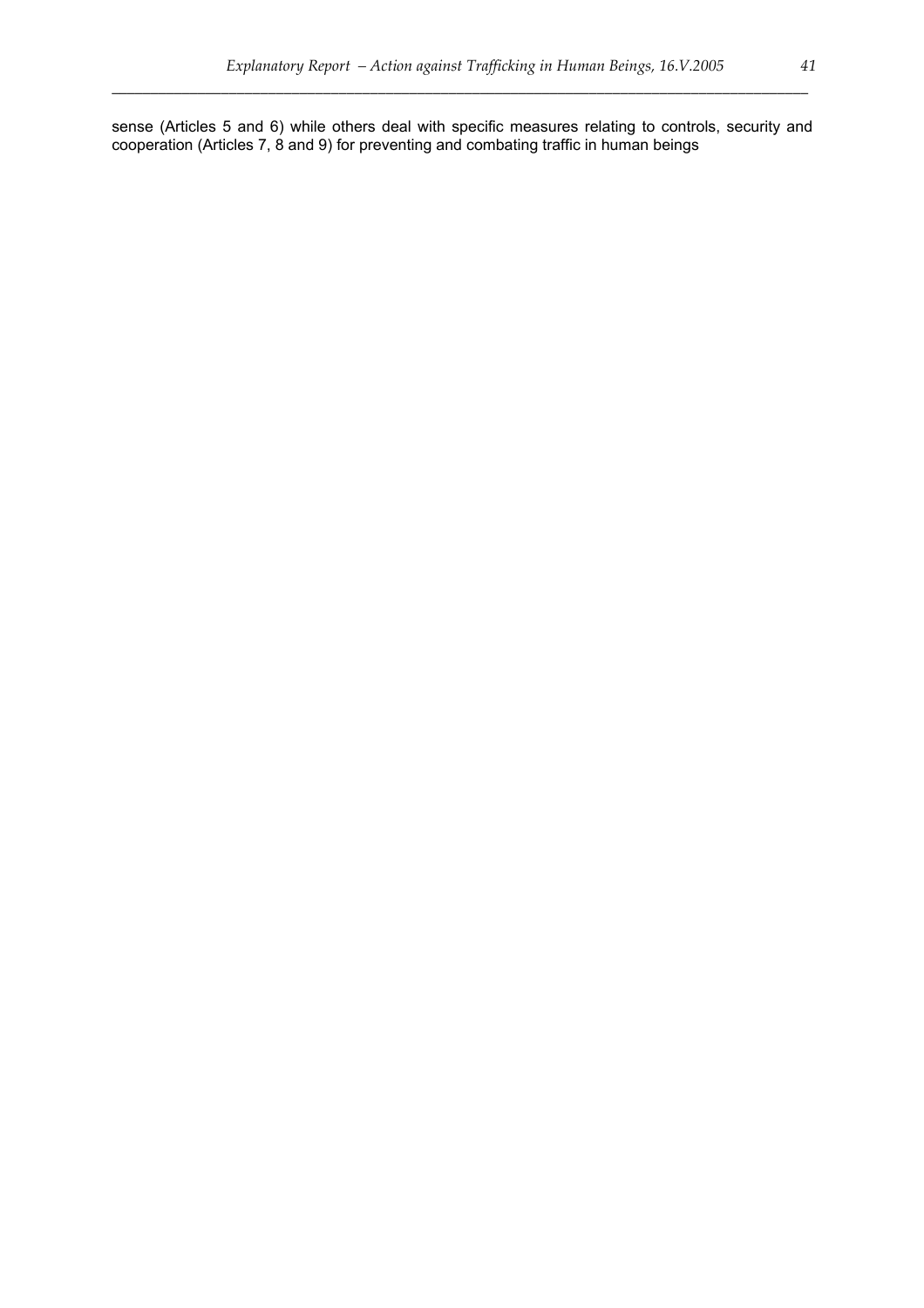### Article 5 – Prevention of trafficking in human beings

102. Trafficking in human beings takes many forms, cuts across various fields and has implications for various branches of society. To be effective, and given the nature of the phenomenon, preventive action against trafficking must be coordinated. The first paragraph of Article 5 is therefore concerned to promote a multidisciplinary coordination approach by requiring that Parties take measures to establish or strengthen coordination nationally between the various bodies responsible for preventing and combating trafficking in human beings. The paragraph makes it a requirement to coordinate all the sectors whose action is essential in preventing and combating trafficking, such as the agencies with social, police, migration, customs, judicial or administrative responsibilities, nongovernmental organisations, other organisations with relevant responsibilities and other elements of civil society.

103. Article 5(2) gives a specimen list of prevention policies and programmes which Parties must establish or support, in particular for persons vulnerable to trafficking and for relevant professionals. The drafters felt that it was important that the beneficiaries of such policies and programmes include "*professionals concerned*", namely anyone coming into contact with victims of trafficking in the course of their work (police, social workers, doctors, etc). Such measures vary in character and may have short-, medium-, or long-term effect. For example, *research* on combating trafficking is essential for devising effective prevention methods. *Information, awareness-raising and education campaigns* are important short-term prevention measures, particularly in the countries of origin. *Social and economic initiatives* tackle the underlying and structural causes of trafficking and require long-term investment. It is widely recognised that improvement of economic and social conditions in countries of origin and measures to deal with extreme poverty would be the most effective way of preventing trafficking. Among social and economic initiatives, improved training and more employment opportunities for people liable to be traffickers' prime targets would undoubtedly help prevent trafficking in human beings .

104. Under Article 5(3) Parties are to promote a human-rights-based approach. Here, the drafters took the view that it was essential that the policies and programmes referred to in paragraph 2 be based on gender mainstreaming and a child-rights approach to children. One of the main strategies for bringing about proper equality between women and men is gender mainstreaming, as described in Committee of Ministers *Recommendation No. R (98) 14 to member states on gender mainstreaming*. Gender mainstreaming is a concept which features prominently in international documents, particularly those of the United Nations World Conferences on Women, and in European documents since its 1996 adoption by the European Commission (Commission Communication of 21 February 1996, "Incorporating equal opportunities for women and men into all Community policies and activities", COM (96) 67 final). The concept was then consolidated in the Community Framework Strategy on Gender Equality (2001-2005). The Council of Europe group of specialists on the subject defined the approach as "*the (re)organisation, improvement, development and evaluation of policy processes, so that a gender equality perspective is incorporated in all policies at all levels and at all stages, by the actors normally involved in policy making*". Each Party is required to apply these approaches at all stages of its prevention policies and programmes – that is, in developing, implementing and evaluating them.

105. Paragraph 4 places an obligation on Parties to take appropriate measures as necessary to enable people to emigrate and immigrate lawfully. It is essential that would-be immigrants have accurate information about legal opportunities for migration, employment conditions and their rights and duties. The provision is aimed at counteracting traffickers' misinformation so that people recognise traffickers' offers for what they are and know better than to take them up. It is for each Party to decide, according to its internal functioning, which the "relevant offices" are. The drafters mainly but not exclusively had in mind visa and immigration services.

106. Paragraph 5 requires that Parties take specific preventive measures with regard to children. The provision refers in particular to creating a "*protective environment*" for children so as to make them less vulnerable to trafficking and enable them to grow up without harm and to lead decent lives. The concept of a *protective environment*, as promoted by UNICEF, has eight key components:

• protecting children's rights from adverse attitudes, traditions, customs, behaviour and practices;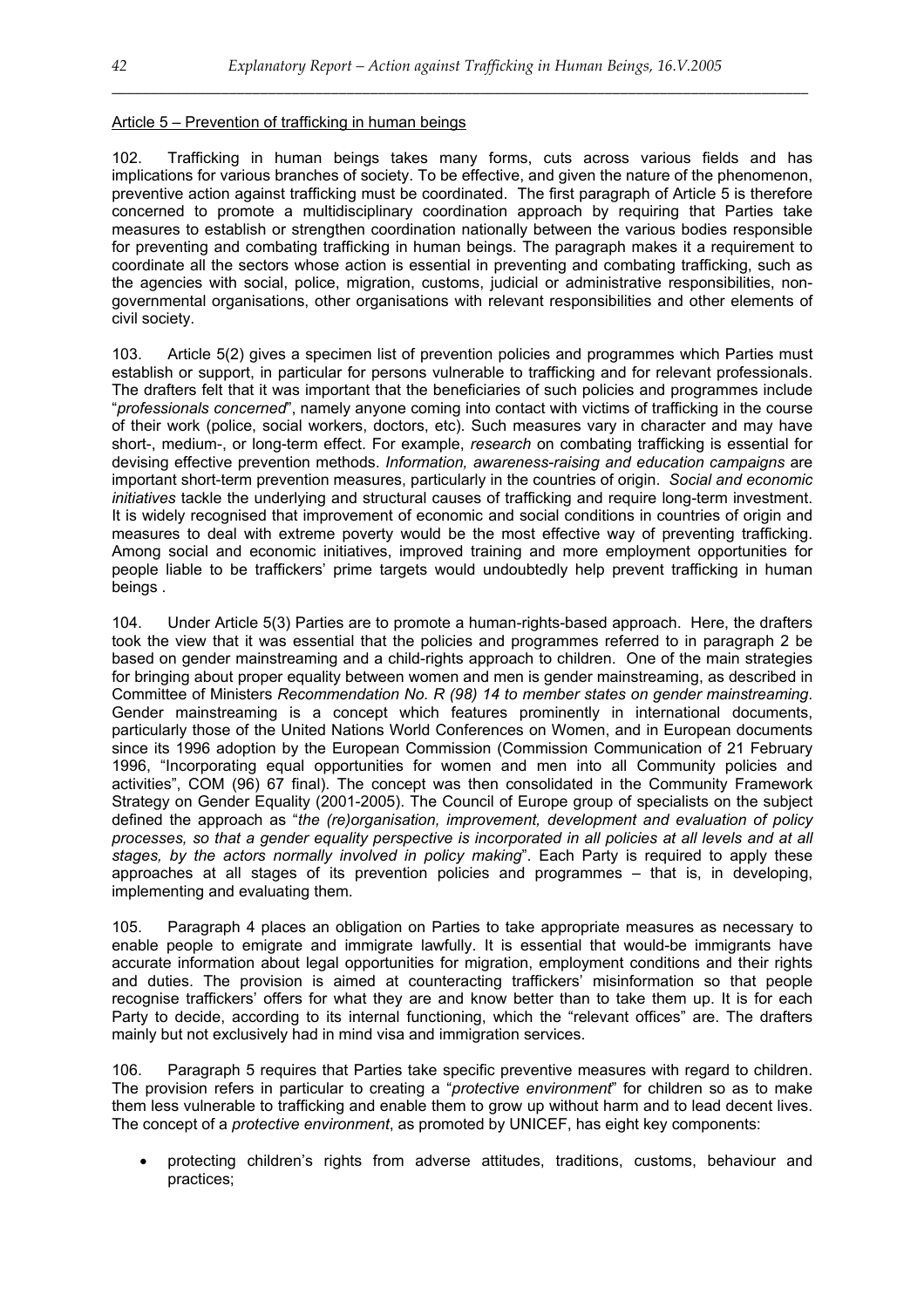- government commitment to and protection and realisation of children's rights;
- open discussion of, and engagement with, child protection issues;
- drawing up and enforcing protective legislation;
- the capacity of those dealing and in contact with children, families and communities to protect children;
- children's life skills, knowledge and participation;
- putting in place a system for monitoring and reporting abuse cases;
- programmes and services to enable child victims of trafficking to recover and reintegrate.

107. Lastly, paragraph 6 recognises the important role of non-governmental organisations, other relevant organisations and other elements of civil society in preventing trafficking in human beings and protecting and assisting victims. For that reason Parties, while responsible for meeting the obligations laid down in Article 5, must, as appropriate, involve such bodies in the implementation of preventive measures.

### Article 6 – Measures to discourage the demand

108. This article places a positive obligation on Parties to adopt and reinforce measures for discouraging demand whether as regards sexual exploitation or in respect of forced labour or services, slavery and practices similar to slavery, servitude and organ removal. By devoting a separate, free-standing article to this, the drafters sought to underline the importance of tackling demand in order to prevent and combat the traffic itself.

109. The aim of measures is to achieve effective dissuasion. The measures involved may be legislative, administrative, educational, social, cultural or of other kinds.

110. The article includes a list of such minimum measures. An essential one is research on best practices, methods and strategies for discouraging client demand effectively. The media and civil society have been key agencies in identifying demand as one of the main causes of trafficking, and the measures accordingly seek to create maximum awareness and recognition of their role and responsibility in that field. Information campaigns targeting relevant groups could also be conducted, with involvement, where appropriate, of political decision-makers and public authorities. Lastly, educational measures play an important part in discouraging demand. For example, educational programmes for school children could not only advantageously tell them about the trafficking phenomenon but also alert them to gender issues, questions of dignity and integrity of human beings, and the consequences of gender-based discrimination.

## Article 7 – Border measures

111. Article 7, modelled on Article 11 of the Palermo Protocol, covers a range of measures for prevention and border detection of transnational trafficking in human beings. The drafters were agreed that better management of controls and cooperation at borders would make action to combat trafficking in human beings more effective.

112. Under the first paragraph Parties have to strengthen border controls as far as possible to ensure that people are authorised to enter or leave a Party's territory. Such measures must be without prejudice to international commitments in relation to people's freedom of movement, this requirement being particularly relevant within the European Community, where member states have developed a set of rules on control and surveillance of external borders (EC law on police and customs cooperation).

113. Under paragraph 2 Parties must adopt legislative or other appropriate measures to prevent means of transport operated by commercial carriers from being used to commit offences established in Chapter IV.

114. The type of measure is left to Parties' discretion. For example, paragraph 3 requires commercial carriers to check that passengers are in possession of the travel documents necessary for entering the receiving state. When passengers are not, there also have to be appropriate penalties (paragraph 4). It should be noted, however, that the obligation on commercial carriers, including any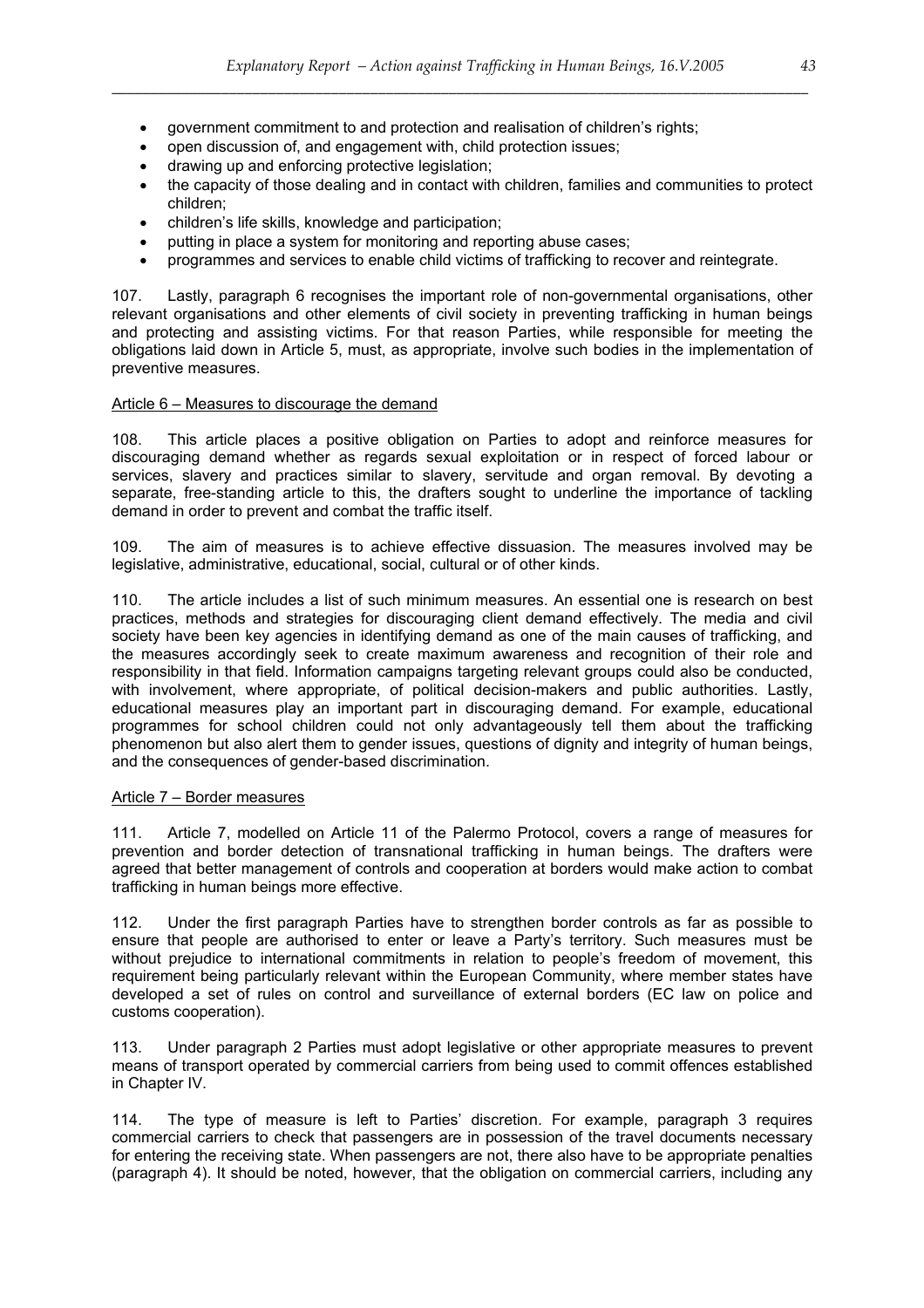transport company or owner or operator of any means of transport, consists in checking solely for possession of documents and not on documents' validity or authenticity. The nature of the penalties to be applied in cases of contravening the paragraph 3 obligation is not specified, leaving it to Parties to decide appropriate measures according to their domestic law.

*\_\_\_\_\_\_\_\_\_\_\_\_\_\_\_\_\_\_\_\_\_\_\_\_\_\_\_\_\_\_\_\_\_\_\_\_\_\_\_\_\_\_\_\_\_\_\_\_\_\_\_\_\_\_\_\_\_\_\_\_\_\_\_\_\_\_\_\_\_\_\_\_\_\_\_\_\_\_\_\_\_\_\_\_\_\_\_\_\_* 

115. Paragraph 5 is concerned with punishing persons implicated in Chapter IV offences. Each Party is required to adopt the legislative or other measures necessary so that such persons can be refused entry to their territory or their visas can be revoked.

116. Lastly, in paragraph 6, the drafters sought to promote cooperation between border control services. Introducing new types of operational action (such as cross-border observation and pursuit, and introducing official machinery for direct exchange of information between services) has a definite place in cross-border cooperation on devising preventive law-and-order and security measures or strategies. New modes of action and intervention methods give cross-border services an important role in combating trafficking. Paragraph 6 accordingly requires Parties to consider strengthening cooperation between border-control services by, among other things, establishing and maintaining direct channels of communication.

### Article 8 – Security and control of documents

117. Under Article 8, modelled on Article 12 of the Palermo Protocol, every Party must adopt the necessary measures to ensure quality of travel and identity documents and protect the integrity and security of such documents. By "travel or identity documents" the drafters mean any type of document required to enter or leave a country's territory in accordance with domestic law or any document commonly used to establish a person's identity in a country under that country's law.

118. It should be noted that the drafters had in mind not only cases where documents have been unlawfully falsified, altered, reproduced or issued but also those where lawfully created or issued documents have been tampered with, altered or misappropriated.

119. Such measures may include, for example, introducing minimum standards to improve security of passports and other travel documents, including stricter technical specifications and additional security requirements such as more sophisticated preventive features that make counterfeiting, falsification, forgery and fraud more difficult. They also include administrative and control measures to prevent illegal issue and possession, guard against improper use and facilitate detection where such documents have been falsified or illegally altered, reproduced, issued or used.

#### Article 9 – Legitimacy and validity of documents

120. Travel and identity documents are essential tools in trafficking, particularly transnational trafficking. Cooperation between Parties in checking the legitimacy and validity of travel and identity documents is thus an important preventive measure.

121. Under Article 9, modelled on Article 13 of the Palermo Protocol, Parties are required to check the legitimacy and validity of travel or identity documents which have been issued, or supposedly have been issued, by their authorities when they are requested to do so by another Party and when it is suspected that the documents are being used for trafficking in human beings. The checking is carried out according to the rules of domestic law of the Party requested.

122. The requested Party must verify the "legitimacy and validity" of travel or identity documents issued or purporting to have been issued in its name. By this is meant that the requested Party must check both the formal and material legality of the documents. Documents used for trafficking in human beings may be outright forgeries, and therefore not issued by the requested Party. They may also have been issued by the requested Party but later altered to produce a counterfeit. In such cases the documents are formally illegal. However, documents which neither are counterfeits nor have been altered may likewise be used for trafficking in human beings. For example, documents may have been drawn up on the basis of inaccurate or false information, or they may be perfectly valid but being used by persons other than their rightful holders. In such cases the documents are materially illegal. Article 9 places a duty on Parties to cooperate in detecting all such situations.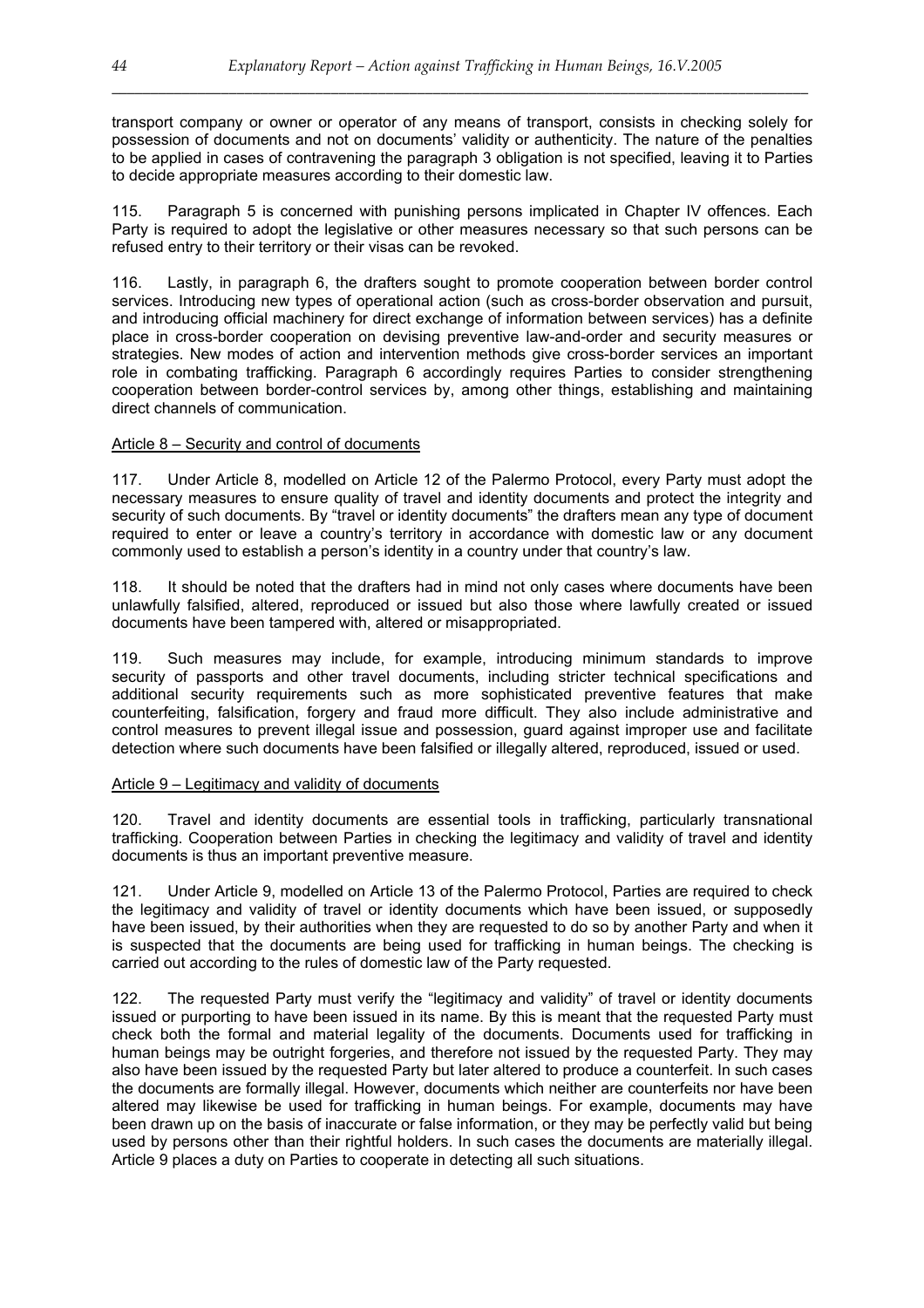123. It should be noted in particular that Parties have a duty to proceed expeditiously and that the Party requested must provide a reply to the requesting Party within a reasonable time, which will of course vary according to the complexity of the checks which the request involves. Nevertheless, it is essential that the reply be received in time for the requesting Party to take any measures necessary.

*\_\_\_\_\_\_\_\_\_\_\_\_\_\_\_\_\_\_\_\_\_\_\_\_\_\_\_\_\_\_\_\_\_\_\_\_\_\_\_\_\_\_\_\_\_\_\_\_\_\_\_\_\_\_\_\_\_\_\_\_\_\_\_\_\_\_\_\_\_\_\_\_\_\_\_\_\_\_\_\_\_\_\_\_\_\_\_\_\_* 

# **Chapter III – Measures to protect and promote the rights of victims, guaranteeing gender equality**

124. Chapter III contains provisions to protect and assist victims of trafficking in human beings. Some of the provisions in this chapter apply to all victims (Articles 10, 11, 12, 15 and 16). Others apply specifically to victims unlawfully present in the receiving Party's territory (Articles 13 and 14) or victims in a legal situation but with a short-term residence permit. In addition, some provisions also apply to persons not yet formally identified as victims but whom there are reasonable grounds for believing to be victims (Article 10(2), Article 12(1) and (2) and Article 13).

125. This chapter is an essential part of the Convention. It is centred on protecting the rights of trafficking victims, taking the same stance as set out in the United Nations *Recommended Principles*  and Guidelines on Human Rights and Trafficking in human beings : "The human rights of trafficked persons shall be at the centre of all efforts to prevent and combat trafficking and to protect, assist and provide redress to victims"15.

126. Chapter III has eight articles. Article 10 deals with identification of victims of trafficking as being essential if they are to be given the benefit of the rights laid down in the Convention. Article 11 deals with protection of their private life. Article 12 specifies the assistance measures to which trafficking victims are entitled. Articles 13 and 14 lay down a recovery and reflection period to which victims illegally present in a Party's territory are entitled and provide for issue of a residence permit. Article 15 deals with compensation of trafficking victims for harm suffered and Article 16 with repatriation or return. Article 17 deals with gender equality.

# Article 10 – Identification of the victims

127. To protect and assist trafficking victims it is of paramount importance to identify them correctly. Article 10 seeks to allow such identification so that victims can be given the benefit of the measures provided for in Chapter III. Identification of victims is crucial, is often tricky and necessitates detailed enquiries. Failure to identify a trafficking victim correctly will probably mean that victim's continuing to be denied his or her fundamental rights and the prosecution to be denied the necessary witness in criminal proceedings to gain a conviction of the perpetrator for trafficking in human beings. Through the identification process, competent authorities seek and evaluate different circumstances, according to which they can consider a person to be a victim of trafficking.

128. Paragraph 1 places obligations on Parties so as to make it possible to identify victims and, in appropriate cases, issue residence permits in the manner laid down in Article 14 of the Convention. Paragraph 1 addresses the fact that national authorities are often insufficiently aware of the problem of trafficking in human beings. Victims frequently have their passports or identity documents taken away from them or destroyed by the traffickers. In such cases they risk being treated primarily as illegal immigrants, prostitutes or illegal workers and being punished or returned to their countries without being given any help. To avoid that, Article 10(1) requires that Parties provide their competent authorities with persons who are trained and qualified in preventing and combating trafficking in human beings and in identifying and helping victims, including children and that they ensure that those authorities cooperate with one other as well as with relevant support organisations.

129. By "competent authority" is meant the public authorities which may have contact with trafficking victims, such as the police, the labour inspectorate, customs, the immigration authorities and embassies or consulates. It is essential that these have people capable of identifying victims and channelling them towards the organisations and services who can assist them.

130. The Convention does not require that the competent authorities have specialists in humantrafficking matters but it does require that they have trained, qualified people so that victims can be

l <sup>15</sup> Principles, paragraph 1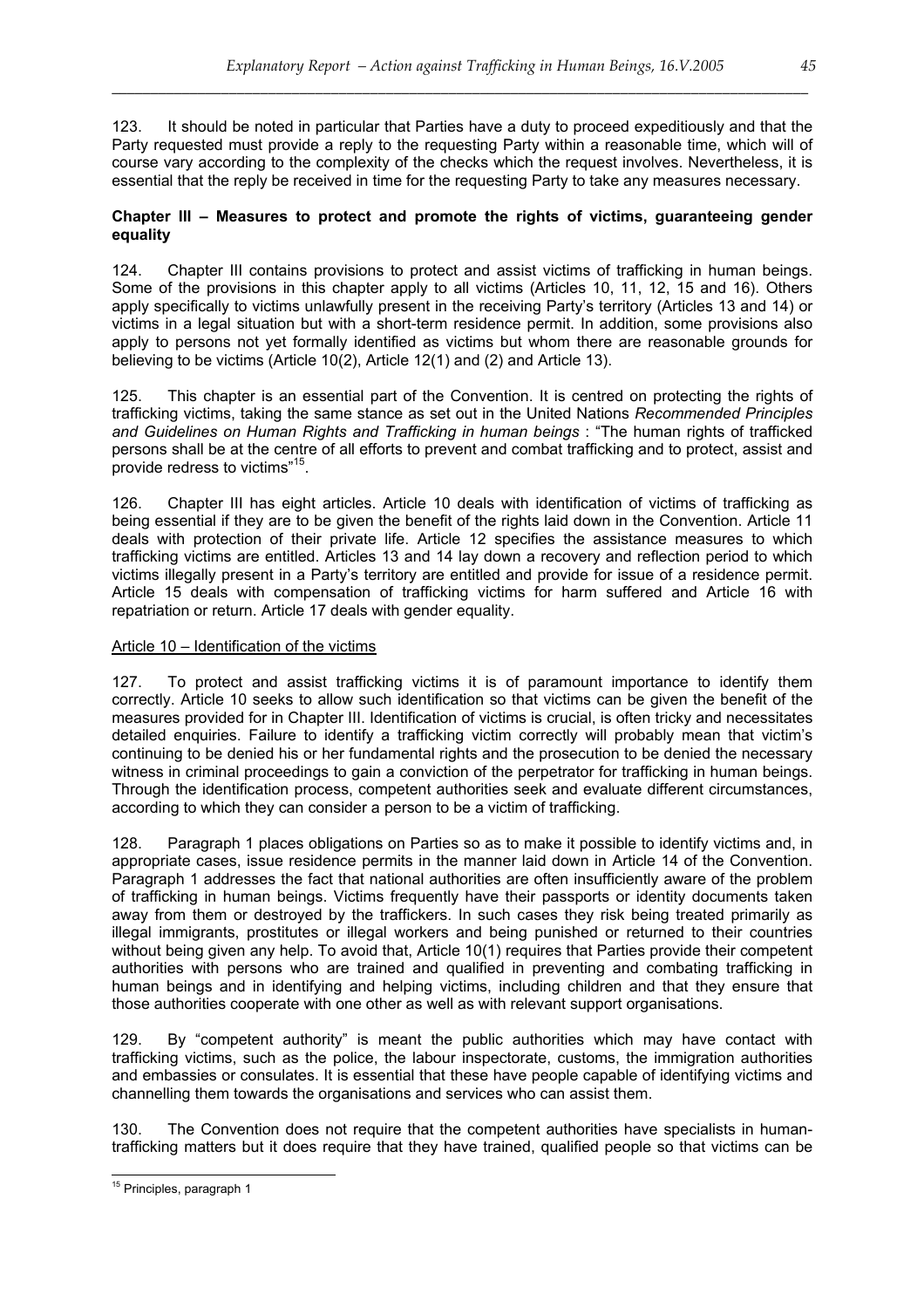identified. The Convention likewise requires that the authorities collaborate with one another and with organisations that have a support-providing role. The support organisations could be nongovernmental organisations (NGOs) tasked with providing aid and support to victims.

*\_\_\_\_\_\_\_\_\_\_\_\_\_\_\_\_\_\_\_\_\_\_\_\_\_\_\_\_\_\_\_\_\_\_\_\_\_\_\_\_\_\_\_\_\_\_\_\_\_\_\_\_\_\_\_\_\_\_\_\_\_\_\_\_\_\_\_\_\_\_\_\_\_\_\_\_\_\_\_\_\_\_\_\_\_\_\_\_\_* 

131. Even though the identification process is not completed, as soon as competent authorities consider that there are reasonable grounds to believe that the person is a victim, they will not remove the person from the territory of the receiving states. Identifying a trafficking victim is a process which takes time. It may require exchange of information with other countries or Parties or with victimsupport organisations, and this may well lengthen the identification process. Many victims, however, are illegally present in the country where they are being exploited. Paragraph 2 seeks to avoid their being immediately removed from the country before they can be identified as victims. Chapter III of the Convention secures various rights to people who are victims of trafficking in human beings. Those rights would be purely theoretical and illusory if such people were removed from the country before identification as victims was possible.

132. The Convention does not require absolute certainty – by definition impossible before the identification process has been completed – for not removing the person concerned from the Party's territory. Under the Convention, if there are "reasonable" grounds for believing someone to be a victim, then that is sufficient reason not to remove them until completion of the identification process establishes conclusively whether or not they are victims of trafficking.

133. The words "removed from its territory" refer both to removal to the country of origin and removal to a third country.

134. The identification process provided for in Article 10 is independent of any criminal proceedings against those responsible for the trafficking. A criminal conviction is therefore unnecessary for either starting or completing the identification process.

135. Even though the identification process may be speedier than criminal proceedings (if any), victims will still need assistance even before they have been identified as such. For that reason the Convention provides that if the authorities "have reasonable grounds to believe" that someone has been a victim of trafficking, then they should have the benefit, during the identification process, of the assistance measures provided for in Article 10(1) and (2).

136. The point of paragraph 3 is that, while children need special protection measures, it is sometimes difficult to determine whether someone is over or under 18. Paragraph 3 consequently requires Parties to presume that a victim is a child if there are reasons for believing that to be so and if there is uncertainty about their age. Until their age is verified, they must be given special protection measures, in accordance with their rights as defined, in particular, in the *United Nations Convention on the Rights of the Child*.

137. Paragraph 4 provides for measures which must be taken by the Parties when they deal with cases of child victims of trafficking who are unaccompanied children. Hence, Parties must provide for the representation of the child by a legal guardian, organisation or authority which is responsible to act in the best interests of that child (a); take the necessary steps to establish his/her identity and nationality (b); and make every effort to locate his/her family when this is in the best interests of the child. The family of the child should be found only when this is in the best interests of the child given that sometimes it is his/her family who is at the source of his/her trafficking.

#### Article 11 – Protection of private life

138. Article 11 protects trafficking victims' private life. Protection is essential both for victims' physical safety, given the danger from their traffickers, but also (on account of the feelings of shame and the stigmatisation risk that attach to the trafficking, both for the victim and the family) to preserve their chances of social reintegration in the country of origin or the receiving country.

139. The first sentence of paragraph 1 states the objective of the article as a whole: to protect victims' private life and identity. The remainder of Article 11 lays down specific measures for achieving that objective. It should be noted that this question is also dealt with in Article 30 of the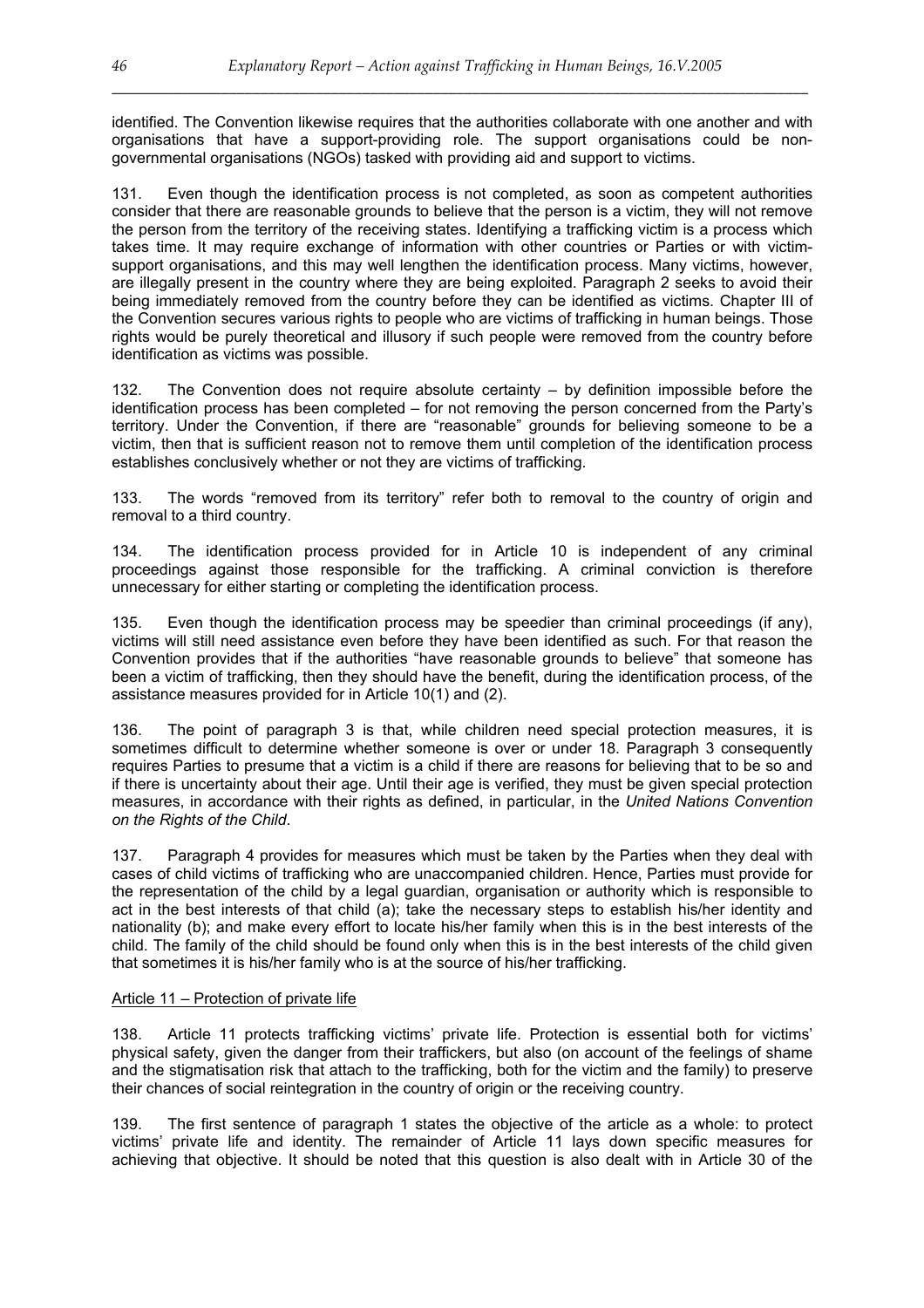Convention, which is concerned with protection of victims' private life and identity in the specific context of judicial proceedings.

*\_\_\_\_\_\_\_\_\_\_\_\_\_\_\_\_\_\_\_\_\_\_\_\_\_\_\_\_\_\_\_\_\_\_\_\_\_\_\_\_\_\_\_\_\_\_\_\_\_\_\_\_\_\_\_\_\_\_\_\_\_\_\_\_\_\_\_\_\_\_\_\_\_\_\_\_\_\_\_\_\_\_\_\_\_\_\_\_\_* 

140. Paragraph 1 also refers to the question of personal data regarding victims of trafficking. Because of the possible dangers to a victim if data concerning them were to circulate without any safeguards or checks, the Convention requires that such data be processed and stored in the manner prescribed in the *Convention for the Protection of Individuals with regard to Automatic Processing of Personal Data* [ETS No.108].

141. Convention No.108 provides, in particular, that personal data are to be stored only for specified lawful purposes and are not to be used in any way incompatible with those purposes. It also provides that such data are not to be stored in any form allowing identification of the data subject or for any longer than is necessary for the purposes for which the data are recorded and stored. Convention No.108 likewise makes it compulsory to take appropriate security measures preventing unauthorised access to and alteration or disclosure of data. It should be noted that under Article 11(1) Parties must comply, as regards personal data of trafficking victims, with the requirements laid down in Convention No.108 regardless of whether they have ratified it.

142. Paragraph 2 provides for special protection measures regarding children as it would be particularly harmful for their identity to be disclosed in the media or by other means. This provision likewise applies to "details enabling […] identification" in that, without actually mentioning a child victim's name, the media may sometimes reveal details – such as where they are staying or, possibly, working – that might allow them to be identified.

143. The Parties are free to decide what measures to take to prevent the identity, or details allowing identification, of child trafficking victims from being made publicly known. For that purpose the law of some countries lays down criminal penalties for making publicly known any information that might reveal the identity of victims of some offences.

144. Paragraph 2 nonetheless allows information to be released about child victims' identity where exceptional circumstances justify doing so in order to trace relatives or otherwise secure the wellbeing and protection of the child.

145. Finally, paragraph 3 exhorts Parties to adopt measures encouraging the media to protect victims' private life and identity. To avoid undue interference with media freedom of expression, it states that such measures must accord with Article 10 ECHR and must be for the specific purpose of protecting victims' private life and identity. "Self-regulation" is regulation by the private sector, "coregulation" is regulation in the context of a partnership between the private sector and public authorities, and "regulation" applies to standards laid down by the public authorities independently.

# Article 12 – Assistance for victims of trafficking

146. Victims who break free of their traffickers' control generally find themselves in a position of great insecurity and vulnerability. Article 12(1) sets out the assistance measures which Parties must provide for trafficking victims. It must be pointed out that Article 12 applies to all victims, whether victims of national or transnational trafficking. It applies to victims that have not been granted residence permit, under the conditions established in Articles 10(2) and 13(2).

147. The persons who must receive assistance measures are all those who have been identified as victims after completion of the Article 10 identification process. Such persons are entitled to all the assistance measures set out in Article 12. During the actual identification process, in the case of someone whom the authorities have "reasonable grounds to believe" to be a victim, that person is entitled solely to the measures in Article 12(1) and (2) and not to all the Article 12 measures. During the recovery and reflection period (Article 13) such a person is likewise entitled to the measures in Article 12(1) and (2).

148. Paragraph 1 provides that the measures concerned have to be taken by "each Party". This does not mean that all Parties to the Convention must provide assistance measures to each and every victim but that the Party in whose territory the victim is located must ensure that the assistance measures specified in sub-paragraphs a. to f. are provided to him or her. When the victim leaves that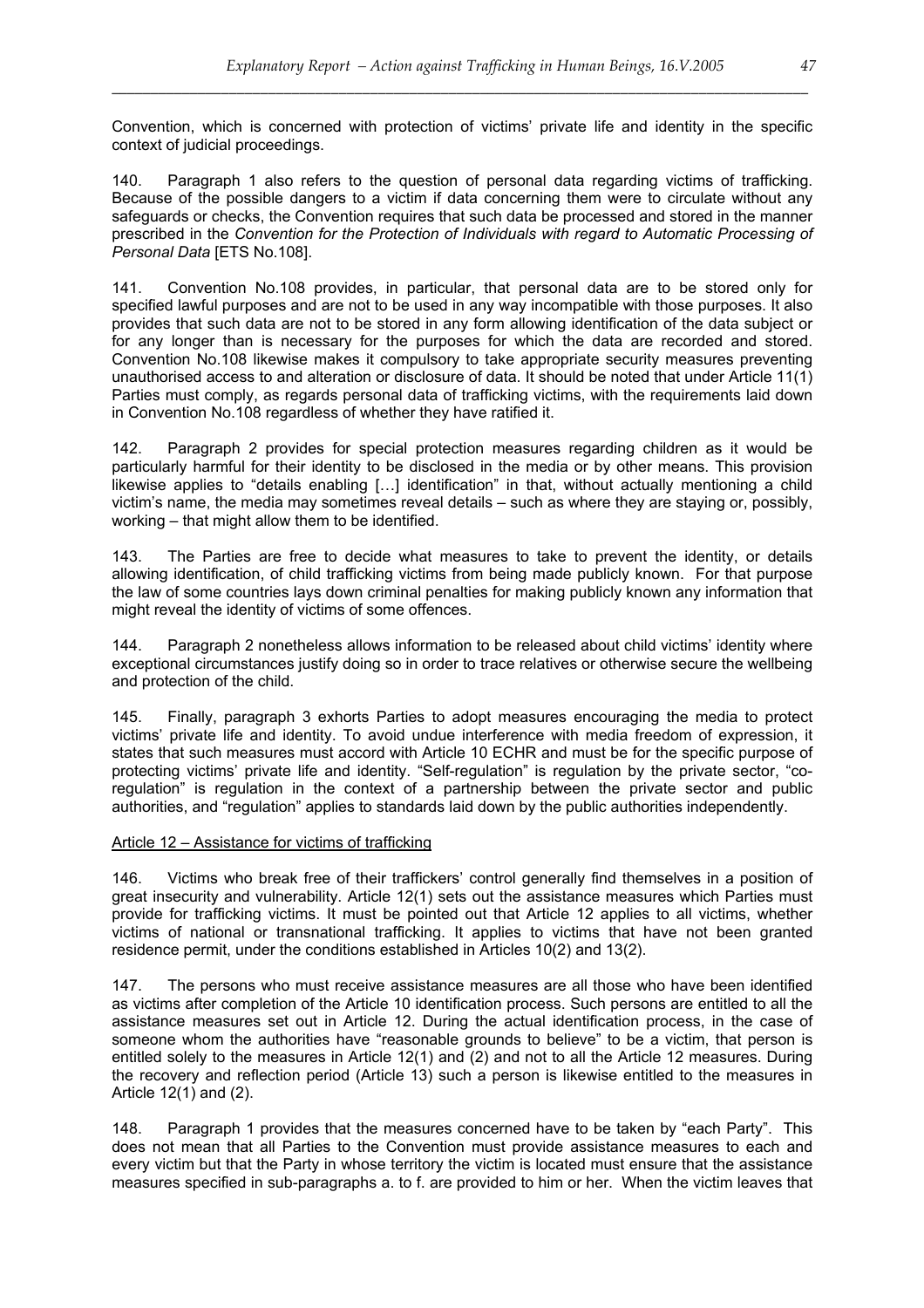Party's territory the measures referred to in Article 12 no longer apply as Parties are responsible only for persons within their jurisdiction.

*\_\_\_\_\_\_\_\_\_\_\_\_\_\_\_\_\_\_\_\_\_\_\_\_\_\_\_\_\_\_\_\_\_\_\_\_\_\_\_\_\_\_\_\_\_\_\_\_\_\_\_\_\_\_\_\_\_\_\_\_\_\_\_\_\_\_\_\_\_\_\_\_\_\_\_\_\_\_\_\_\_\_\_\_\_\_\_\_\_* 

149. Under paragraph 5 the assistance can be provided in cooperation with non-governmental organisations, other relevant organisations or other elements of civil society engaged in victim assistance. It is nevertheless the Parties that remain responsible for meeting the obligations in the Convention. Consequently it is they who have to take the steps necessary to ensure that victims receive the assistance they are entitled to, in particular by making sure that reception, protection and assistance services are funded adequately and in time.

150. The aim of the assistance provided for in sub-paragraphs a. to f. is to "assist victims in their physical, psychological and social recovery". The authorities must therefore make arrange for those assistance measures while bearing in mind the specific nature of that aim.

151. Although there was no legal necessity to do so, as it is always open to Parties to adopt measures more favourable than those provided for in any part of the Convention, the drafters wished to make it clear that the assistance measures referred to are minimum ones. Parties are thus free to grant additional assistance measures.

152. Under paragraph a. victims are to be secured "standards of living capable of ensuring their subsistence, through such measures as: appropriate and secure accomodation, psychological and material assistance". The obligation on Parties is to provide victims with standards of living capable of ensuring their subsistence, but the drafters considered it necessary to refer, as an example, to appropriate and secure accommodation and to psychological and material assistance as being particularly relevant to assisting victims of trafficking.

153. It should be noted that even though Article 31 of the *Revised European Social Charter* [ETS No.163] recognises everyone's right to housing, the special features of the situation in which victims find themselves often calls for particular measures to assist them in their psychological and social recovery. Paragraph a. accordingly specifies that accommodation must be "appropriate and secure" as victims need adapted and protected accommodation in which they can feel safe from the traffickers.

154. The type of appropriate accommodation depends on the victim's personal circumstances (for instance, they may be living in the streets or already have accommodation, and in the latter case it will be necessary to make sure that the accommodation is appropriate and does not present any security problems). Where trafficking in human beings is concerned, special protected shelters are especially suitable and have already been introduced in various countries. Such refuges, staffed by people qualified to deal with questions of assistance to trafficking victims, provide round-the-clock victim reception and are able to respond to emergencies. The purpose of such shelters is to provide victims with surroundings in which they feel secure and to provide them with help and stability. As a guarantee of victims' security it is very important to take precautions such as keeping their address secret and having strict rules on visits from outsiders, since, to begin with, there is the danger that traffickers will try to regain control of the victim. The protection and help which the refuges provide is aimed at enabling victims to take charge of their own lives again.

155. In the case of children, the accommodation has to be appropriate in terms of their specific needs. Child victims of trafficking are sometimes placed in detention institutions. In some cases this happens because of a shortage of places in specialist child-welfare institutions. Placement of a child in a detention institution should never be regarded as appropriate accommodation.

156. Psychological assistance is needed to help the victim overcome the trauma they have been through and get back to reintegration into society. The Convention provides for material assistance because many victims, once out of the traffickers' hands, are totally without material resources. The material assistance provided for in sub-paragraph a. is intended to give them the means of subsistence. Material assistance is distinguished from financial aid in that it may take the form of aid in kind (for example, food and clothing) and is not necessarily in the form of money.

157. Sub-paragraph b. provides for emergency medical treatment to be available to victims. Article 13 of the *Revised European Social Charter* [ETS No.163] also recognises the right of any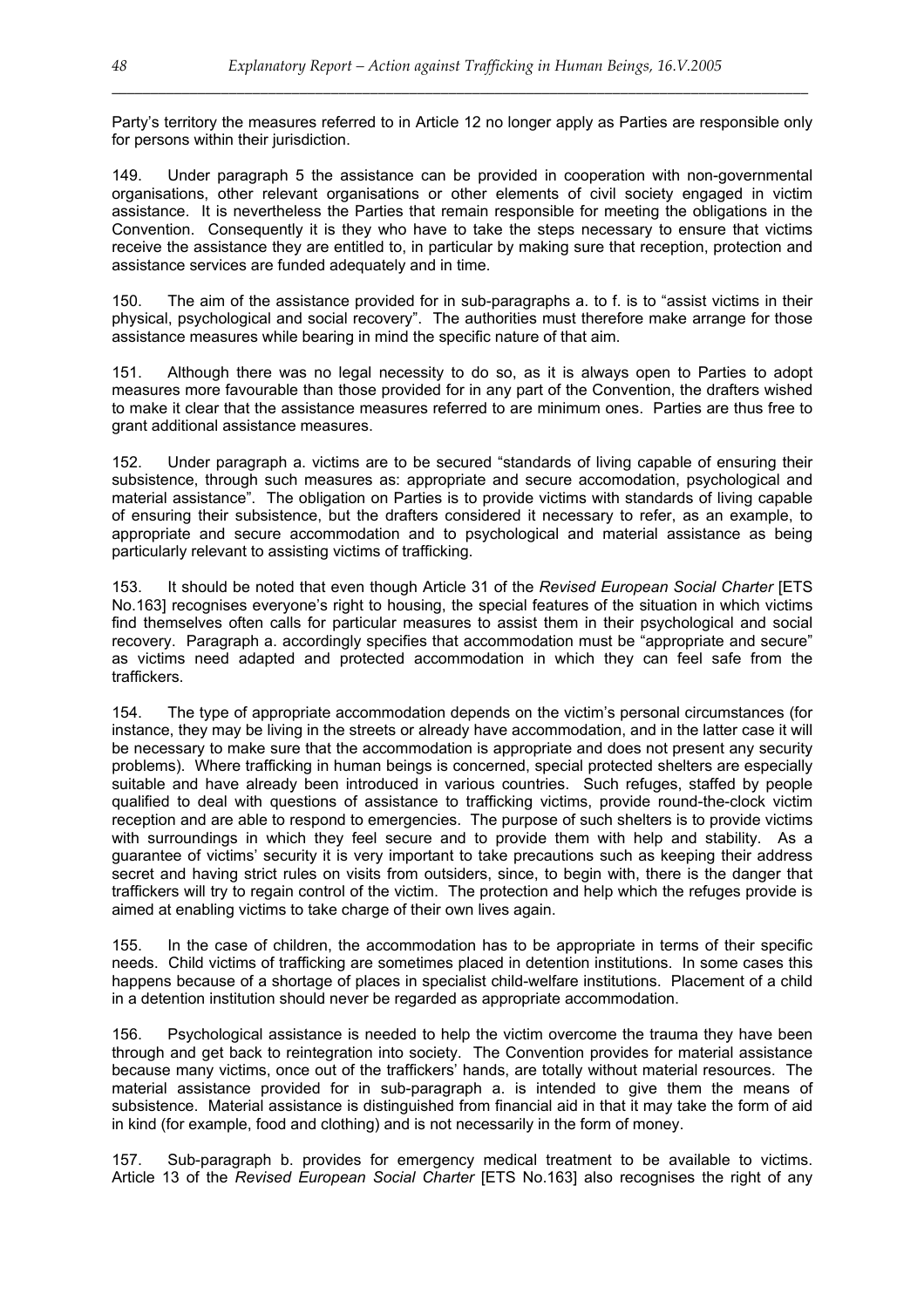person who is without adequate resources to social and medical assistance. Medical assistance is often necessary for victims of trafficking who have been exploited or have suffered violence. The assistance may also allow evidence to be kept of the violence so that, if they wish, the victims can take legal action. Full medical assistance is only for victims lawfully resident in the Party's territory under Article 12(3).

*\_\_\_\_\_\_\_\_\_\_\_\_\_\_\_\_\_\_\_\_\_\_\_\_\_\_\_\_\_\_\_\_\_\_\_\_\_\_\_\_\_\_\_\_\_\_\_\_\_\_\_\_\_\_\_\_\_\_\_\_\_\_\_\_\_\_\_\_\_\_\_\_\_\_\_\_\_\_\_\_\_\_\_\_\_\_\_\_\_* 

158. Under sub-paragraph c. language aid is to be provided to victims when appropriate, for many victims do not speak, or barely speak, the language of the country they have been brought to for exploitation. Ignorance of the language adds to their isolation and is one of the factors preventing them from claiming their rights. In such cases language aid is needed to help them with formalities. This is an essential measure for guaranteeing access to rights, which is a prerequisite for access to justice. The provision is not limited to the right to an interpreter in judicial proceedings.

159. Sub-paragraphs d. and e. deal more specifically with assistance to victims in the form of supply of information: two common features of victims' situation are helplessness and submissiveness to the traffickers due to fear and lack of information about how to escape their situation.

160. Sub-paragraph d. provides that victims are to be given counselling and information, in particular as regards their legal rights and the services available to them, in a language that they understand. The information deals with matters such as availability of protection and assistance arrangements, the various options open to the victim, the risks they run, the requirements for legalising their presence in the Party's territory, the various possible forms of legal redress, how the criminal-law system operates (including the consequences of an investigation or trial, the length of a trial, witnesses' duties, the possibilities of obtaining compensation from persons found guilty of offences or from other persons or entities, and the chances of a judgment's being properly enforced). The information and counselling should enable victims to evaluate their situation and make an informed choice from the various possibilities open to them.

161. Such advice and information, even though it has to do "in particular [with] their legal rights", is to be distinguished from free legal aid by an appointed lawyer in compensation proceedings, which is dealt with specifically in Article 15(2).

162. Sub-paragraph e. deals with general assistance to victims to ensure that their interests are taken into account in criminal proceedings. Article 15(2) deals more specifically with the right to a defence counsel.

163. Sub-paragraph f. recognizes the right to access to education for children.

164. Under Article 12(2) each Party must take due account of victims' safety and protection needs. Victims' needs can vary widely depending on their personal circumstances. They may arise from matters such as age or gender, or from circumstances such as the type of exploitation the victim has undergone, the country of origin, the types and degree of violence suffered, isolation from his or her family and culture, knowledge of the local language, and his or her material and financial resources. It is therefore essential to provide measures that take victims' safety fully into account. For example, the address of any accommodation needs to be kept secret and the accommodation must be protected from any attempts by traffickers to recapture the victims.

165. Under paragraph 3 each Party is required to provide the necessary medical or other assistance to victims lawfully resident in its territory who do not have adequate resources and need the assistance. Lawfully resident victims are, in particular, nationals and persons with the residence permit referred to in Article 14. In addition Article 13 of the *Revised European Social Charter* [ETS No.163] - under which any person who is without resources and who is unable to secure such resources either by his or her own efforts or from other sources is to be granted adequate assistance, and, in case of sickness, the care necessitated by his or her condition - applies to nationals and to persons lawfully present on national territory. This medical assistance is not just a question of availability of emergency medical care, as provided for in paragraph 1(b). For example, the medical assistance might be assistance to a victim during pregnancy or with HIV/AIDS.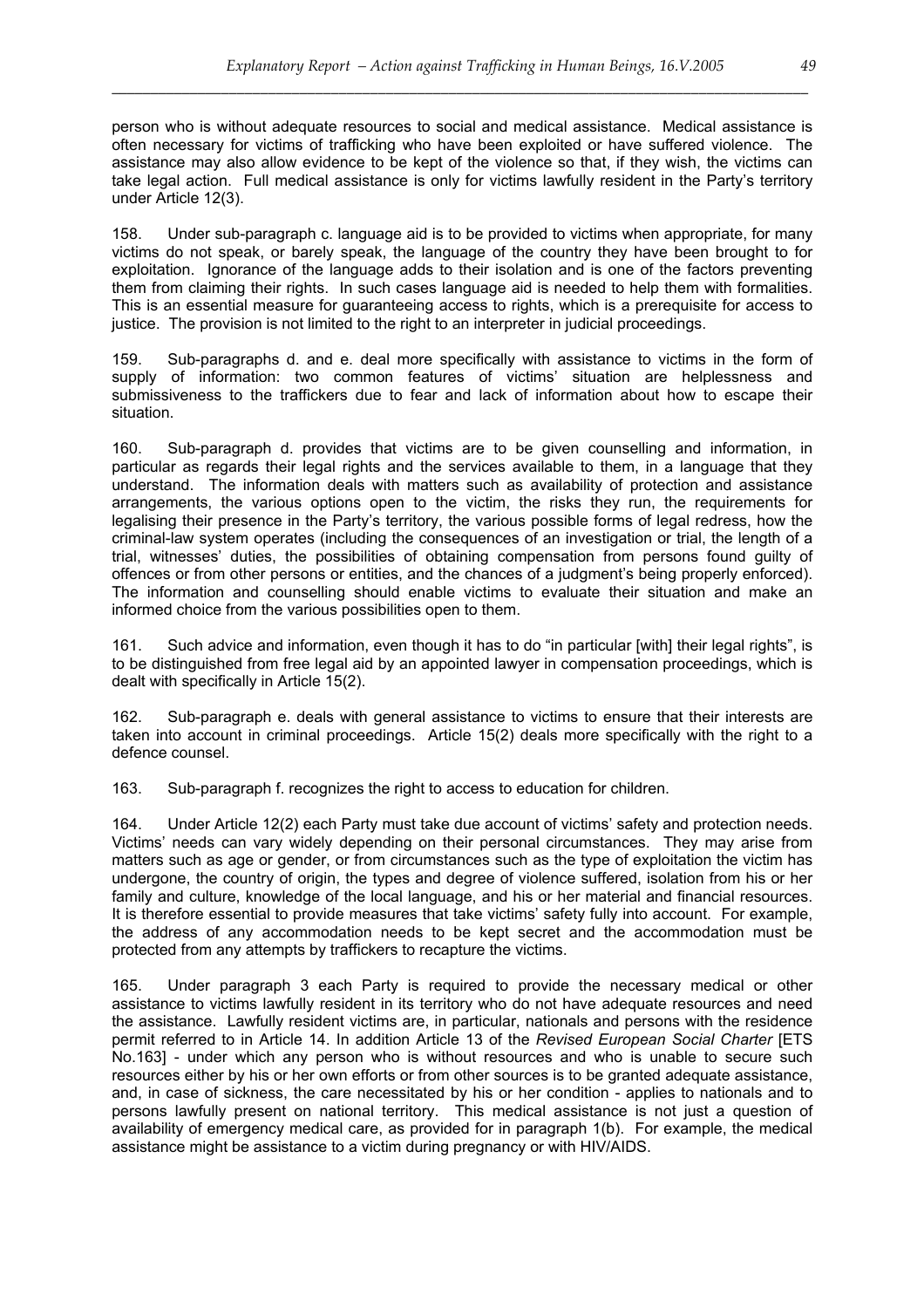166. Paragraph 4 provides that each Party is to adopt the rules under which victims lawfully resident in the Party's territory are allowed access to the labour market, to vocational training and to education. In the drafters' view these measures are desirable for helping victims reintegrate socially and more particularly take greater charge of their lives. However, the Convention does not establish an actual right of access to the labour market, vocational training and education. It is for the Parties to decide the conditions governing access. As in paragraph 3, the words "lawfully resident" refer, for instance, to victims who have the residence permit referred to in Article 14 or who have the Party's nationality. The authorisation referred to need not involve issuing an administrative document to the person concerned that allows them to work.

167. As already stated, NGOs often have a crucial role in victim assistance. For that reason paragraph 5 specifies that each Party is to take measures, where appropriate and under the conditions provided for by national law, to cooperate with non-governmental organisations, other relevant organisations or other elements of civil society engaged in victim assistance.

168. The drafters wish to make it clear that under Article 12(6) of the Convention, assistance is not conditional upon a victim's agreement to cooperate with competent authorities in investigations and criminal proceedings.

169. Some Parties may decide - as allowed by Article 14 - to grant residence permits only to victims who cooperate with the authorities. Nevertheless, paragraph 6 of Article 12 provides that each Party shall adopt such legislative or other measures as may be necessary to ensure that assistance to a victim is not made conditional on his or her willingness to act as a witness.

170. It should also be noted that, in the law of many countries, it is compulsory to give evidence if requested to do so. Paragraph 6 is without prejudice to the activities carried out by the competent authorities in all phases of the relevant national proceedings, and in particular when investigating and prosecuting the offences concerned. Thus no one may rely on paragraph 6 in refusing to act as a witness when they are legally required to do so.

171. Paragraph 7 indicates that the services provided to victims should be carried out on an informed and consensual basis. It is indeed essential that victims agree to the services provided to them. Thus, for instance, victims must be able to agree to the detection of illness such as HIV/AIDS for them to be licit. In addition, the services provided must take into account the specific needs of persons in a vulnerable position and the rights of children concerning accommodation, education and health.

## Article 13 – Recovery and reflection period

172. Article 13 is intended to apply to victims of trafficking in human beings who are illegally present in a Party's territory or who are legally resident with a short-term residence permit. Such victims, when identified, are, as other victims of trafficking, extremely vulnerable after all the trauma they have experienced. In addition, they are likely to be removed from the territory.

173. Article 13(1) accordingly introduces a recovery and reflection period for illegally present victims during which they are not to be removed from the Party's territory. The Convention contains a provision requiring Parties to provide in their internal law for this period to last at least 30 days. This minimum period constitutes an important guarantee for victims and serves a number of purposes. One of the purposes of this period is to allow victims to recover and escape the influence of traffickers. Victims recovery implies, for example, healing of the wounds and recovery from the physical assault which they have suffered. That also implies that they have recovered a minimum of psychological stability. Paragraph 3 of Article 13, allows Parties not to observe this period if grounds of public order prevent it or if it is found that victim status is being claimed improperly. This provision aims to guarantee that victims' status will not be illegitimately used.

174. Other purpose of this period is to allow victims to come to a decision "on cooperating with the competent authorities". By this is meant that victims must decide whether they will cooperate with the law-enforcement authorities in a prosecution of the traffickers. From that standpoint, the period is likely to make the victim a better witness: statements from victims wishing to give evidence to the authorities may well be unreliable if they are still in a state of shock from their ordeal. "Informed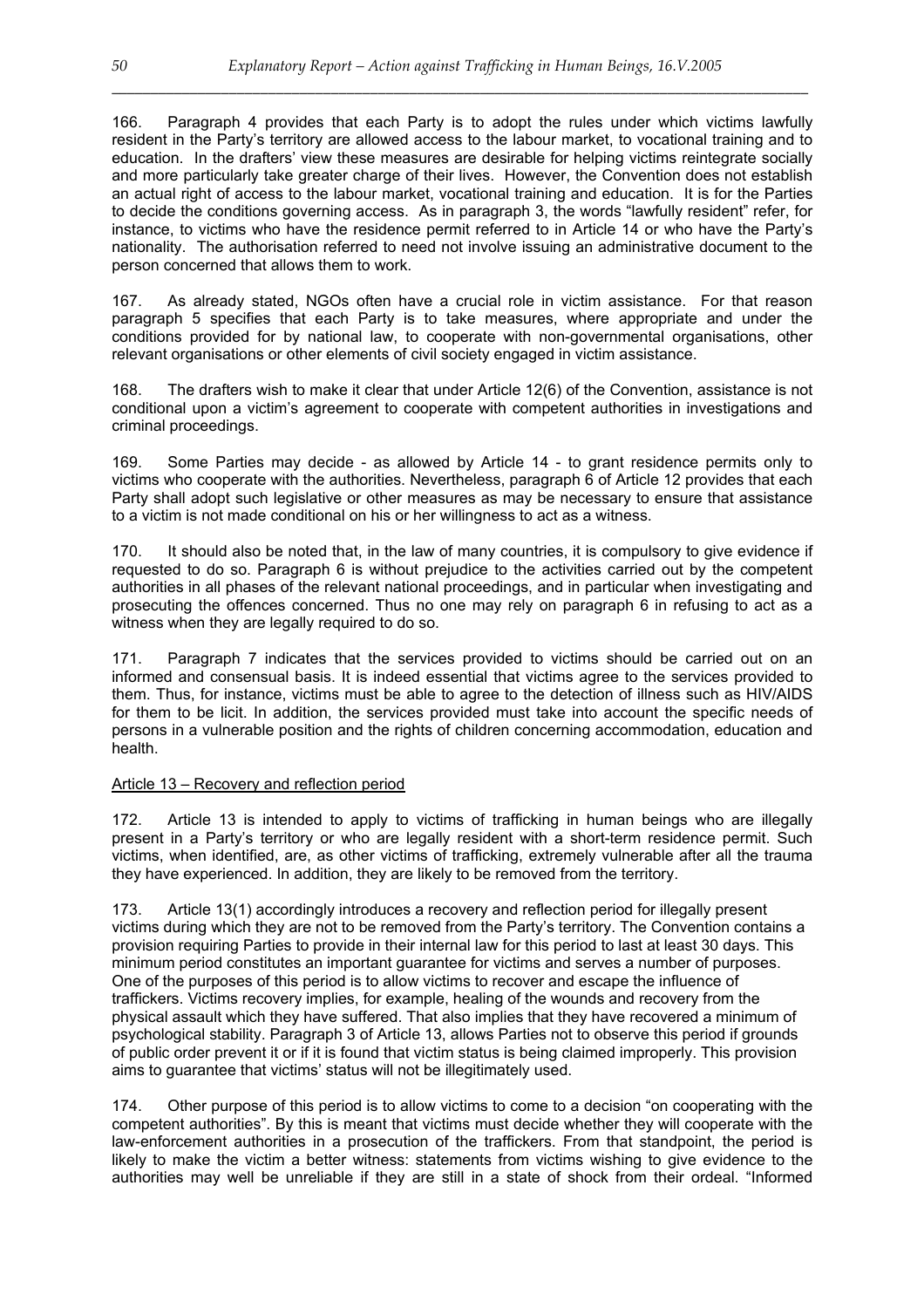decision" means that the victim must be in a reasonably calm frame of mind and know about the protection and assistance measures available and the possible judicial proceedings against the traffickers. Such a decision requires that the victim no longer be under the traffickers' influence.

*\_\_\_\_\_\_\_\_\_\_\_\_\_\_\_\_\_\_\_\_\_\_\_\_\_\_\_\_\_\_\_\_\_\_\_\_\_\_\_\_\_\_\_\_\_\_\_\_\_\_\_\_\_\_\_\_\_\_\_\_\_\_\_\_\_\_\_\_\_\_\_\_\_\_\_\_\_\_\_\_\_\_\_\_\_\_\_\_\_* 

175. The reflection and recovery period provided for in Article 13(1) should not be confused with issue of the residence permit under Article 14(1). Its purpose being to enable victims to recover and escape the influence of traffickers and/or to take an informed decision on cooperating with the competent authorities, the period, in itself, is not conditional on their cooperating with the investigative or prosecution authorities.

176. Decision to cooperate or to not cooperate with competent authorities does not exclude the obligation to testify when it is required by a judge. Someone who is legally required to do so therefore cannot use Article 13(1) as a basis for refusing to testify. For that reason, Article 13(1) specifies that it is "without prejudice to the activities carried out by the competent authorities in all phases of the relevant national proceedings, and in particular when investigating and prosecuting the offences concerned."

177. The Convention specifies that the length of the recovery and reflection period must be at least 30 days. The length of this recovery and reflection period has to be of at least 30 days and has to be compatible with the purpose of Article 13. At present countries which have a period of that kind in their domestic law have lengths of one month, 45 days, two months, three months or unspecified. A three-month period was referred to in the declaration of the 3rd Regional Ministerial Forum of the Stability Pact for South-Eastern Europe (Tirana, 11 December 2002). The Group of Experts on trafficking in human beings which the European Commission set up by decision of 25 March 2003 recommended, in an opinion of 16 April 2004, a period of at least 3 months.

178. The words "it shall not be possible to enforce any expulsion order against him or her" mean that the victim must not be removed from the Party's territory during the recovery and reflection period. Although free to choose what method to employ, Parties are required to create a legal framework allowing the victim to remain on their territory for the duration of the period. To meet this end, in accordance with national legislation, each Party shall provide victims, without delay, with the relevant documents authorising them to remain on its territory during the recovery and reflection period.

179. To help victims to recover and stay free of the traffickers for that period, it is essential to provide appropriate assistance and protection. Article 13(2) consequently provides that victims are entitled to the measures contained in Article 12(1) and (2).

## Article 14 – Residence permit

180. Article 14(1) provides that victims of trafficking in human beings shall issue with renewable residence permits. Provision for a residence permit meets both victims' needs and the requirements of combating the traffic.

181. Immediate return of the victims to their countries is unsatisfactory both for the victims and for the law-enforcement authorities endeavouring to combat the traffic. For the victims this means having to start again from scratch – a failure, that in most cases, they will keep quiet about, with the result that nothing will be done to prevent other victims from falling into the same trap. A further factor is fear of reprisals by the traffickers, either against the victims themselves or against family or friends in the country of origin. For the law enforcement authorities, if the victims continue to live clandestinely in the country or are removed immediately they cannot give information for effectively combating the traffic. The greater victims' confidence that their rights and interests are protected, the better the information they will give. Availability of residence permits is a measure calculated to encourage them to cooperate.

182. The two requirements laid down in Article 14(1) for issue of a residence permit are that either the victim's stay be "necessary owing to their personal situation" or that it be necessary "for the purpose of their cooperation with the competent authorities in investigation or criminal proceedings". The aim of these requirements is to allow Parties to choose between granting a residence permit in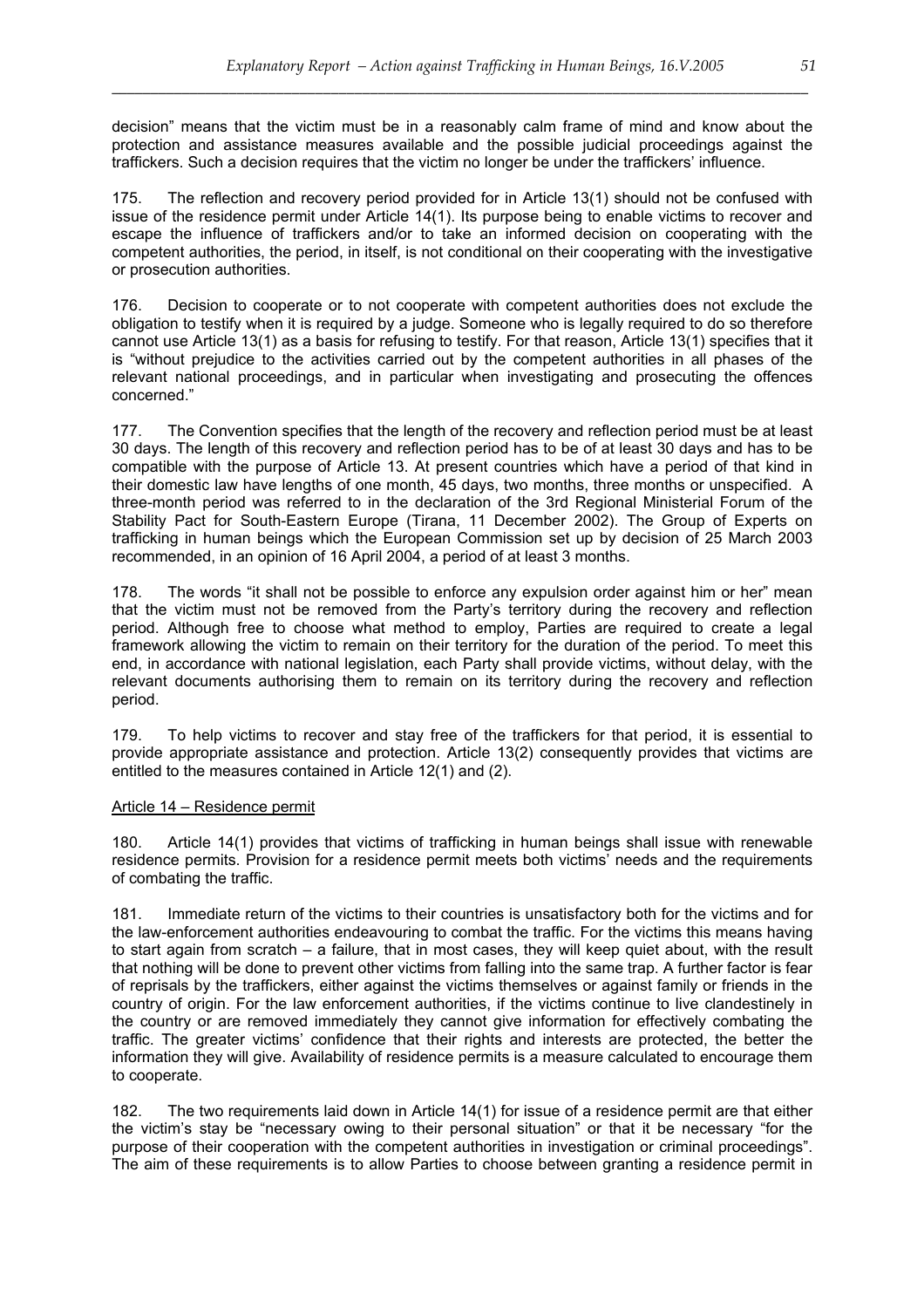exchange for cooperation with the law-enforcement authorities and granting a residence permit on account of the victim's needs, or indeed to adopt both simultaneously.

*\_\_\_\_\_\_\_\_\_\_\_\_\_\_\_\_\_\_\_\_\_\_\_\_\_\_\_\_\_\_\_\_\_\_\_\_\_\_\_\_\_\_\_\_\_\_\_\_\_\_\_\_\_\_\_\_\_\_\_\_\_\_\_\_\_\_\_\_\_\_\_\_\_\_\_\_\_\_\_\_\_\_\_\_\_\_\_\_\_* 

183. Thus, for the victim to be granted a residence permit, and depending on the approach the Party adopts, either the victim's personal circumstances must be such that it would be unreasonable to compel them to leave the national territory, or there has to be an investigation or prosecution with the victim cooperating with the authorities. Parties likewise have the possibility of issuing residence permits in both situations.

184. The personal situation requirement takes in a range of situations, depending on whether it is the victim's safety, state of health, family situation or some other factor which has to be taken into account.

185. The requirement of the cooperation with the competent authorities has been introduced in order to take into account that victims are deterred from contacting the national authorities by fear of being immediately sent back to their country of origin as illegal entrants to the country of exploitation.

186. In the case of children, the child's best interests take precedence over the above two requirements: the Convention provides that residence permits for child victims are to be "issued in accordance with the best interests of the child and, where appropriate, renewed under the same conditions" (Article 14(2)). The words "when legally necessary" have been introduced in order to take into account the fact that certain states do not require for children a residence permit.

187. The Convention leaves the length of the residence permit to the Parties' discretion, though the Parties must set a length compatible with the provision's purpose. By way of example, the EU *Council* Directive *of 29 April 2004 on the residence permit issued to third-country nationals who are victims of trafficking in human beings or who have been the subject of an action to facilitate illegal immigration, who cooperate with the competent authorities* sets a minimum period of 6 months.

188. Even though the Convention does not specify any length of residence permit it does provide that the permit has to be renewable. Paragraph 3 provides that the non-renewal or the withdrawal of a residence permit are subject to the conditions provided for in the internal law of the Party.

189. The object of Article 14(4) is to ensure that a Party granting, under paragraph 1, a residence permit takes that into account when the victim requests another kind of residence permit. Where a victim applies for another kind of residence permit, paragraph 2 encourages Parties to have regard to the applicant's having been a victim of trafficking in human beings. However, it does not place any obligation on the Parties to grant another kind of residence permit to persons who have received residence permit under paragraph 1.

190. Paragraph 5 is a particular application of the principle provided for in Article 40 paragraph 4 of the Convention.

## Article 15 – Compensation and legal redress

191. The purpose of this article is to ensure that victims of trafficking in human beings are compensated for damage suffered. It comprises four paragraphs. The first is concerned with information to victims. The second deals with victims' right to legal assistance. The third establishes victims' right to compensation and the fourth is concerned with guarantees of compensation.

192. People cannot claim their rights if they do not know about them. Paragraph 1 therefore requires Parties to ensure that, as from their first contact with the competent authorities, victims have access to information on relevant court and administrative proceedings in a language which they can understand. It is of paramount importance that they be told about any procedures they can use to obtain compensation for damage suffered. It is also essential that victims who are illegally present in the country be informed of their rights as regards the possibility of obtaining a residence permit under Article 14 of the Convention, as it would be very difficult for them to obtain compensation if they were unable to remain in the country where the proceedings take place.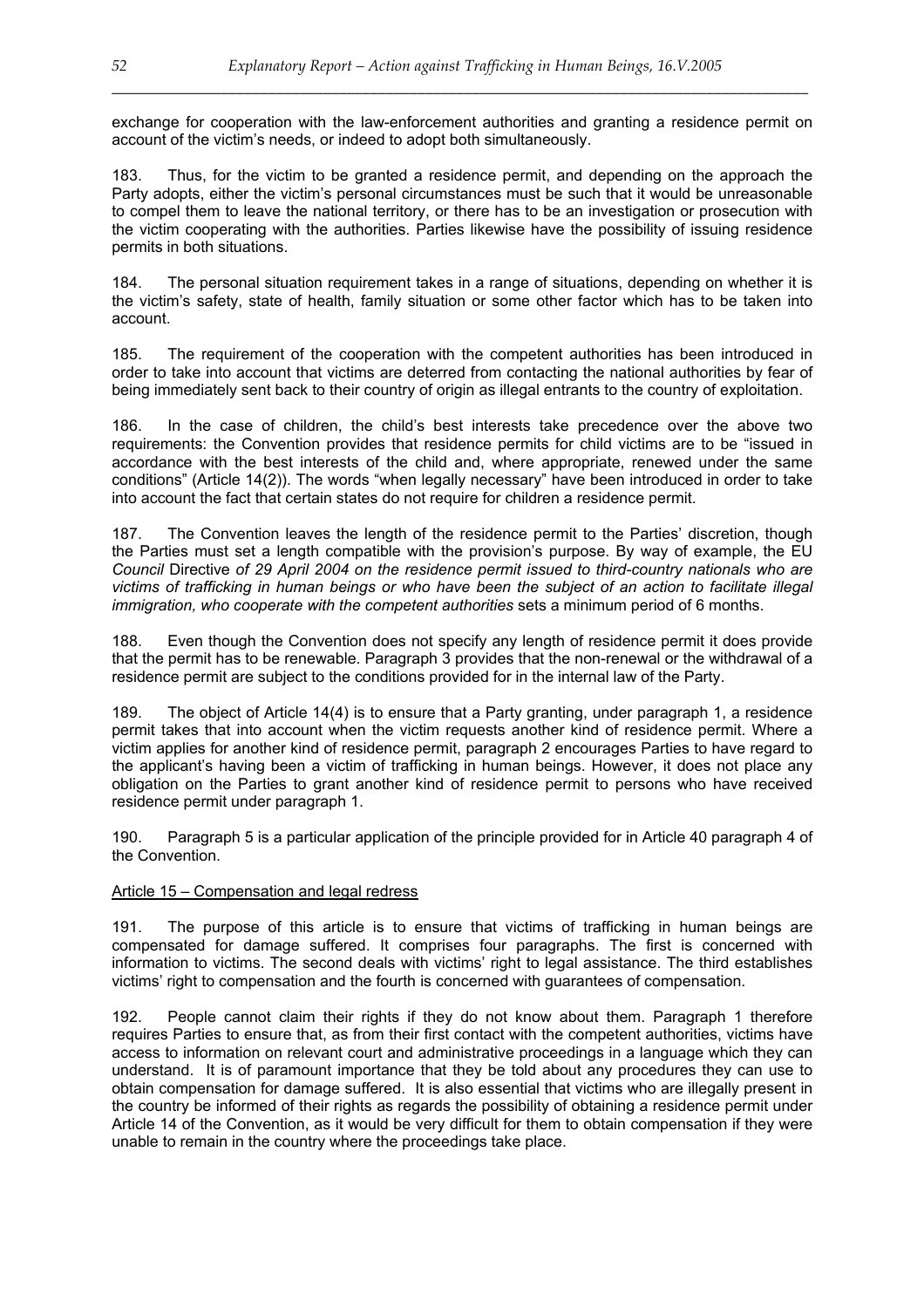193. Reference is made to "court and administrative proceedings" so as to take into account the diversity of national systems. For example, compensation of victims can be a matter for the courts (whether civil or criminal) or so sometimes for administrative authorities with special responsibility for compensating victims of offences. In the case of illegally present victims eligible for a residence permit under Article 14, information about the procedure for obtaining the permit is likewise essential. Traditionally, grant of residence permits is an administrative matter but there may also be judicial review by means of appeal to the courts. It is important that victims be informed of all relevant procedures.

194. Victims must be informed of relevant procedure as from their first contact with the competent authorities. By "competent authorities" is meant the wide range of public authorities with which victims may have their first contact with officialdom, such as the police, the prosecutor's office, the labour inspectorate, or the customs or immigration services. It does not have to be these services which supply the relevant information to victims. However, as soon as a victim is in touch with such services, he or she needs to be directed to persons, services or organisations able to supply the necessary information.

195. Under paragraph 2 each Party shall provide, in its internal law, for the right to legal assistance and to free legal aid for victims under the conditions provided by its internal law. As court and administrative procedure is often very complex, legal assistance is necessary for victims to be able to claim their rights.

196. This provision does not give the victim an automatic right to free legal aid. It is for each Party to decide the requirements for obtaining such aid. Parties must have regard not only to Article 15(2) but also to Article 6 ECHR. Even though Article 6(3)(c) ECHR provides for free assistance from an officially appointed lawyer only in criminal proceedings, European Court of Human Rights case-law (*Airey v. Ireland* judgment, 9 October 1979) also recognises, in certain circumstances, the right to free legal assistance in a civil matter on the basis of Article 6(1) ECHR, interpreted as establishing the right to a court for determination of civil rights and obligations (see *Golder v. the United Kingdom*, judgment of 21 February 1975). The Court's view is that effective access to a court may necessitate free legal assistance. Its position is that it must be ascertained whether appearance before a court without the assistance of a lawyer would be effective in the sense that the person concerned would be able to present their case properly and satisfactorily. Here the Court has taken into account the complexity of procedures and the emotional character of a situation - which might be scarcely compatible with the degree of objectivity required by advocacy in court - in deciding whether someone was in a position to present his or her own case effectively. If not, he or she must be given free legal assistance. Thus, even in the absence of legislation granting free legal assistance in civil matters, it is for the courts to assess whether, in the interest of justice, an applicant who is without financial means should be granted legal assistance if unable to afford a lawyer.

197. Paragraph 3 establishes a right of victims to compensation. The compensation is pecuniary and covers both material injury (such as the cost of medical treatment) and non-material damage (the suffering experienced). For the purposes of this paragraph, victims' right to compensation consists in a claim against the perpetrators of the trafficking - it is the traffickers who bear the burden of compensating the victims. If, in proceedings against traffickers, the criminal courts are not empowered to determine civil liability towards the victims, it must be possible for the victims to submit their claims to civil courts with jurisdiction in the matter and powers to award damages with interest.

198. However, even though it is the trafficker who is liable to compensate the victim, by order of a civil court or - in some countries - a criminal court, or under a judicial or extra-judicial transaction between the victim and the trafficker, in practice there is rarely full compensation whether because the trafficker has not been found, has disappeared or has declared himself bankrupt. Paragraph 4 therefore requires that Parties take steps to guarantee compensation of victims. The means of guaranteeing compensation are left to the Parties, which are responsible for establishing the legal basis of compensation, the administrative framework and the operational arrangements for compensation schemes. In this connection paragraph 4 suggests setting up a compensation fund or introducing measures or programmes for social assistance to and social integration of victims that could be funded by assets of criminal origin.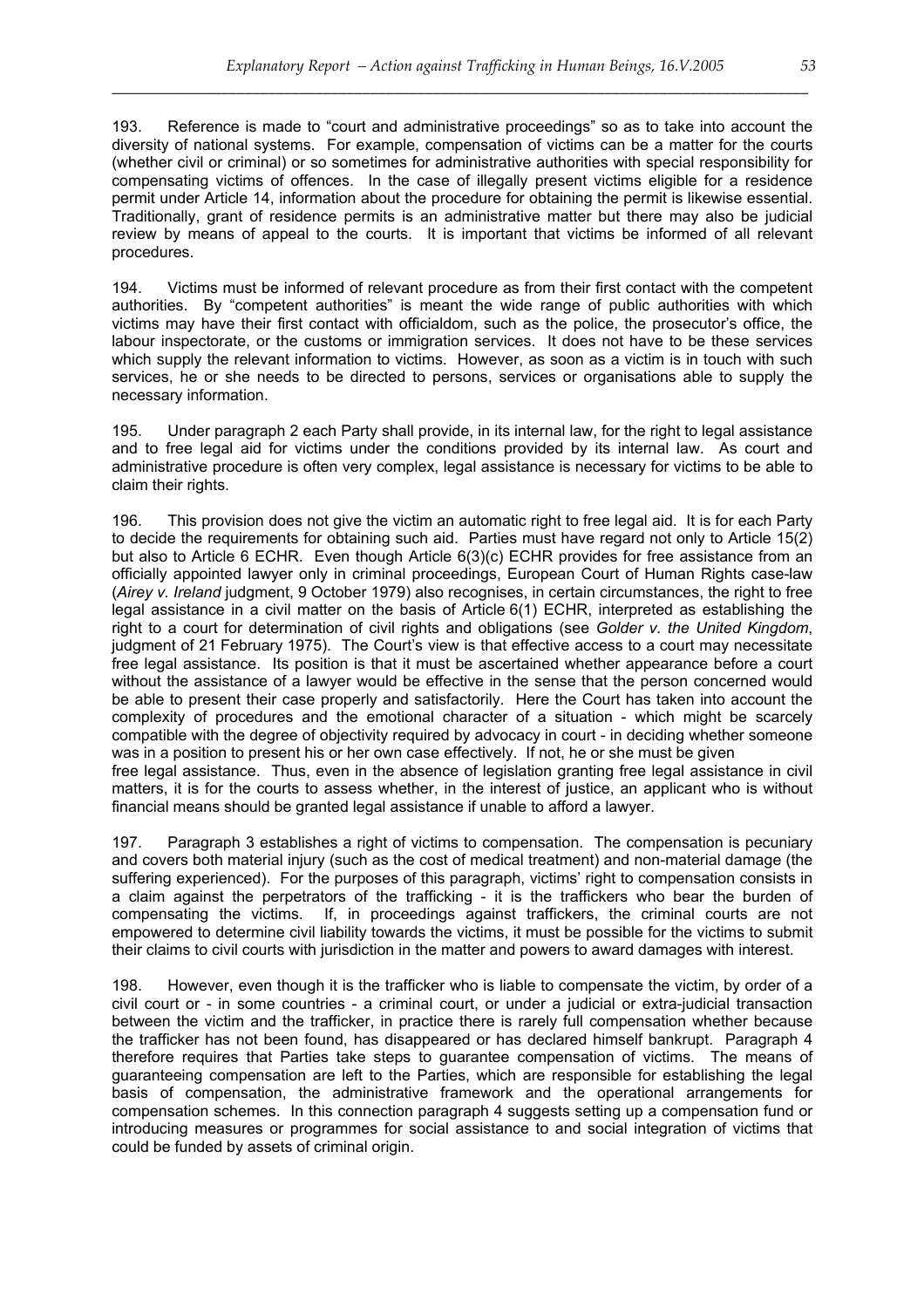199. In deciding the compensation arrangements, Parties may use as a model the principles contained in the *European Convention on the Compensation of Victims of Violent Crimes* [ETS No.116], which is concerned with European-level harmonisation of the guiding principles on compensating victims of violent crime and with giving them binding force. European Union member states must also have regard to the *Council Directive of 29 April 2004 on compensation of crime victims*.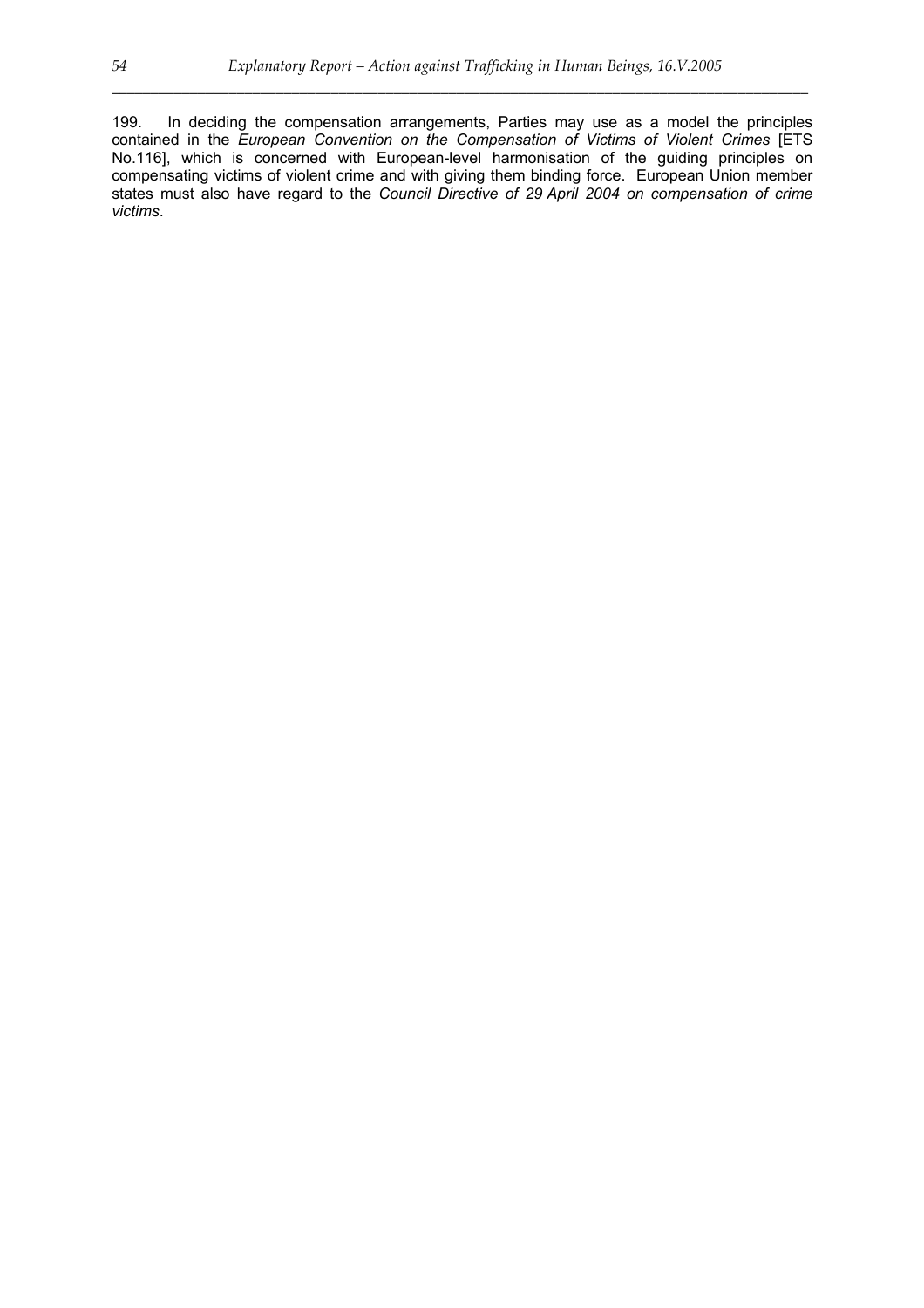### Article 16 – Repatriation and return of victims

200. Article 16 is partly inspired by article 8 of the Palermo Protocol. It regards at the same time voluntary return as well as non voluntary return of victims of trafficking in human beings, though the drafters have specified that this return shall preferably be voluntary.

201. Paragraph 1 of Article 16 places an obligation on the Party which a victim is a national or in which the person had the right of permanent residence to facilitate and accept the return of the victim without undue or unreasonable delay. In this context it should be recalled Article 13 paragraph 2 of the *Universal declaration of human rights* which provides for the right to return in its country, as well as Article 3(2) of the Protocol No. 4 to the *Convention for the Protection of Human Rights and Fundamental Freedoms* which provides that "no one shall be deprived of the right to enter the territory of the state of which he is a national". Article 12(4) of the *International Covenant on Civil and Political Rights* also provides that "no one shall be arbitrarily deprives of the right to enter his own country", which includes the right to return for persons who, without being nationals of that country, had established their residence.

202. The return of a victim of trafficking is not always without any risk. Therefore, the drafters wishes to precise in the text of the convention that the return of a victim "shall be with due regard for the rights, safety and dignity of that person". This applies to the Party which facilitates and accepts the return of the victim as well as, according to paragraph 2, to the Party which returns a victim to another State. Such rights include, in particular, the right not to be subjected to inhuman or degrading treatment, the right to the protection of private and family life and the protection of his/her identity. The return of a victim shall also take into account the status of any legal proceedings related to the fact that the person is a victim, in order not to affect the rights that the victim could exercise in the course of the proceedings as well as the proceedings themselves.

203. The drafters considered that in this respect it was important to have in mind the jurisprudence of the European Court of Human Rights regarding article 3. Hence, in the case *Soering v United Kingdom* (7 July 1989, series A No. 161), in the context of extradition, the Court found that "such a decision may give rise to an issue under article 3 and hence engage the responsibility of that State under the convention, where substantial grounds have been shown for believing that the person concerned, if extradited, faces a real risk of being subjected to torture or to inhuman or degrading treatment or punishment". In the case *Cruz Varaz and others v Sweden* (20 March 1991, series A, No. 201) the court has decided that this principles apply also to deportation. In the case *D.v United Kingdom* (2 May 1997, compendium of judgments and decisions,

1997-III), she precised that the responsibility of states parties is also engaged when the alleged ill treatments did not follow directly or indirectly from public authorities of the destination country.

204. Paragraphs 3 and 4 of this article deal with specific measures of international cooperation among the receiving Party and the Party of which the person is its national or had the right of permanent residence in its territory at the time of entry into the territory of the receiving Party. Hence, upon the request of the latter, the requested Party has an obligation of diligence to facilitate the return of the victim, by conducting checks in order to identify if the victim is one of its nationals or if the victim had the right of permanent residence on its territory, as well as, if these checks are positive, and if the victim no longer has the necessary documents, to deliver the travel documents or other authorisation as may be necessary to enable the victim to travel to and re-enter its territory.

205. Paragraph 5 obliges each Party to establish repatriation programmes by the adoption of legislative or other measures, aiming at avoiding re-victimisation. This provision is addressed to each Party, which is responsible for putting in place the measures provided for. At the same time, each Party should make its best efforts to favour the social reintegration of the victims. Regarding children, these programmes have to take into account their right to education and to establish measures in order to secure adequate care or receipt by the family or appropriate care structure.

206. Paragraph 6 provides that each Party shall adopt such legislative or other measures as may be necessary in order to make available to victims information on the services and organisations which could assist them upon their return. The list of these services is formulated in an exemplifying manner as they may vary according to each Party.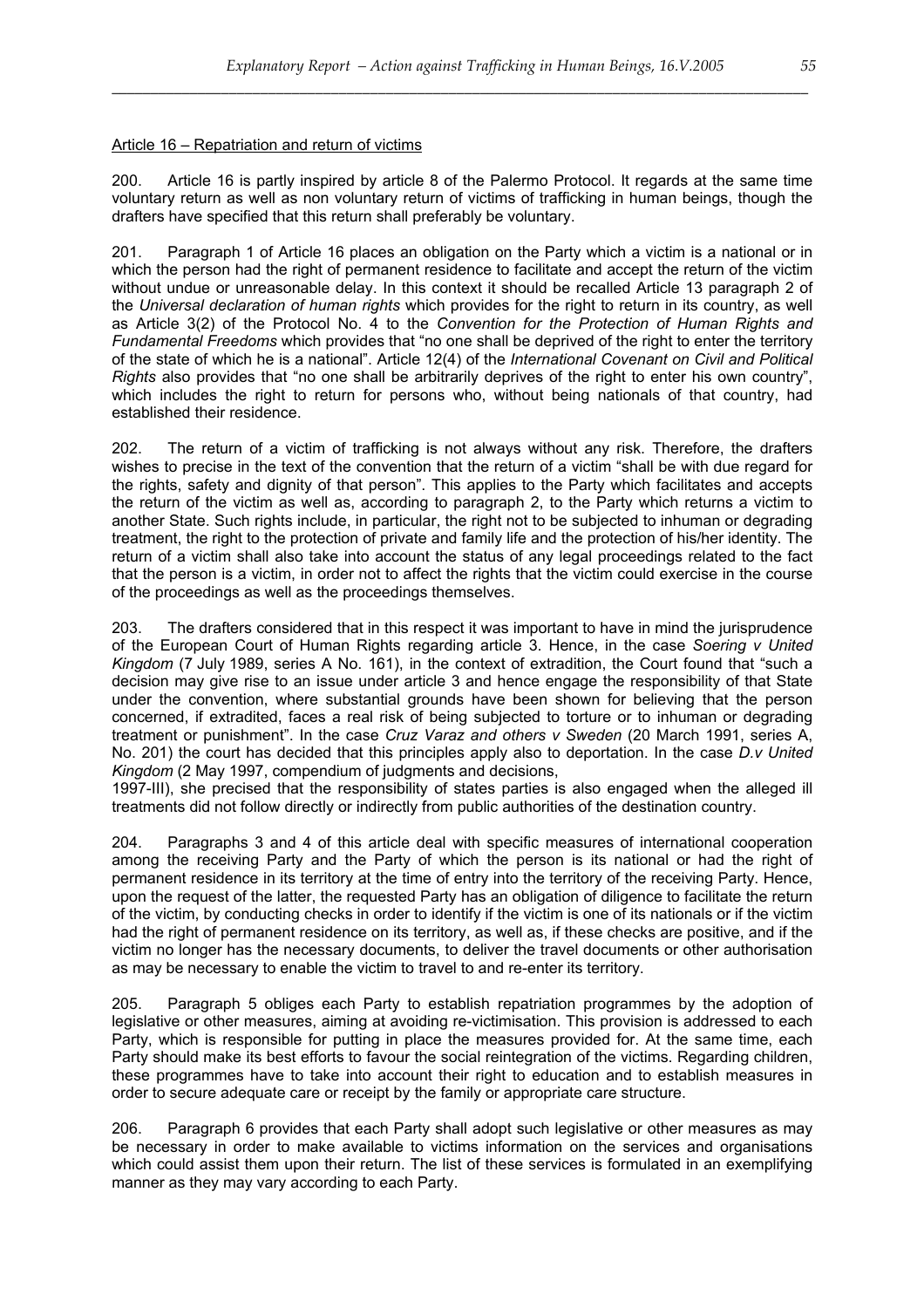207. Paragraph 7 of Article 16 includes in the context of repatriation and return the principle embodied in article 3 of the United Nations *Convention on the Rights of the Child*. When the authorities take a decision regarding the repatriation of a child victim, the best interests of the child must be the primary consideration. According to this provision, the authorities must undertake an assessment of the risks which could be generated by the return of the child to a State as well as on its security, before implementing any repatriation measure.

# Article 17 – Gender equality

208. Trafficking in human beings, when it is carried out for the purposes of sexual exploitation, mainly concerns women, although women can be trafficked for other purposes. In this respect it should be recalled that to put an end to what was commonly known as "white slaving", two international conferences were held in Paris in 1902 and 1910. This work culminated in the signing of the *International Convention for the Suppression of the White Slave Traffic* (Paris, 4 May 1910), later supplemented by the *International Convention for the Suppression of the Traffic in Women and Children* (30 September 1921) and the *International Convention for the Suppression of the Traffic in Women of Full Age* (Geneva, 11 October 1933). *The Convention for the Suppression of the Traffic in Persons and the exploitation of the Prostitution of Others* (New York, 2 December 1949) cancelled and replaced, in parts, the provisions of the earlier international instruments.

209. The development of communications and the economic imbalances in the world have made trafficking in women, mainly for sexual exploitation purposes, more international than ever. There was first the "white slave traffic<sup>16</sup>", then trafficking from South to North and now there is trafficking in human beings from the more disadvantaged regions to the more prosperous regions, whatever their geographical location (but in particular to western Europe).

210. The aim of Article 17 is not to avoid any discrimination on the grounds of sex on the enjoyment of measures to protect and promote the rights of victims which it is already contained in Article 3 of the Convention. The main aim of Article 17 is to draw the attention to the fact that women, according to existing data, are the main target group of trafficking in human beings and to the fact that women, who are susceptible to being victims, are often marginalised even before becoming victims of trafficking and find themselves victims of poverty and unemployment more often than men. Therefore, measures to protect and promote the rights of women victims of trafficking must take into account this double marginalisation, as women and as victims. In short, these measures must take into account the social reality to which they apply, mainly that society is composed of women and men and that their needs are not always the same.

211. As mentioned above in relation to Article 1, equality between women and men means not only non-discrimination on grounds of sex but also positive measures to achieve equality between women and men. Equality must be promoted by supporting specific policies for women, who are more likely to be exposed to practices which qualify as torture or inhuman or degrading treatment (physical violence, rape, genital and sexual mutilation, trafficking for the purpose of sexual exploitation). As the Vienna Programme of Action, adopted by the World Conference on Human Rights (Vienna, 14-25 June 1993), and the Declaration on the Elimination of Violence against Women adopted by the General Assembly (December 1993) stated "member states were alarmed that opportunities for women to achieve legal, social, political and economic equality in society are limited, *inter alia*, by continuing and endemic violence against women (...)".

212. For a long time gender equality in Europe was defined as giving women and men *de jure* equal rights. Nowadays, it is recognised that equality *de jure* does not automatically lead to equality *de facto*. It is true that the legal status of women has improved over the last 30 years in Europe, but effective equality is still far from being reality. Imbalances between women and men continue to influence all walks of life and it is becoming increasingly clear that new approaches, new strategies and new methods are needed to achieve gender equality. Gender mainstreaming is one of these strategies.

l <sup>16</sup> Agreement on the Suppression of the Traffic in Women and Children of 18 May 1904.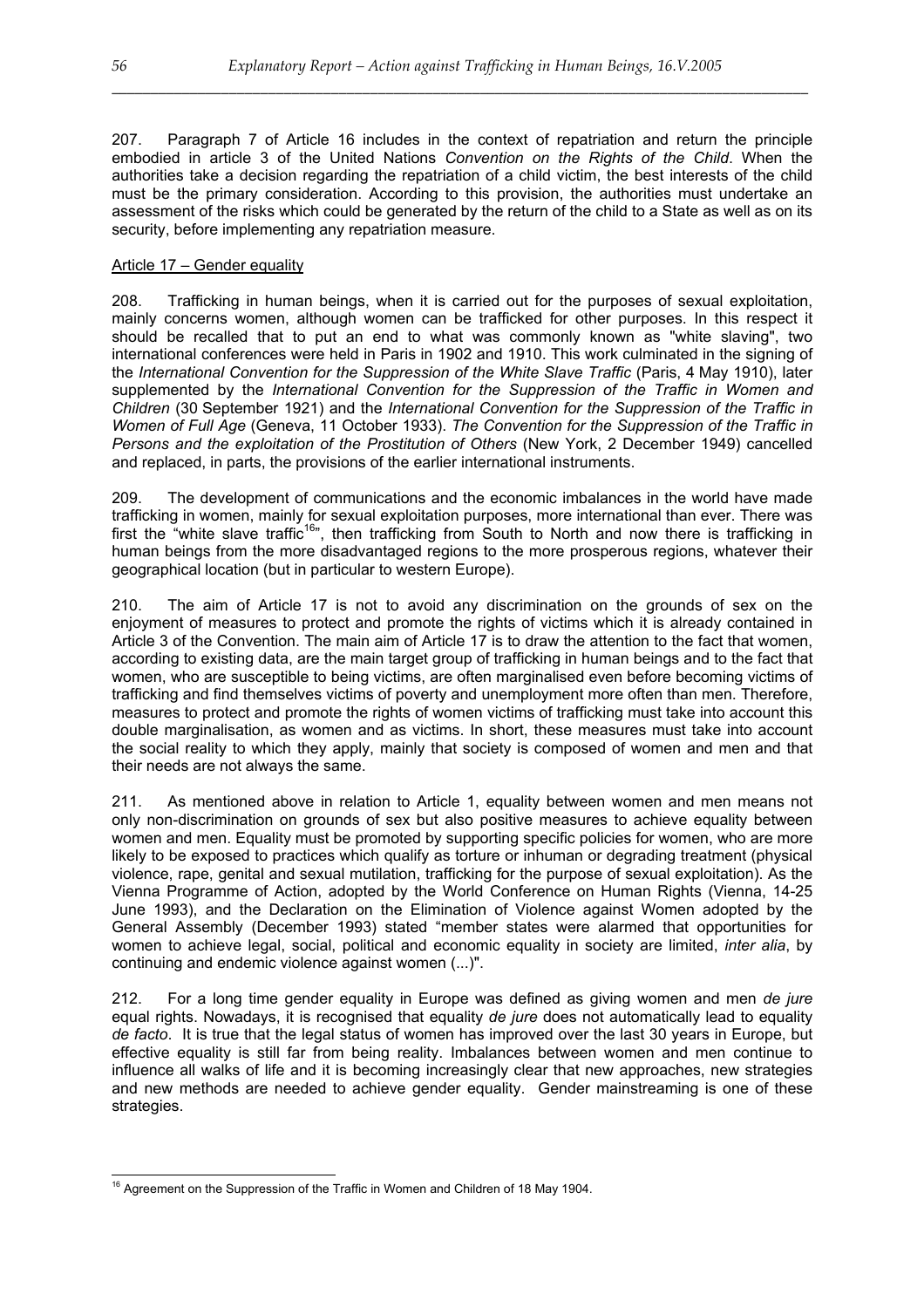213. The Council of Europe *Steering Committee for Equality between Women and Men (CDEG)*, in its 1998 report on *Gender mainstreaming: Conceptual framework, methodology, and presentation of good practices* agreed on the following definition:

*\_\_\_\_\_\_\_\_\_\_\_\_\_\_\_\_\_\_\_\_\_\_\_\_\_\_\_\_\_\_\_\_\_\_\_\_\_\_\_\_\_\_\_\_\_\_\_\_\_\_\_\_\_\_\_\_\_\_\_\_\_\_\_\_\_\_\_\_\_\_\_\_\_\_\_\_\_\_\_\_\_\_\_\_\_\_\_\_\_* 

*Gender mainstreaming is the (re)organisation, improvement, development and evaluation of policy*  processes, so that a gender equality perspective is incorporated in all policies at all levels and at all *stages, by the actors normally involved in policy-making.* 

214. Following the adoption of this report by the CDEG, the Committee of Ministers adopted *Recommendation No. R (98) 14 of the Committee of Ministers to member states on gender mainstreaming* inviting them to draw inspiration from the CDEG's report and implement the strategy at national level. The Committee of Ministers also adopted a *Message to Steering Committees of the Council of Europe on gender mainstreaming*, encouraging them to use this strategy in their programmes of activities.

215. Following these recommendations of the Committee of Ministers, Article 17 indicates that when developing, implementing and assessing measures contained in Chapter III, Parties to the Convention shall apply this strategy of gender mainstreaming which, as mentioned before, it is a strategy to reach the goal of gender equality.

## **Chapter IV – Substantive criminal law**

216. Chapter IV comprises nine articles. Articles 18, 19 and 20 are concerned with making certain acts criminal offences. This kind of harmonisation facilitates action against crime at national and international level, for several reasons. Firstly, harmonisation of countries' domestic law is a way of avoiding a criminal preference for committing offences in a Party which previously had less strict rules. Secondly, it becomes possible to promote exchange of useful common data and experience. Shared definitions can also assist research and promote comparability of data at national and regional level, thus making it easier to gain an

overall picture of crime. Lastly, international cooperation (in particular extradition and mutual legal assistance) is facilitated, for example as regards the rules on dual criminal liability.

217. The offences referred to in these articles represent a minimum consensus which does not preclude adding to them in domestic law.

218. The drafters likewise considered whether to introduce a provision on an offence of laundering the proceeds of trafficking in human beings. Trafficking in human beings is an extremely lucrative criminal activity and they recognised the importance of the question. Article 6 of the *Convention on*  Laundering, Search, Seizure and Confiscation of the Proceeds from Crime [ETS No.141] requires Parties to make laundering a criminal offence. However, Article 6(4) of that convention allows Parties to restrict the offence to laundering the proceeds of certain underlying offences. As, at the time of drawing up the present convention, a Council of Europe committee of experts was drawing up a protocol to Convention No.141 requiring that trafficking in human beings be treated as an offence underlying laundering, the drafters decided not to include such a provision in the Convention. They took the view that laundering was better dealt with in a cross-sector legal instrument - one dealing with cooperation in several areas of crime - such as Convention No.141 rather than a specific instrument like the present convention.

219. It should be noted that, in the case of European Union member states, Article 1 of the *Council Framework Decision on money laundering, the identification, tracing, freezing, seizing and confiscation of instrumentalities and the proceeds of crime* provides that member states are to take the necessary steps not to make or uphold reservations in respect of Article 6 of the 1990 convention as far as serious offences are concerned<sup>17</sup>.

220. This chapter likewise contains further provisions on criminalisation of acts dealt with in Articles 18 to 20. The provisions deal with attempt and aiding or abetting (Article 21), corporate

l  $17$  Such offences in any event include offences which are punishable by deprivation of liberty or a detention order for a maximum of more than one year or, as regards states which have a minimum threshold for offences in their legal system, offences punishable by deprivation of liberty or a detention order for a minimum of more than six months.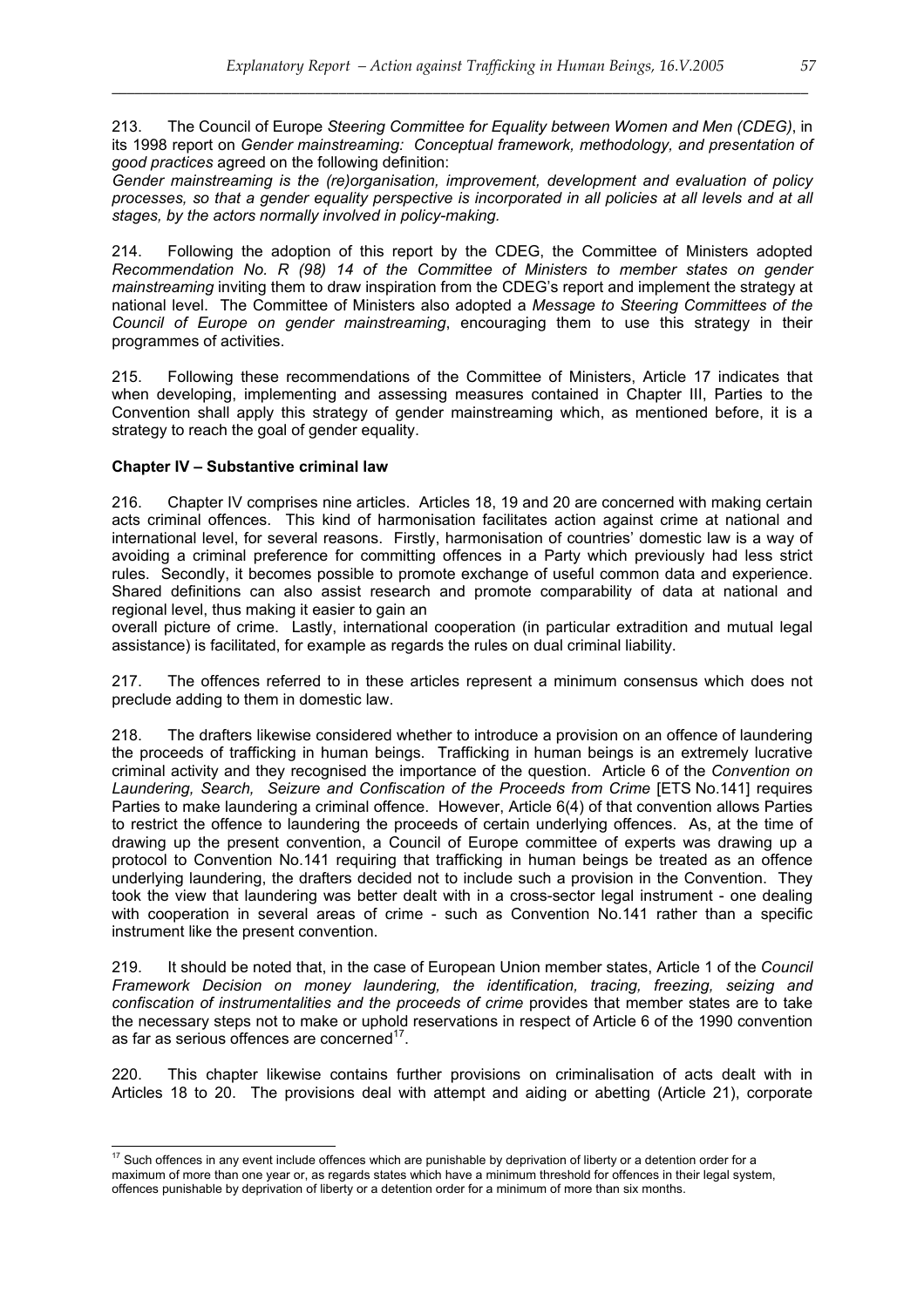liability (Article 22), sanctions and measures (Article 23), aggravating circumstances (Article 24) and previous convictions (Article 25).

*\_\_\_\_\_\_\_\_\_\_\_\_\_\_\_\_\_\_\_\_\_\_\_\_\_\_\_\_\_\_\_\_\_\_\_\_\_\_\_\_\_\_\_\_\_\_\_\_\_\_\_\_\_\_\_\_\_\_\_\_\_\_\_\_\_\_\_\_\_\_\_\_\_\_\_\_\_\_\_\_\_\_\_\_\_\_\_\_\_* 

221. Article 26 deals with criminal non-liability of victims of trafficking.

### Article 18 – Criminalisation of trafficking in human beings

222. Article 18 seeks to have trafficking in human beings treated as a criminal offence. The obligation laid down in Article 18 is identical to that in Article 5 of the Palermo Protocol and is very similar to the one in Article 1 of the *Council Framework Decision of 19 July 2002 on combating trafficking in human beings*.

223. Under Article 18 Parties are required to criminalise trafficking in human beings as defined in Article 4, whether by means of a single criminal offence or by combining several offences covering, as a minimum, all conduct capable of falling within the definition. It is thus necessary to use the definition in Article 4 in order to determine the ingredients of the offence or offences which Article 18 of the Convention requires Parties to establish.

224. As explained above, trafficking in human beings is a combination of ingredients that has to be made a criminal offence, and not the ingredients taken in isolation. Thus, for example, the Convention does not create any obligation to make *abduction, deception, threats, forced labour, slavery or exploitation of the prostitution of others*, taken individually.

225. In accordance with the definition, the offence laid down in Article 18 is constituted at an early stage: a person does not have to have been exploited for there to be trafficking in human beings. It is sufficient that they have been subjected to one of the acts in the definition by one of the means in the definition for the purpose of exploitation. There is thus trafficking of human beings before any actual exploitation of the individual.

226. Under Article 4(b), where there is the threat or use of force or other forms of coercion or where there is abduction, fraud, deception, abuse of power or of a position of vulnerability, or giving or receiving of payments or benefits to achieve the consent of a person having control over another person, the consent of the victim does not alter the offenders' criminal liability.

227. Under Article 4(c) and (d), none of these means is necessary to the offence if a person aged under 18 is involved as a victim. Consequently, to prove trafficking in human beings the prosecuting authorities need establish only that there has been an act such as recruitment or transportation of a child for the purpose of exploitation.

228. The offence has to be committed intentionally for there to be criminal liability. The interpretation of the word "intentionally" is left to domestic law. It is nonetheless necessary to bear in mind that Article 4(a) provides for a specific element of intention in that the types of conduct listed in it are engaged in "for the purpose of exploitation". For the purposes of the Convention, therefore, there is trafficking in human beings only when that specific intention is present.

#### Article 19 – Criminalisation of the use of services of a victim

229. Under this provision Parties must consider making it a criminal offence to knowingly use the services of a victim of trafficking.

230. Several considerations prompted the drafters to include this provision in the Convention. The main one was the desire to discourage the demand for exploitable people that drives trafficking in human beings.

231. The provision targets the client whether of a victim of trafficking for sexual exploitation or of a victim of forced labour or services, slavery or practices similar to slavery, servitude or organ removal.

232. It could, for example, be made a criminal offence, under this provision, for the owner of a business to knowingly use trafficked workers made available by the trafficker. In such a case the business owner could not be treated as criminally liable under Article 18 – not having him/herself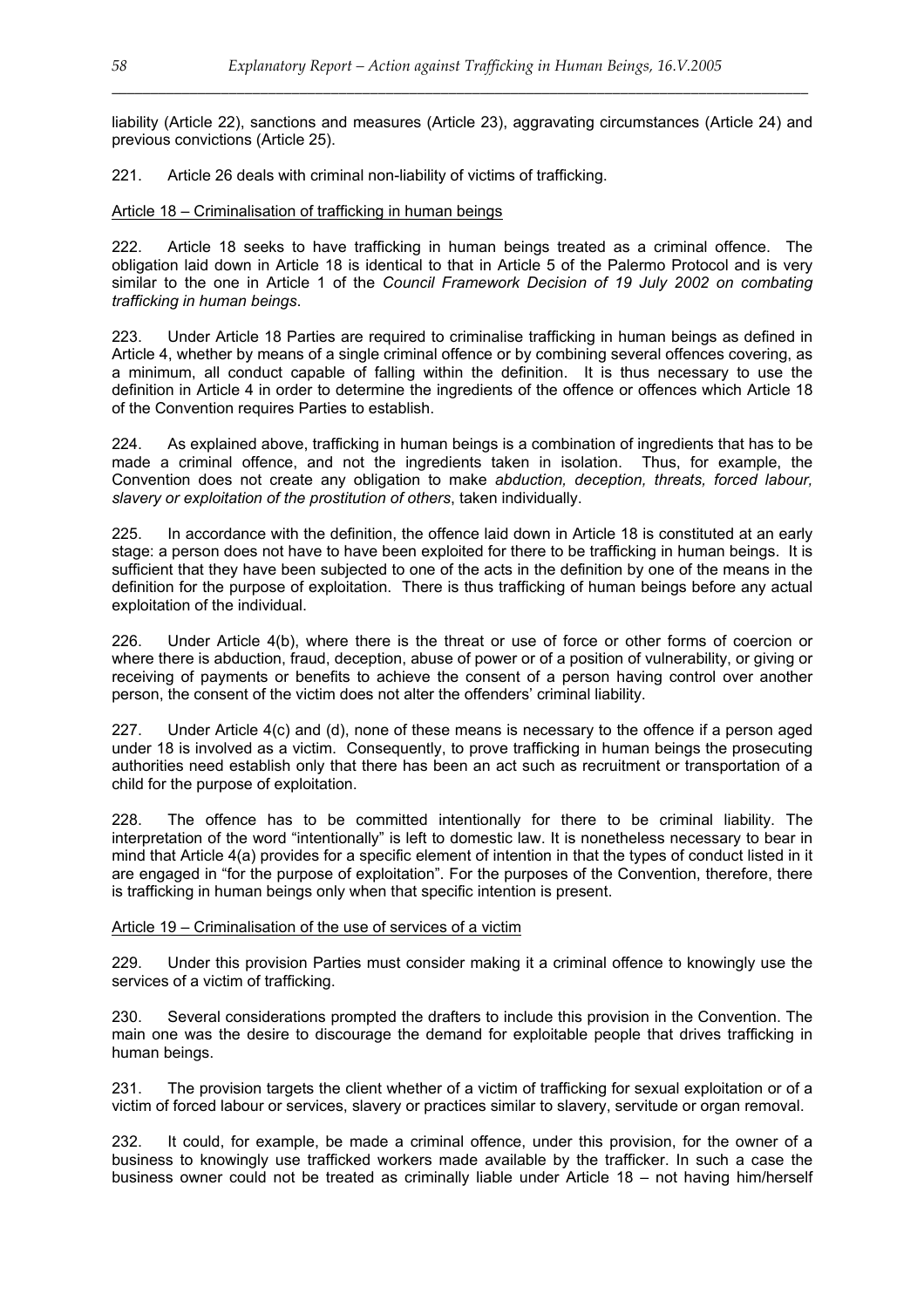recruited the victims of the trafficking (the culprit is the trafficker) and not having him/herself used any of the means referred to in the definition of trafficking – but would be guilty of a criminal offence under Article 19. The client of a prostitute who knew full well that the prostitute had been trafficked could likewise be treated as having committed a criminal offence under Article 19, as could someone who knowingly used a trafficker's services to obtain an organ.

*\_\_\_\_\_\_\_\_\_\_\_\_\_\_\_\_\_\_\_\_\_\_\_\_\_\_\_\_\_\_\_\_\_\_\_\_\_\_\_\_\_\_\_\_\_\_\_\_\_\_\_\_\_\_\_\_\_\_\_\_\_\_\_\_\_\_\_\_\_\_\_\_\_\_\_\_\_\_\_\_\_\_\_\_\_\_\_\_\_* 

233. An important point is that Article 19 targets use of the services which are the subject of the exploitation dealt with in Article 4(a). Article 19 is intended not to prevent victims of trafficking from carrying on an occupation or hinder their social rehabilitation but to punish those, who by buying the services exploited, play a part in exploiting the victim. Similarly the provision is not concerned with using the services of a prostitute as such. That comes under Article 19 only if the prostitute is exploited in connection with trafficking of human beings – that is, when the components of the Article 4 definition are present together. As explained above, the Convention is concerned with exploitation of the prostitution of others and other forms of sexual exploitation only in the context of trafficking in human beings. It defines neither "exploitation of the prostitution of others" nor "other forms of sexual exploitation". It therefore does not affect the way in which Parties deal with prostitution in their domestic law.

234. To be liable for punishment under Article 19, a person using the services of a trafficking victim must do so "in the knowledge that the person is a victim of trafficking in human beings". In other words the user must be aware that the person is a trafficking victim and cannot be penalised if unaware of it. Proving knowledge may be a difficult matter for the prosecution authorities. Similar difficulty arises with various other types of criminal law provision requiring evidence of some nonmaterial ingredient of an offence. However, the difficulty of finding evidence is not necessarily a conclusive argument for not treating a given type of conduct as a criminal offence.

235. The evidence problem is sometimes overcome – without injury to the principle of presumption of innocence – by inferring the perpetrator's intention from the factual circumstances. That approach has been expressly recommended in other international conventions. For instance, Article 6(2)(c) of the *Convention on Laundering, Search, Seizure and Confiscation of the Proceeds from Crime* [ETS No.141] states that "knowledge, intent or purpose required as an element of an offence set forth in that paragraph may be inferred from objective, factual circumstances". Similarly Article 6(2)(f), on criminalising the laundering of the proceeds of crime, of the *United Nations Convention against Transnational Organized Crime* states: "Knowledge, intent or purpose required as an element of an offence set forth in paragraph 1 of this article may be inferred from objective, factual circumstances".

236. Aware of the value of a measure such as the one provided for in Article 19, while also acknowledging the problems of collecting evidence, it was considered that this provision should encourage Parties to adopt the measure, without making it a binding provision.

# Article 20 – Criminalisation of conducts relating to travel or identity documents

237. The purpose of Article 20 is to treat certain acts in relation to travel or identity documents as criminal offences when committed to allow trafficking of human beings. Such documents are important tools of transnational trafficking. False documents are often used to traffic victims through countries and into the countries where they will be exploited. Consequently identifying the channels through which false documents pass may bring to light criminal networks engaged in trafficking in human beings.

238. Article 20(a) and (b) is modelled on Article 6(1) of the *Protocol against the Smuggling of Migrants by Land, Air and Sea, supplementing the United Nations Convention against Transnational Organized Crime*. The two sub-paragraphs deal with making a fraudulent travel or identity document and procuring or providing such a document. However – unlike Article  $6(1)(b)(ii)$  of the UN protocol, the Convention is not concerned with possession of a fraudulent document.

239. The travel or identity documents with which Article 20 deals are official documents such as identity cards or passports. Article 3(c) of the *Protocol against the Smuggling of Migrants by Land, Air and Sea, supplementing the United Nations Convention against Transnational Organized Crime* defines "fraudulent travel or identity document" as: "… any travel or identity document: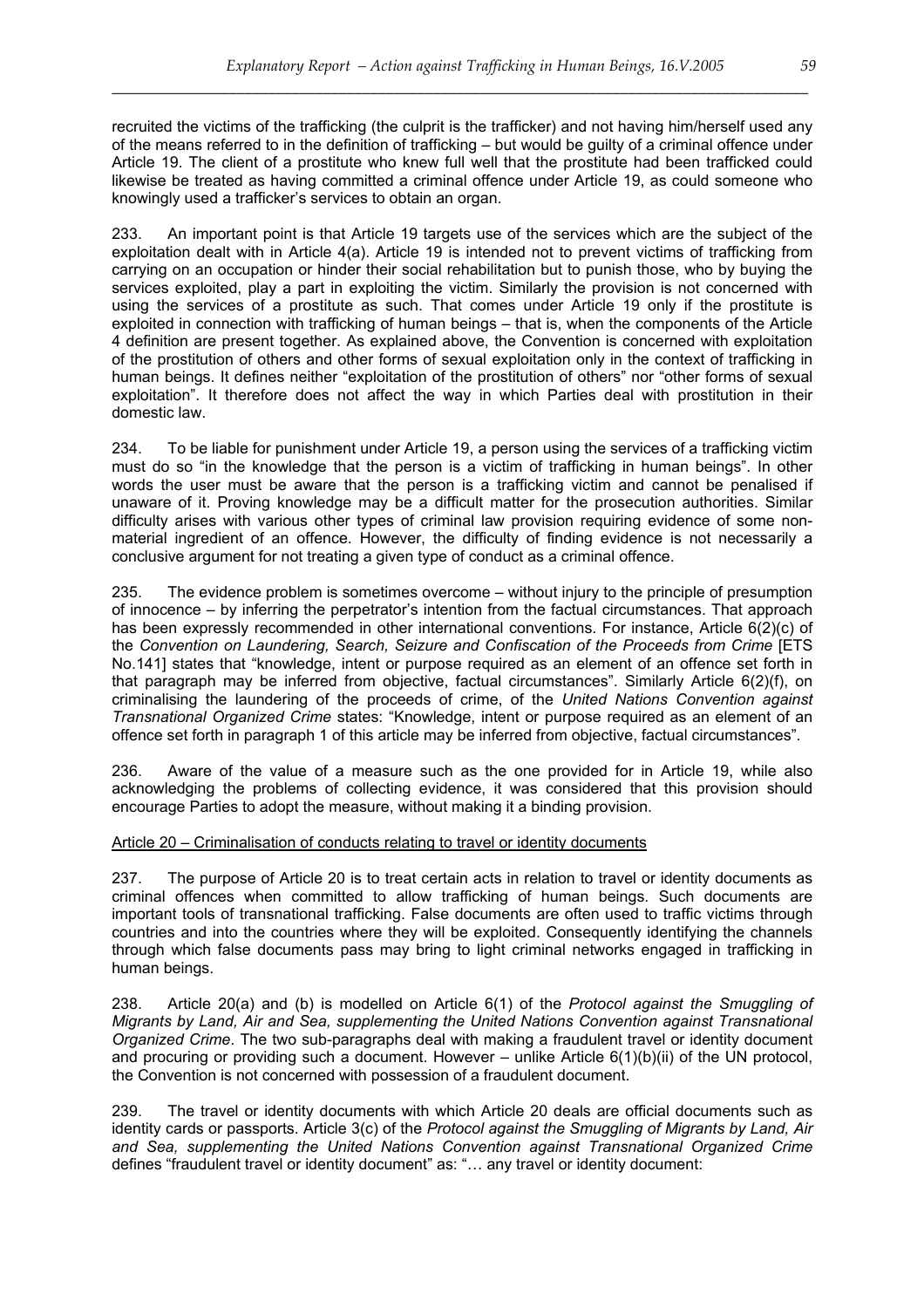- (i) That has been falsely made or altered in some material way by anyone other than a person or agency lawfully authorised to make or issue the travel or identity document on behalf of a State; or
- (ii) That has been improperly issued or obtained through misrepresentation, corruption or duress or in any other unlawful manner; or
- (iii) That is being used by a person other than the rightful holder".

240. Clearly victims of trafficking in human beings may be given false documents by their traffickers. Like the Protocol against the Smuggling of Migrants by Land, Air and Sea (Article 5) the Convention does not make persons liable to prosecution for having been subjected to the types of conduct it deals with.

241. Article 20(c) takes into account that traffickers very often take trafficking victims' travel and identity papers from them as a way of exerting pressure on them. The drafters felt that this could usefully be made a criminal offence in that it was relatively simple to prove and could thus be an effective law-enforcement tool against traffickers.

242. Sub-paragraph c. – unlike sub-paragraphs a. and b. – does not refer to fraudulent documents. The reason for this is that the law of some countries gives no particular protection to fraudulent travel and identity documents, so that taking or destroying them is not an offence. Some CAHTEH members took the view, however, that, in terms of pressure on and intimidation of the victim, the effect was exactly the same whether the documents taken from them were authentic or fraudulent. The drafters accordingly decided to delete the reference to fraudulence of documents so as to leave Parties free to decide whether to make it a criminal offence to retain, remove, conceal, damage or destroy a fraudulent travel or identity document.

### Article 21 – Attempt and aiding or abetting

243. The purpose of this article is to establish additional offences relating to attempted commission of certain offences defined in the Convention and aiding or abetting commission of some.

244. Paragraph 1 requires Parties to establish as criminal offences aiding or abetting the commission of any of the offences under Articles 18 and 20 of the Convention. Liability arises for aiding or abetting where the person who commits a crime established in the Convention is aided by another person who also intends the crime to be committed. Treating the offence established by Article 19 (using a victim's services) as a form of aiding and abetting was ruled out as conceptually impossible.

245. With regard to paragraph 2, on attempt, it was likewise felt that treating the Article 19 offence as attempt gave rise to conceptual difficulties. Attempted commission of some of the acts dealt with in Article 20 was likewise considered to be too tenuous to be made an offence. Moreover some legal systems limit the offences for which attempt is punishable. Consequently Parties are required to make attempt an offence only in connection with the offences established in Articles 18 and 20(a).

246. As with all the offences established under the Convention, attempt and aiding or abetting must be intentional.

## Article 22 – Corporate liability

247. Article 22 is consistent with the current legal trend towards recognising corporate liability. The intention is to make commercial companies, associations and similar legal entities ("legal persons") liable for criminal actions performed on their behalf by anyone in a leading position in them. Article 22 also contemplates liability where someone in a leading position fails to supervise or check on an employee or agent of the entity, thus enabling them to commit any of the offences established in the Convention.

248. Under paragraph 1 four conditions need to be met for liability to attach. First, one of the offences described in the Convention must have been committed. Second, the offence must have been committed for the entity's benefit. Third, a person in a leading position must have committed the offence (including aiding and abetting). The term "person who has a leading position" refers to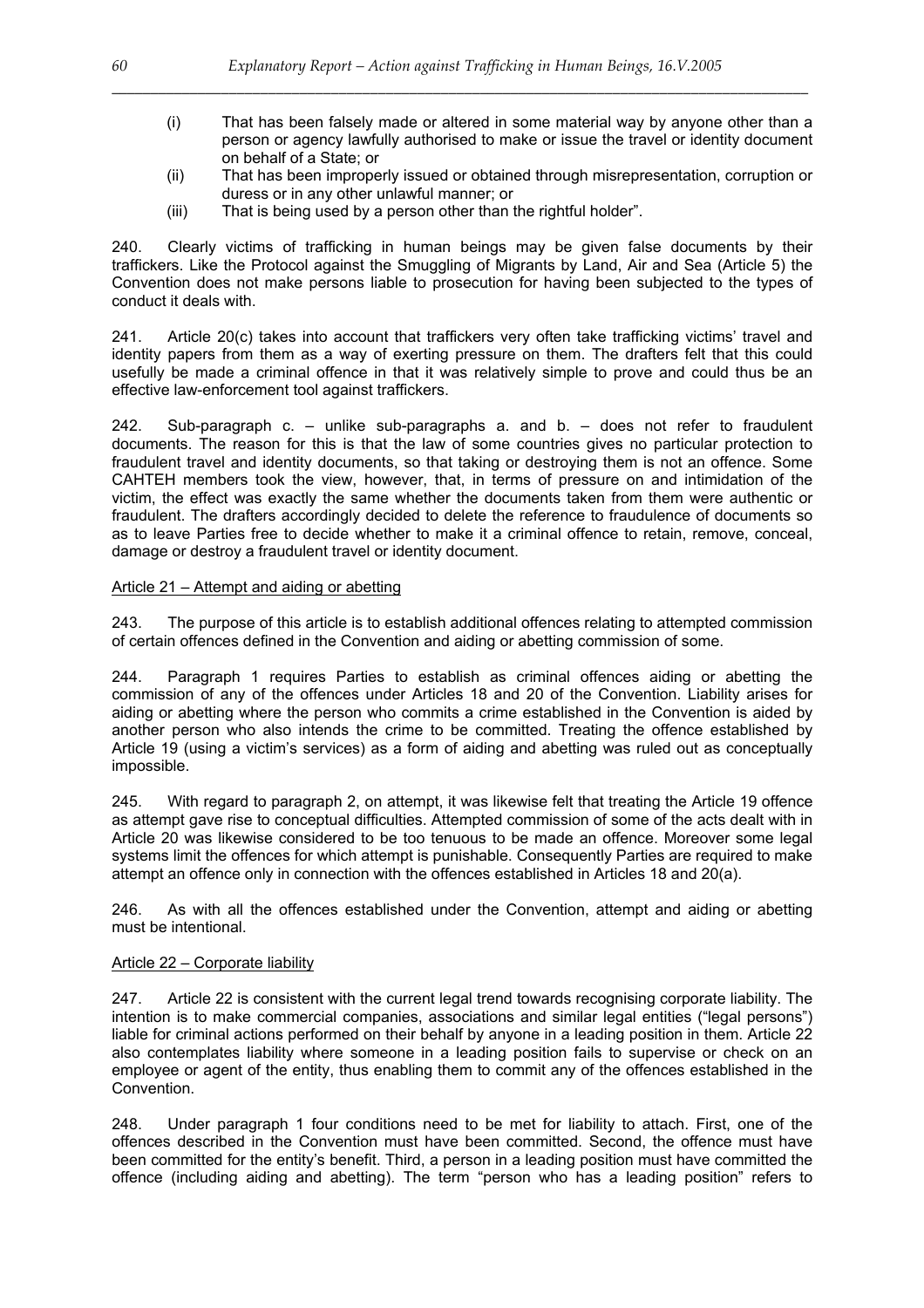someone who is organisationally senior, such as a director. Fourth, the person in a leading position must have acted on the basis of one of his or her powers (whether to represent the entity or take decisions or perform supervision), demonstrating that that person acted under his or her authority to incur liability of the entity. In short, paragraph 1 requires Parties to be able to impose liability on legal entities solely for offences committed by such persons in leading positions.

*\_\_\_\_\_\_\_\_\_\_\_\_\_\_\_\_\_\_\_\_\_\_\_\_\_\_\_\_\_\_\_\_\_\_\_\_\_\_\_\_\_\_\_\_\_\_\_\_\_\_\_\_\_\_\_\_\_\_\_\_\_\_\_\_\_\_\_\_\_\_\_\_\_\_\_\_\_\_\_\_\_\_\_\_\_\_\_\_\_* 

249. In addition, paragraph 2 requires Parties to be able to impose liability on a legal entity ("legal person") where the crime is committed not by the leading person described in paragraph 1 but by another person acting on the entity's authority, i.e. one of its employees or agents acting within their powers. The conditions that must be fulfilled before liability can attach are: 1) the offence was committed by an employee or agent of the legal entity; 2) the offence was committed for the entity's benefit; and 3) commission of the offence was made possible by the leading person's failure to supervise the employee or agent. In this context failure to

supervise should be interpreted to include not taking appropriate and reasonable steps to prevent employees or agents from engaging in criminal activities on the entity's behalf. Such appropriate and reasonable steps could be determined by various factors, such as the type of business, its size, and the rules and good practices in force.

250. Liability under this article may be criminal, civil or administrative. It is open to each Party to provide, according to its legal principles, for any or all of these forms of liability as long as the requirements of Article 23(2) are met, namely that the sanction on measure be "effective, proportionate and dissuasive" and include monetary sanctions.

251. Paragraph 4 makes it clear that corporate liability does not exclude individual liability. In a particular case there may be liability at several levels simultaneously – for example, liability of one of the legal entity's organs, liability of the legal entity as a whole and individual liability in connection with one or other.

### Article 23 – Sanctions and measures

252. This article is closely linked to Articles 18 to 21, which define the various offences that should be made punishable under criminal law. In accordance with the obligations imposed by those articles, Article 23 requires Parties to match their action to the seriousness of the offences and lay down criminal penalties which are "effective, proportionate and dissuasive". In the case of an individual ("natural person") committing the offence established in accordance with Article 18, Parties must provide for prison sentences that can give rise to extradition. It should be noted that, under Article 2 of the *European Convention on Extradition* [ETS No.24], extradition is to be granted in respect of offences punishable under the laws of the requesting and requested Parties by deprivation of liberty or under a detention order for a maximum period of at least one year or by a more severe penalty.

253. Legal entities whose liability is to be established under Article 22 are also to be liable to sanctions that are "effective, proportionate and dissuasive", which may be criminal, administrative or civil in character. Paragraph 2 requires Parties to provide for the possibility of imposing monetary sanctions on legal persons.

254. Paragraph 3 places a general obligation on Parties to adopt appropriate legal instruments enabling them to confiscate or otherwise deprive offenders (e.g. by so called "civil" confiscation) of the instrumentalities and proceeds of criminal offences established under Article 18 and Article 20(a) of the Convention. Paragraph 3 has to be read in the light of the *Convention on Laundering, Search, Seizure and Confiscation of the Proceeds from Crime* [ETS No.141]. That Convention is based on the idea that confiscating the proceeds of crime is an effective anti-crime weapon. As trafficking in human beings is nearly always engaged in for financial profit, measures depriving offenders of assets linked to or resulting from the offence are clearly needed in this field as well. As it is difficult to conceive of the types of act referred to in Articles 19 and 20(b) and (c) generating substantial proceeds or necessitating particular instrumentalities, paragraph 3 refers only to Articles 18 and 20(a).

255. Article 1 of the Laundering Convention defines "confiscation", "instrumentalities", "proceeds" and "property" as used in that article. By "confiscation" is meant a penalty or measure, ordered by a court following proceedings in relation to a criminal offence or criminal offences, resulting in final deprivation of property. "Instrumentalities" covers the whole range of things which may be used, or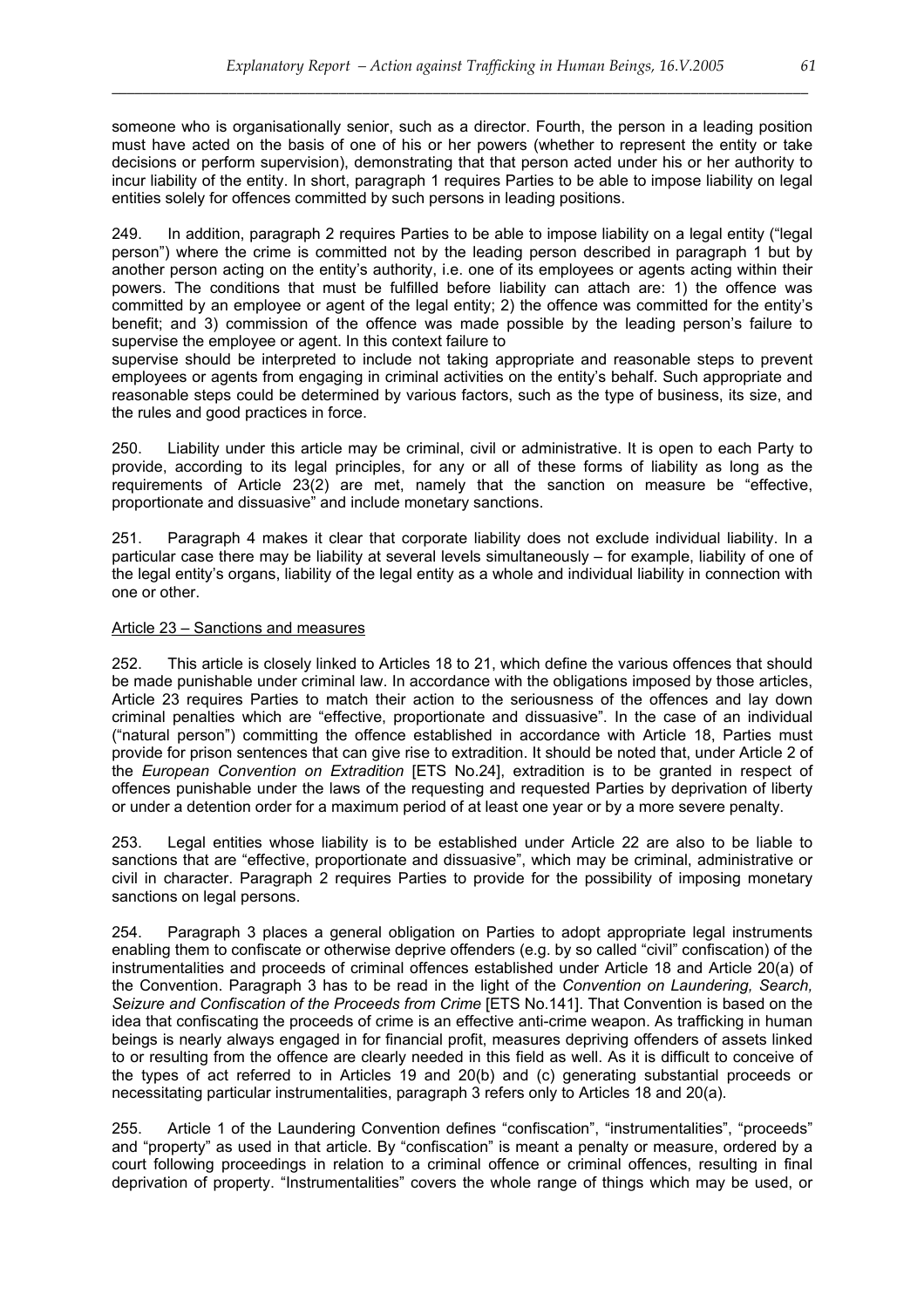intended for use, in any manner, wholly or in part, to commit the criminal offences defined in Article 18 and Article 20(a). "Proceeds" means any economic advantage or financial saving from a criminal offence. It may consist of any "property" (see the interpretation of that term below). The wording of the paragraph takes into account that there may be differences of national law as regards the type of property which can be confiscated after an offence. It can be possible to confiscate items which are (direct) proceeds of the offence or other property of the offender which, though not directly acquired through the offence, is equivalent in value to its direct proceeds ("substitute assets"). "Property" must therefore be interpreted, in this context, as any property, corporeal or incorporeal, movable or immovable, and legal documents or instruments evidencing title to or interest in such property. It should be noted that Parties are not bound to provide for criminal-law confiscation of substitute assets since the words "or otherwise deprive" allow "civil" confiscation.

256. Paragraph 4 of Article 23 provides for closure of any establishment used to carry out trafficking in human beings. This measure is likewise provided for in paragraph 45 of *Recommendation No. R(2000)11 of the Committee of Ministers to member states on action against trafficking in human beings for the purpose of sexual exploitation* and, in the context of sexual exploitation of children, in paragraph 42 of *Recommendation Rec(2001)16 of the Committee of Ministers to member states on the protection of children against sexual exploitation.* Paragraph 4 also allows the perpetrator to be banned, temporarily or permanently, from carrying on the activity in the course of which the offence was committed.

257. The Convention provides for such measures so that action can be taken against establishments which might be used as cover for trafficking in human beings, such as matrimonial agencies, placement agencies, travel agencies, hotels or escort services. The measures are also intended to reduce the risk of further victims by closing premises on which trafficking victims are known to have been recruited or exploited (such as bars, hotels, restaurants or textile workshops) and banning people from carrying on activities which they used to engage in trafficking.

258. This provision does not require Parties to provide for closure of establishments as a criminal penalty. Parties may, for example, use administrative closure measures. "Establishment" means any place in which any aspect of trafficking in human beings occurs. The provision applies to whoever has title to the establishment, be they a legal person or a natural person.

259. To avoid penalising persons not involved in trafficking in human beings (for example, the owner of an establishment where trafficking in human beings has been carried on without his or her knowledge), the provision specifies that closures of establishments are "without prejudice to the rights of *bona fide* third parties".

## Article 24 – Aggravating circumstances

260. Article 24 requires Parties to ensure that certain circumstances (mentioned in sub-paragraphs a., b., c. and d) are regarded as aggravating circumstances in the determination of the penalty for offences established in accordance with Article 18 of this Convention.

261. The first of the aggravating circumstances is where the trafficking endangered the victim's life deliberately or by gross negligence. This aggravating circumstance is likewise laid down in Article 3(2) of the *European Union Council Framework Decision of 19 July 2002 on combating trafficking in human beings*. The circumstance arises, for example, where the conditions in which trafficking victims are transported are so bad as to endanger their lives.

262. The second aggravating circumstance is where the offence was committed against a child – that is, for the purposes of the Convention, against a person aged under 18.

263. The third aggravating circumstance is where the trafficking was committed by a public official in the performance of his or her duties.

264. The fourth aggravating circumstance is where the offence involved a criminal organisation. The Convention does not define "criminal organisation". In applying this provision, however, Parties may take their line from other international instruments which define the concept. For example, Article 2(a) of the *United Nations Convention against Transnational Organized Crime* defines "organised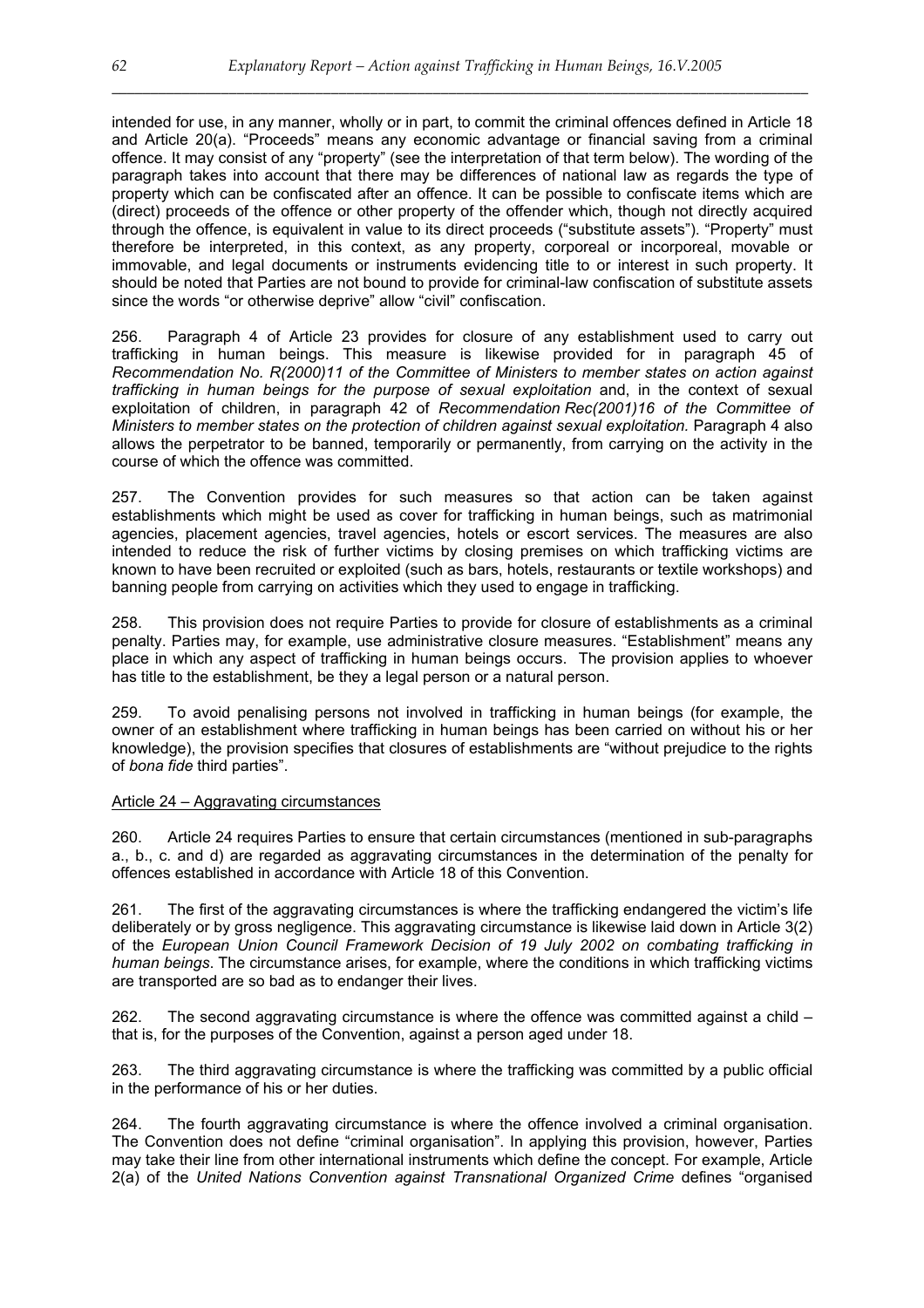criminal group" as "a structured group of three or more persons, existing for a period of time and acting in concert with the aim of committing one or more serious crimes or offences established in accordance with this Convention, in order to obtain, directly or indirectly, a financial or other material benefit". *Recommendation Rec(2001)11 of the Committee of Ministers to member states concerning guiding principles on the fight against organised crime* and the *Joint Action of 21 December 1998 adopted by the Council of the European Union on the basis of Article K.3 of the Treaty on European Union, on making it a criminal offence to participate in a criminal organisation in the Member states of the European Union* give very similar definitions of "organised criminal group" and "criminal organisation".

### Article 25 – Previous convictions

265. Trafficking in human beings is often carried on transnationally by criminal organisations whose members may have been tried and convicted in more than one country. At domestic level, many legal systems provide for a harsher penalty where someone has previous convictions. In general only conviction by a national court counts as a previous conviction resulting in a harsher penalty. Traditionally, previous convictions by foreign courts were discounted on the grounds that criminal law is a national matter and that there can be differences of national law, and because of a degree of suspicion of decisions by foreign courts.

266. Such arguments have less force today in that internationalisation of criminal-law standards – as a pendent to internationalisation of crime – is tending to harmonise different countries' law. In addition, in the space of a few decades, countries have adopted instruments such as the ECHR whose implementation has helped build a solid foundation of common guarantees that inspire greater confidence in the justice systems of all the participating states.

267. The principle of international recidivism is established in a number of international legal instruments. Under Article 36(2)(iii) of the *New York Convention of 30 March 1961 on Narcotic Drugs*, for example, foreign convictions have to be taken into account for the purpose of establishing recidivism, subject to each Party's constitutional provisions, legal system and national law. Under Article 1 of the *Council Framework Decision of 6 December 2001 amending Framework Decision 2000/383/JHA on increasing protection by criminal penalties and other sanctions against counterfeiting in connection with the introduction of the euro*, European Union member states must recognise as establishing habitual criminality final decisions handed down in another member state for counterfeiting of currency.

268. The fact remains that at international level there is no standard concept of recidivism and the law of some countries does not have the concept at all. The fact that foreign convictions are not always brought to the courts' notice for sentencing purposes is an additional practical difficulty.

269. To meet these difficulties Article 25 provides for the possibility to take into account final sentences passed by another Party in assessing a sentence. To comply with the provision Parties may provide in their domestic law that previous convictions by foreign courts - like convictions by the domestic courts - are to result in a harsher penalty. They may also provide that, under their general powers to assess the individual's circumstances in setting the sentence, courts should take convictions into account.

270. This provision does not place any positive obligation on courts or prosecution services to take steps to find out whether persons being prosecuted have received final sentences from another Party's courts. It should nevertheless be noted that, under Article 13 of the *European Convention on Mutual Assistance in Criminal Matters* [ETS No.30], a Party's judicial authorities may request from another Party extracts from and information relating to judicial records, if needed in a criminal matter.

271. In order to stay within the framework of this Convention, the drafters of Article 25 had in mind only previous convictions based on the national implementation of Articles 18 and 20a. In cases of reciprocal criminalisation of offences covered under Article 19 and the remaining of 20, previous convictions based on these provisions can be taken into account.

#### Article 26 – Non-punishment provision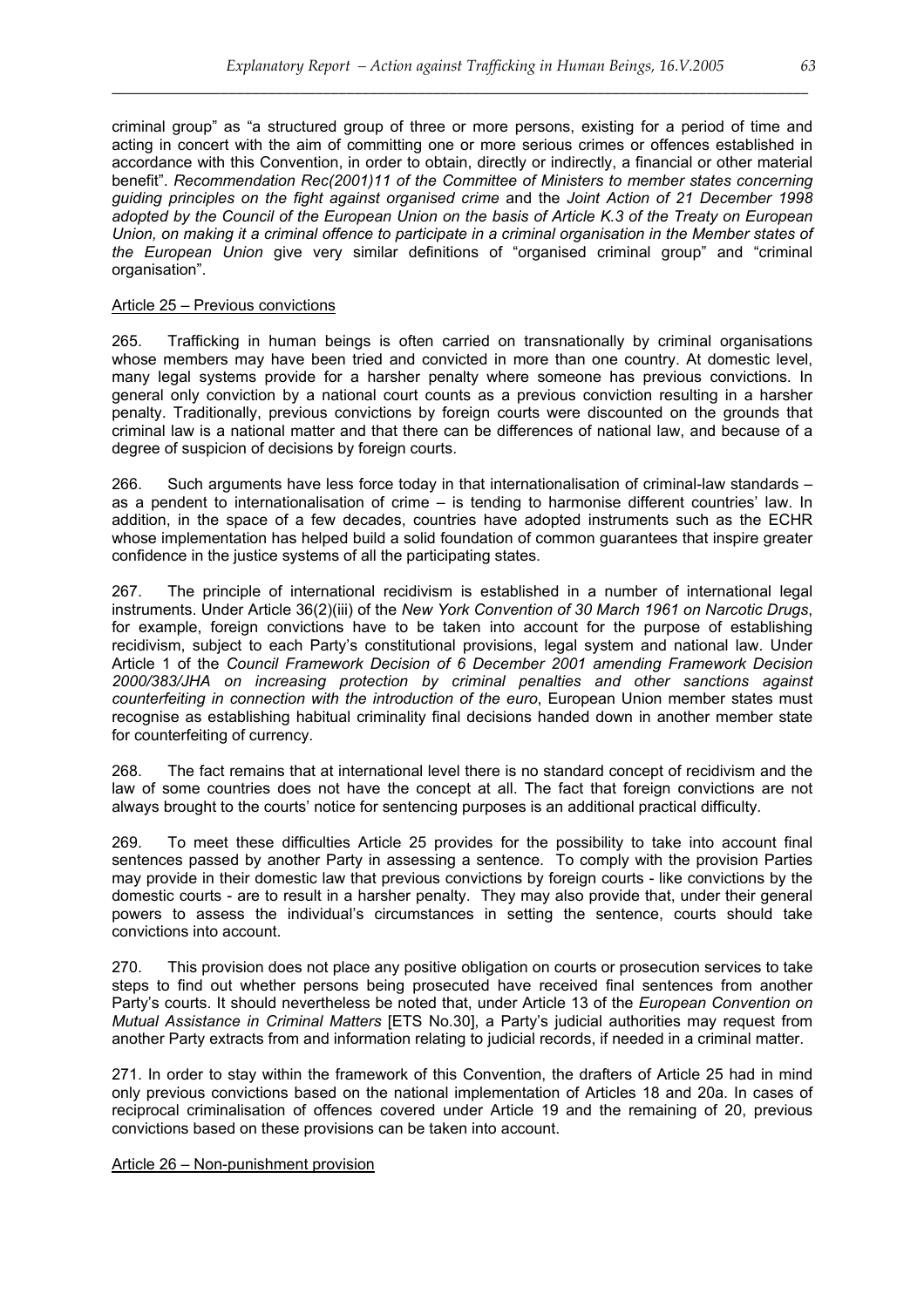272. Article 26 constitutes an obligation to Parties to adopt and/or implement legislative measures providing for the possibility of not imposing penalties on victims, on the grounds indicated in the same article.

*\_\_\_\_\_\_\_\_\_\_\_\_\_\_\_\_\_\_\_\_\_\_\_\_\_\_\_\_\_\_\_\_\_\_\_\_\_\_\_\_\_\_\_\_\_\_\_\_\_\_\_\_\_\_\_\_\_\_\_\_\_\_\_\_\_\_\_\_\_\_\_\_\_\_\_\_\_\_\_\_\_\_\_\_\_\_\_\_\_* 

273. In particular, the requirement that victims have been compelled to be involved in unlawful activities shall be understood as comprising, at a minimum, victims that have been subject to any of the illicit means referred to in Article 4, when such involvement results from compulsion.

274. Each Party can comply with the obligation established in Article 26, by providing for a substantive criminal or procedural criminal law provision, or any other measure, allowing for the possibility of not punishing victims when the above mentioned legal requirements are met, in accordance with the basic principles of every national legal system

# **Chapter V – Investigation, prosecution and procedural law**

275. This chapter contains provisions for adapting Parties' criminal procedure for two purposes: to protect victims of trafficking and assist prosecution of the traffickers.

276. The drafters considered whether to introduce into this chapter an article to facilitate collection of evidence by special investigative methods and on confiscating the proceeds of crime. As this matter is already dealt with in Article 4 of the *Convention on Laundering, Search, Seizure and Confiscation of the Proceeds from Crime* [ETS No.141] it was thought better not to have a similar provision in the Convention. The view was taken that any revision of the provisions of Convention No.141 dealing with the matter might result in inconsistencies with the present convention. It was therefore deemed preferable for the present specialised convention not to incorporate a provision from a convention like Convention No.141, intended to apply to a large number of offences and not to a particular area of crime.

# Article 27 – *Ex parte* and *ex officio* applications

277. Article 27(1) is intended to enable the authorities to prosecute offences under the Convention without the necessity of a complaint from the victim. The aim is to avoid traffickers' subjecting victims to pressure and threats in attempts to deter them from complaining to the authorities. Some states require that crimes, which were committed out of their territories, must be the object of a claim by the victim or of a denunciation by a foreign authority in order to institute proceedings. The words "at least when the offence has been committed in whole or in part on its territory" enable these states not to modify their legislation on this matter.

278. Article 27(2) is modelled on Article 11(2) of the *European Union Council Framework Decision of 15 March 2001 on the standing of victims in criminal proceedings*. Its purpose is to make it easier for a victim to complain by allowing him or her to lodge the complaint with the competent authorities of his or her state of residence. If the competent authority with which the complaint has been lodged decides that it does not itself have jurisdiction in the matter, then it must forward the complaint without delay to the competent authority of the Party in whose territory the offence was committed. The obligation in Article 27(2) is an obligation merely to forward the complaint to that competent authority and does not place any obligation on the state of residence to institute an investigation or proceedings.

279. Under paragraph 3, each Party shall ensure to non-governmental organisations and other associations which aims at fighting trafficking in human beings or protection of human rights, the possibility to assist and/or support the victim with his or her consent during criminal proceedings concerning the offence of trafficking in human beings.

## Article 28 – Protection of victims, witnesses and collaborators with the judicial authorities

280. In addition to victims, other persons may also be witness or intelligence sources in the fight against trafficking. But there are real risks to them in giving statements, acting as witnesses and/or exchanging intelligence.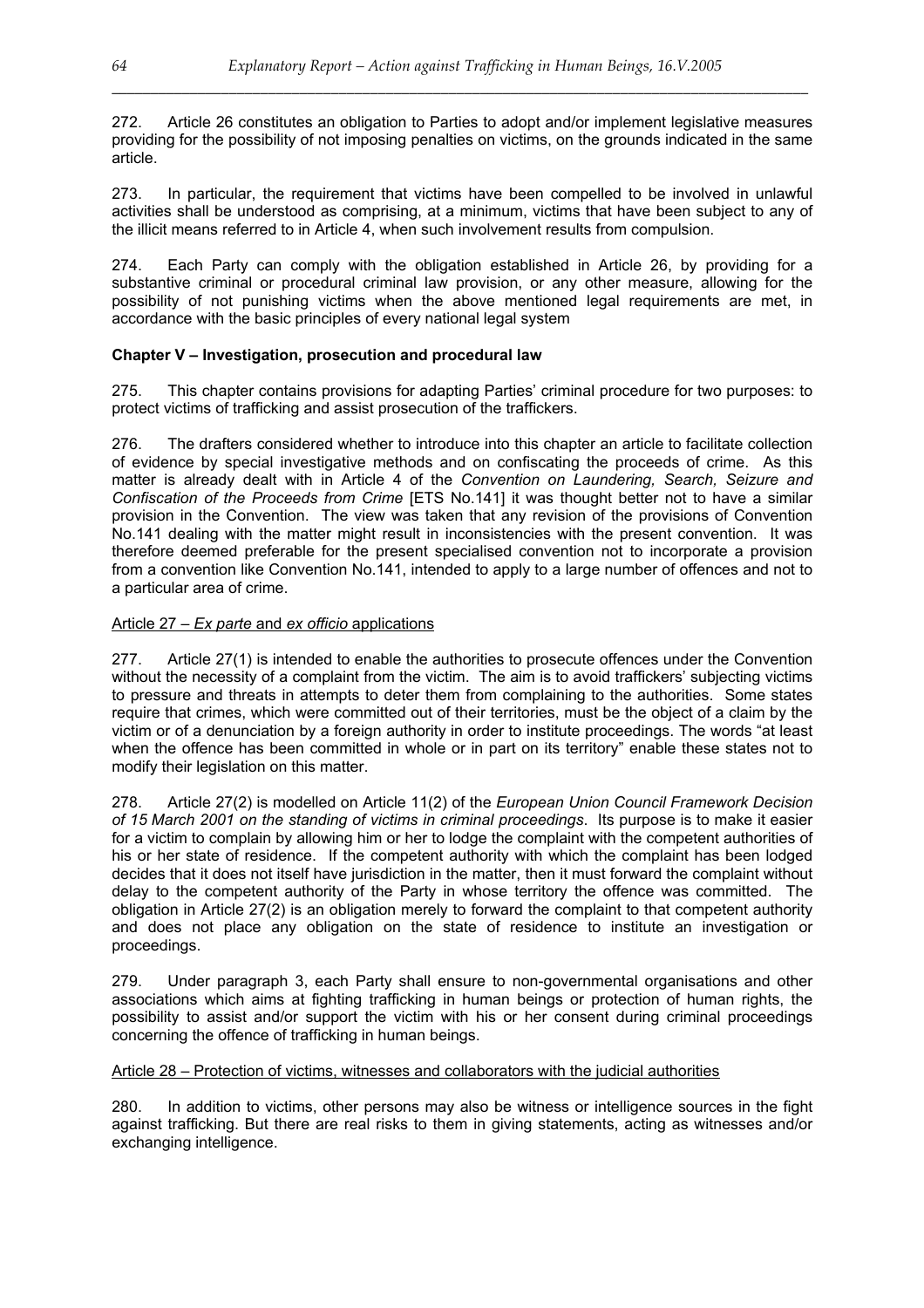281. Under Article 28 Parties must take the necessary measures to provide effective and appropriate protection to victims, collaborators with the judicial authorities, witnesses and members of such persons' families. The protection of family members is only "when necessary" in that the families themselves are sometimes involved in the trafficking. Similarly, the protection to collaborators with the judicial authorities is only « as appropriate ».

*\_\_\_\_\_\_\_\_\_\_\_\_\_\_\_\_\_\_\_\_\_\_\_\_\_\_\_\_\_\_\_\_\_\_\_\_\_\_\_\_\_\_\_\_\_\_\_\_\_\_\_\_\_\_\_\_\_\_\_\_\_\_\_\_\_\_\_\_\_\_\_\_\_\_\_\_\_\_\_\_\_\_\_\_\_\_\_\_\_* 

282. The question of protection for witnesses and persons collaborating with the judicial authorities was comprehensively dealt with by the Council of Europe in *Recommendation No. R(97)13 of the Committee of* Ministers *to member states concerning intimidation of witnesses and the rights of the defence*, adopted on 10 September 1997. The recommendation establishes a set of principles as guidance for national law on witness intimidation, whether the code of criminal procedure or out-ofcourt protection measures. The recommendation offers member states a list of measures which could help protect the interests both of witnesses and of the criminal justice system effectively, while guaranteeing the defence appropriate opportunities to exercise its rights in criminal proceedings. Some of these measures are referred to in Article 28(2).

283. The drafters of the Convention, basing themselves in particular on Recommendation No. R(97)13, interpreted the term "those who report the criminal offences established in accordance with Article 18 of this Convention or otherwise cooperate with the investigating or prosecuting authorities" as referring to persons who faced criminal charges or had been convicted of offences established in accordance with Article 18 of this Convention and who agreed to cooperate with criminal-justice authorities, in particular by giving information about trafficking offences in which they had taken part so that the offences could be investigated and prosecutions brought.

284. The word "witnesses" refers to persons who possess information relevant to criminal proceedings concerning human-trafficking offences under Article 18 of the Convention and it includes whistleblowers and informers.

285. Intimidation of witnesses, whether direct or indirect, may take different forms, but its purpose is nearly always to get rid of evidence against defendants so that they have to be acquitted.

286. The protection measures referred to in Article 28(2) are examples. The expression "effective and appropriate protection", as used in Article 28(1), refers to the need to adapt the level of protection to the threats to victims, collaborators with the judicial authorities, witnesses, informers and, when necessary, members of such persons' families. The measures required depend on the assessment of the risks such persons run. In some cases, for example, it will be sufficient to install preventive technical equipment, agree an alert procedure, record incoming and outgoing telephone calls or provide a confidential telephone number, a protected car registration number or a mobile phone for emergency calls. Other cases will require bodyguards or, in extreme circumstances, further-reaching witness-protection measures such as a change of identity, employment and place of residence. In addition, paragraph 3 provides that a child victim shall be afforded special protection measures taking into account the best interests of the child.

287. If protection measures are to be effective, it will very often also be necessary to ensure that the traffickers remain ignorant of these measures. Parties will then have to make sure that any information about the protection measures is safe from unauthorised access.

288. Regarding the period during which the protection measures have to be provided, the Convention aims in a non exhaustive manner the period of investigation and of the proceedings or the period following them. The period in which protection measures have to be provided depends on the threats upon the persons.

289. Protection measures should be granted only when the beneficiary persons have consented. Even though, in principle (in relation to the respect of the persons as well as for the effectiveness of the envisaged measures), the persons consent to the measures aimed at protecting them must be given, in some situations (for example some emergency situations in which the persons are in shock) protective measures must be taken even without the consent of the person to be protected.

290. Victims, witnesses, collaborators of justice and members of the families of these persons are not the only persons which could be subject to intimidation by traffickers. Often, the latter intimidate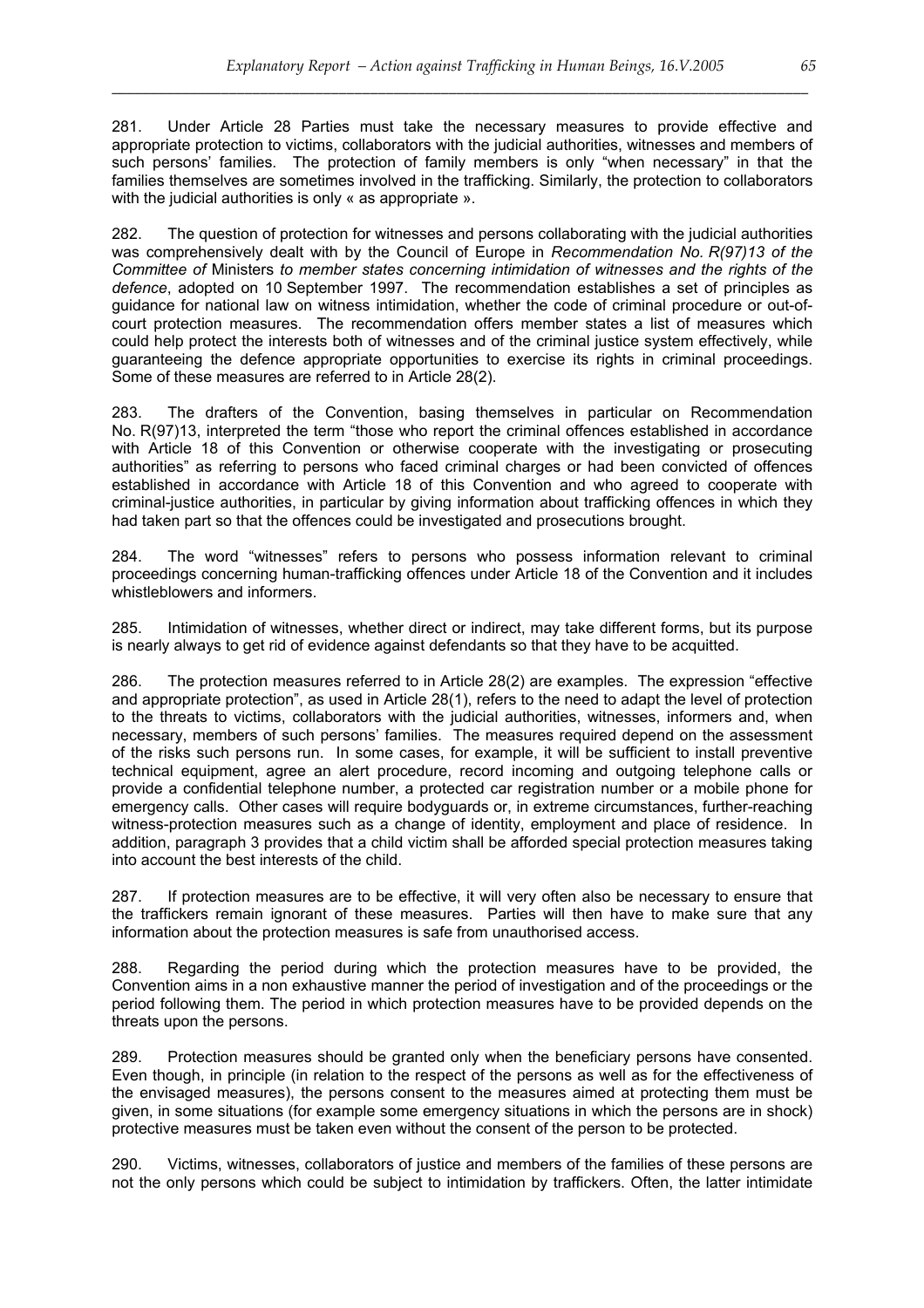members of NGOs and other groups supporting victims of trafficking. For this reason, paragraph 4 provides that Parties must ensure appropriate protection to them, in particular physical protection, when necessary, ie. in case of serious intimidation.

*\_\_\_\_\_\_\_\_\_\_\_\_\_\_\_\_\_\_\_\_\_\_\_\_\_\_\_\_\_\_\_\_\_\_\_\_\_\_\_\_\_\_\_\_\_\_\_\_\_\_\_\_\_\_\_\_\_\_\_\_\_\_\_\_\_\_\_\_\_\_\_\_\_\_\_\_\_\_\_\_\_\_\_\_\_\_\_\_\_* 

291. Because trafficking in human beings is often international and some countries are small, paragraph 5 encourages Parties to enter into agreements or arrangements with other countries so as to implement Article 28. They should make it possible to improve the protection afforded under Article 28. Thus, for example, an endangered person may need to be given a new place of residence. In a very small country, or if there is a risk of the person being easily found again by those threatening him or her, the only solution, to guarantee effective protection, is sometimes to arrange a new place of residence for them in another country. In addition, in some cases victims hesitate to bring legal proceedings in the receiving country because of the threat of reprisals by the traffickers against family members who remain in the country of origin. Effective protection of victims' families necessitates close cooperation between the country of origin and the receiving country, and this cooperation could also be brought about by bilateral or multilateral agreements as referred to in Article 28(5) between the countries concerned. In this connection, reference should be made to Recommendation No. R(97)13 of the Committee of Ministers to member states of the Council of Europe concerning the intimidation of witnesses and the rights of the defence.

### Article 29 – Specialised authorities and coordinating bodies

292. Under paragraph 1 Parties have to adopt the necessary measures to promote specialisation of persons or units in anti-human-trafficking action and victim protection. Each country must have anti-trafficking specialists. There must also be sufficient numbers of them and they need appropriate resources. The staff of specialised authorities and coordinating bodies should, as far as possible, be composed of women and men. The specialisation requirement does not mean, however, that there has to be specialisation at all levels of implementing the legislation. In particular it does not means that each prosecution service or police station has to have a specialist unit or an expert in trafficking in human beings. Equally the provision implies that, where necessary to counter trafficking effectively and protect victims, there must be units with responsibility for implementing the measures, and staff with adequate training.

293. Specialisation can take various forms: countries can opt to have a number of specialist police officers, judges, prosecutors and administrative officers or to have agencies or units with special responsibility for various aspects of combating trafficking. Such agencies or units can be either special services set up to take charge of anti-trafficking action or they can be specialist units within existing bodies. Such units need to have the capability and the legal and material resources to at least receive and centralise all the information necessary for preventing trafficking and unmasking it. In addition, and independently of the role of other national bodies dealing with international cooperation, such specialist authorities could also act as partners to foreign anti-trafficking units.

294. Such persons or units must have the necessary independence to be able to perform effectively. It should be noted that the independence of authorities specialising in anti-trafficking action should not be absolute: the police, the administrative authorities and the prosecution services should as far as possible integrate and coordinate their action. The degree of independence that specialist services need is the degree necessary for them to perform their functions satisfactorily.

295. Trafficking in human beings is often a transnational criminal activity perpetrated by organised networks which, typically, are mobile and adapt rapidly to change (for example, changes in a country's law) by redeploying. For example, some trafficking organisations have been found to have a rotation system for the women they exploit, moving them from place to place so as to avert surveillance. To be effective, action against such organisations must be coordinated. Article 29(2) stresses the need to coordinate policy and action of public agencies responsible for combating trafficking in human beings. Such coordination may be performed by specially established coordination bodies.

296. To combat trafficking effectively and protect its victims, it is essential that public authorities have proper training. Paragraph 3 specifies that such training must cover methods of preventing trafficking, prosecuting the traffickers and protecting the victims. To make agencies aware of the special features of trafficking victims' predicament, it is provided that training must also deal with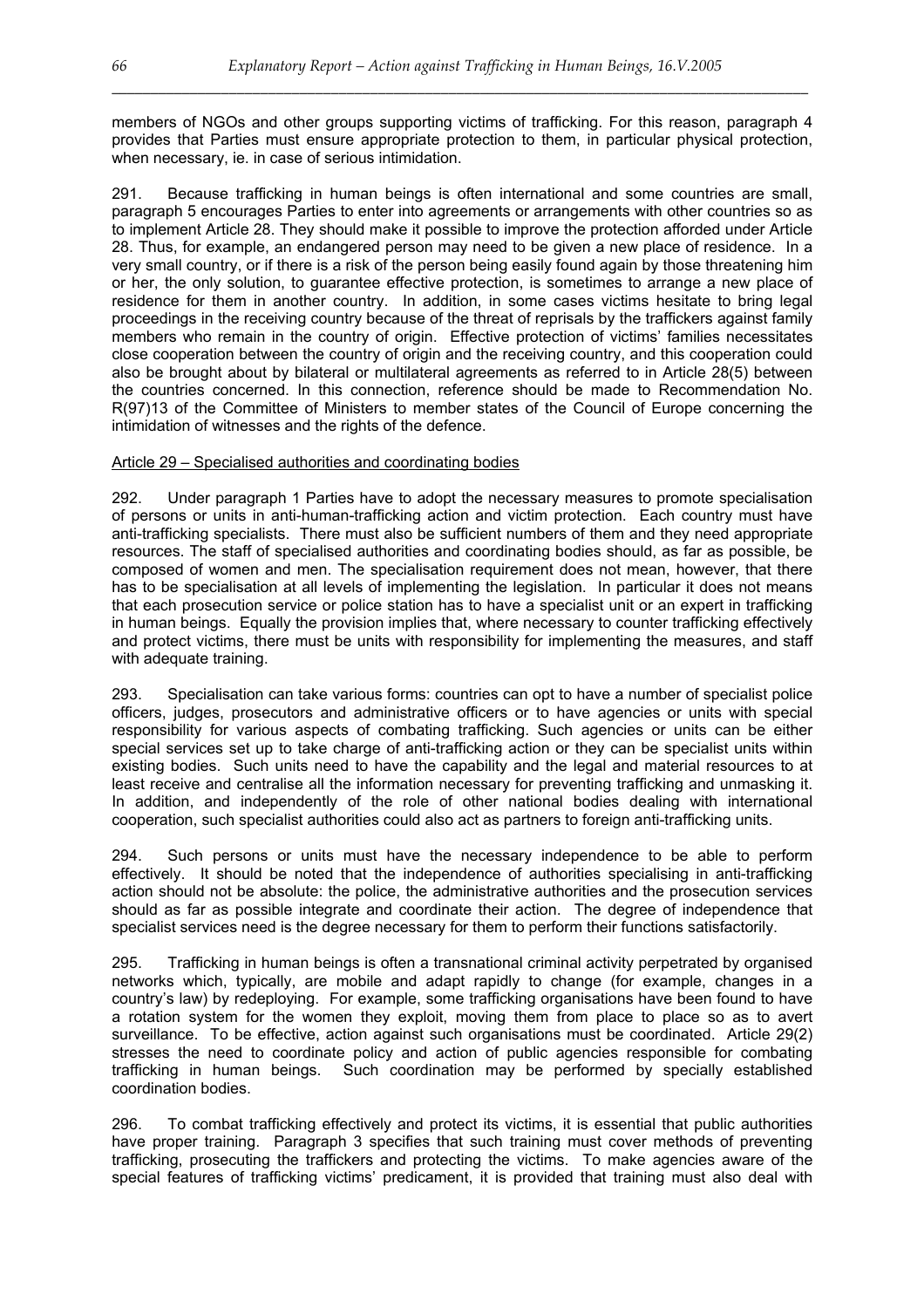human rights. Training should also emphasise victims' needs, victim reception and appropriate treatment of victims by the criminal justice system.

*\_\_\_\_\_\_\_\_\_\_\_\_\_\_\_\_\_\_\_\_\_\_\_\_\_\_\_\_\_\_\_\_\_\_\_\_\_\_\_\_\_\_\_\_\_\_\_\_\_\_\_\_\_\_\_\_\_\_\_\_\_\_\_\_\_\_\_\_\_\_\_\_\_\_\_\_\_\_\_\_\_\_\_\_\_\_\_\_\_* 

297. This training must be provided relevant officials engaged in prevention of and action to combat trafficking in human beings. "Relevant officials" covers persons and services liable to have contact with trafficking victims, such as law enforcement officials, immigration and social services, embassy or consulate staff, staff of border checkpoints and soldiers or police on international peacekeeping missions. The Convention seeks to take in the people likeliest to be faced with victims of trafficking in human beings, for it is extremely important that staff of the services concerned be trained in recognising signs of a trafficking offence and collecting and circulating information relevant to antitrafficking action, and also that they be fully aware of their potential importance for identifying and helping victims.

298. Paragraph 4 provides that Parties shall consider appointing national rapporteurs or other mechanisms for monitoring the anti-trafficking activities of State institutions and the implementation of national legislation requirements. The institution of a national rapporteur has been established in the Netherlands, where it is an independent institution, with its own personnel, whose mission is to ensure the monitoring of anti-trafficking activities. It has the power to investigate and make recommendations to persons and institutions concerned and makes an annual report to the Parliament containing its findings and recommendations.

## Article 30 – Court proceedings

299. Court proceedings in human-trafficking cases - as, often, with any serious form of crime - may have unfortunate consequences for the victims: a victim giving evidence against traffickers or claiming compensation for injury suffered is liable to come under pressure or be subjected to threats from criminal elements. Media coverage of cases is liable to worsen the problem by seriously invading victims' privacy, making it even more difficult for them to reintegrate socially.

300. Article 30 therefore requires Parties to adapt their judicial procedure so as to protect victims' privacy and ensure their safety. The measures to be introduced under this provision are different from those provided for in Article 28. The measures provided for in Article 28 have to do with extrajudicial protection whereas the measures referred to in Article 30 are concerned with the procedural measures to be introduced.

301. In criminal procedure there are values - defence rights on the one hand, victim and witness privacy and safety on the other - which converge and sometimes clash. In addition, procedure varies greatly from country to country: a method of victim and witness protection employed in one system may be incompatible with the basic principles of another.

302. The drafters accordingly took the view that the only possible solution was for the Convention to contain a provision on court proceedings which was compulsory as to the objectives (safeguarding victims' private life and, if necessary, identity and guaranteeing victim safety and protection from intimidation) but which left it to the Parties to decide how to attain the objectives.

303. The words "in accordance with the conditions defined by its internal law" underline that Parties are at liberty to employ whatever means they consider best to achieve the Convention's objectives (protecting victims' private life and, where appropriate, their identity, and ensuring victims' safety and protection from intimidation). In the case of child victims, the Convention states that Parties must take special care of their needs and ensure their rights to special protection measures as a child will usually be more vulnerable than an adult and likelier to be intimidated.

304. The law in some countries provides for audiovisual recording of hearings of children and safeguarding such hearings by such means as: limiting the people allowed to attend the hearing and view the recording; allowing the child to request a break in recording at any time and making a full, word-for-word transcription of the hearing on request. Such recordings and written records may then be used in court instead of having the child appear in person.

305. Some legal systems likewise allow children to appear before the court by videoconference. The child is heard in a separate room, possibly in the presence of an expert and technicians. To limit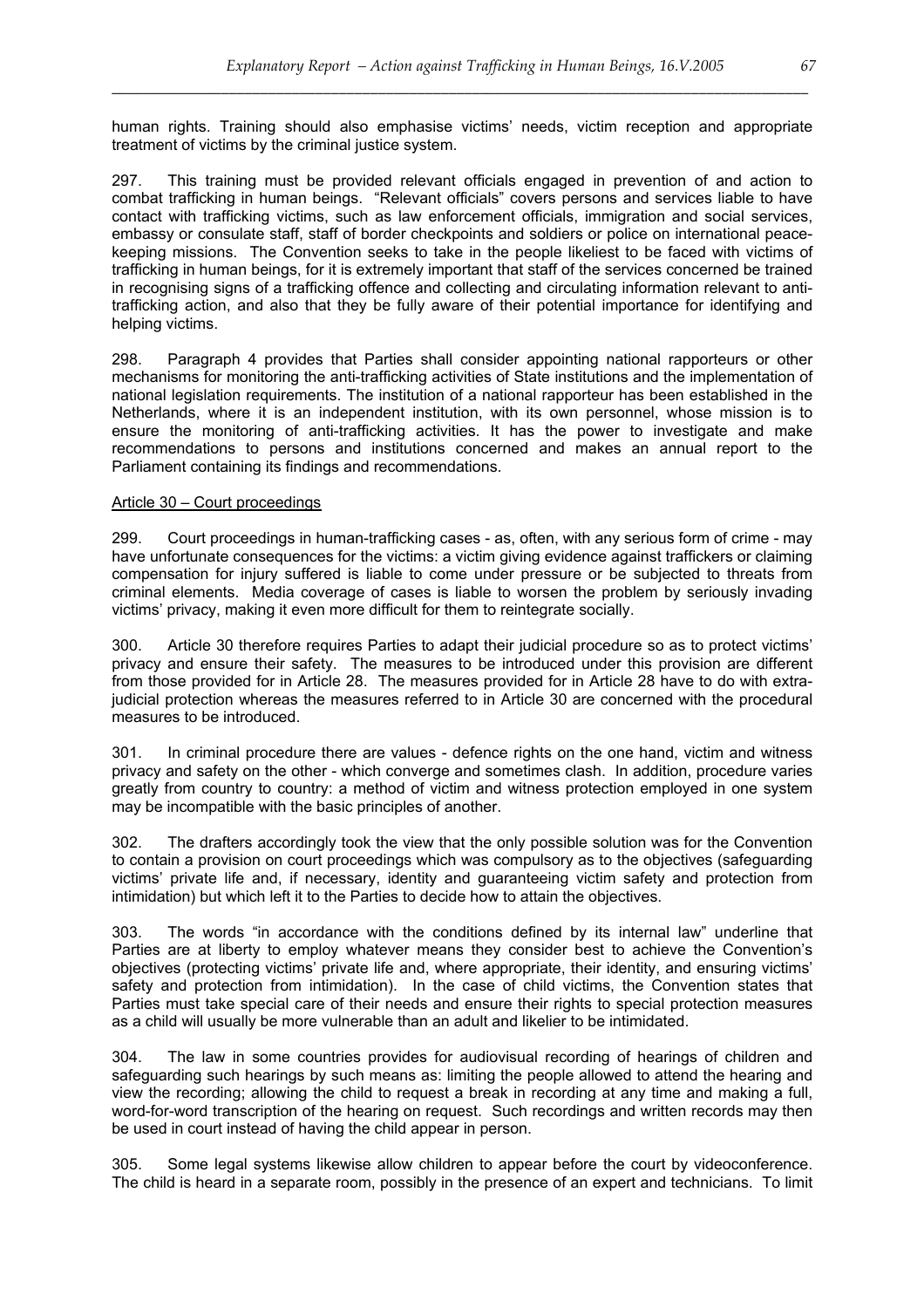as far as possible the psychological impact on the child of being in the same room as the accused or being with them by videoconference, the sightlines of both can be restricted so that the child cannot see the accused and/or *vice versa*. If, for instance, the child were to appear at the hearing, he or she could give evidence from behind a screen.

*\_\_\_\_\_\_\_\_\_\_\_\_\_\_\_\_\_\_\_\_\_\_\_\_\_\_\_\_\_\_\_\_\_\_\_\_\_\_\_\_\_\_\_\_\_\_\_\_\_\_\_\_\_\_\_\_\_\_\_\_\_\_\_\_\_\_\_\_\_\_\_\_\_\_\_\_\_\_\_\_\_\_\_\_\_\_\_\_\_* 

306. Article 30 states that measures must comply with Article 6 ECHR: care must be taken that measures maintain a balance between defence rights and the interests of victims and witnesses. In its *Doorson v. the Netherlands* judgment of 26 March 1996 (Reports of Judgments and Decisions, 1996-II, paragraph 70), the Court held:

 "It is true that Article 6 does not explicitly require the interests of witnesses in general, and those of victims called upon to testify in particular, to be taken into consideration. However, their life, liberty or security of person may be at stake, as may interests coming generally within the ambit of Article 8 of the Convention. Such interests of witnesses and victims are in principle protected by other, substantive provisions of the Convention, which imply that Contracting states should organise their criminal proceedings in such a way that those interests are not unjustifiably imperilled. Against this background, principles of fair trial also require that in appropriate cases the interests of the defence are balanced against those of witnesses or victims called upon to testify."

307. The question of witness protection was dealt with in *Recommendation No. R(97)13 of the Committee of Ministers to member states concerning intimidation of witnesses and the rights of the defence*. European Court of Human Rights case-law should also be used as a guide to the various methods that can be used to protect victims' private life and ensure their safety. The following means can be used, in accordance with the ECHR and the Court's case-law, to achieve the objectives of Article 30:

## • *Non-public hearings*

308. The Court's case-law is that public deliberations are a fundamental principle of Article 6(1) (see *Axen v. the* FRG, 8 December 1983, Series A, No.72, paragraph 25). However the ECHR does not make that an absolute principle: Article 6(1) itself states that "the press and public may be excluded from all or part of the trial in the interests of morals … where the interests of juveniles or the protection of the private life of the parties so require, or to the extent strictly necessary in the opinion of the court in special circumstances where publicity would prejudice the interests of justice".

## • *Audiovisual technology*

309. Use of audio and video technology for taking evidence and conducting hearings may, as far as possible, avoid repetition of hearings and of some face-to-face contact, thus making court proceedings less traumatic. In recent years a number of countries have developed the use of technology in court proceedings, if necessary adapting the procedural rules on taking evidence and hearing victims. This is particularly the case with victims of sexual assault. However, this step has not yet been taken in all Council of Europe member countries, in addition to which victims of trafficking are far from having the benefit of such protection measures, even in countries whose court system recognises the validity of these methods.

310. In addition to possible use of audio and video technology for avoiding traumatic or repeat testimony, it should be pointed out that victims can be influenced by the mental pressure of being brought face to face with the accused in the courtroom. To give them proper protection it is sometimes advisable to avoid their being present in court at the same time as the accused and to allow them to testify in another room. Whether it is the accused or the victim who is moved from the courtroom, video links or other video technology can be used to enable the parties to follow the proceedings. Such measures are necessary to spare them any unnecessary stress or disturbance when they give their evidence; the trial therefore has to be organised in such a way as to avoid, as far as possible, any unwelcome influence that might hinder establishing the truth or deter victims and witnesses from making statements.

311. Such methods are advocated in paragraph 6 of *Recommendation No. R(97)13 of the Committee of Ministers to member states on intimidation of witnesses and the rights of the defence*, Article A.8 of the European *Union Council Resolution of 23 November 1995 on the protection of*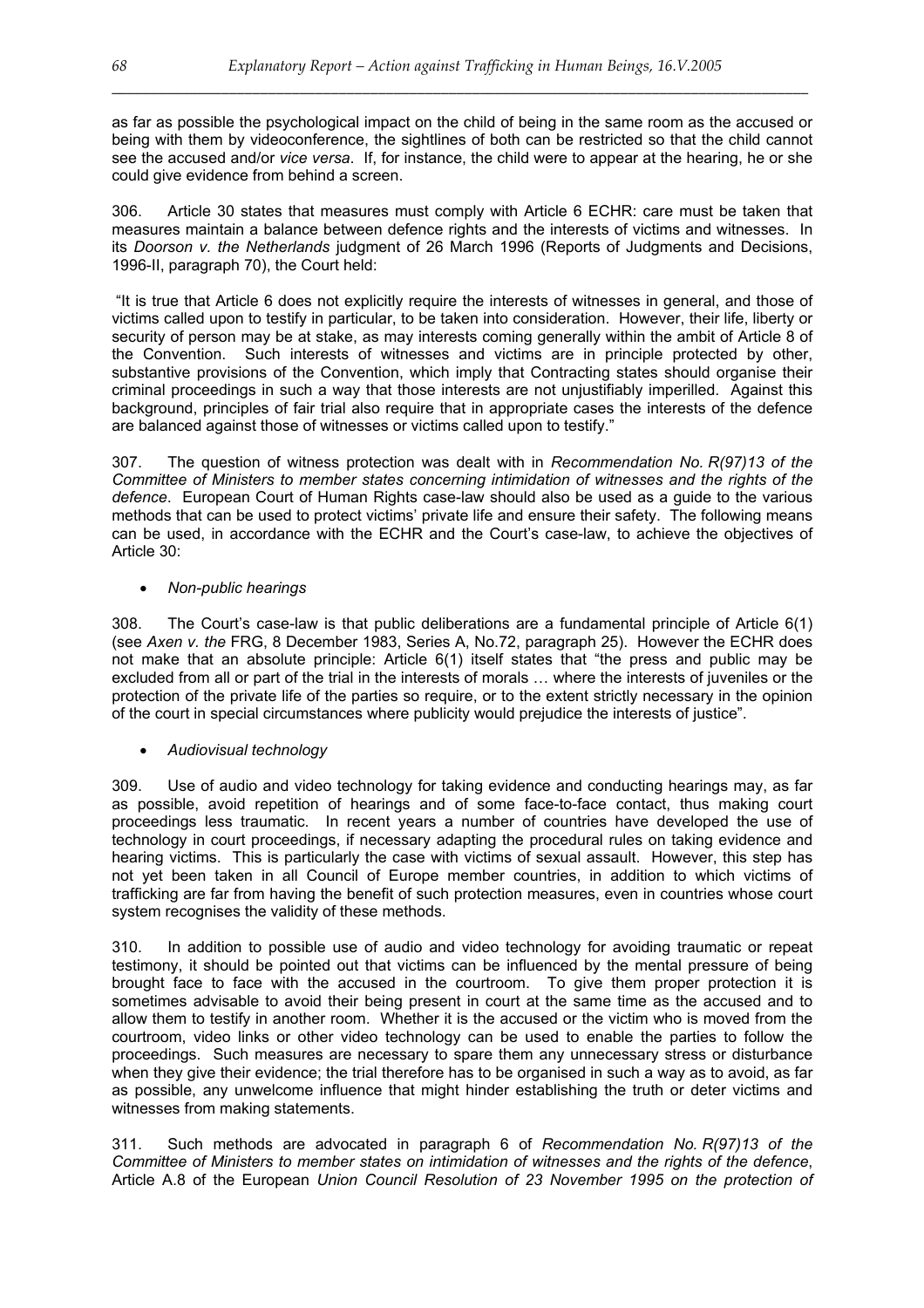*witnesses in the fight against international organised crime*, and Article 24 of the United Nations *Convention against Transnational Organised Crime*.

*\_\_\_\_\_\_\_\_\_\_\_\_\_\_\_\_\_\_\_\_\_\_\_\_\_\_\_\_\_\_\_\_\_\_\_\_\_\_\_\_\_\_\_\_\_\_\_\_\_\_\_\_\_\_\_\_\_\_\_\_\_\_\_\_\_\_\_\_\_\_\_\_\_\_\_\_\_\_\_\_\_\_\_\_\_\_\_\_\_* 

## • *Recordings of testimony*

312. Under European Court of Human Rights case-law admissibility of evidence is primarily a matter for regulation by national law (see judgments in *Schenk v. Switzerland*, 12 July 1988, Series A, No.140 and *Doorson v. the Netherlands*, 26 March 1996, Reports 1996-II, among others) and as a general rule it is for the national courts to assess the evidence before them (see *Barberà, Messegué and Jabardo* v. Spain judgment of 6 December 1988, Series A, No.146). The Court's task under the ECHR is not to give a ruling as to whether statements of witnesses were properly admitted as evidence, but rather to ascertain whether the proceedings as a whole, including the way in which evidence was taken, were fair (see *inter alia* the aforementioned Doorson judgment).

313. The Court has ruled that the use as evidence of statements obtained at the stage of the police enquiry and the judicial investigation is not in itself inconsistent with paragraphs 3(d) and 1 of Article 6 provided that the rights of the defence have been respected. As a rule these rights require that the defendant has had an adequate and proper opportunity to challenge and question a witness against him either when the witness was making the statements or at a later stage in the proceedings. The lack of any confrontation deprives the defendant of a fair trial if the testimony obtained before the trial was the sole basis for convicting him, because of the inadmissible restriction on proper exercise of defence rights (*Saïdi v. France* judgment, 20 September 1993, Series A, No.261-C, paragraph 44, for instance). In addition, Article 6 does not confer an absolute right on the defendant to call witnesses. It is normally for the national courts to decide whether it is necessary or advisable to call a witness (*Bricmont v. Belgium* judgment of 7 July 1989, Series A, No.158).

314. In criminal cases concerning sexual violence the Court allows certain measures to be taken in order to protect the victim, provided that such measures are reconcilable with proper exercise of defence rights. To safeguard these the judicial authorities may require to take measures to compensate for the hindrances to the defence (*Doorson v. the Netherlands*, ibid., and *P.S. v. Germany*, 20 December 2001).

315. In *S.N. v. Sweden* (judgment of 2 July 2002, Reports 2002-V) the Court held that the applicant could not be said to have been denied his rights under Article 6(3)(d) on the ground that he had been unable to examine or have examined the witnesses during the trial and appeal proceedings. "Having regard to the special features of criminal proceedings concerning sexual offences ... this provision cannot be interpreted as requiring in all cases that questions be put directly by the accused or his or her defence counsel, through cross-examination or by other means".

316. The Court added: "The Court notes that the videotape of the first police interview was shown during the trial and appeal hearings and that the record of the second interview was read out before the District Court and the audiotape of that interview was played back before the Court of Appeal. In the circumstances of the case, these measures must be considered sufficient to have enabled the applicant to challenge M.'s statements and his credibility in the course of the criminal proceedings."

317. However, the Court made a point of reiterating, in that judgment, that evidence obtained from a witness under conditions in which the rights of the defence could not be secured to the extent normally required by the ECHR should be treated with extreme care.

## • *Anonymous testimony*

318. Anonymous testimony is an especially tricky issue in that protection for threatened persons must go hand in hand with protecting the rights of the defence. For instance the United Nations *Recommended Principles on Human Rights and Trafficking in human beings* state, in Guideline 6, that "There should be no public disclosure of the identity of trafficking victims and their privacy should be respected and protected to the extent possible, while taking into account the right of any accused person to a fair trial."

319. As regards the preliminary investigation stages, the European Commission of Human Rights held: "In the course of their duties police officers may well have occasion to take confidential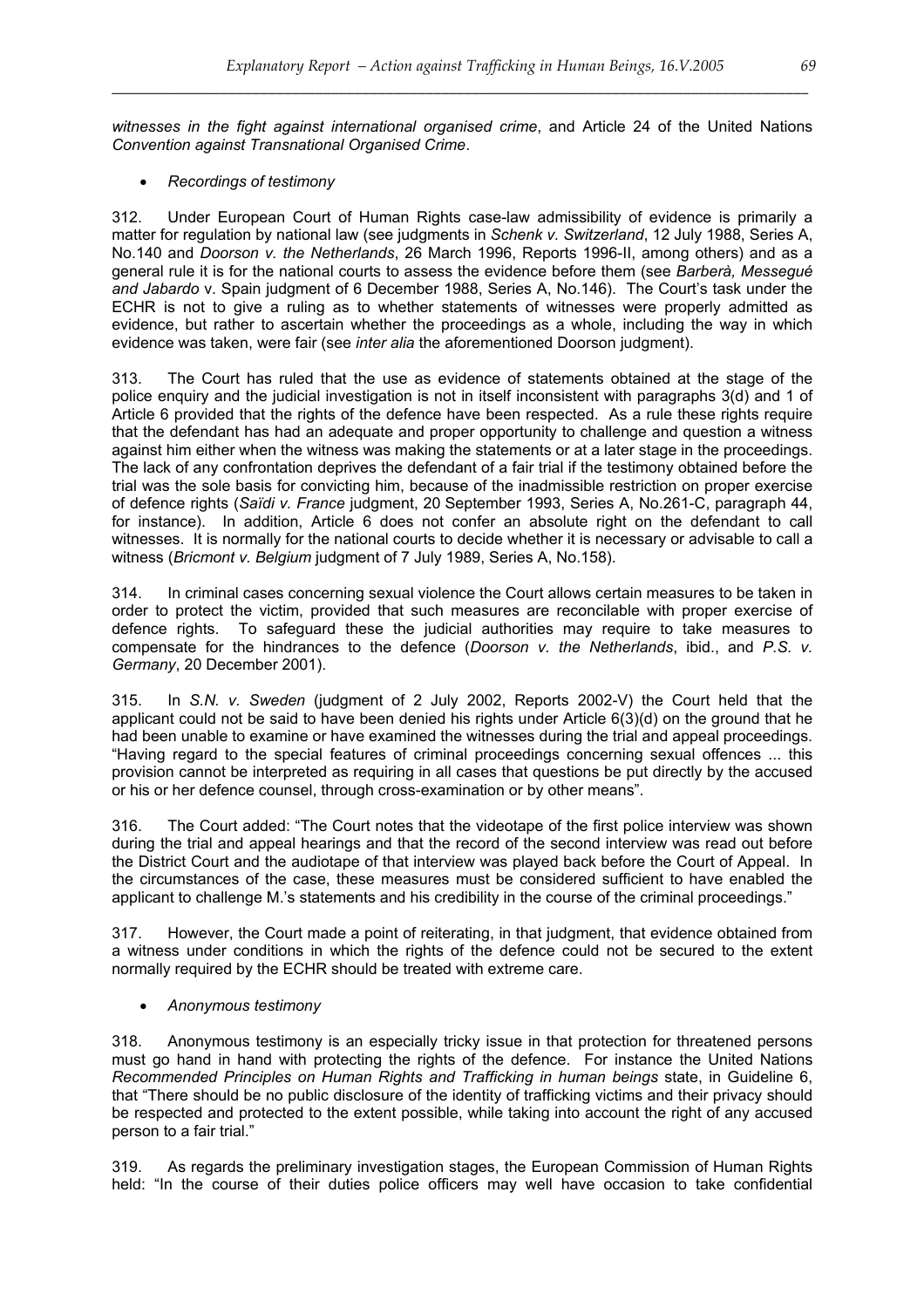information from persons with a legitimate interest in remaining anonymous; if such anonymity were to be refused and if these people were to be required to appear in court, much information needed if crimes are to be punished would never be brought to the knowledge of the prosecuting authorities" (Application No.8718/78, decision of 4 May 1979, D.R.16, p.200). The European Court of Human Rights has likewise stated several times that the ECHR does not preclude reliance, at the investigation stage of criminal proceedings, on sources such as anonymous informants but that subsequent use of anonymous statements as sufficient evidence to found a conviction is a different matter and can raise problems with regard to the Convention (see *Kostovski v. the Netherlands*, judgment of 20 November 1989, Series A, No.166, paragraph 44 and *Doorson v. the Netherlands*, judgment of 26 March 1996, Reports 1996-II, paragraph 69). Witness anonymity is therefore permissible at the investigation stage for reasons of expediency in so far as the information obtained in this way is to be used not as evidence but to enable evidence to be found.

320. As regards the trial stage, the above principle governing admissibility of evidence likewise applies. While all the evidence must normally be produced in the presence of the accused at a public hearing with a view to adversarial argument, there are exceptions to that principle, which, however, must not infringe the rights of the defence. As a general rule paragraphs 3(d) and 1 of Article 6 require that the defendant be given an adequate and proper opportunity to challenge and question a witness against him, either when he makes his statements or at a later stage (see *Ludi v. Switzerland*, judgment of 15 June 1992, Series A, No.238, paragraph 47). The Court takes the view that the use of anonymous statements to found a conviction is not in all circumstances incompatible with the ECHR (see, for example, *Doorson v. the Netherlands*, judgment of 26 March 1996, Reports 1996-II, paragraph 69 and *Van Mechelen and Others v. the Netherlands*, judgment of 23 April 1997, Reports 1997-III, paragraph 52).

321. For use of anonymous testimony to be permissible it has to be justified by the circumstances of the case (Kok *v. the Netherlands*, 4 July 2000, Reports 2000-VI, p.655). In *Doorson v. the Netherlands* the Court held: *"… principles of fair trial also require that in appropriate cases the interests of the defence are balanced against those of witnesses or victims called upon to testify."* Threats to life, liberty or security potentially justify anonymity. It is for the national courts to examine the seriousness and well-foundedness of the reasons for witness anonymity in the particular case (see *Visser v. the Netherlands*, judgment of 14 February 2002, paragraph 47). In the *Doorson* judgment (paragraph 71) the Court nonetheless accepted use of anonymous testimony even in the absence of any specific threats made by the defendant. It held: "… the decision to maintain [the witnesses'] anonymity cannot be regarded as unreasonable per se. Regard must be had to the fact, as established by the domestic courts and not contested by the applicant [Mr Doorson], that drug dealers frequently resorted to threats or actual violence against persons who gave evidence against them".

322. Also, to safeguard the rights of the defence, the procedures followed by the judicial authorities must adequately counterbalance the handicaps under which the defence labours as a result of witness anonymity. As observed by the Court: "If the defence is unaware of the identity of the person it seeks to question, it may be deprived of the very particulars enabling it to demonstrate that he or she is prejudiced, hostile or unreliable. Testimony or other declarations inculpating an accused may well be designedly untruthful or simply erroneous and the defence will scarcely be able to bring this to light if it lacks the information permitting it to test the author's reliability or cast doubt on his credibility" (*Kostovski v. the Netherlands*, judgment of 20 November 1989, Series A, No.166, paragraphs 42 and 43). In its decision on the admissibility of Application No.43149/98 (*Kok v. the Netherlands*, 4 July 2000, Reports 2000-VI, p.657) the Court said that, to determine whether the arrangements for hearing an anonymous witness gave guarantees that adequately counterbalanced the difficulties caused to the defence, it was necessary to take into account to what extent the anonymous testimony had been crucial to the applicant's conviction. If the testimony was not crucial to conviction, then the defence is considerably less handicapped.

323. In *Doorson v. the Netherlands* the Court held that it was compatible with defence rights for an anonymous witness to have been questioned by an investigating judge who knew the witness's identity in the presence of the defendant's counsel (though not of the defendant), as the counsel had been able to ask the witness whatever questions he considered to be in the interests of the defence except questions which might have resulted in disclosure of the witness's identity (judgment of 26 March 1996, Reports 1996-II, paragraph 73). However the same interrogation approach, except that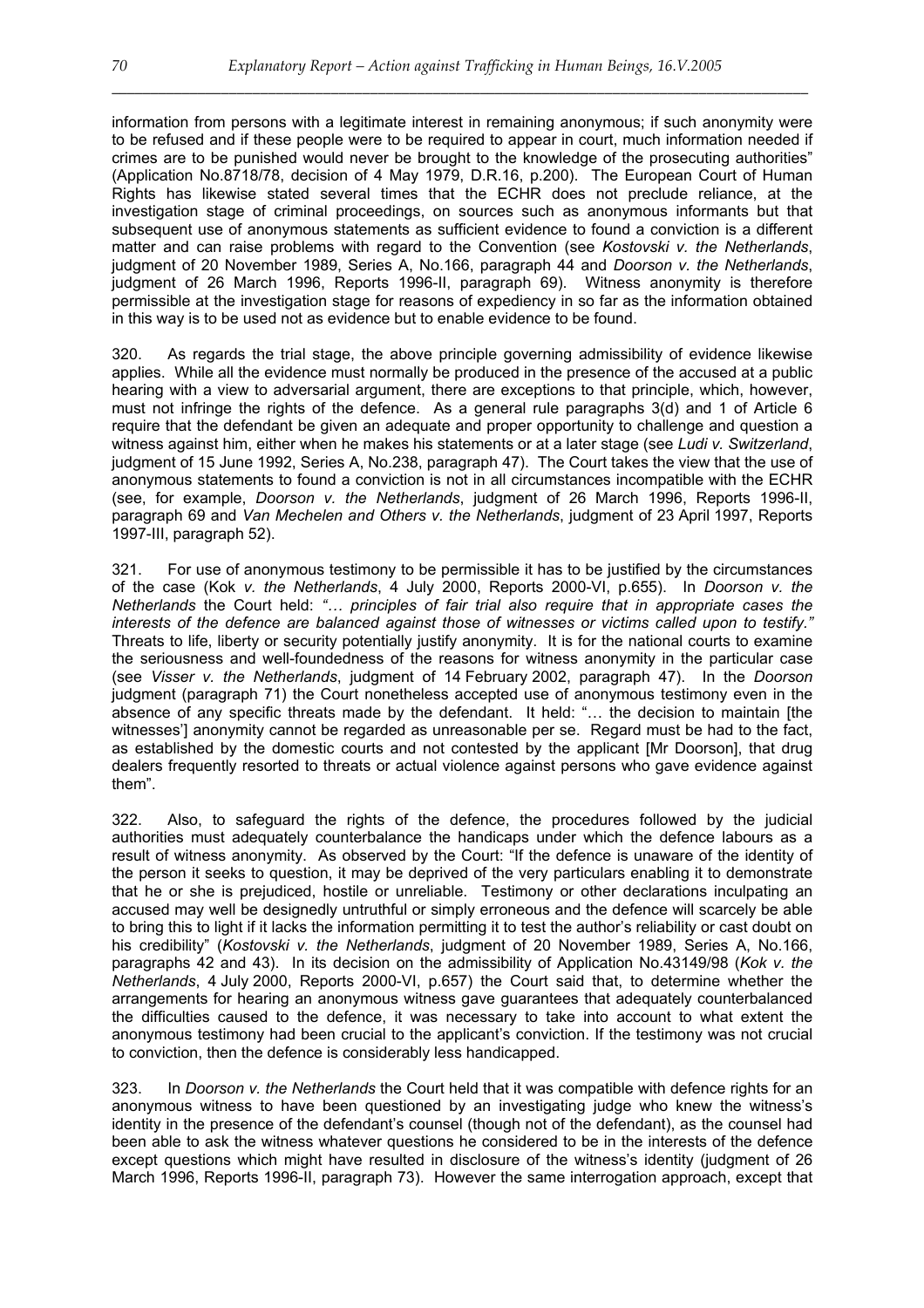the defence counsel was not in the investigating judge's chamber and that communication was via a sound link, was held to be unsatisfactory in the circumstances of another case because it prevented the defence from observing the witness's demeanour. The Court held: "It has not been explained to the Court's satisfaction why it was necessary to resort to such extreme limitations on the right of the accused to have the evidence against them given in their presence, or why less far-reaching measures were not considered (*Van Mechelen and Others v. the Netherlands*, judgment of 23 April 1997, Reports 1997-III, paragraph 60). In this connection the Court referred to the possibilities of using make-up or disguise or preventing eye-contact. However it has since declared inadmissible a further application against the Netherlands in a case in which an anonymous witness had been heard in precisely the same way as in the Van Mechelen case, and so it can no longer be stated that Article 6, as interpreted by the Court, necessarily requires - regardless, in particular, of the decisiveness of the anonymous testimony for the conviction decision - that the defence be enabled to observe, face to face, the reactions of anonymous witnesses to its direct questions (*Kok v. the Netherlands*, decision of 4 July 2000, Reports 2000-VI).

324. A further requirement is that the trial and appeal courts have sufficient information to be able to form an opinion as to an anonymous witness's credibility. Such information must indicate how reliable and credible the witness is and why he or she wishes to remain anonymous (see *Van Mechelen and Others v. the Netherlands*, judgment of 23 April 1997, Reports 1997-III, paragraph 62 and *Doorson v. the Netherlands*, judgment of 26 March 1996, Reports 1996-II, paragraph 73).

325. Lastly, even when counterbalancing procedures are found to compensate sufficiently the handicaps under which the defence labours, a conviction should not be based either solely or to a decisive extent on anonymous statements (see *Doorson v. the Netherlands*, judgment of 26 March 1996, Reports 1996-II, paragraph 76).

326. The position, therefore, under the Court's case-law, is that the Court's task is not to give a ruling as to whether statements of witnesses were properly admitted as evidence, but rather to ascertain whether the proceedings as a whole, including the way in which evidence was taken, were fair. In addition, while evidence must, as a rule, be produced before the accused in a public hearing with a view to adversarial debate, there are some exceptions provided that measures are taken to counterbalance the handicaps to the defence.

#### Article 31 – Jurisdiction

327. This article lays down various requirements whereby Parties must establish jurisdiction over the offences with which the Convention is concerned.

328. Paragraph 1(a) is based on the territoriality principle. Each Party is required to punish the offences established under the Convention when they are committed on its territory. For example a Party in whose territory someone is recruited by one of the means and for one of the exploitation purposes referred to in Article 4(a) has jurisdiction to try the human-trafficking offence laid down in Article 18. The same applies to Parties through or in whose territory that person is transported.

329. Paragraph 1(b) and (c) is based on a variant of the territoriality principle. These subparagraphs require each Party to establish jurisdiction over offences committed on ships flying its flag or aircraft registered under its laws. This obligation is already in force in the law of many countries, ships and aircraft being frequently considered to be an extension of a country's territory. This type of jurisdiction is extremely useful when the ship or aircraft is not located in the country's territory at the time of commission of the crime, as a result of which paragraph 1(a) would not be available as a basis for asserting jurisdiction. In the case of a crime committed on a ship or aircraft outside the territory of the flag or registry Party, it might be that without this rule there would not be any country able to exercise jurisdiction. In addition, if a crime is committed on board a ship or aircraft which is merely passing through the waters or airspace of another state, there may be significant practical impediments to the latter state's exercising its jurisdiction and it is therefore useful for the registry state to also have jurisdiction.

330. Paragraph 1(d) is based on the nationality principle. The nationality theory is most frequently applied by countries with a civil-law tradition. Under it, nationals of a country are obliged to comply with its law even when they are outside its territory. Under sub-paragraph d., if one of its nationals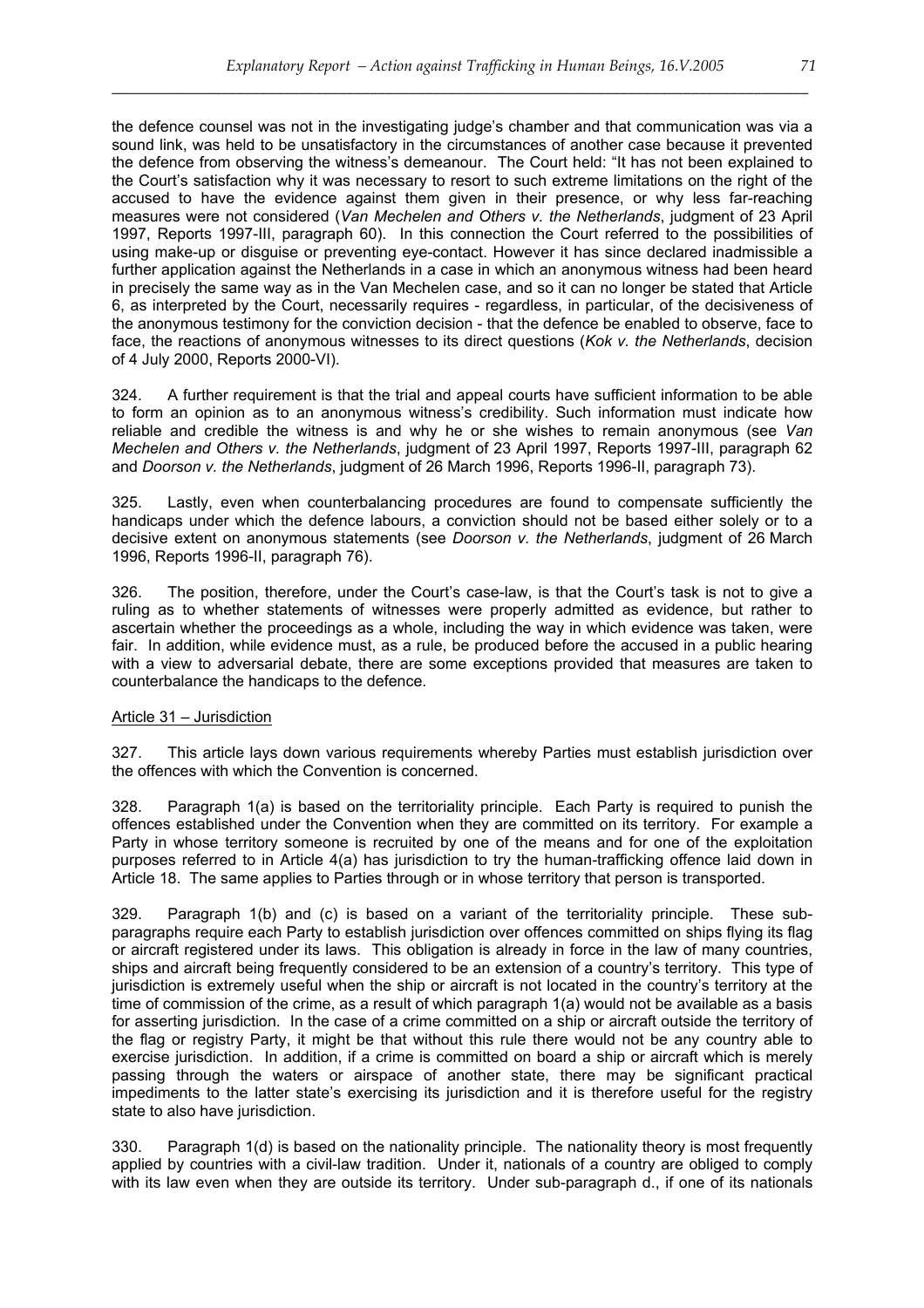commits an offence abroad, a Party is obliged to be able to prosecute if the conduct involved is also an offence under the law of the country where it took place or the conduct took place outside any country's territorial jurisdiction. Paragraph 1(d) also applies to stateless persons whose usual place of residence is in the Party's territory.

*\_\_\_\_\_\_\_\_\_\_\_\_\_\_\_\_\_\_\_\_\_\_\_\_\_\_\_\_\_\_\_\_\_\_\_\_\_\_\_\_\_\_\_\_\_\_\_\_\_\_\_\_\_\_\_\_\_\_\_\_\_\_\_\_\_\_\_\_\_\_\_\_\_\_\_\_\_\_\_\_\_\_\_\_\_\_\_\_\_* 

331. Paragraph 1 litera e is based on the principle of passive personality. It is linked to the nationality of the victim and identifies particular interests of national victims to the general interests of the State. Hence, according to litera e, if a national is a victim of an offence abroad, the Partie has to have the possibility to start the related proceedings.

332. Paragraph 2 allows Parties to enter reservations to the jurisdiction grounds laid down in paragraph 1 (d) and (e). However, no reservation is permitted with regard to establishment of jurisdiction under sub-paragraph a., b. or c. or with regard to the obligation to establish jurisdiction in cases falling under the principle of *aut dedere aut judicare* (extradite or prosecute) under paragraph 3, i.e. where a Party has refused to extradite an alleged offender on the basis of his or her nationality and the offender is present in its territory. Jurisdiction established on the basis of paragraph 3 is necessary to ensure that Parties that refuse to extradite a national have the legal ability to undertake investigations and proceedings domestically instead, if asked to do so by the Party that requested extradition under the terms of the relevant international instruments.

333. In the case of trafficking in human beings, it will sometimes happen that more than one Party has jurisdiction over some or all of the participants in an offence. For example, a victim may be recruited in one country, then transported and harboured for exploitation in another. In order to avoid duplication of effort, unnecessary inconvenience to witnesses and competition between lawenforcement officers of the countries concerned, or to otherwise facilitate the efficiency or fairness of proceedings, the affected Parties are required to consult in order to determine the proper venue for prosecution. In some cases it will be most effective for them to choose a single venue for prosecution; in others it may be best for one country to prosecute some participants, while one or more other countries prosecute others. Either method is permitted under this paragraph. Finally, the obligation to consult is not absolute: consultation is to take place "where appropriate". Thus, for example, if one of the Parties knows that consultation is not necessary (e.g. it has received confirmation that the other Party is not planning to take action), or if a Party is of the view that consultation may impair its investigation or proceeding, it may delay or decline consultation.

334. The bases of jurisdiction set out in paragraph 1 are not exclusive. Paragraph 5 of this article permits Parties to establish other types of criminal jurisdiction according to their domestic law. Thus, in matters of trafficking in human beings, some states exercise criminal jurisdiction whatever the place of the offence or nationality of the perpetrator.

## **Chapter VI – International cooperation and cooperation with civil society**

335. Chapter VI sets out the provisions on international cooperation between Parties to the Convention. The provisions are not confined to judicial cooperation in criminal matters. They are also concerned with cooperation in trafficking prevention and in victim protection and assistance.

336. As regards judicial cooperation in the criminal sphere, the Council of Europe already has a substantial body of standard-setting instruments. Mention should be made here of the *European Convention on Extradition* [ETS No.24], the *European Convention on Mutual Assistance in Criminal Matters* [ETS No.30], the protocols to these [ETS Nos.86, 98, 99 and 182] and the *Convention on Laundering, Search, Seizure and Confiscation of the Proceeds from Crime* [ETS No.141]. These treaties are cross-sector instruments applying to a large number of offences, not to one particular type of crime.

337. The drafters opted not to reproduce in the present convention provisions identical to those in cross-sector instruments like the aforementioned ones. They took the view that the latter are better adapted to harmonisation of standards and can be revised to achieve better cooperation between Parties. They had no wish to set up a separate general system of mutual assistance which would take the place of other relevant instruments or arrangements. They took the view that it would be more convenient to have recourse generally to the arrangements set up under the mutual assistance and extradition treaties already in force, enabling mutual assistance and extradition specialists to use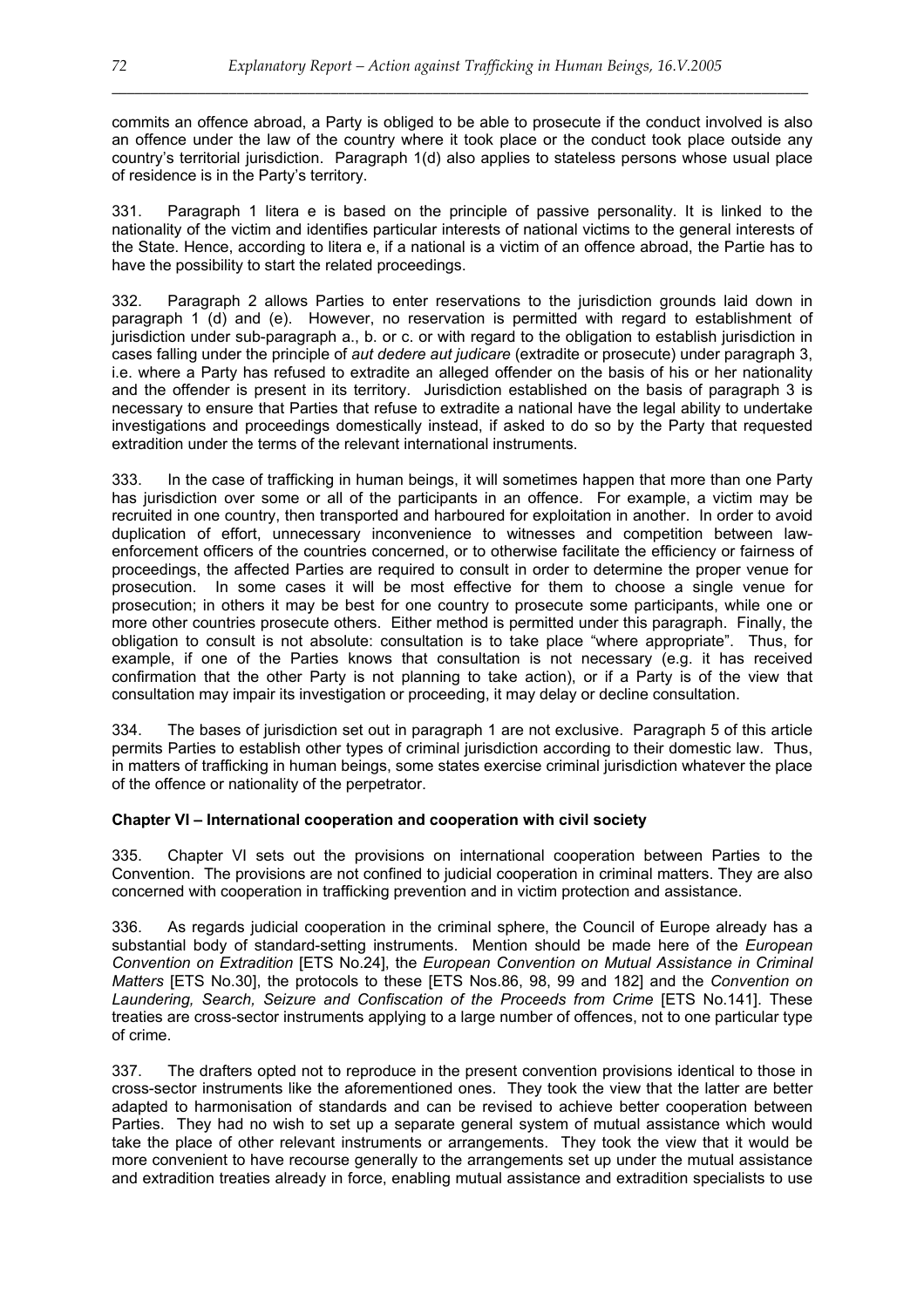the instruments and arrangements they were familiar with and avoiding any confusions that might arise from setting up competing systems. This chapter therefore comprises only those provisions which offer special added value in relation to existing conventions. The Convention (Article 32) nonetheless requires Parties to cooperate to the widest extent possible under the existing instruments. As the Convention provides for a monitoring mechanism (Chapter VII), which, among other things, is to be responsible for monitoring the implementation of Article 32, the manner in which such cross-sector instruments are applied to combating trafficking in human beings is likewise to be monitored.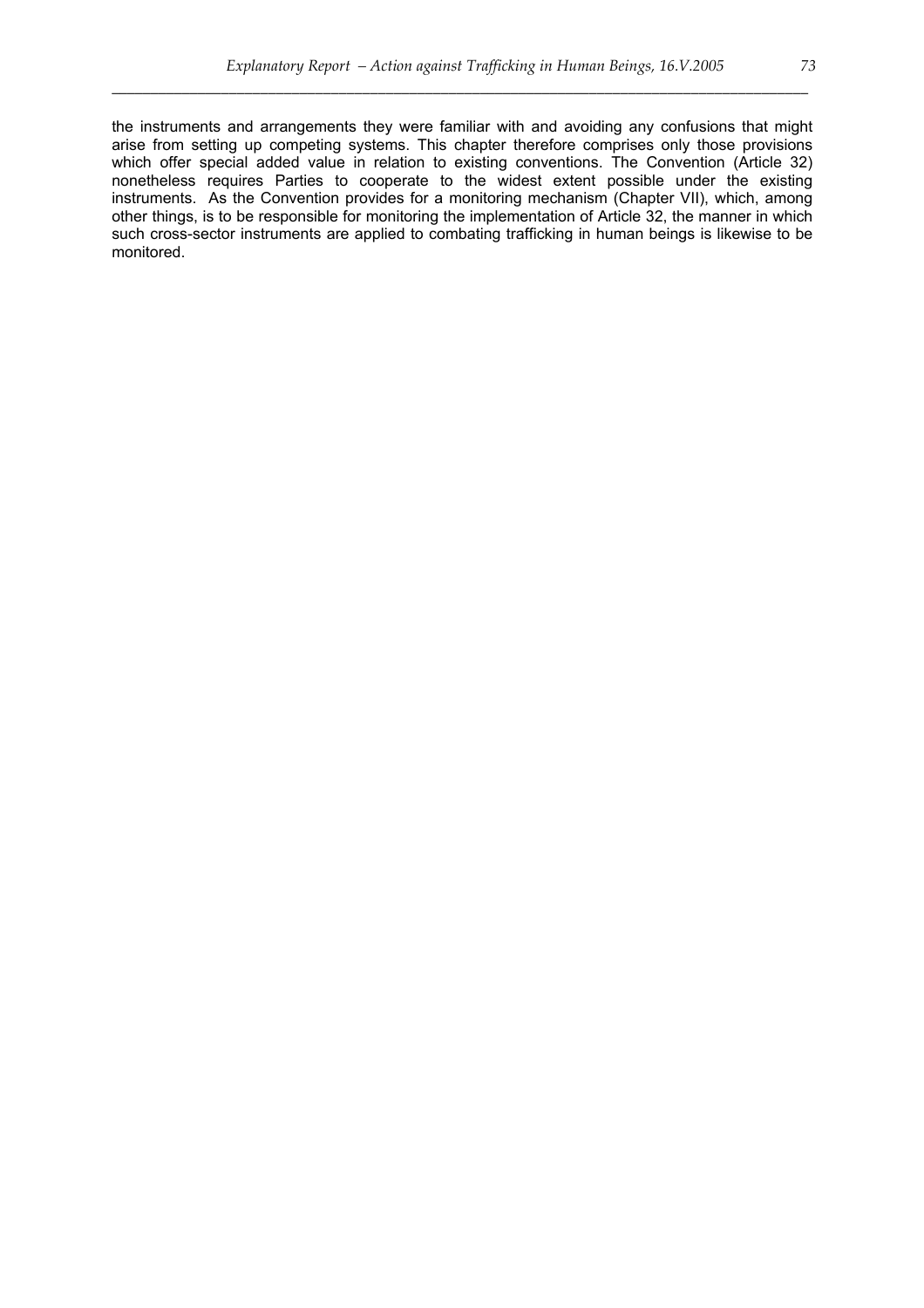### Article 32 – General principles and measures for international cooperation

338. Article 32 sets out the general principles which are to govern international cooperation.

339. Firstly the Parties must cooperate with one another "to the widest extent possible". This principle requires them to provide extensive cooperation to one another and to minimise impediments to the smooth and rapid flow of information and evidence internationally.

340. Then, Article 32 contains the general part of the obligation to cooperate: cooperation must include the prevention of and combat against trafficking in human beings (first indent), the protection of and assistance to victims (second indent) and to investigations or proceedings concerning criminal offences established in accordance with this Convention (third indent), ie. the offences established in conformity with Articles 18, 20 and 21. Taking into account the dual criminality principle, this cooperation can take place as regards the offence contained in Article 19 only between those Parties which criminalise in their internal law the acts contained in this article. The application of the dual criminality principle will limit this cooperation, as regards the offence established in Article 19 of this Convention, to the Parties having included such an offence in their internal law.

341. Lastly, cooperation is to be provided in accordance with relevant international and regional instruments, arrangements agreed on the basis of uniform or reciprocal legislation, and domestic law. The general principle is thus that the provisions of Chapter VI neither cancel nor replace the provisions of relevant *international* instruments. Reference to such instruments or arrangements is not confined to instruments in force at the time the present convention comes into force but also applies to any instruments adopted subsequently. In relation to this Convention, relevant general agreements and instruments should have precedence in matters of judicial cooperation.

342. Parties also have to cooperate with each other, in accordance with the provisions of this Convention. Thus, as regards international cooperation to protect and assist victims, Article 33 provides for special measures relating to endangered persons. Article 34(4) refers to transmission of any information necessary for providing the rights conferred by Articles 13, 14 and 16 of the Convention.

343. As regards international cooperation in criminal matters for the purposes of investigations or proceedings, the general principle is that the provisions of Chapter VI neither cancel nor replace the provisions of relevant international or regional instruments on mutual legal assistance and extradition, reciprocal arrangements between Parties to such instruments and relevant provisions of domestic law concerning international cooperation. In this area, the relevant international instruments include the *European Convention on Extradition* [ETS No.24], the *European Convention on Mutual Assistance in Criminal Matters* [ETS No.30] and the protocols to these [ETS Nos.86, 98, 99 and 182]. In the case of European Union member states, the European arrest warrant introduced by the *Council Framework Decision of 13 June 2002 on the European arrest warrant and the surrender procedures between Member states* is likewise relevant. As regards cooperation to seize the proceeds of trafficking, and in particular to identify, locate, freeze and confiscate assets associated with trafficking in human beings and its resultant exploitation, the *Convention on Laundering, Search, Seizure and Confiscation of the Proceeds from Crime* [ETS No.141] is relevant.

344. It follows that international cooperation in criminal matters must continue to be granted under these instruments and other bilateral or multilateral treaties on extradition and mutual assistance applying to criminal matters.

345. Mutual assistance may also stem from arrangements on the basis of uniform or reciprocal legislation. This concept exists in other Council of Europe conventions, in particular the *European Convention on Extradition* [ETS No.24], which used it to allow Parties which had an extradition system based on "uniform laws", i.e. the Scandinavian countries, or Parties with a system based on reciprocity, i.e. Ireland and the United Kingdom, to regulate their mutual relations on the sole basis of that system. That provision had to be adopted because those countries did not regulate their relations in extradition matters on the basis of international agreements but did so or do so by agreeing to adopt uniform or reciprocal domestic laws.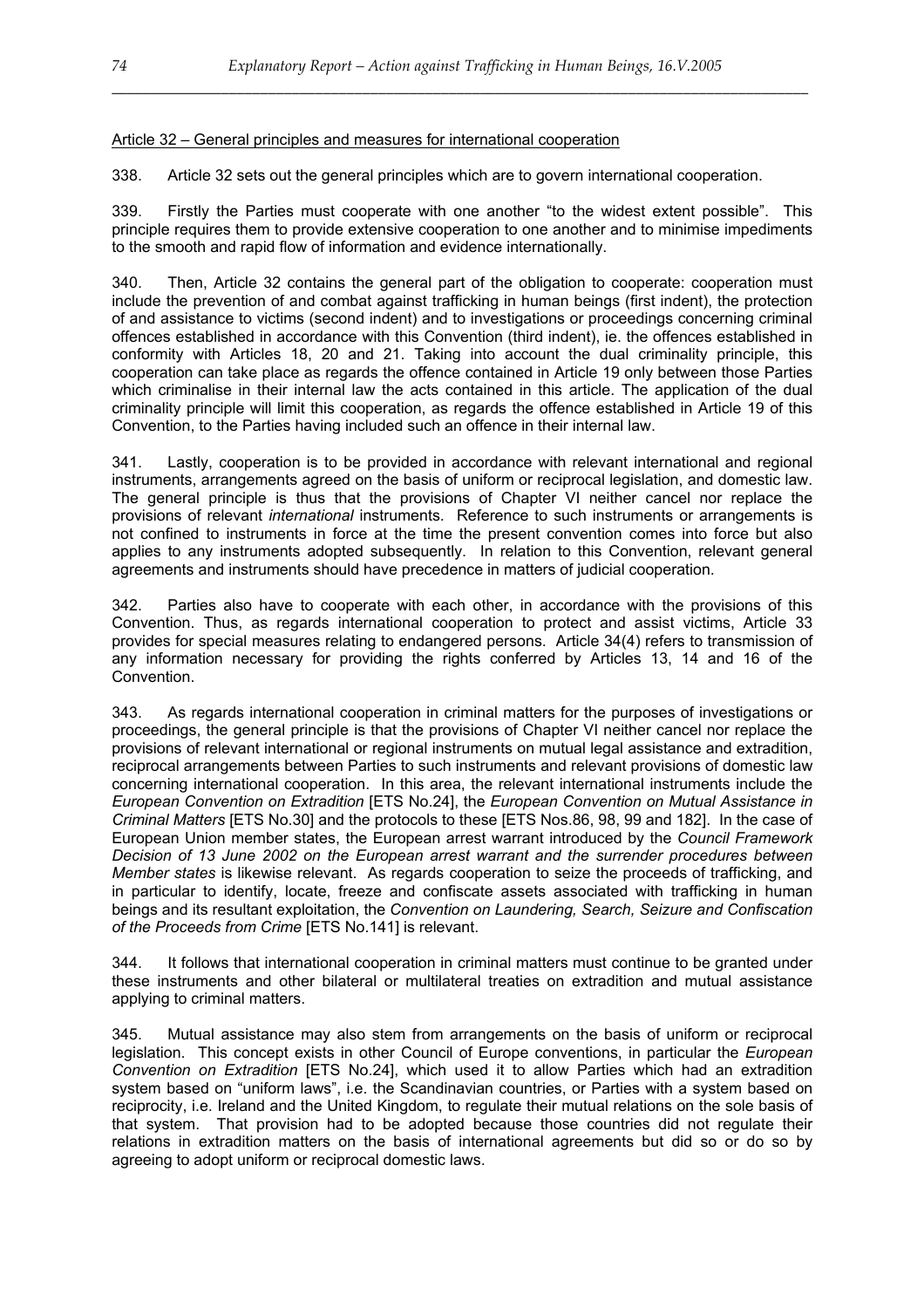#### Article 33 – Measures relating to endangered or missing persons

346. This provision requires a Party to warn another Party if it has information that suggests that a person referred to in Article 28(1) (a victim, a witness, a person cooperating with the judicial authorities or a relative of such a person) is in immediate danger in the territory of the other Party. Such information might, for example, come from a victim reporting pressures or threats from traffickers against members of the victim's family in the country of origin. The Party receiving such information is required to take appropriate protection measures as provided for in Article 28.

### Article 34 – Information

347. Article 34 deals with supply of information. It has to do with all the types of cooperation dealt with in Chapter VI, i.e. not just international cooperation in criminal matters but also cooperation to prevent and combat trafficking in human beings and protect and assist victims.

348. Article 34(1) places a duty on a requested Party to inform the requesting Party of the final result of action taken further to a request for international cooperation. It also requires that the requested Party inform the requesting Party promptly if circumstances make it impossible to meet the request or are liable to significantly delay meeting it.

349. Paragraphs 2 and 3 are concerned with information spontaneously provided for purposes of cooperation in criminal matters. This article is derived from provisions in earlier Council of Europe instruments, such as Article 10 of the *Convention on the Laundering, Search, Seizure and Confiscation of the Proceeds from Crime* [ETS No.141], Article 28 of the *Criminal Law Convention on Corruption* [ETS No.173] and Article 26 of the *Convention on Cybercrime* [ETS No.185]. It is an increasingly frequent occurrence for a Party to possess valuable information that it believes may assist another Party in a criminal investigation or proceedings, and which the Party conducting the investigation or proceedings is not aware exists. In such cases no request for mutual assistance will be forthcoming. This provision empowers the country in possession of the information to forward it to the other country without a prior request, within the limit of its internal law. The provision was thought useful because, under the laws of some countries, such a positive grant of legal authority is needed in order to provide assistance in the absence of a request. A Party is not under any obligation to spontaneously forward information to another Party; it has full discretion to do so in the light of the circumstances of the particular case. In addition, spontaneous disclosure of information does not preclude the disclosing Party from investigating or instituting proceedings in relation to the facts disclosed if it has jurisdiction.

350. Paragraph 3 addresses the fact that in some circumstances a Party will only forward information spontaneously if sensitive information is kept confidential or other conditions can be imposed on use of the information. In particular, confidentiality will be an important consideration in cases where important interests of the providing state could be endangered if the information is made public, e.g. where it is necessary not to reveal how the information was obtained or that a criminal group is being investigated. If advance enquiry reveals that the receiving Party cannot comply with a condition made by the providing Party (e.g. it cannot comply with a confidentiality condition because the information is needed as evidence at a public trial), the receiving Party must advise the providing Party, which then has the option of not providing the information. If the receiving Party agrees to the condition, however, it must honour it. It is foreseen that conditions imposed under this article would be consistent with those that a providing Party could impose further to a request for mutual assistance from the receiving Party.

351. To guarantee the effectiveness of the rights established in Articles 13, 14 and 16 of the Convention, paragraph 4 requires Parties to transmit without delay, subject to compliance with Article 11 of the Convention, requested information necessary for granting the entitlements conferred by these articles.

### Article 35 – Cooperation with civil society

352. The strategic partnership referred to in this article, between national authorities and public officials and civil society means the setting up of cooperative frameworks through which State actors-fulfil their obligations under the Convention, by coordinating their efforts with civil society.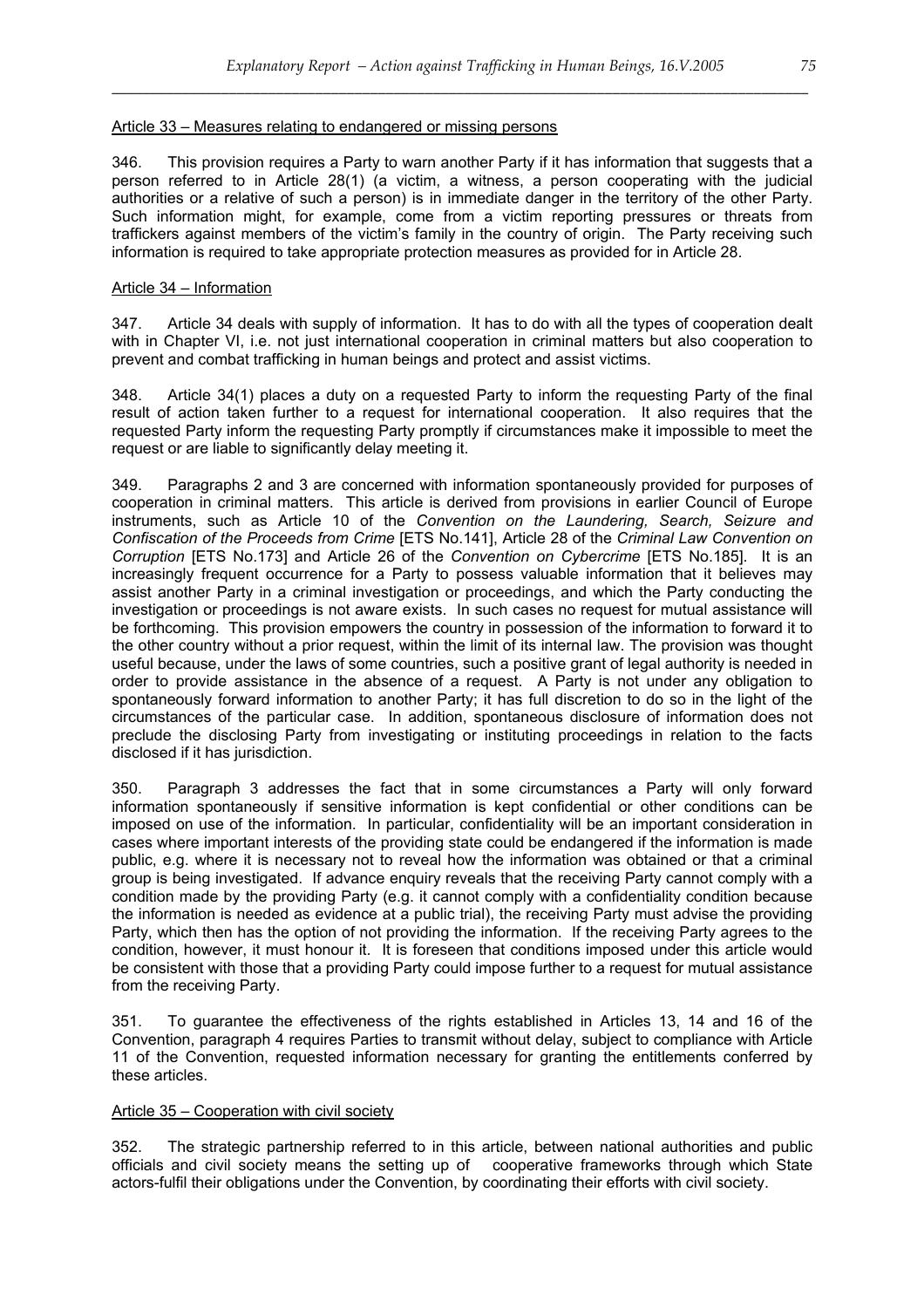353. Such strategic partnerships may be achieved by regular dialogue through the establishment of Round-table discussions involving all actors. Practical implementation of the purposes of the convention may be formalised through, for instance, the conclusion of memoranda of understanding between national authorities and non-governmental organisations for providing protection and assistance to victims of trafficking.

# **Chapter VII – Monitoring mechanism**

354. Chapter VII of the Convention contains provisions which aim at ensuring the effective implementation of the Convention by the Parties. The monitoring system foreseen by the Convention, which is undoubtedly one of its main strengths, has two pillars: on the one hand, the Group of Experts against trafficking in human beings (GRETA) is a technical body, composed of independent and highly qualified experts in the area of Human Rights, assistance and protection to victims and the fight against trafficking in human beings, with the task of adopting a report and conclusions on each Party's implementation of the Convention; on the other hand, there is a more political body, the Committee of the Parties, composed of the representatives in the Committee of Ministers of the Parties to the Convention and of representatives of Parties non-members of the Council of Europe, which may adopt recommendations, on the basis of the report and conclusions of GRETA, addressed to a Party concerning the measures to be taken to follow up GRETA's conclusions**.**

## Article 36 – The Group of Experts against trafficking in human beings (GRETA)

355. As indicated above, GRETA is in charge of monitoring the implementation of the Convention by the Parties. It shall have a minimum of 10 and a maximum of 15 members.

356. Paragraph 2 of this Article stresses the need to ensure geographical and gender balance, as well as a multidisciplinary expertise, when appointing GRETA's members, who shall be nationals of states Parties to the Convention.

357. Paragraph 3 underlines the main competences of the experts sitting in GRETA, as well as the main criteria for their election, which can be summarised as follows: "independence and expertise".

358. Paragraph 4 indicates that the procedure for the election of the members of GRETA (but not the election of the members) shall be determined by the Committee of Ministers. This is understandable as the election procedure is an important part of the application of the Convention. Being a Council of Europe Convention, the drafters felt that such a function should still rest with the Committee of Ministers and the Parties themselves will then be in charge of electing the members of GRETA. Before deciding on the election procedure, the Committee of Ministers shall consult with and obtain the unanimous consent of all Parties. Such a requirement recognises that all Parties to the Convention should be able to determine such a procedure and are on an equal footing.

# Article 37 – Committee of the Parties

359. Article 37 sets up the other pillar of this monitoring system, which is the more political "Committee of the Parties", composed as indicated above.

360. The Committee of the Parties will be convened the first time by the Secretary General of the Council of Europe, within a year from the entry into force of the Convention, in order to elect the members of GRETA. It will then meet at the request of a third of the Parties, of the Secretary General of the Council of Europe or of the President of GRETA.

361. The setting up of this body will ensure equal participation of all the Parties alike in the decision-making process and in the monitoring procedure of the Convention and will also strengthen cooperation between the Parties and between them and GRETA to ensure proper and effective implementation of the Convention.

362. The Rules of Procedure of the Committee of the Parties need to take due account of the specificities regarding the number of votes cast by the European Community in matters falling within its competence.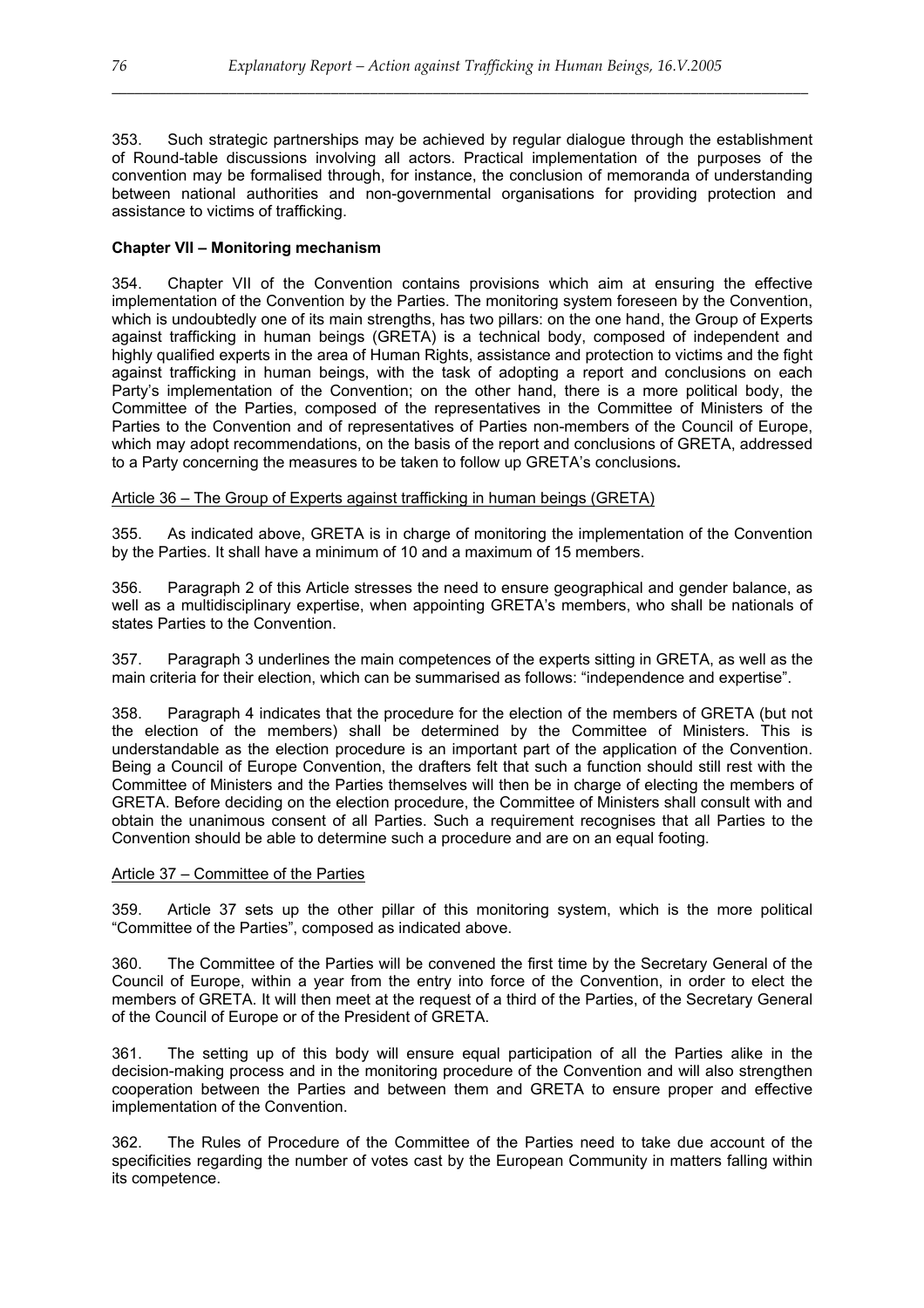It is also understood that the rules of procedure of the Committee of the Parties need to be drafted so as to make sure that the Parties to this Convention, including the European Community, will be effectively monitored under Article 38§7.

*\_\_\_\_\_\_\_\_\_\_\_\_\_\_\_\_\_\_\_\_\_\_\_\_\_\_\_\_\_\_\_\_\_\_\_\_\_\_\_\_\_\_\_\_\_\_\_\_\_\_\_\_\_\_\_\_\_\_\_\_\_\_\_\_\_\_\_\_\_\_\_\_\_\_\_\_\_\_\_\_\_\_\_\_\_\_\_\_\_* 

### Article 38 – Procedure

363. Article 38 details the functioning of the monitoring procedure and the interaction between GRETA and the Committee of the Parties.

364. Paragraph 1 makes it clear that the evaluation procedure is divided in cycles and that GRETA will select the provisions the monitoring will concentrate upon. The idea is that GRETA will autonomously define at the beginning of each cycle the provisions for the monitoring procedure during the period concerned.

365. Paragraph 2 states that GRETA will determine the most appropriate means to carry out the evaluation. This may include a questionnaire or any other request for information. This paragraph makes it clear that the Party concerned must respond to GRETA's requests.

366. Paragraph 3 indicates that GRETA may also receive information by the civil society.

367. Paragraph 4 underlines that, subsidiarily, GRETA may organise country visits to get more information from the Party concerned. The drafters stressed that country visits should be a subsidiary mean and that they should be carried out only when necessary. These country visits have to be organised in cooperation with the competent authorities of the Party concerned and the "contact person" to be appointed by that Party.

368. Paragraphs 5 and 6 describe the drafting phase of both the report and the conclusions of GRETA. From these provisions, it is clear that GRETA has to carry out a dialogue with the Party concerned when preparing the report and the conclusions. It is through such a dialogue that the provisions of the Convention will be properly implemented. GRETA will publish its report and conclusions, together with any comments by the Party concerned. Such report and conclusions are sent at the same time to the Party concerned and the Committee of the Parties. This completes the task of GRETA with respect to that Party and the provision/s concerned. The reports of GRETA, which will be made public as far from their adoption, cannot be changed or modified by the Committee of the Parties.

369. Paragraph 7 deals with the role of the Committee of the Parties in the monitoring procedure. It indicates that the Committee of the Parties may adopt recommendations indicating the measures to be taken by the Party concerned to implement GRETA's conclusions, if necessary setting a date for submitting information on their implementation, and promoting cooperation to ensure the proper implementation of the Convention. This mechanism will ensure the respect of the independence of GRETA in its monitoring function, while introducing a "political" dimension into the dialogue between the Parties.

## **Chapter VIII – Relationship with other international instruments**

### Article 39 – Relationship with the *Protocol to Prevent, Suppress and Punish Trafficking in Persons, Especially Women and Children, supplementing the United Nations Convention against Transnational Organized Crime*

370. The purpose of Article 39 is to clarify the relationship between the Convention and the *Protocol to Prevent, Suppress and Punish Trafficking in Persons, Especially Women and Children*, supplementing the *United Nations Convention against Transnational Organized Crime.*

371. Article 39 has two main objectives: (i) to make sure that the Convention does not interfere with rights and obligations deriving from provisions of the Palermo Protocol and (ii) to make clear that the Convention reinforces, as requested by the Committee of Ministers in the terms of reference it issued to the CAHTEH, the protection afforded by the United Nations instrument and develops the standards it lays down.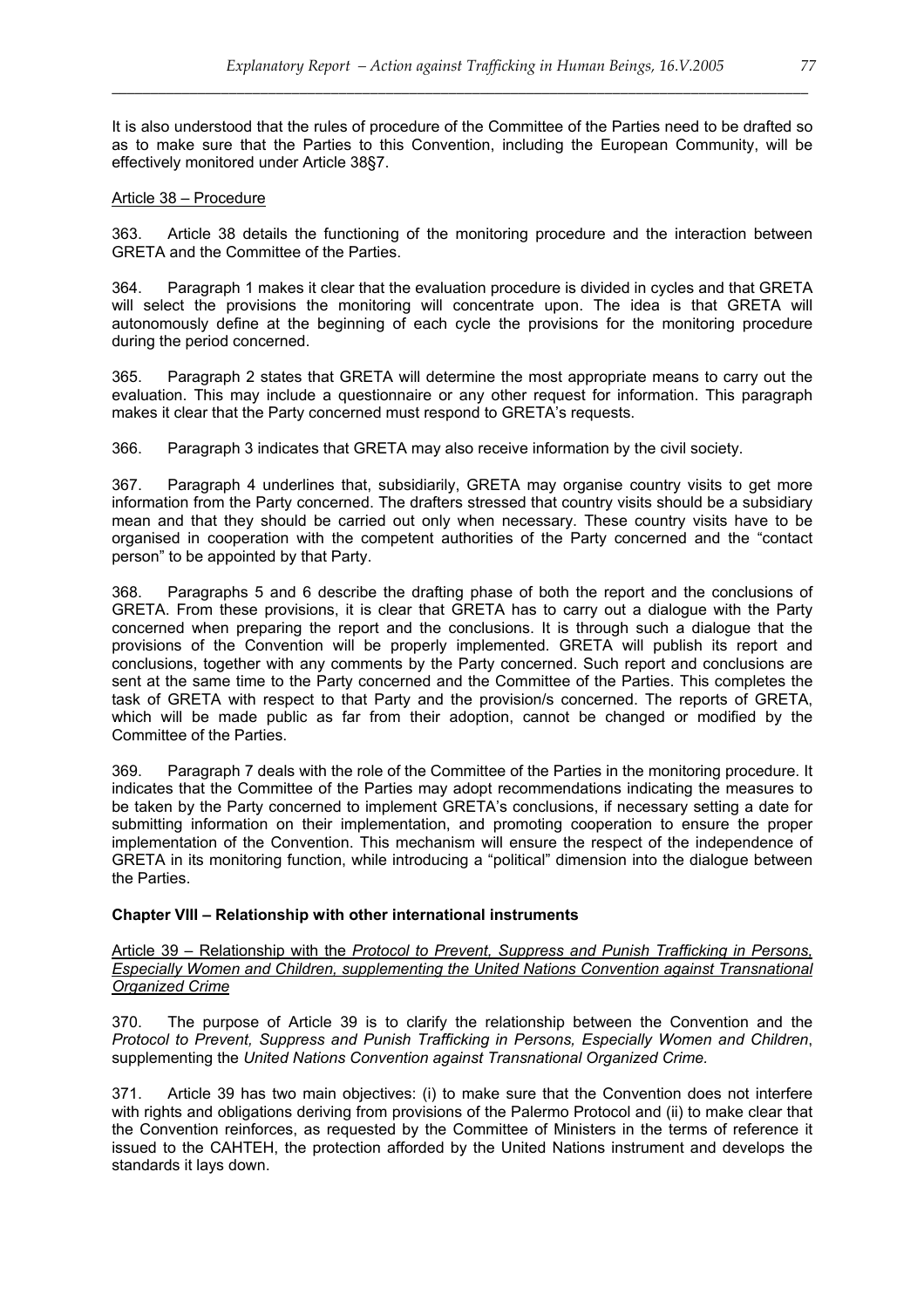### Article 40 – Relationship with other international instruments

372. Article 40 deals with the relationship between the Convention and other international instruments.

373. In accordance with the 1969 Vienna Convention on the Law of Treaties, Article 40 seeks to ensure that the Convention harmoniously co-exists with other treaties – whether multilateral or bilateral – or instruments dealing with matters which the Convention also covers. This is particularly important for international instruments which ensure greater protection and assistance for victims of trafficking. Indeed, this Convention intends to strengthen victims' protection and assistance and for this reason paragraph 1 of Article 40 aims at ensuring that this Convention does not prejudice the rights and obligations derived from other international instruments to which Parties to the present Convention are also Parties or shall become Parties and which contain provisions on matters governed by this Convention and which ensure greater protection and assistance for victims of trafficking. This provision clearly shows, once more, the overall aim of this Convention, which is to protect and promote the Human Rights of victims of trafficking and to ensure the highest level of protection to them.

374. Paragraph 2 states positively that Parties may conclude bilateral or multilateral agreements – or any other international instrument – relating to the matters which the Convention governs. However, the wording makes clear that Parties are not allowed to conclude any agreement which derogates from the Convention.

375. In relation to paragraph 3 of Article 40, upon adoption of the Convention, the European Community and the member states of the European Union made the following declaration:

"The European Community/European Union and its Member States reaffirm that their objective in requesting the inclusion of a "disconnection clause" is to take account of the institutional structure of the Union when acceding to international conventions, in particular in case of transfer of sovereign powers from the Member States to the Community.

This clause is not aimed at reducing the rights or increasing the obligations of a non-European Union party vis-à-vis the European Community/European Union and its Member States, inasmuch as the latter are also parties to this Convention.

The disconnection clause is necessary for those parts of the convention which fall within the competence of the Community / Union, in order to indicate that European Union Member States cannot invoke and apply the rights and obligations deriving from the Convention directly among themselves (or between themselves and the European Community / Union). This does not detract from the fact that the Convention applies fully between the European Community/European Union and its Member States on the one hand, and the other Parties to the Convention, on the other; the Community and the European Union Member States will be bound by the Convention and will apply it like any party to the Convention, if necessary, through Community / Union legislation. They will thus guarantee the full respect of the Convention's provisions vis-à-vis non-European Union parties."

As an instrument made in connection with the conclusion of a treaty, within the meaning of Article 31 paragraph 2(b) of the Vienna Convention on the Law of Treaties, this declaration forms part of the "context" of this Convention.

376. The European Community would be in a position to provide, for the sole purpose of transparency, necessary information about the division of competence between the Community and its member states in the area covered by the present Convention, inasmuch as this does not lead to additional monitoring obligations placed on the Community.

377. Under paragraph 3, the provisions of the Convention do not affect the rights, obligations and responsibilities of states and individuals under international law, including international humanitarian law and international human rights law. Thus, the exercise of fundamental rights should not be prevented on the pretext of taking action against trafficking in human beings. This paragraph is particularly concerned with the 1951 Convention and 1967 Protocol relating to the Status of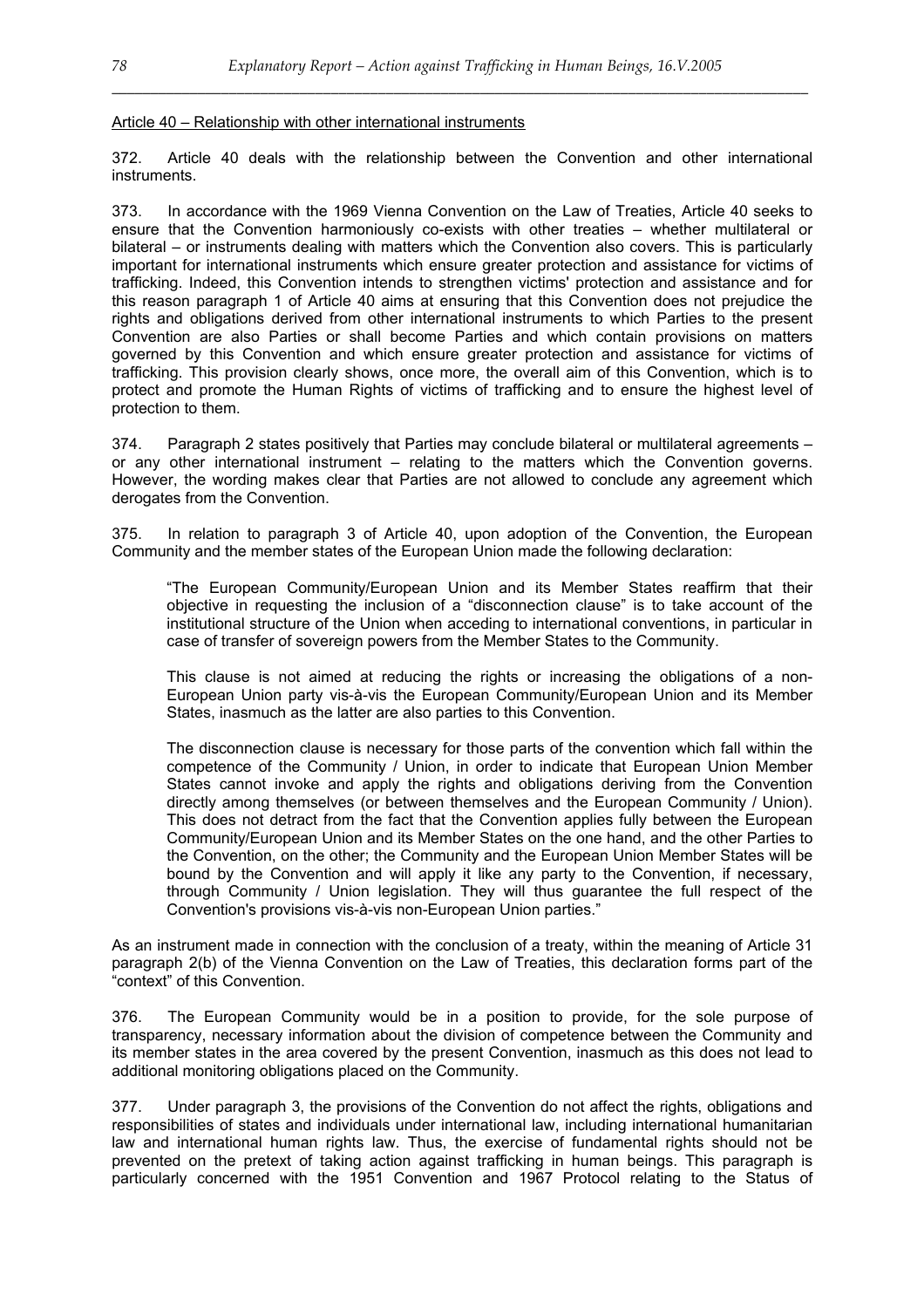Refugees. The fact of being a victim of trafficking in human beings cannot preclude the right to seek and enjoy asylum and Parties shall ensure that victims of trafficking have appropriate access to fair and efficient asylum procedures. Parties shall also take whatever steps are necessary to ensure full respect for the principle of non-refoulement.

*\_\_\_\_\_\_\_\_\_\_\_\_\_\_\_\_\_\_\_\_\_\_\_\_\_\_\_\_\_\_\_\_\_\_\_\_\_\_\_\_\_\_\_\_\_\_\_\_\_\_\_\_\_\_\_\_\_\_\_\_\_\_\_\_\_\_\_\_\_\_\_\_\_\_\_\_\_\_\_\_\_\_\_\_\_\_\_\_\_* 

# **Chapter IX – Amendments to the Convention**

## Article 41 – Amendments

378. Amendments to the provisions of the Convention may be proposed by the Parties. They must be communicated to all Council of Europe member states, to any signatory, to any Party, to the European Community and any state invited to sign or accede to the Convention.

379. The Group of Experts on Action against Trafficking in Human Beings (GRETA) will prepare an opinion on the proposed amendment which will be submitted to the Committee of Ministers. After considering the proposed amendment and the GRETA opinion, the Committee of Ministers can adopt the amendment. Such amendments adopted by the Committee of Ministers must be forwarded to the Parties for acceptance. Before deciding on the amendment, the Committee of Ministers shall consult with and obtain the unanimous consent of all Parties. Such a requirement recognises that all Parties to the Convention should be able to participate in the decision-making process concerning amendments and are on an equal footing.

## **Chapter X – Final clauses**

380. With some exceptions, the provisions in this chapter are essentially based on the Model Final Clauses for Conventions and Agreements concluded within the Council of Europe, which the Committee of Ministers approved at the Deputies' 315th meeting, in February 1980. The Articles 42 to 47 either use the standard language of the model clauses or are based on long-standing treatymaking practice at the Council of Europe. It should be noted in this connection that the model clauses have been adopted as a non-binding set of provisions. As pointed out in the introduction to the model clauses, "these model final clauses are only intended to facilitate the task of committees of experts and avoid textual divergences which would not have any real justification. A model is in no way binding and different clauses may be adapted to fit particular cases."

### Article 42 – Signature and entry into force

381. The Convention is open for signature not only by Council of Europe member states but also the European Community and states not members of the Council of Europe (Canada, the Holy See, Japan, Mexico and the United states) which took part in drawing it up. Once the Convention enters into force, in accordance with paragraph 3, other non-member states not covered by this provision may be invited to accede to the Convention in accordance with Article 43 (1).

382. Article 42 (3) sets the number of ratifications, acceptances or approvals required for the Convention's entry into force at 10. This figure reflects the belief that a significant group of states is needed to successfully set about addressing the challenge of trafficking in human beings. The number is not so high, however, as to unnecessarily delay the Convention's entry into force. In accordance with the treaty-making practice of the Organisation, of the ten initial states, at least eight must be Council of Europe members.

## Article 43 – Accession to the Convention

383. After consulting the Parties and obtaining their unanimous consent, the Committee of Ministers may invite any state not a Council of Europe member which did not participate in drawing up the Convention to accede to it. This decision requires the two-thirds majority provided for in Article 20.d of the Statute of the Council of Europe and the unanimous vote of the Parties to this Convention.

## Article 44 – Territorial application

384. Article 44 (1) specifies the territories to which the Convention applies. Here it should be pointed out that it would be incompatible with the object and purpose of the Convention for states